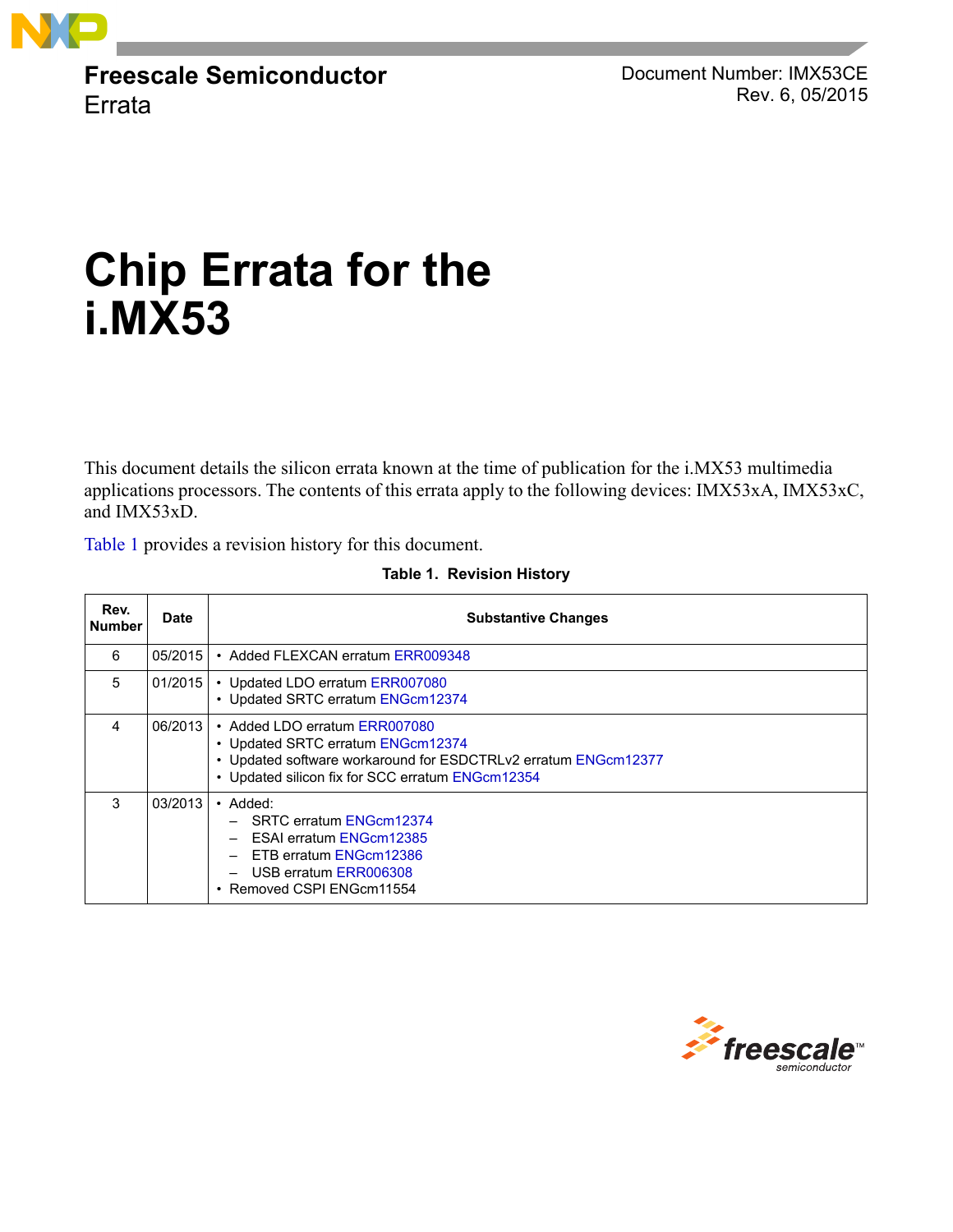

| Rev.<br><b>Number</b> | <b>Date</b> | <b>Substantive Changes</b>                                                                                                                                                                                      |
|-----------------------|-------------|-----------------------------------------------------------------------------------------------------------------------------------------------------------------------------------------------------------------|
| $\overline{2}$        | 01/2012     | • Added eSDHC erratum ENGcm12290<br>• Added eSDHC erratum ENGcm12360<br>• Added SCC erratum FNGcm12354<br>• Added NFC erratum FNGcm12363<br>• Added eSDCTL erratum ENGcm12377<br>• Added EIM erratum ENGcm12379 |
|                       | 05/2011     | • Updated description of ENGcm11851<br>• Updated solution for ENGcm11856                                                                                                                                        |
| 0                     | 02/2011     | Initial public release.                                                                                                                                                                                         |

#### **Table 1. Revision History (continued)**

<span id="page-1-0"></span>[Table 2](#page-1-0) provides a cross-reference to match the revision code to the revision level marked on the device.

# **Table 2. Revision Level to Part Marking Cross-Reference**

| <b>Revision</b>    | Package           | <b>Device Marking</b> | <b>Mask Set</b> |
|--------------------|-------------------|-----------------------|-----------------|
| <b>MCIMX53 2.1</b> | $19 \times 19$ mm | MCIMX534AVV8C         | <b>N78C</b>     |
| <b>MCIMX53 2.1</b> | $19 \times 19$ mm | MCIMX535DVV1C         | N78C            |
| <b>MCIMX53 2.1</b> | $19 \times 19$ mm | MCIMX536AVV8C         | N78C            |
| <b>MCIMX53 2.1</b> | $19 \times 19$ mm | MCIMX537CVV8C         | N78C            |
| <b>MCIMX53 2.1</b> | $12 \times 12$ mm | SCIMX538DZK1C         | N78C            |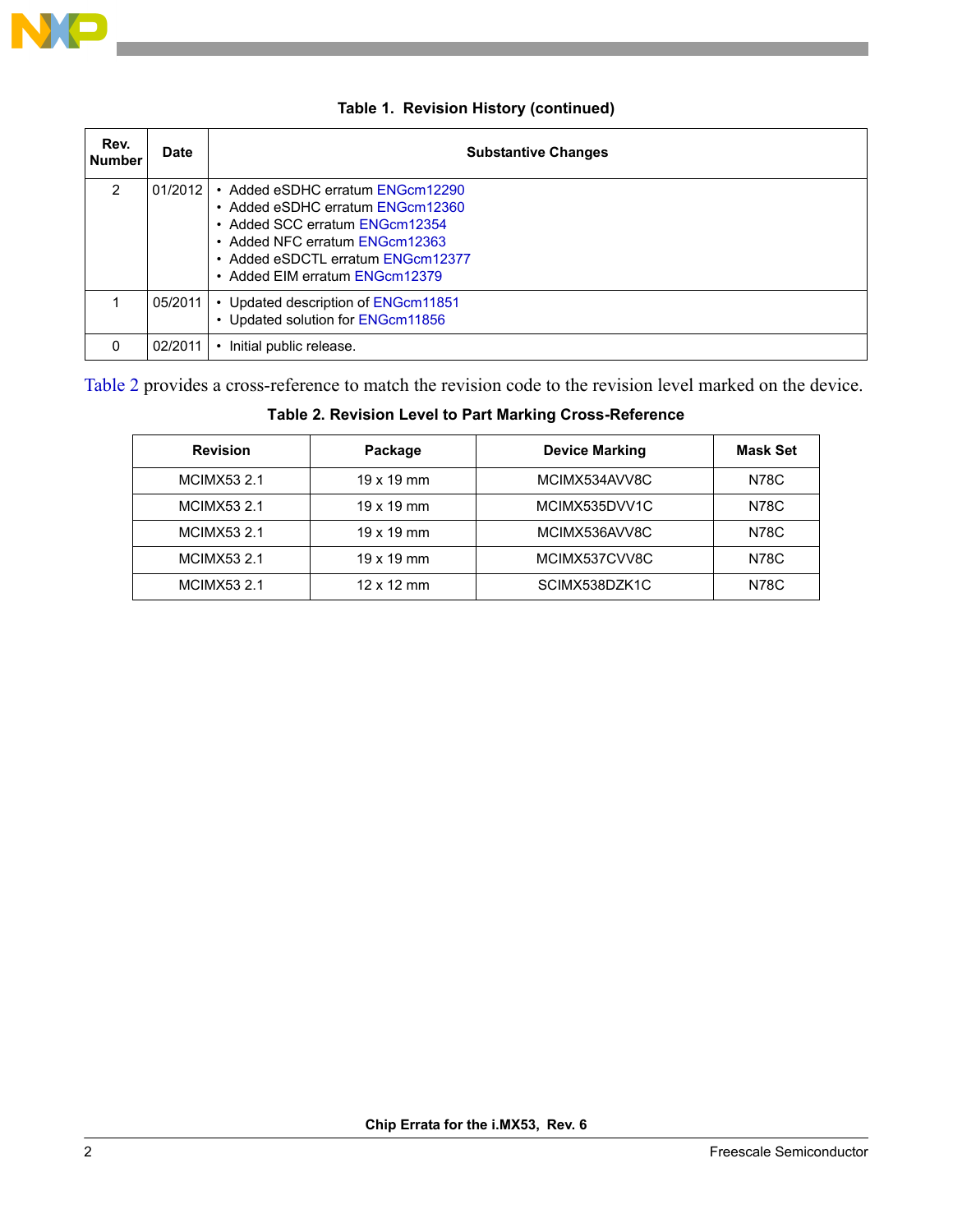

The following table summarizes errata on the i.MX53 catergorized by module.

| <b>Errata</b>     | <b>Name</b>                                                                                                                       | <b>Solution</b>                       | Page |  |  |  |
|-------------------|-----------------------------------------------------------------------------------------------------------------------------------|---------------------------------------|------|--|--|--|
|                   | <b>AIPS</b>                                                                                                                       |                                       |      |  |  |  |
| <b>ENGcm11136</b> | AIPS: Unaligned access causes abort on writes to the internal<br>registers                                                        | No fix scheduled                      | 8    |  |  |  |
|                   | <b>ARM</b>                                                                                                                        |                                       |      |  |  |  |
| <b>ENGcm09831</b> | ARM: Load and Store operations on the shared device memory<br>regions may not complete in program order                           | No fix scheduled                      | 9    |  |  |  |
| <b>ENGcm11132</b> | ARM: A RAW hazard on certain CP15 registers can result in a stale<br>register read                                                | No fix scheduled                      | 11   |  |  |  |
| <b>ENGcm11141</b> | ARM: ARPROT[0] is incorrectly set to indicate a USER transaction for<br>memory accesses generated from user tablewalks            | No fix scheduled                      | 13   |  |  |  |
| <b>ENGcm11135</b> | ARM: C15 Cache Selection Register (CSSELR) is not banked                                                                          | No fix scheduled                      | 15   |  |  |  |
| <b>ENGcm11143</b> | ARM: Cache clean memory ops generated by the Preload Engine or<br>Clean by MVA to PoC instructions may corrupt the memory         | No fix scheduled                      | 16   |  |  |  |
| <b>ENGcm11145</b> | ARM: Under a specific set of conditions, a cache maintenance<br>operation performed by MVA can result in memory corruption        | No fix scheduled                      | 18   |  |  |  |
| <b>ENGcm11142</b> | ARM: Clean and Clean/Invalidate maintenance ops by MVA to PoC<br>may not push data to external memory                             | No fix scheduled                      | 20   |  |  |  |
| <b>ENGcm11146</b> | ARM: Incorrect L2 cache eviction can occur when L2 is configured as<br>an inner cache                                             | No fix scheduled                      | 22   |  |  |  |
| <b>ENGcm11144</b> | ARM: Swap instruction, preload instruction, and instruction fetch<br>request can interact and cause deadlock                      | No fix scheduled                      | 23   |  |  |  |
| <b>ENGcm11133</b> | ARM: NEON load data can be incorrectly forwarded to a subsequent<br>request                                                       | No fix scheduled                      | 25   |  |  |  |
| <b>ENGcm11134</b> | ARM: Under a specific set of conditions, processor deadlock can<br>occur when L2 cache is servicing write allocate memory         | No fix scheduled                      | 27   |  |  |  |
| <b>ENGcm11212</b> | ARM: Clarification regarding the ALP bits in AMC register                                                                         | No fix scheduled -Clarified in<br>RM. | 29   |  |  |  |
| <b>ENGcm10696</b> | ARM: If a Perf Counter OVFL occurs simultaneously with an update<br>to a CP14 or CP15 register, the OVFL status can be lost       | No fix scheduled                      | 30   |  |  |  |
| <b>ENGcm10729</b> | ARM: A Neon store to device memory can result in dropping a<br>previous store                                                     | No fix scheduled                      | 32   |  |  |  |
| <b>ENGcm10707</b> | ARM: BTB invalidate by MVA operations do not work as intended<br>when the IBE bit is enabled                                      | No fix scheduled                      | 34   |  |  |  |
| <b>ENGcm10730</b> | ARM: Taking a watchpoint is incorrectly prioritized over a precise data<br>abort if both occur simultaneously on the same address | No fix scheduled                      | 36   |  |  |  |
| <b>ENGcm10731</b> | ARM: VCVT.f32.u32 can return wrong result for the input<br>0xFFFF_FF01 in one specific configuration of the floating point unit   | No fix scheduled                      | 38   |  |  |  |

#### **Table 3. Summary of Silicon Errata**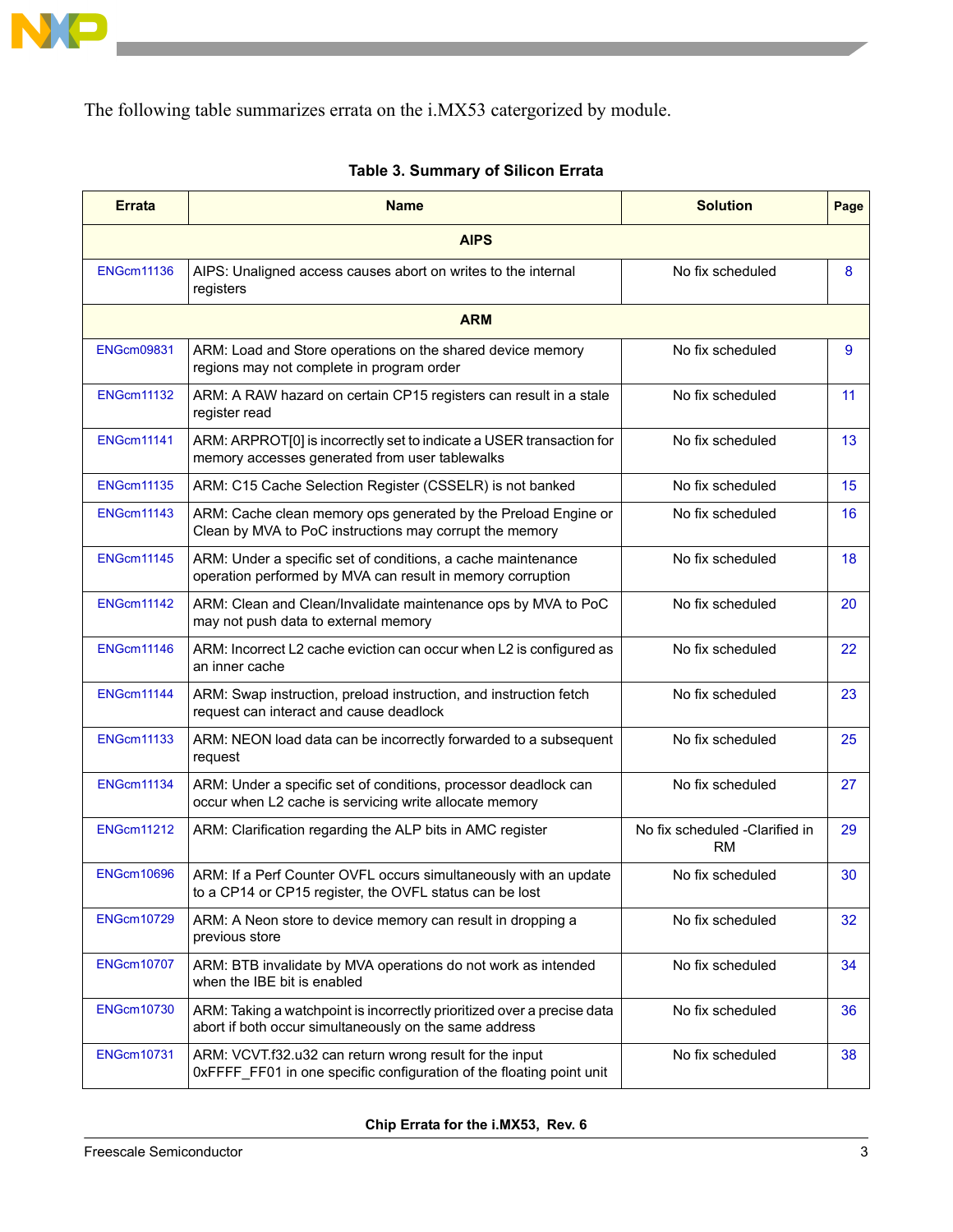

| <b>Errata</b>     | <b>Name</b>                                                                                                    | <b>Solution</b>                             | Page |  |  |
|-------------------|----------------------------------------------------------------------------------------------------------------|---------------------------------------------|------|--|--|
| <b>ENGcm11206</b> | ARM: Cache maintenance operations by MVA for a non-cacheable<br>memory region can result in processor deadlock | No fix scheduled                            | 40   |  |  |
| <b>ENGcm11413</b> | ARM: A Neon load from device memory type can result in data abort                                              | No fix scheduled                            | 42   |  |  |
|                   | <b>CCM</b>                                                                                                     |                                             |      |  |  |
| <b>ENGcm11209</b> | CCM: ARM clock source switch limitation                                                                        | No fix scheduled                            | 43   |  |  |
| <b>ENGcm11479</b> | CCM: System hangs when EMI int1 clock is disabled                                                              | No fix scheduled                            | 44   |  |  |
|                   | <b>CSPI</b>                                                                                                    |                                             |      |  |  |
| <b>ENGcm11154</b> | CSPI: Incorrectly clears the overrun status bit                                                                | No fix scheduled                            | 45   |  |  |
|                   | <b>DPLL</b>                                                                                                    |                                             |      |  |  |
| <b>ENGcm11152</b> | DPLL: TOG_SEL bit not cleared after the TOG_DIS bit is set                                                     | No fix scheduled                            | 46   |  |  |
|                   | <b>eCSPI</b>                                                                                                   |                                             |      |  |  |
| <b>ENGcm10189</b> | eCSPI Burst completion by SSB signal in Slave mode is not functional                                           | No fix scheduled                            | 47   |  |  |
|                   | <b>EIM</b>                                                                                                     |                                             |      |  |  |
| <b>ENGcm12379</b> | EIM: AUS mode is non functional for devices larger than 32MB                                                   | No fix scheduled                            | 115  |  |  |
|                   | <b>EMI</b>                                                                                                     |                                             |      |  |  |
| <b>ENGcm11038</b> | EMI2.5: Read from M4IF Watermark status registers may have wrong<br>result                                     | No fix scheduled                            | 48   |  |  |
| <b>ENGcm11245</b> | EMI: WEIM 8-bit memory devices support clarification                                                           | No fix scheduled -Clarified in<br><b>RM</b> | 49   |  |  |
| <b>ENGcm11786</b> | EMI: EIM BCLK in DEBUG mode is not functional when GBCD is zero<br>and BCD is not zero                         | No fix scheduled                            | 50   |  |  |
|                   | <b>EPIT</b>                                                                                                    |                                             |      |  |  |
| <b>ENGcm11028</b> | EPIT: Possibility of additional pulse on src_clk when switching<br>between clock sources                       | No fix scheduled                            | 51   |  |  |
| <b>ESAI</b>       |                                                                                                                |                                             |      |  |  |
| <b>ENGcm12385</b> | ESAI: Channel misalignment may happen in ESAI transmitter data<br>stream when TIEN bit is zero                 | No fix scheduled                            | 116  |  |  |
| eSDCTL            |                                                                                                                |                                             |      |  |  |
| <b>ENGcm11052</b> | eSDCTL: Auto power down issues                                                                                 | No fix scheduled                            | 52   |  |  |
| <b>ENGcm12377</b> | No fix scheduled<br>ESDCTLv2 might fail to wait the minimal time between DDR clk & clk<br>enable               |                                             | 114  |  |  |
| eSDHC             |                                                                                                                |                                             |      |  |  |
| <b>ENGcm11213</b> | eSDHC: Glitch is generated on card clock with software reset or clock<br>divider change                        | No fix scheduled - Clarified in<br>the RM   | 53   |  |  |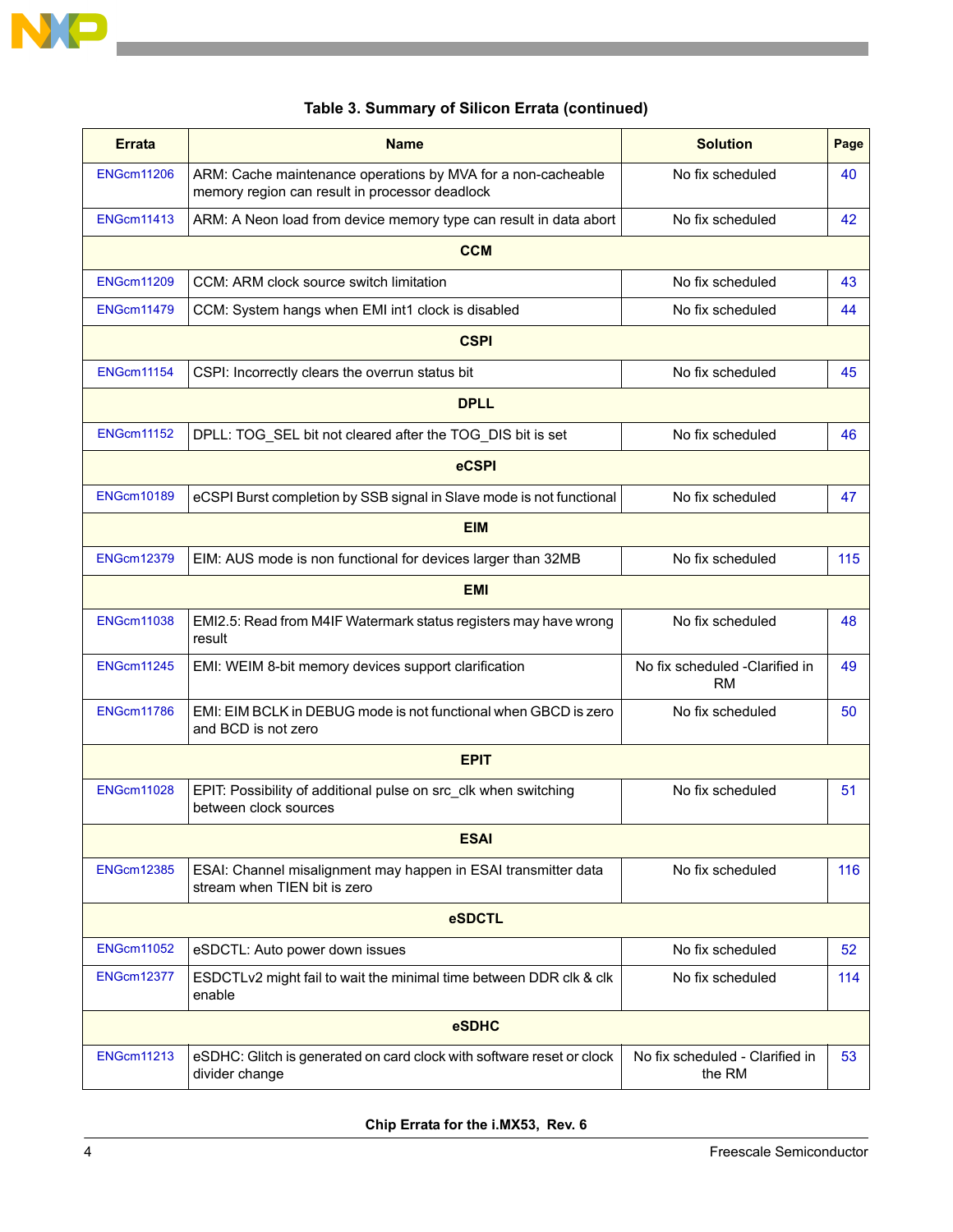

| <b>Errata</b>                          | <b>Name</b>                                                                                             | <b>Solution</b>                                      | Page |  |  |
|----------------------------------------|---------------------------------------------------------------------------------------------------------|------------------------------------------------------|------|--|--|
| <b>ENGcm11116</b>                      | eSDHCv2/eSDHCv3: ADMA transfer error when the block size is not<br>a multiple of four                   | No fix scheduled                                     | 54   |  |  |
| <b>ENGcm11115</b>                      | eSDHCv2/eSDHCv3: Problem when ADMA2 last descriptor is LINK<br>or NOP                                   | No fix scheduled                                     | 56   |  |  |
| <b>ENGcm11186</b>                      | eSDHCv2/eSDHCv3: eSDHC misses SDIO interrupt when CINT is<br>disabled                                   | No fix scheduled                                     | 57   |  |  |
| <b>ENGcm11406</b>                      | eSDHCv3: DLL_STS_REF_LOCK status bit does not indicate when<br>DLL is locked                            | No fix scheduled                                     | 58   |  |  |
| <b>ENGcm12290</b>                      | eSDHCv3 on eSDHC3 port has setup timing issue in SD SDR mode                                            | No fix scheduled                                     | 110  |  |  |
| <b>ENGcm12360</b>                      | eSDHC AutoCMD12 and R1b polling problem                                                                 | No fix scheduled                                     | 111  |  |  |
|                                        | <b>ETB</b>                                                                                              |                                                      |      |  |  |
| <b>ENGcm12386</b>                      | ETB may not function properly at 1.2GHz                                                                 | No fix scheduled                                     | 117  |  |  |
|                                        | <b>FEC</b>                                                                                              |                                                      |      |  |  |
| <b>ENGcm11214</b>                      | FEC: Fast Ethernet Controller (FEC) accesses to NAND Flash<br>Controller (NFC) does not work            | No fix scheduled- Clarified in<br>RM                 | 59   |  |  |
|                                        | <b>FLEXCAN</b>                                                                                          |                                                      |      |  |  |
| ERR009348                              | FLEXCAN: TX and RX Warning Interrupt Signals Not Connected to<br><b>CPU</b>                             | No fix scheduled                                     | 60   |  |  |
|                                        | <b>GPT</b>                                                                                              |                                                      |      |  |  |
| <b>ENGcm11029</b>                      | GPT: Possibility of additional pulse on src_clk when switching<br>between clock sources                 | No fix scheduled                                     | 61   |  |  |
|                                        | <b>LDO</b>                                                                                              |                                                      |      |  |  |
| ERR007080                              | LDO: On-chip LDO regulators may not enable or have a delayed<br>output on power up                      | Fix planned-contact your<br>Freescale representative | 106  |  |  |
|                                        | M4IF                                                                                                    |                                                      |      |  |  |
| <b>ENGcm11127</b>                      | M4IF: Step-by-step mechanism violates AXI protocol                                                      | No fix scheduled                                     | 63   |  |  |
| <b>ENGcm10682</b><br><b>ENGcm10940</b> | M4IF power-saving mode should not be enabled before DDR is<br>configured                                | No fix scheduled - Clarified in<br>RM                | 64   |  |  |
| <b>ENGcm11203</b>                      | M4IF: Reading M4IF status registers of an inactive AXI master or<br>slave stalls entire system          | No fix scheduled - Clarified in<br><b>RM</b>         | 65   |  |  |
| <b>NFC</b>                             |                                                                                                         |                                                      |      |  |  |
| <b>ENGcm11215</b>                      | NFC: 8-Sym ECC mode does not work with 512 byte page x16 bus<br><b>NAND Flash</b>                       | Feature not supported -<br>Clarified in RM           | 67   |  |  |
| <b>ENGcm10288</b>                      | NFC: Copy back function destination address restriction<br>No fix scheduled - Clarified in<br><b>RM</b> |                                                      | 68   |  |  |
| <b>ENGcm11124</b>                      | NFC: Block write-protect does not support lock-tight                                                    | No fix scheduled                                     | 69   |  |  |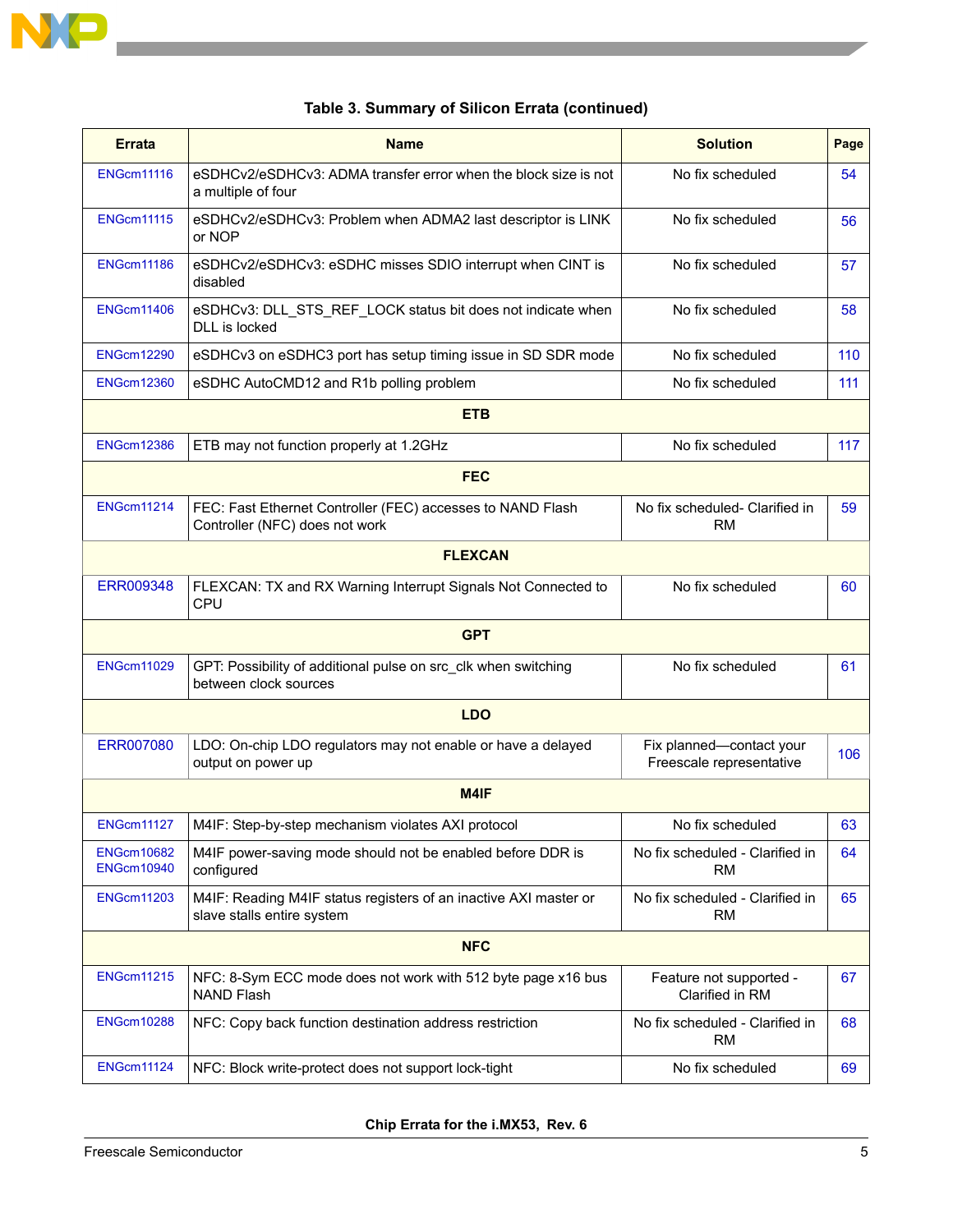

| <b>Errata</b>     | <b>Name</b>                                                                                                      | <b>Solution</b>                              | Page |  |  |
|-------------------|------------------------------------------------------------------------------------------------------------------|----------------------------------------------|------|--|--|
| <b>ENGcm11217</b> | No fix scheduled - Clarified in<br>NFC: Block write-protect does not work in automatic operations<br><b>RM</b>   |                                              | 70   |  |  |
| <b>ENGcm11182</b> | NFC: Copy-back does not work properly when addr_op = 01                                                          | No fix scheduled                             | 71   |  |  |
| <b>ENGcm11126</b> | NFC: Software reset does not work properly under certain conditions                                              | No fix scheduled                             | 72   |  |  |
| <b>ENGcm11218</b> | NFC: Status read does not occur at the end of the program, with<br>RBB MODE = 1                                  | No fix scheduled - Clarified in<br>RM.       | 73   |  |  |
| <b>ENGcm11219</b> | NFC: Misses read data when working in Symmetric mode with clock<br>ratio 1:2, and using a 16-bit Flash bus width | No fix scheduled - Clarified in<br><b>RM</b> | 74   |  |  |
| <b>ENGcm11220</b> | NFC: Cannot reach entire address space when addr_op = 1 or 3                                                     | No fix scheduled - Clarified in<br><b>RM</b> | 75   |  |  |
| <b>ENGcm11221</b> | NFC: ECC mechanism may fail to report uncorrectable error situation                                              | No fix scheduled - Clarified in<br><b>RM</b> | 76   |  |  |
| <b>ENGcm11002</b> | NFC can miss the sampling of the ready/busy signal (R/B) when<br>RBB MODE = 1                                    | No fix scheduled                             | 77   |  |  |
| <b>ENGcm11053</b> | SDMA multi-page read from the NFC, when the WEIM is operating,<br>can result in data corruption or EMI hanging   | No fix scheduled                             | 78   |  |  |
| <b>ENGcm12363</b> | NFC wrong indication of ECC uncorrectable error occurrence after<br>reading the spare area                       | No fix scheduled                             | 113  |  |  |
|                   | <b>Power Supply</b>                                                                                              |                                              |      |  |  |
| <b>ENGcm11180</b> | Grounding nonfunctional UHVIO IO pads power rails can cause<br>malfunction in other UHVIO IO cells               | No fix scheduled                             | 79   |  |  |
| <b>ENGcm11642</b> | UHVIO pads automatic supply voltage level detect function may not<br>work for voltage between 1.95 V to 3.1 V    | No fix scheduled                             | 80   |  |  |
|                   | <b>ROM (Boot Code)</b>                                                                                           |                                              |      |  |  |
| <b>ENGcm11851</b> | ROM (Boot): Boot from SATA fails when internal clock mode is used                                                | No fix scheduled.                            | 81   |  |  |
|                   | <b>RTIC</b>                                                                                                      |                                              |      |  |  |
| <b>ENGcm10971</b> | RTICv3 memory region unlock feature can cause the RTICv3 to hang                                                 | No fix scheduled                             | 82   |  |  |
| <b>SAHARA</b>     |                                                                                                                  |                                              |      |  |  |
| <b>ENGcm10363</b> | SAHARA/CCM: Frequency ratio restriction for AHB and IP buses in<br><b>SAHARA</b>                                 | No fix scheduled - Sahara spec<br>updated    | 83   |  |  |
| <b>SATA</b>       |                                                                                                                  |                                              |      |  |  |
| <b>ENGcm10417</b> | SATA: IS.INFS bit is not set when ERR_C is set                                                                   | No fix scheduled                             | 84   |  |  |
| <b>ENGcm10975</b> | SATA: Unknown FIS with incorrect PMP field received                                                              | No fix scheduled                             | 85   |  |  |
| <b>ENGcm10983</b> | SATA: Erroneous detection of Read Overflow condition                                                             | No fix scheduled                             | 86   |  |  |
| <b>ENGcm10982</b> | SATA: Soft Reset not sent when issued by the software during<br>on-going transfer                                | No fix scheduled                             | 87   |  |  |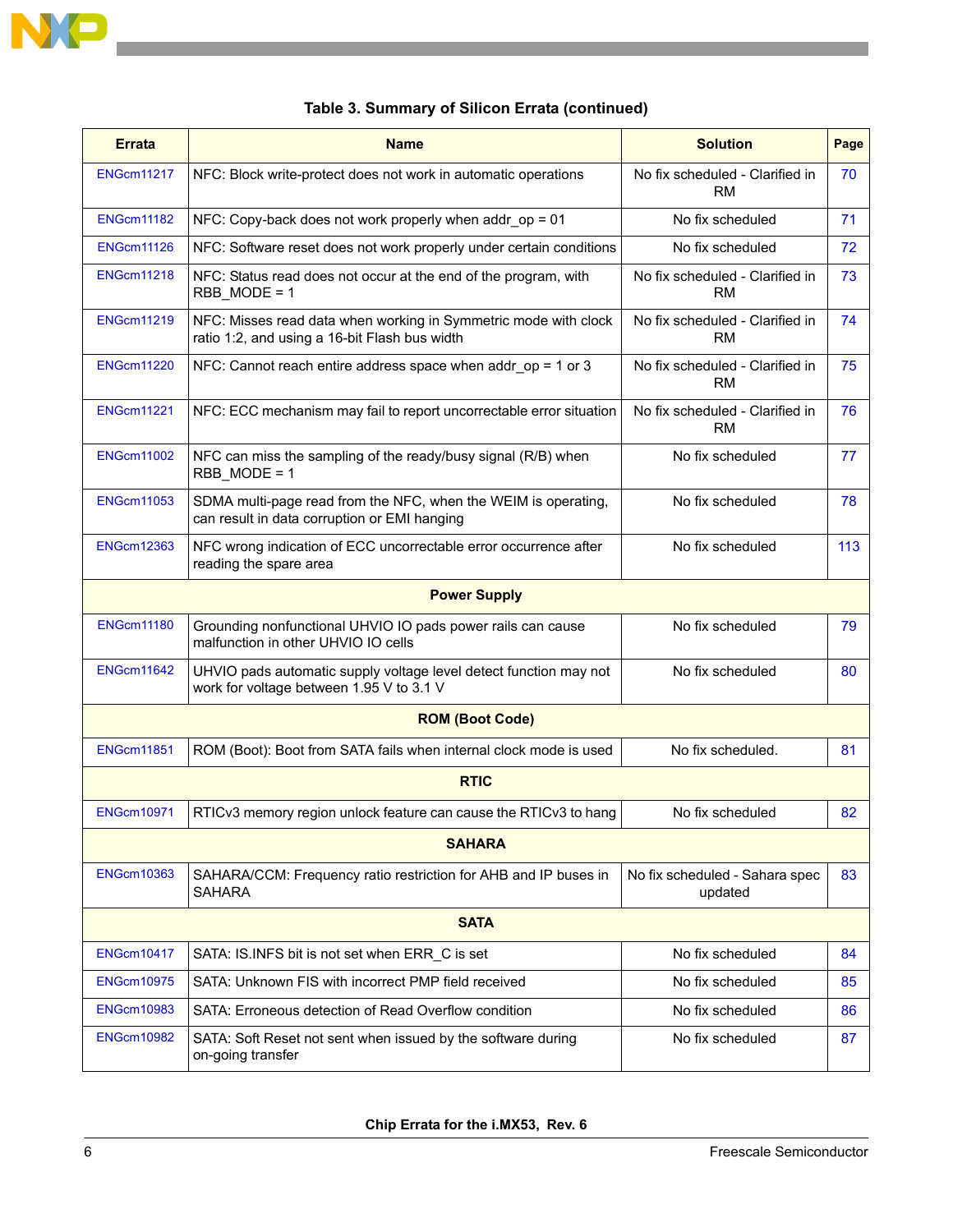

 $\overline{\phantom{a}}$ 

| <b>Errata</b>                                                                                                        | <b>Name</b>                                                                                                                                             | <b>Solution</b>                                   | Page |  |  |
|----------------------------------------------------------------------------------------------------------------------|---------------------------------------------------------------------------------------------------------------------------------------------------------|---------------------------------------------------|------|--|--|
| <b>ENGcm11018</b>                                                                                                    | SATA: Problems with phy_reset when Staggered Spin-Up supported                                                                                          | No fix scheduled                                  | 88   |  |  |
| <b>ENGcm11084-1</b>                                                                                                  | SATA: PMP field checked when CMD.PMA = 0                                                                                                                | No fix scheduled                                  | 89   |  |  |
| <b>ENGcm11084-2</b>                                                                                                  | SATA: Data FIS received when CMD.ST = 0                                                                                                                 | No fix scheduled                                  | 90   |  |  |
| <b>ENGcm11084-3</b>                                                                                                  | SATA: Supported AHCI version is incorrect                                                                                                               | No fix scheduled                                  | 91   |  |  |
| <b>ENGcm11084-4</b>                                                                                                  | SATA: DMA Setup FIS with inactive slot reception                                                                                                        | No fix scheduled                                  | 92   |  |  |
| <b>ENGcm11084-5</b>                                                                                                  | SATA: Host does not detect disconnect in L_TMPartial/L_TMSlumber<br>states                                                                              | No fix scheduled                                  | 93   |  |  |
| <b>ENGcm11084-6</b>                                                                                                  | SATA: Possible core lockup after switching from the low power mode                                                                                      | No fix scheduled                                  | 94   |  |  |
| <b>ENGcm11084-7</b>                                                                                                  | SATA: Incorrect interpretation of A-bit in BIST Activate FIS                                                                                            | No fix scheduled                                  | 95   |  |  |
| <b>ENGcm11084-8</b>                                                                                                  | SATA: BIST responder re-timed loopback mode may drop data due to<br>FIFO overflow                                                                       | No fix scheduled                                  | 96   |  |  |
| <b>ENGcm11084-9</b>                                                                                                  | SATA: Host may not wake up from low power mode                                                                                                          | No fix scheduled                                  | 97   |  |  |
| ENGcm11084-10                                                                                                        | SATA: Injected primitive error inside FIS causes CRC error                                                                                              | No fix scheduled                                  | 98   |  |  |
| ENGcm11084-11                                                                                                        | SATA: SYNC in Rx Data FIS causes PDMA FSM lock up                                                                                                       | No fix scheduled                                  | 99   |  |  |
| ENGcm11084-12<br>SATA: Synchronizer misses last wake pulse when CMD.ST bit is<br>cleared in aggressive power mode    |                                                                                                                                                         | No fix scheduled                                  | 100  |  |  |
|                                                                                                                      | <b>SCC</b>                                                                                                                                              |                                                   |      |  |  |
| <b>ENGcm12354</b>                                                                                                    | SCC key fusing with a non-unique value                                                                                                                  | No fix scheduled                                  | 112  |  |  |
|                                                                                                                      | <b>SRTC</b>                                                                                                                                             |                                                   |      |  |  |
| <b>ENGcm12374</b>                                                                                                    | SRTC loses data while powering up/down                                                                                                                  | Silicon revision planned                          | 101  |  |  |
|                                                                                                                      | <b>SSI</b>                                                                                                                                              |                                                   |      |  |  |
| <b>ENGcm11129</b>                                                                                                    | SSI: In AC97, 16-bit mode, received data is shifted by four bit<br>locations                                                                            | No fix scheduled                                  | 103  |  |  |
|                                                                                                                      | <b>USB</b>                                                                                                                                              |                                                   |      |  |  |
| <b>ENGcm11151</b>                                                                                                    | USB: Erroneous descriptor handling by USBOH module                                                                                                      | No fix scheduled                                  | 104  |  |  |
| <b>ENGcm11331</b>                                                                                                    | USB: High Speed Transceiverless Logic interface (HS-TLL) and Full<br>Speed Transceiverless Logic interface (FS-TLL) USB interfaces are<br>not supported | No fix scheduled - Feature<br>removed from the RM | 105  |  |  |
| <b>ERR006308</b>                                                                                                     | USB: Host controller lock-up issue                                                                                                                      | No fix scheduled                                  | 106  |  |  |
|                                                                                                                      | <b>VPU</b>                                                                                                                                              |                                                   |      |  |  |
| <b>ENGcm10380</b>                                                                                                    | VPU: JPEG decoder does not support different AC/DC Huffman<br>tables for Cb and Cr                                                                      | No fix scheduled                                  | 107  |  |  |
| <b>ENGcm11195</b><br>VPU may miss generating encoding/decoding interrupt when<br>automatic clock gating is activated |                                                                                                                                                         | No fix scheduled                                  | 108  |  |  |
| <b>ENGcm11856</b>                                                                                                    | IPU and VPU may present some artifacts when running at 200MHz                                                                                           | Fixed in revision 2.1                             | 109  |  |  |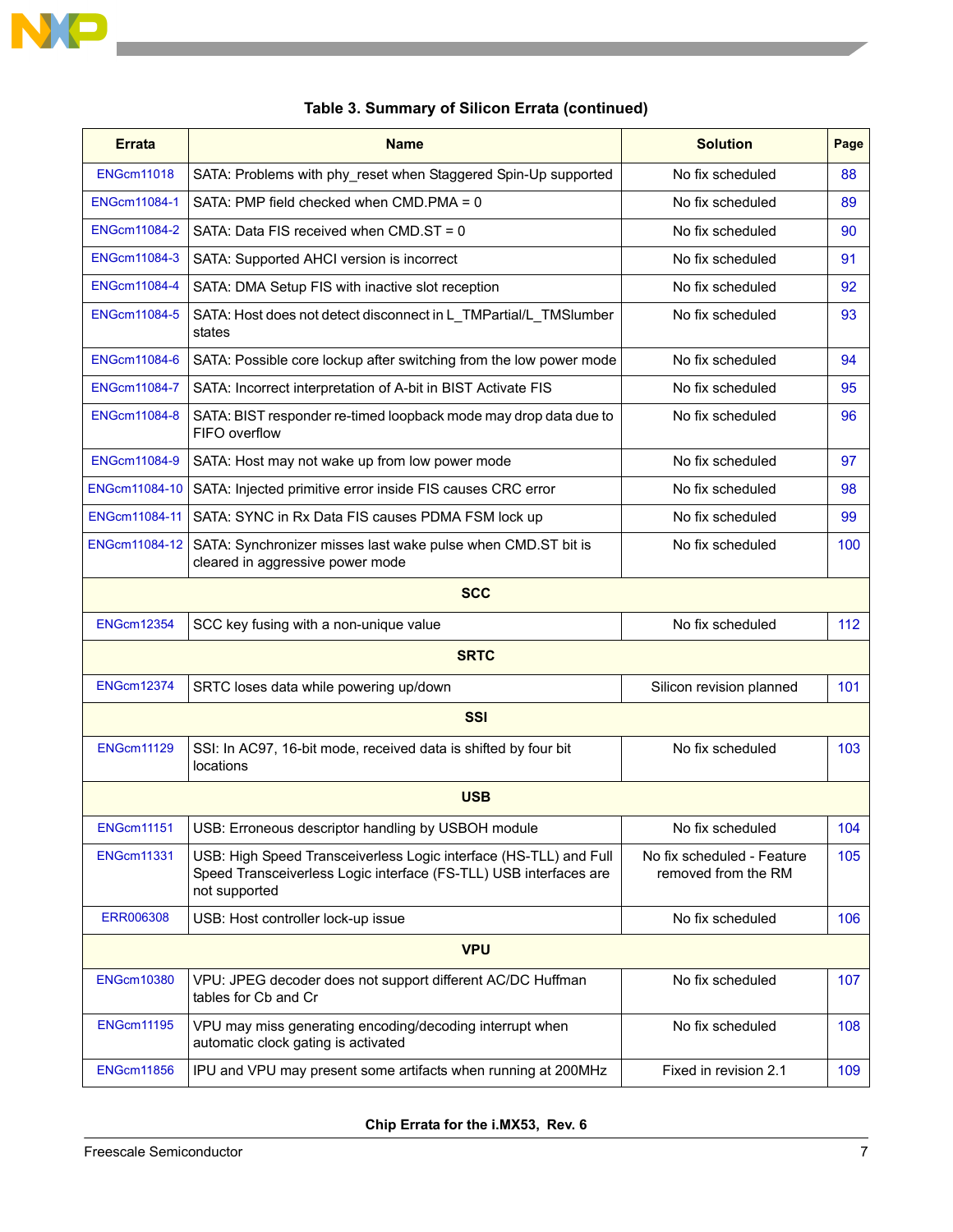

# <span id="page-7-0"></span>**ENGcm11136 AIPS: Unaligned access causes abort on writes to the internal registers**

# **Description:**

Unaligned access to AIPS can be driven high by SAHARA, DAP, and FEC. If they access the AIPS internal registers during an unaligned access, an ABORT occurs.

#### **Projected Impact:**

Unaligned accesses to the AIPS internal registers fail.

#### **Workarounds:**

Make only aligned accesses to the AIPS internal registers.

# **Proposed Solution:**

No fix scheduled

# **Linux BSP Status:**

No software workaround required. Linux BSP does not use unaligned access to the AIPS registers.

# **WinCE BSP Status:**

No software workaround required. WinCE BSP does not use unaligned access to the AIPS registers.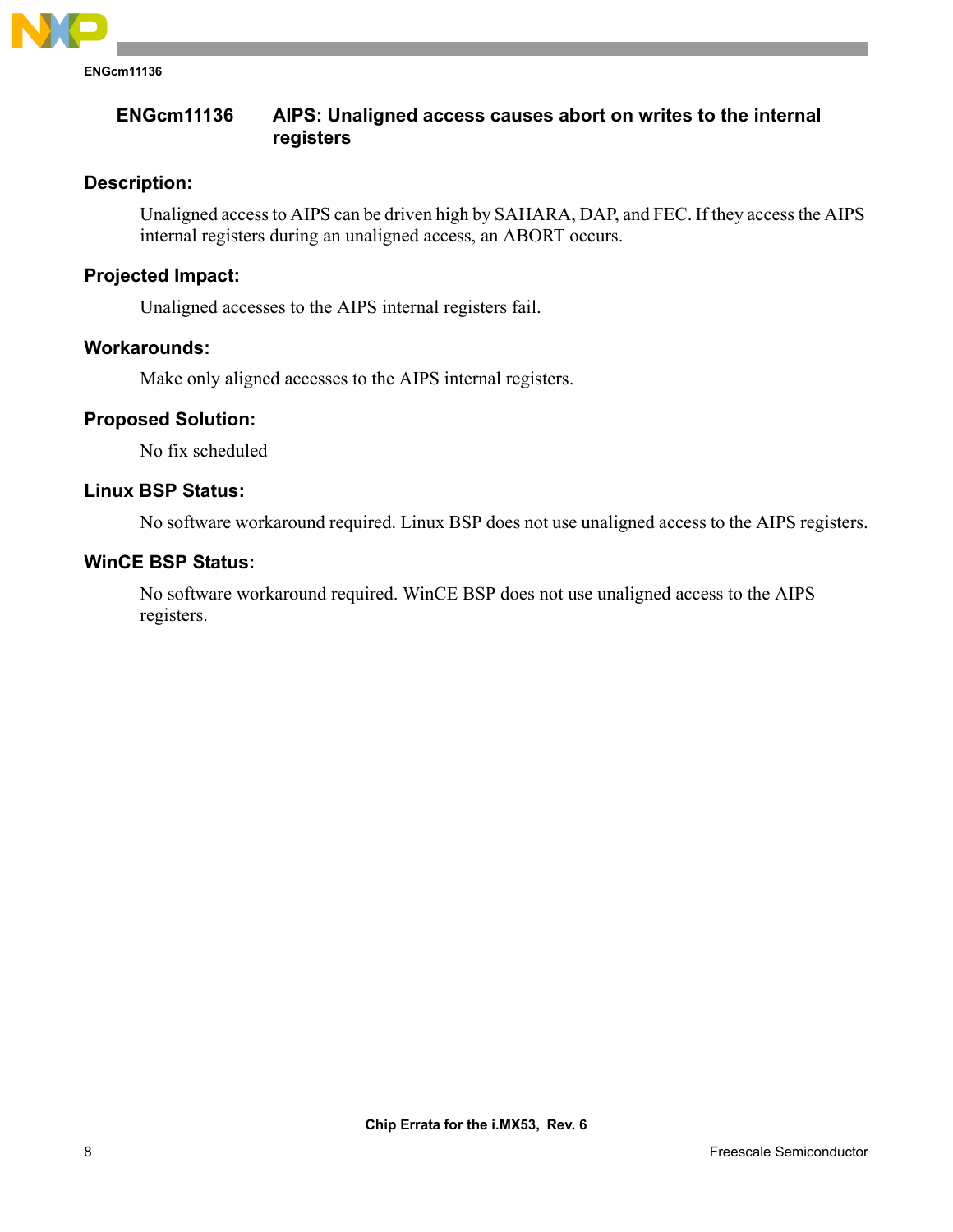

# <span id="page-8-0"></span>**ENGcm09831 ARM: Load and Store operations on the shared device memory regions may not complete in program order**

#### **Description:**

If a sequence of load and store operations are performed to different address locations in a memory region that is marked as shared device, then a load can incorrectly bypass a store. The issue is reported by ARM, erratum ID 709718, Category  $2^1$ .

#### **Projected Impact:**

If the load address and store address are mapped to access the memory region of the same device, and the device relies on memory operations to occur in program order, then this device may not operate as intended.

#### **Workarounds:**

The erratum occurs only for the shared device memory regions and not for the non-shared device memory regions. Therefore, this problem can be worked around by using the remap registers to remap all the shared device transactions to the non-shared device. The only difference between the shared device and the non-shared device is the attributes produced for the transaction on the AXI interface. Therefore, the user does not experience any impact in terms of performance from this workaround.

Another possible use of the TEX remap is to map the shared device regions to the strongly ordered transactions. This second remapping option is less desirable as it affects the performance, as strongly ordered transactions are not buffered.

The following code sequence is required to setup and enable the TEX remap. This should be done before enabling the MMU.

```
; Setup PRRR so device is always mapped to non-shared
    MRC p15, 0, r0, c10, c2, 0; Read Primary Region Remap Register
    BIC r0,#3<<16
    MCR p15, 0, r0, c10, c2, 0; Write Primary Region Remap Register
; Enable TEX remap
    MRC p15, 0, r0, c1, c0, 0; Read Control Register
    ORR r0,r0,#1<<28
    MCR p15, 0, r0, c1, c0, 0; Write Control Register
```
Another valid workaround is to place a data memory barrier (DMB) between all the memory accesses to the device regions, where ordering is required between a store and a subsequent load to a different physical address.

# **Proposed Solution:**

No fix scheduled

<sup>1.</sup> Category 2 defined as: Behavior that contravenes the specified behavior and that can limit or severely impair the intended use of specified features, but does not render the product unusable in all or the majority of applications.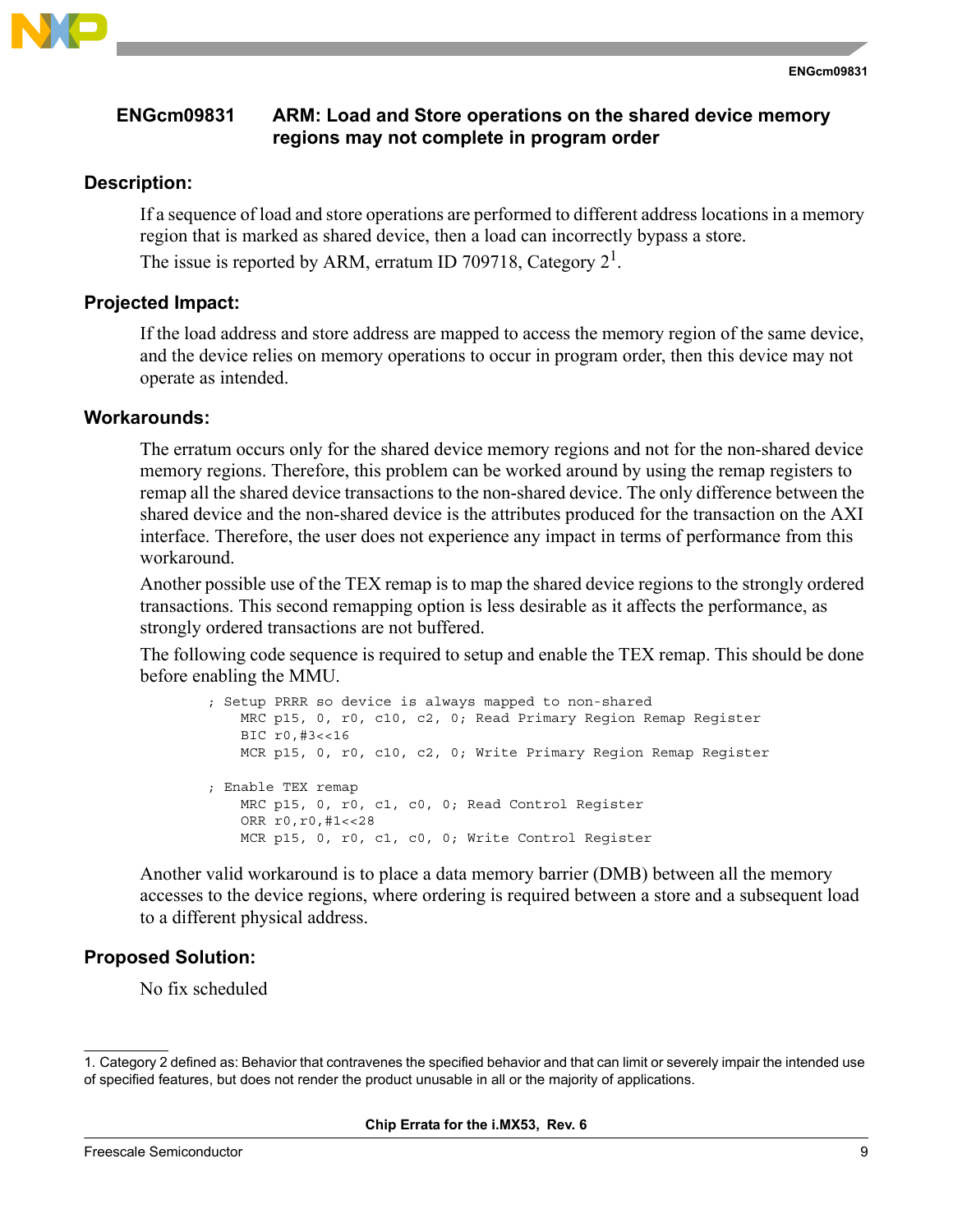

# **Linux BSP Status:**

Fixed in Linux BSP release 10.03.00.

Shared Device memory type is not used. But PRRR setup codes were added before enabling MMU in the bootloader.

# **WinCE BSP Status:**

Fixed in WinCE BSP release ER10\_SP1. Workaround implemented.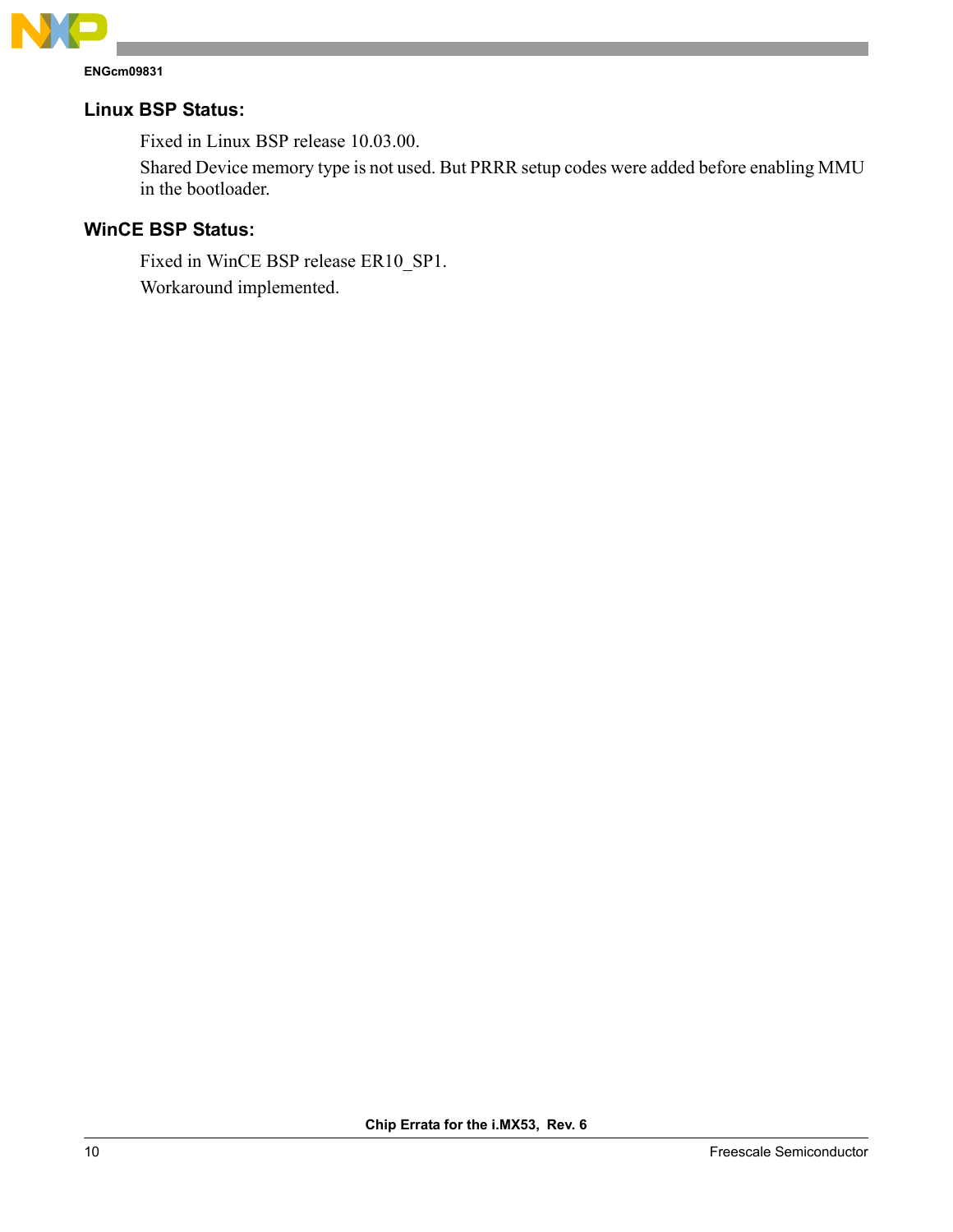

# <span id="page-10-0"></span>**ENGcm11132 ARM: A RAW hazard on certain CP15 registers can result in a stale register read**

# **Description:**

Under certain conditions, a sequence of instructions where an MCR instruction that writes a CP15 register is closely followed by an MRC that reads the same register, are executed such that the RAW hazard is not detected and the MRC reads the old value of the register. This scenario can only occur for accesses to one of the following four CP15 registers:

- CacheSizeSelection Register
- Thread and ProcessID user read/write
- Thread and ProcessID user read only
- Thread and ProcessID privilege only

These registers are both readable and writable and have been optimized to execute in a single cycle.

Furthermore, this scenario occurs only when a specific sequence of instructions is executed between the MCR and the MRC. The sequence must meet two criteria:

- It must take less than three cycles to execute
- It must have one of the instructions in the following list:
	- ARM PLD with [Rn, -Rm, <shift>] addressing mode
	- ARM or Thumb PLD with [Rn, Rm,<shift>] addressing mode (unless it is LSL #0 or LSL #2)
	- Thumb or ThumbEE load/store instruction with [Rn, Rm,<shift>] addressing mode (unless it is LSL  $#0$  or LSL  $#2$ )
	- Thumb TBB instruction

The issue is reported by ARM, erratum ID 588115, Category  $3<sup>1</sup>$ .

# **Projected Impact:**

If this erratum is encountered, the old stale value of the register is read rather than the newly written value, in which case the system software may appear to behave incorrectly. However, the usage model for such a software sequence is unclear, and hence the likelihood of encountering it in practice is very low, especially considering the requirement of the second unrelated instruction that must also fall between the MCR and the MRC.

# **Workarounds:**

If a workaround for this erratum is desired, there are two options. The first simple option is to add a NOP immediately following the MCR register write in any case where encountering this erratum may be a concern. By adding a single NOP, the minimum required cycle window is guaranteed and the erratum does not occur.

The second option is to set bit 16 in the CP15 Auxiliary Control Register. This causes a pipeline flush on every write to the CP15 register and ensures that the RAW hazard condition does not

<sup>1.</sup> Category 3 defined as: Behavior that is not the originally intended behavior but should not cause any problems in applications.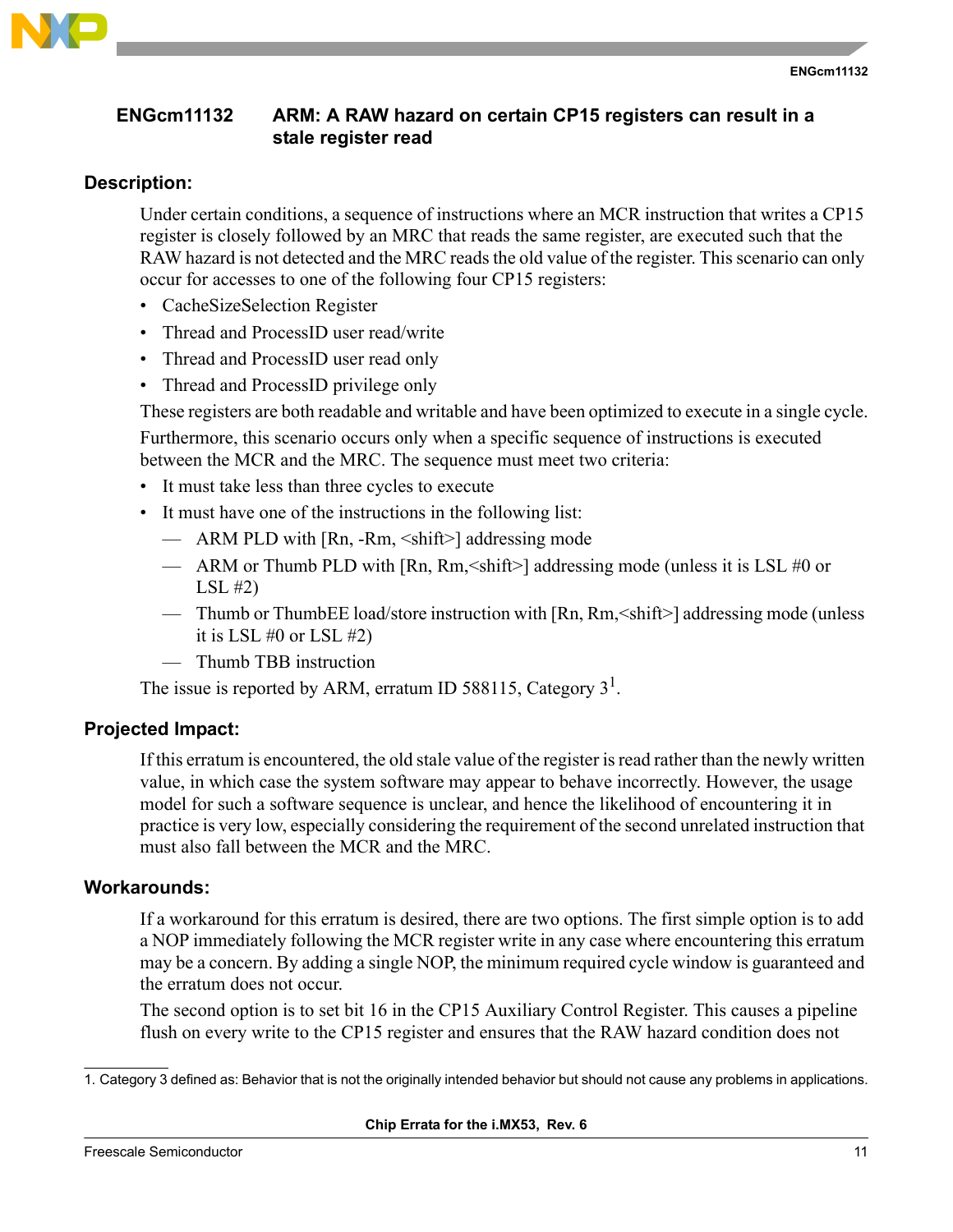

**ENGcm11132**

occur. The second workaround has the advantage of requiring just one change to the CPU configuration that can be done statically. The disadvantage is that it has some impact on the performance of write updates to CP15 registers that would not otherwise require a pipeline flush. This second workaround can be implemented using the following code sequence to be executed in the Secure state:

| MRC p15, 0, R1, c1, c0, 1 | ; read Aux Ctl Reqister  |  |
|---------------------------|--------------------------|--|
| ORR R1, R1 #(1 << 16)     | ; set bit 16 to 1        |  |
| MCR p15, 0, R1, c1, c0, 1 | ; write Aux Ctl Reqister |  |

# **Proposed Solution:**

No fix scheduled

# **Linux BSP Status:**

Not required because PLD instruction and Thumb mode are not used for affected registers.

# **WinCE BSP Status:**

Fixed in WinCE BSP release ER10\_SP1.

BSP implements software workaround to enable pipeline flush (set bit 16 of Aux Control Register) on writes to CP15 registers.

OSBench indicates a performance impact of up to 14% for a subset of the OSBench tests (interprocess PSL calls). An analysis of the OSBench performance on Cortex-A8 determined that interprocess PSL calls generate excessive cache maintenance.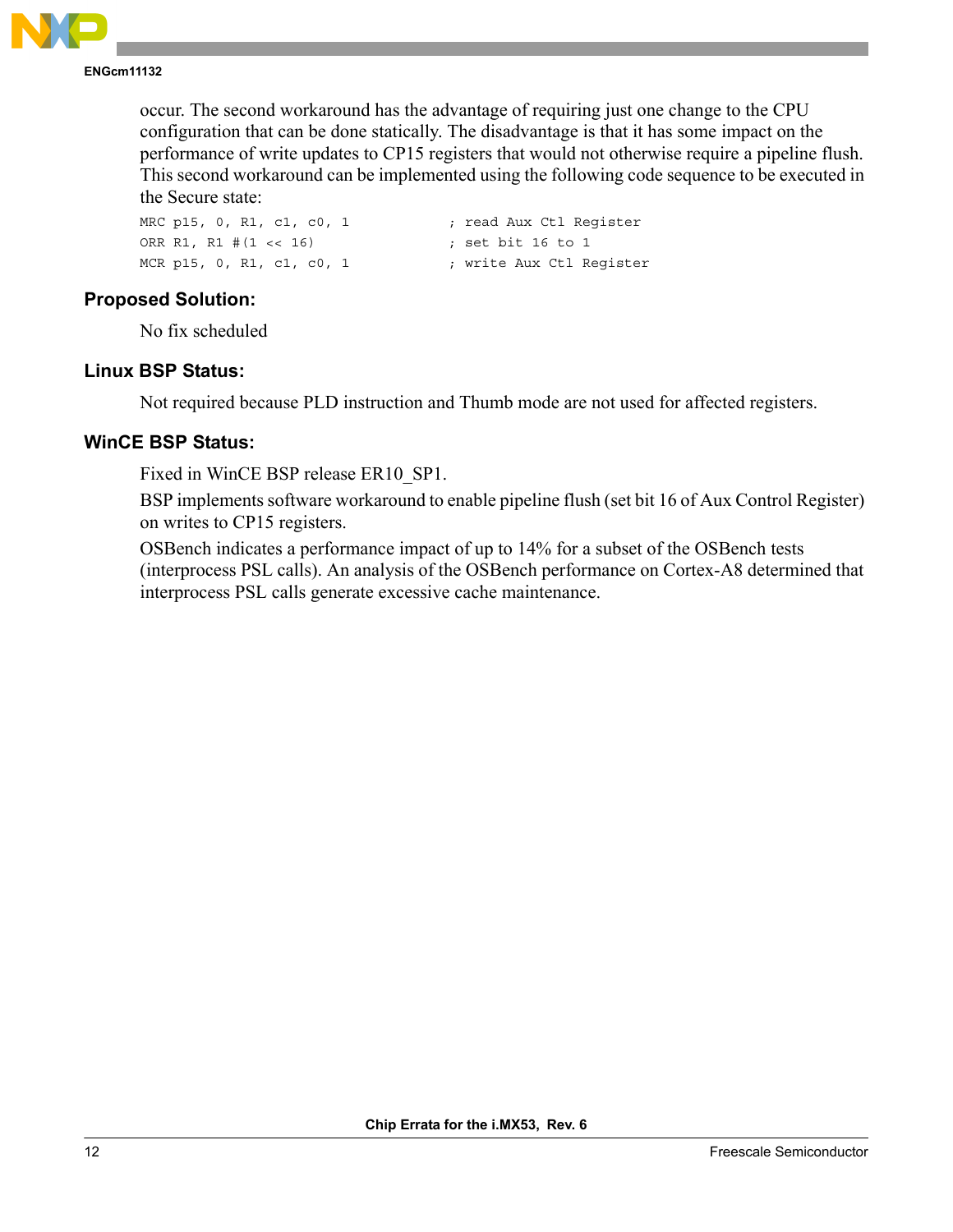

#### <span id="page-12-0"></span>**ENGcm11141 ARM: ARPROT[0] is incorrectly set to indicate a USER transaction for memory accesses generated from user tablewalks**

# **Description:**

All memory transactions performed as part of a tablewalk should be considered Privileged, even in the User mode. However, Cortex-A8 incorrectly marks memory transactions generated from tablewalks performed in User mode as the user transactions on the AXI bus. This indication is given by the ARPROT[0] signal, which is set to zero during the transaction.

The conditions are as follows:

- Cortex-A8 must be in user mode
- A memory transaction (instruction or data) misses in the TLB and causes a tablewalk
- The address for the page table entry is not found in the L2 cache, resulting in an external memory request
- This erratum occurs when APROT[0] incorrectly indicates a user transaction for this memory request on the AXI bus.

The issue is reported by ARM, erratum ID 488063.

# **Projected Impact:**

As the values broadcast on ARPROT[0] are completely transparent to the software, the implications for this erratum are only on a specific subset of the processor systems, specifically for a system that includes some form of system level memory protection unit, that uses the ARPROT bits to determine if a memory request can be allowed. For any system that does include such a unit, that unit may report false errors on page table accesses due to this erratum.

# **Workarounds:**

As the processor directly does not make use of ARPROT[0], any workaround would be specific to the device that makes use of the values broadcast on ARPROT[0]. The most likely usage would be some form of system memory protection unit. If such protection unit exists, it may need to filter out any access to the page tables from the address space that is protected to operate properly. This implies that the external protection unit cannot provide additional protection for the page tables. For example, the page table cannot be inserted in a Secure RAM which cannot be accessed in User mode, as in this case, an additional protection is added beside the MMU. Alternatively, the CSU can be configured to transform User access to Privileged on addresses used by PAGE TABLE.

# **Proposed Solution:**

No fix scheduled

# **Linux BSP Status:**

System memory bus has no user mode protection, so this is not applicable.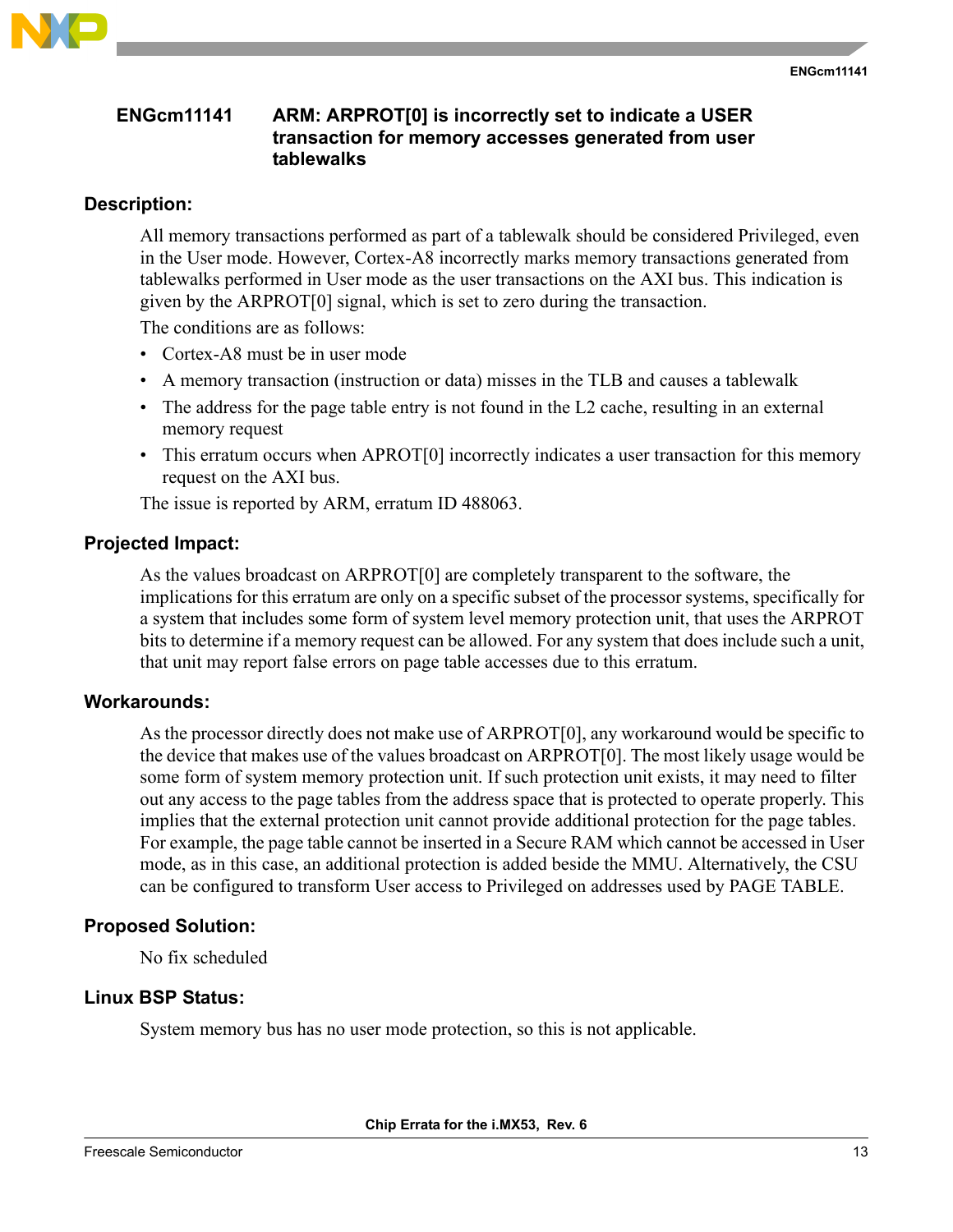

**ENGcm11141**

# **WinCE BSP Status:**

No software workaround is available.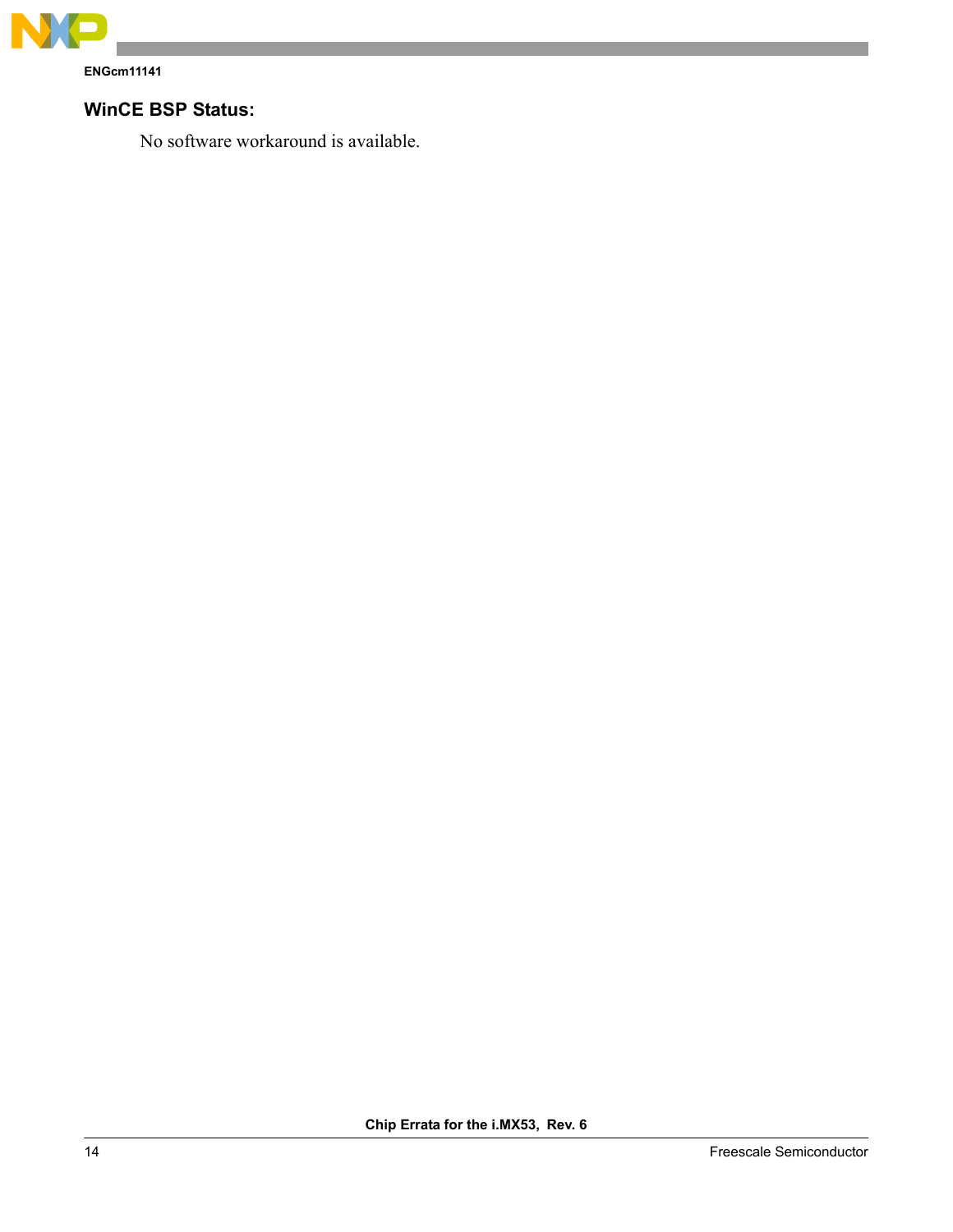

# <span id="page-14-0"></span>**ENGcm11135 ARM: C15 Cache Selection Register (CSSELR) is not banked**

### **Description:**

ARMv7 architecture specifies that the CSSELR should be banked between Secure and Non-secure states. Cortex-A8 does not currently bank this register.

The conditions are as follows:

- The system should have an active process in secure state and an active process in non-secure state at the same time.
- The system should perform cache maintenance operations in both secure and non-secure processes.

The issue is reported by ARM, erratum ID 485963, Category  $2^1$ .

# **Projected Impact:**

A cache cleaning sequence that reads the CSSELR may not work as expected. The published sequence for cleaning the entire cache (see *ARM Architecture Reference Manual*) includes setting the CSSELR followed by a read from the selected Cache Size ID register (CCSIDR). If the non-secure side executes this sequence, and is encountered by a secure interrupt between the setting of the CSSELR and the reading of the selected CCSIDR, then there is a possibility that the secure side may also use the CSSELR. On returning to the non-secure side, the CSSELR value may have changed, which makes the cache cleaning sequence to malfunction. Similarly, a non-secure interrupt can cause a secure cache cleaning sequence to malfunction.

#### **Workarounds:**

When transitioning security state, the secure monitor software should save the current CSSELR value (corresponding to the security state the processor is transitioning out of) and restore the previously saved CSSELR value (corresponding to the security state the processor is transitioning into).

#### **Proposed Solution:**

No fix scheduled

#### **Linux BSP Status:**

No software workaround required. Trustzone is not used.

#### **WinCE BSP Status:**

No software workaround required. System does not perform cache maintenance in non-secure mode.

<sup>1.</sup> Category 2 defined as: Behavior that contravenes the specified behavior and that can limit or severely impair the intended use of specified features, but does not render the product unusable in all or the majority of applications.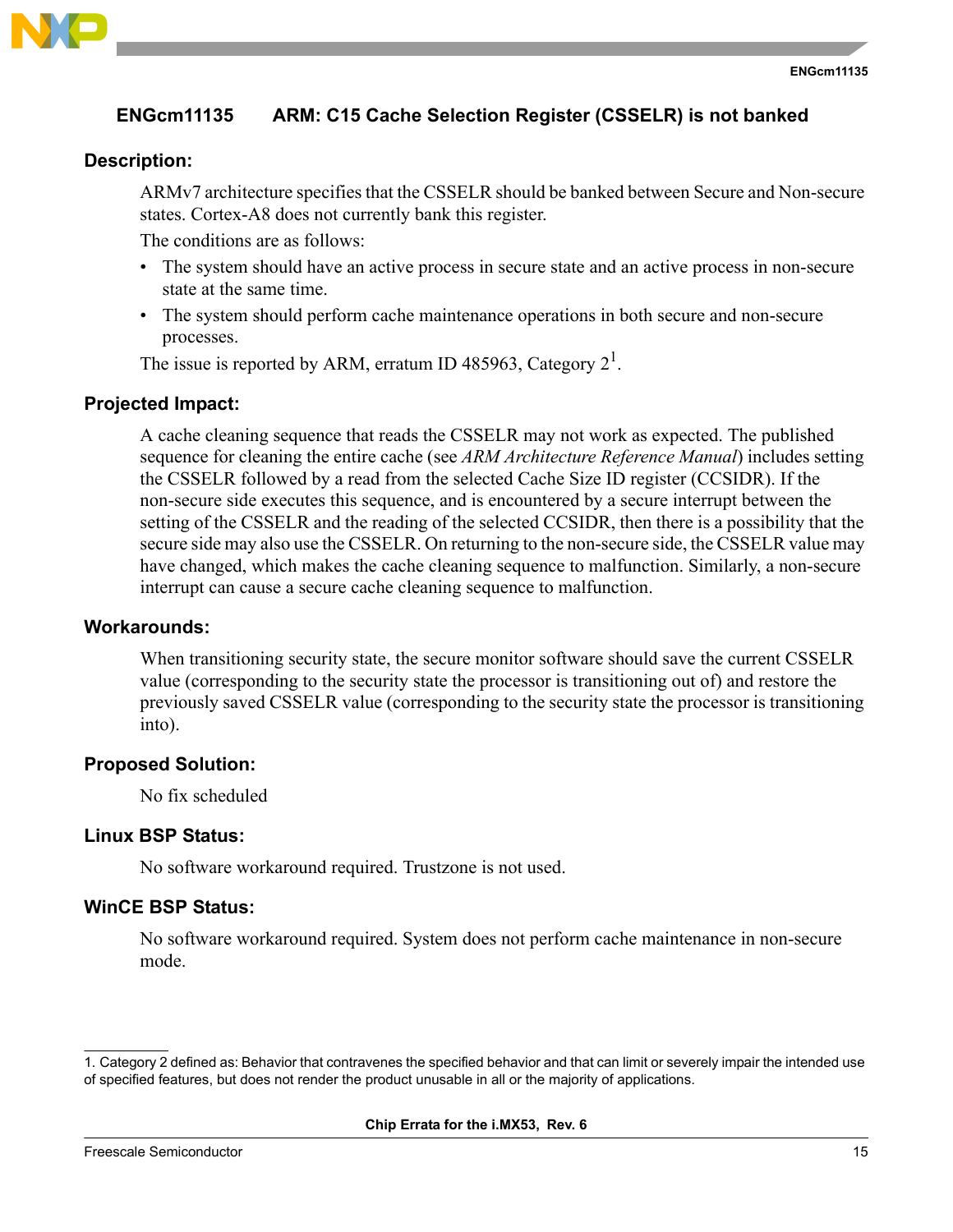

# <span id="page-15-0"></span>**ENGcm11143 ARM: Cache clean memory ops generated by the Preload Engine or Clean by MVA to PoC instructions may corrupt the memory**

# **Description:**

When a Clean to Point of Coherency (PoC) by MVA operation is performed, or the Preload Engine is programmed to clean a region of memory from the L2 cache, a cache line from that region can be corrupted with a stale copy of memory, and a memory store operation is lost.

The conditions are as follows:

- A Cache Clean by MVA to the PoC instruction is executed to clean cache line A, or the preload engine is configured to clean a memory region which includes cache line A. Either of the operations result in the placement of cache line A into a victim buffer for writeback to external memory. It also keeps the line still valid in the L2 cache.
- A memory store operation is performed to the same cache line A that is evicted by the cache clean operation. This operation results in a modification of cache line A in the L2 cache (but not to the copy of the line that may still remain in the victim buffer if memory response is slow).
- A cache eviction is done of cache line A due to an unrelated memory request to load cache line B. The modified copy of cache line A is placed in a victim buffer. At this point, the two victim buffers may contain two different versions of cache line A. As each victim buffer uses a different AXI ID and arbitrates independently for the AXI bus, there is no guarantee for the order in which the memory updates occur, and the store operation may be overwritten by the cache clean operation, leaving the external memory with stale contents.

The issue is reported by ARM, erratum ID 586323, Category  $2^1$ .

# **Projected Impact:**

If the operation sequence occurs as described above, one or more store operations are lost, resulting in incorrect program behavior. This can occur for any application which either uses the preload engine to clean a memory region, or uses Clean by MVA to PoC maintenance operations to clean a region of memory.

# **Workarounds:**

There are two feasible workarounds that can be used for this erratum. The first workaround is to place a DMB or DSB barrier at the end of each cache clean routine or preload engine memory clean sequence. This barrier operation ensures that the cleaned line goes out and is seen by main memory before the store is executed and therefore guarantees that the clean is done correctly and memory contains the correct final value.

This workaround is consistent with the ARM recommended practice for ending the maintenance routine. The above workaround is convenient to implement and should work for all expected usage models. However, there is still the possibility that an interrupt can be taken during the clean routine, and the interrupt handler can perform a store operation to the line just cleaned, allowing for the scenario which can lead to the erratum.

<sup>1.</sup> Category 2 defined as: Behavior that contravenes the specified behavior and that can limit or severely impair the intended use of specified features, but does not render the product unusable in all or the majority of applications.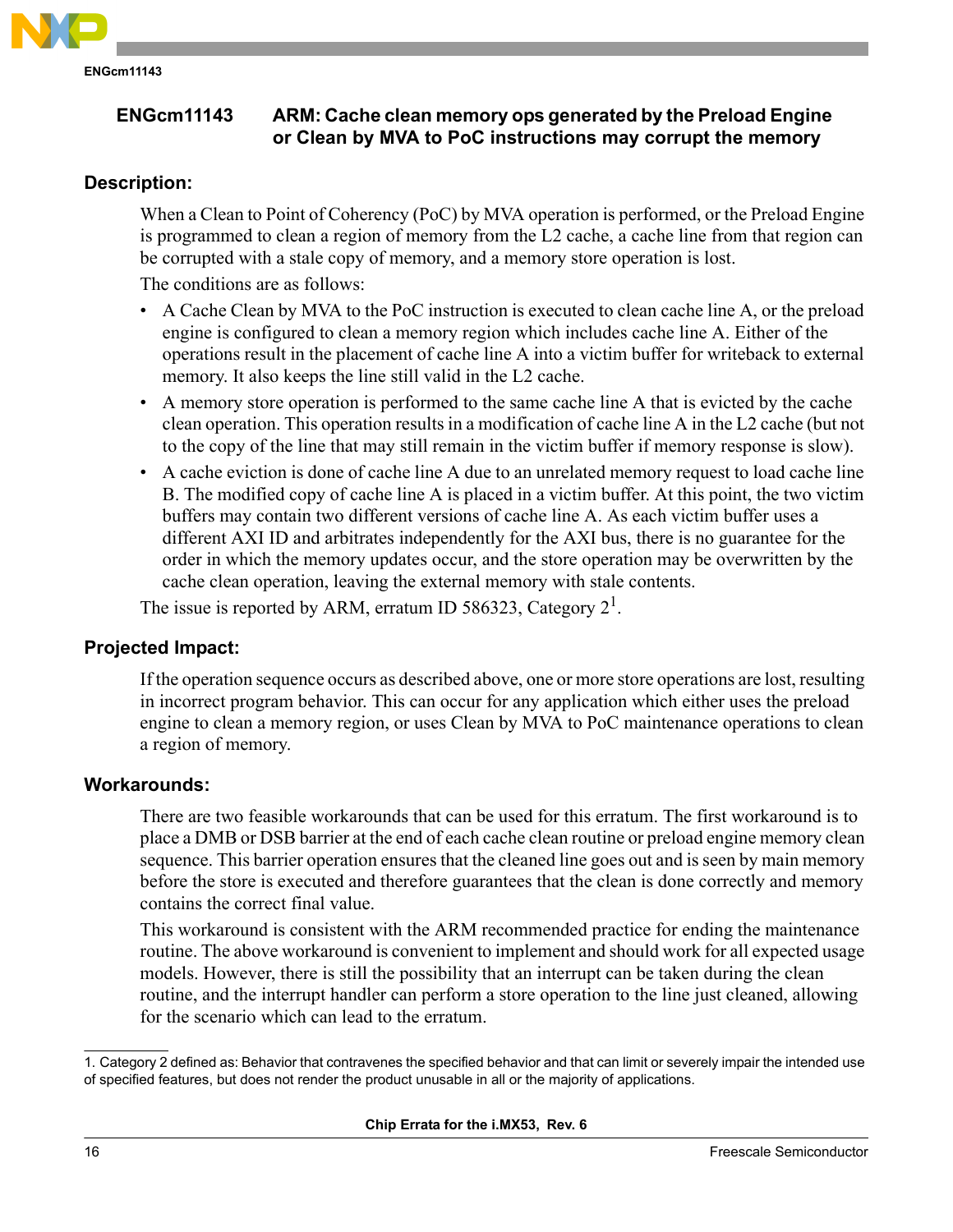

Another workaround that avoids even the case mentioned above, is to convert all Clean by MVA to PoC operations to Clean and Invalidate by MVA to PoC as described in the code sequence as follows:

- Replace all uses of: MCR p15,  $0, \le Rn$ ,  $c7, c10, 1$ ;
- Clean Data cache line by MVA to PoC with this instruction: MCR p15, 0,  $\langle Rn \rangle$ , c7, c14, 1;
- Clean and Invalidate cache line by MVA to PoC.

There is no Preload Engine equivalent for the second workaround option as it is not possible to configure the preload engine to perform a clean and invalidate operation. Therefore, if there are concerns that the DSB based workaround is insufficient, then it is advisable to not use the Preload Engine for cleaning memory regions. The preload engine can be configured such that it is not accessible at user/privilege and nonsecure/secure level of granularity.

For more information on Preload Engine configurability, see *Cortex-A8 Technical Reference Manual*.

#### **Proposed Solution:**

No fix scheduled

# **Linux BSP Status:**

Workaround implemented in Linux BSP release 09.12.00.

All cache flush routines have DSB at end.

# **WinCE BSP Status:**

Workaround implemented in WinCE BSP release ER10\_SP1.

Interrupts are enabled during cache clean operation, so DMB/DSB workaround is not sufficient.WinCE BSP implements software workaround to replace clean cache line operation with Clean-and-Invalidate cache line operation. There may be a performance penalty due to the undesired invalidation of the cache line when invoking OEMCacheRangeFlush to clean individual cache lines.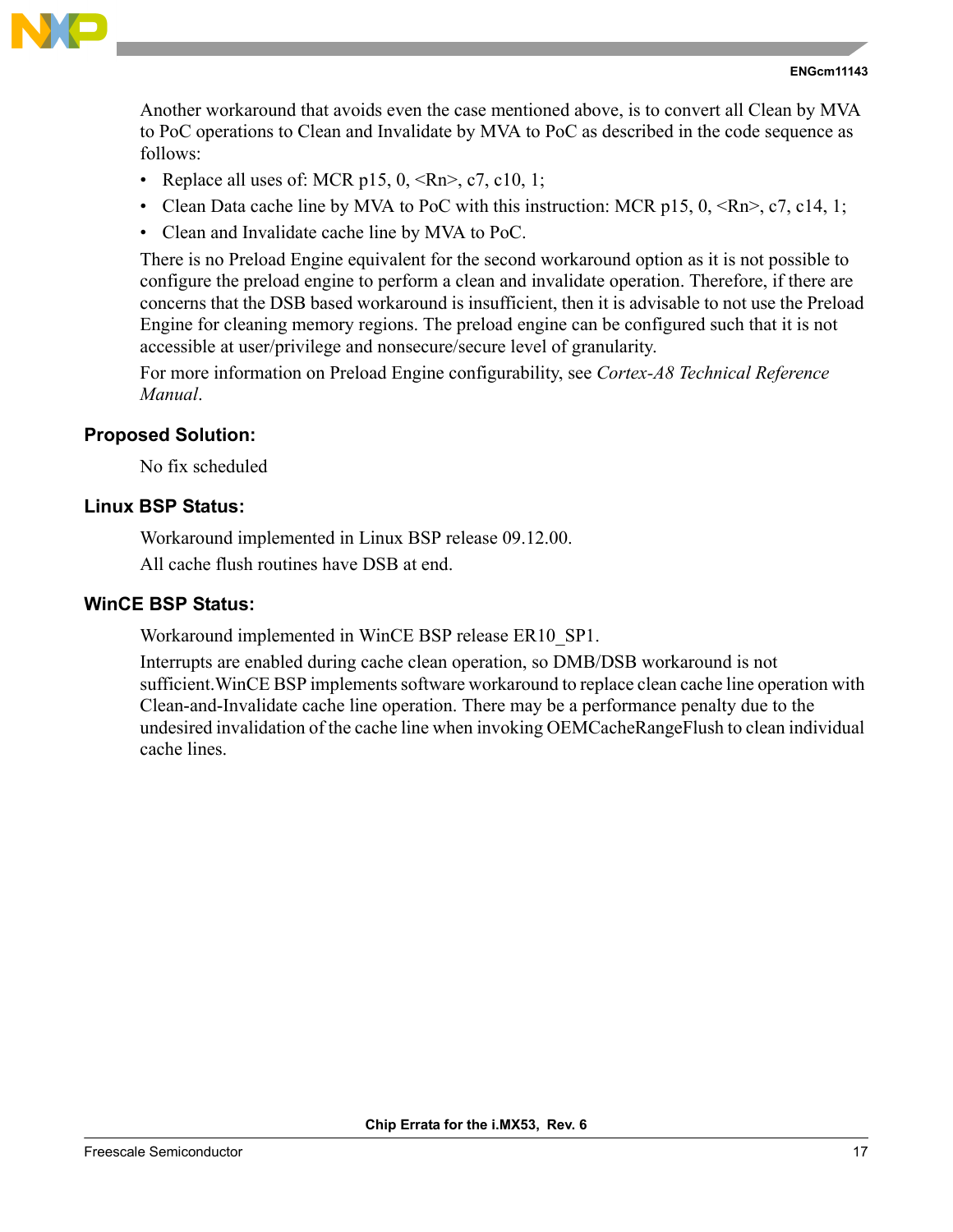

# <span id="page-17-0"></span>**ENGcm11145 ARM: Under a specific set of conditions, a cache maintenance operation performed by MVA can result in memory corruption**

# **Description:**

If a non-cacheable memory request is subsequently followed by any cache maintenance operation done by MVA, then the memory can be corrupted.

The conditions are as follows:

- The L1 data cache must be of size 32 Kbyte
- The L1 data cache hardware alias checks are enabled (the L1ALIAS bit in the Auxiliary Control Register is set to 0)
- The virtual memory management used by the operating system does not follow the page coloring guidelines and allows virtual to physical address alias cases to exist on bit 12 of the address
- A non-cacheable memory request to normal, device, or strongly ordered memory is subsequently followed by a cache maintenance operation done by MVA without any cacheable memory operations executed in between. The non-cacheable memory request can be fully executed, or can be a speculative instruction in the branch shadow that subsequently is flushed.

When the above conditions are met and the cache maintenance operation is performed to generate a hash alias scenario on its cache lookup, memory corruption or a false parity error can occur. The issue is reported by ARM, erratum ID 586324, Category  $2^1$ .

# **Projected Impact:**

If the operation sequence occurs as described above, then memory can be corrupted or a false parity error can be generated. In addition, even if the workaround as described below is implemented, it is possible that a nonsecure maintenance operation could result in the invalidation of a secure memory location. Therefore, this could possibly be viewed as an avenue for a security attack. However, the contents of secure memory cannot be viewed as a direct result of this erratum and the lack of consistent repeatability makes it very difficult for the user to make use of this erratum as a security attack.

# **Workarounds:**

If full PIPT caching support is not required by the operating system, or the processor includes a 16 Kbyte L1 data cache, then no workaround is required. If alias conditions can occur, then the workaround is to guarantee that a cache maintenance operation is not immediately preceded by a non-cacheable memory request. This is guaranteed by initiating every cache maintenance by MVA routine with a cacheable load or store request immediately preceding the main loop and ending with a DSB barrier operation at the end of the loop. The load or store that precedes the loop can be done to any cacheable memory location. In addition, both interrupts and aborts should be masked during the cache maintenance routine. Interrupt masking is required to prevent a non-cacheable memory request, either fully executed or in a branch shadow, from initiating the sequence that can

<sup>1.</sup> Category 2 defined as: Behavior that contravenes the specified behavior and that can limit or severely impair the intended use of specified features, but does not render the product unusable in all or the majority of applications.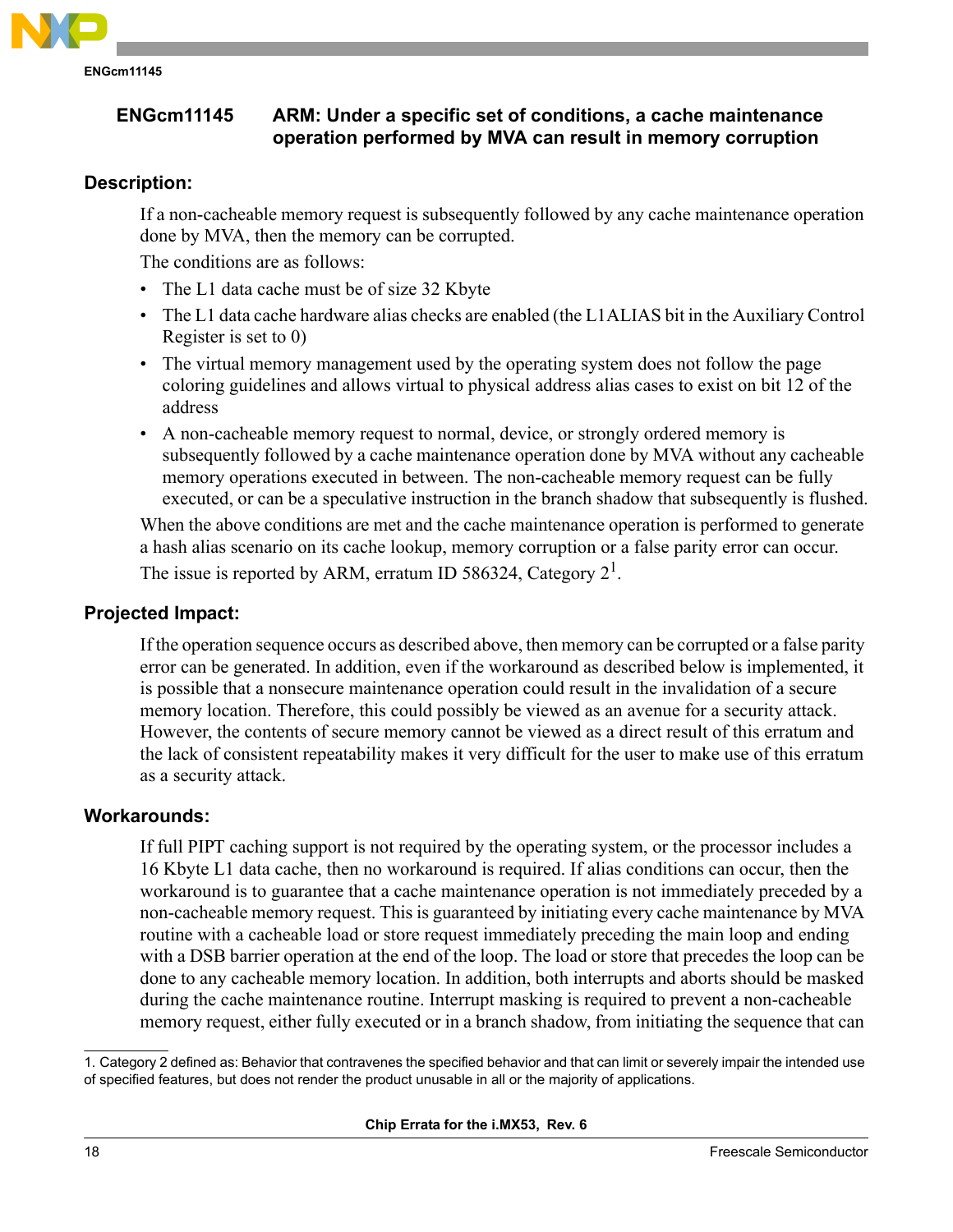

result in this erratum. If there are concerns about the interrupt latency, the maintenance loop can be amended to enable and disable the interrupts directly around the maintenance operation. This impacts the time taken to complete the maintenance loop.

To workaround any concerns of a potential security attack due to this erratum, all secure memory should be marked as inner write through. This can be done either by using the caching attributes in the page tables for all secure page tables or by making use of the secure banked version of the remap registers. Apart from making all secure memory write through, a routine should be run out of reset to completely fill the cache with dummy data, to prevent invalid, uninitialized data in the cache from being written out to memory and potentially corrupting secure memory. Making all secure memory inner write through guarantees that even if the invalidation of a secure line in the L1 cache occurs due to this erratum, the correct data is not lost.

# **Proposed Solution:**

No fix scheduled

# **Linux BSP Status:**

Does not apply to Linux BSP because page coloring guidelines are followed for VIPT cache types.

# **WinCE BSP Status:**

It was determined that the conditions required by the erratum do not occur within WinCE, and therefore, no software workaround is required.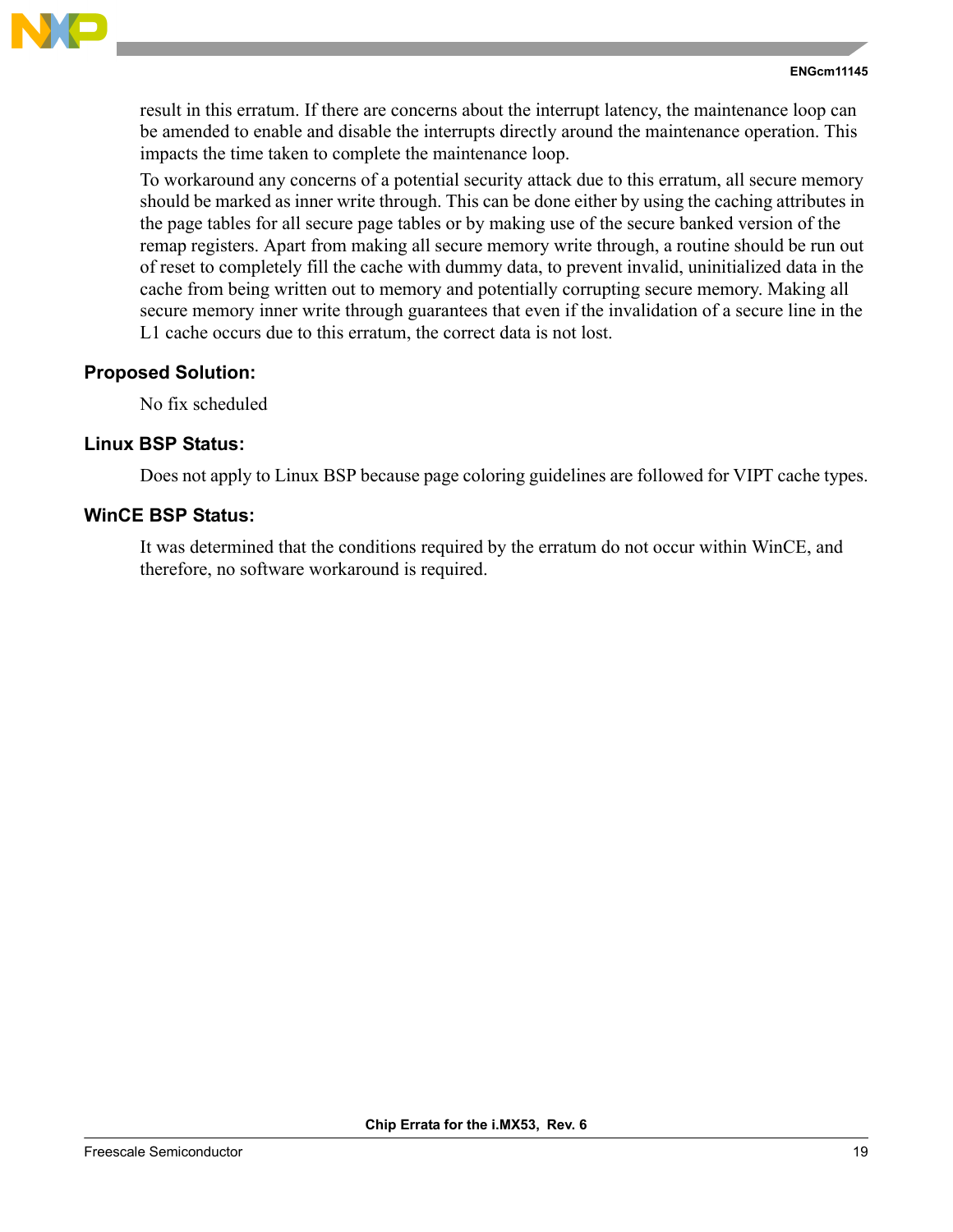

# <span id="page-19-0"></span>**ENGcm11142 ARM: Clean and Clean/Invalidate maintenance ops by MVA to PoC may not push data to external memory**

# **Description:**

When a Clean to Point of Coherency or Clean and Invalidate to Point of Coherency by MVA operation is performed, it is possible that the line remains present in the L2 cache and any dirty data is not pushed out on to the AXI bus to main memory. This can occur whenever the requested address is present in the L1 cache but not the L2 cache.

The conditions are as follows:

- The memory region being cleaned is configured in write allocate mode
- The cache line being cleaned is initially present in the L1 cache and not in the L2 cache The issue is reported by ARM, erratum ID 586320, Category  $2^1$ .

#### **Projected Impact:**

If a Clean or Clean and Invalidate operation does not operate as intended, and leaves the data present in the L2 cache, the memory coherency in the system can no longer be guaranteed. Therefore, this erratum impacts any code sequence used to maintain the system coherence.

#### **Workarounds:**

The software workaround for this erratum is to disable the write allocate in the L2 cache, as shown in the following instruction sequence:

MRC p15, 1, <Rd>, c9, c0, 2; read L2 cache Aux Ctrl Reg ORR <Rd>, <Rd>,  $\#(1 \leq 22)$ ; set the Write Allocate disable bit MCR p15, 1, <Rd>, c9, c0, 2; write the L2 cache Aux Ctrl Reg

Disabling the write allocate in the L2 cache can impact the performance of some applications. If this performance impact is deemed to be very high, there are two other software workarounds that can be used. The first is to disable write allocate around each sequence of clean by MVA to PoC or clean/invalidate by MVA to PoC instructions, as shown in the following instruction sequence:

MRC p15, 1, <Rd>, c9, c0, 2; read L2 cache Aux Ctrl Reg ORR <Rd>, <Rd>, #(1 << 22); set the Write Allocate disable bit MCR p15, 1, <Rd>, c9, c0, 2; write the L2 cache Aux Ctrl Reg <perform sequence of MVA operations here> MRC p15, 1, <Rd>, c9, c0, 2; read L2 cache Aux Ctrl Reg BIC <Rd>, <Rd>, #(1 << 22); clear the Write Allocate disable bit MCR p15, 1, <Rd>, c9, c0, 2; write the L2 cache Aux Ctrl Reg

The final workaround that can be implemented is to perform each maintenance operation twice with interrupts disabled. By performing the operation twice in back-to-back successions with no other memory operations executed in between, it can be assured that the line is evicted from both L1 and L2 cache and written out to main memory.

<sup>1.</sup> Category 2 defined as: Behavior that contravenes the specified behavior and that can limit or severely impair the intended use of specified features, but does not render the product unusable in all or the majority of applications.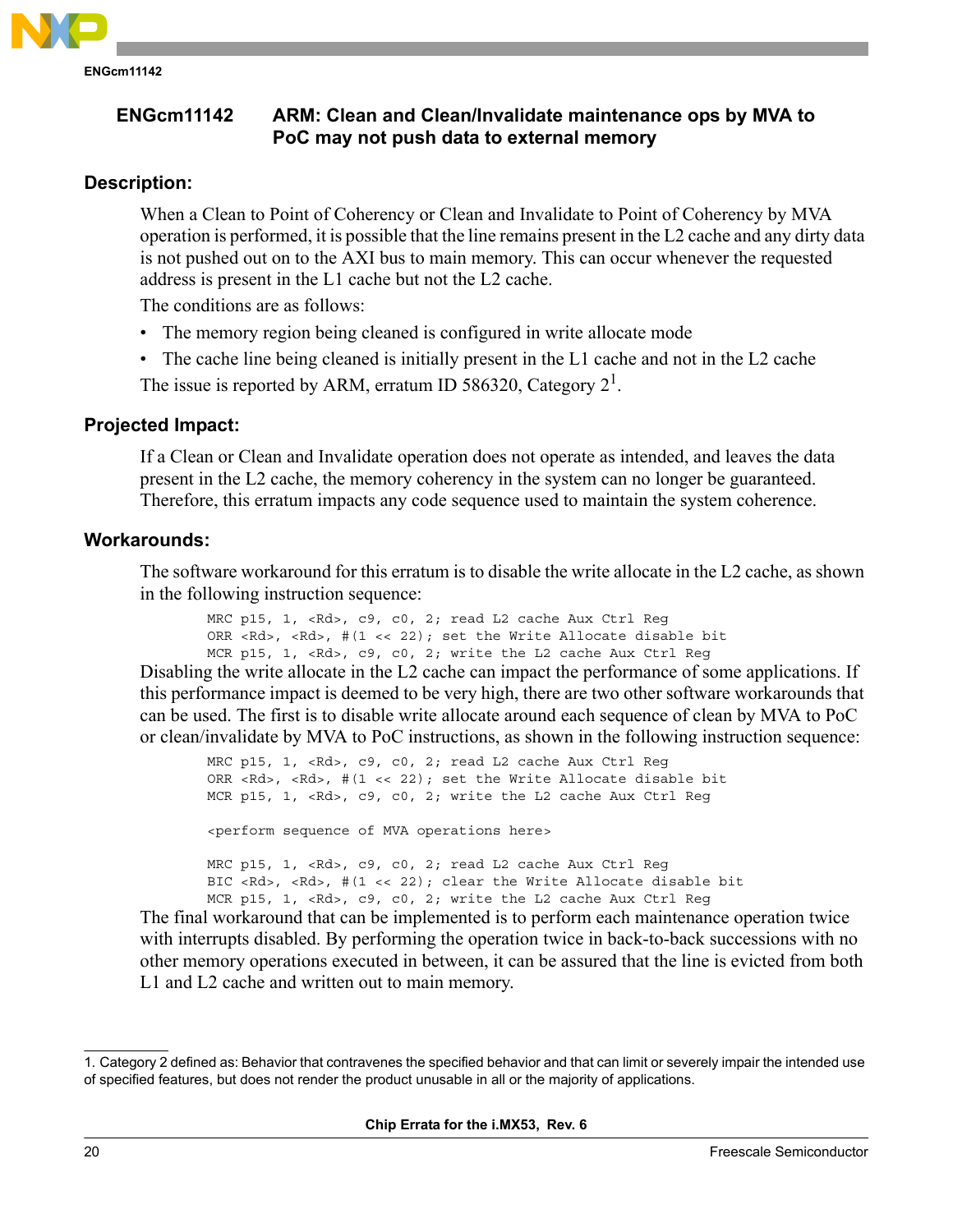

Perform the following steps:

- 1. Disable the interrupts and the imprecise aborts
- 2. Execute the maintenance operation first pass
- 3. Execute the same maintenance operation, second pass
- 4. Enable the interrupts and the imprecise aborts

Repeat the above sequence for each cache maintenance operation. Interrupts can remain disabled for a longer sequence of maintenance operations, but this has a negative effect on interrupt latency. This workaround has a performance impact on the execution time of cache maintenance operations.

#### **Proposed Solution:**

No fix scheduled

# **Linux BSP Status:**

Workaround implemented in Linux BSP release 09.12.00.

The software workaround is to disable write allocate in the Level 2 cache in the bootloader. This workaround has performance penalty.

# **WinCE BSP Status:**

Workaround implemented in WinCE BSP release ER1.

Write allocate is disabled in L2 cache control register. This workaround impacts performance.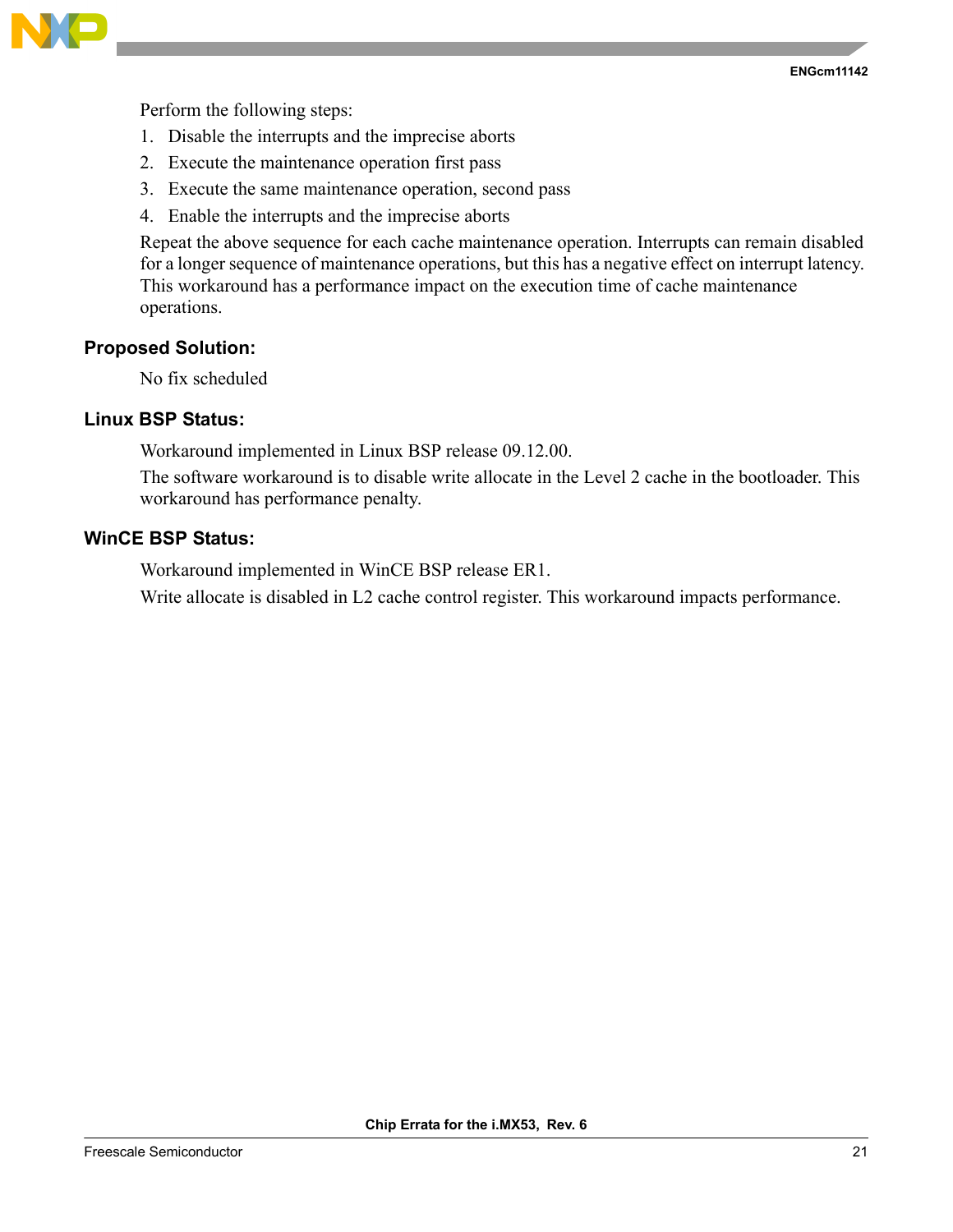

# <span id="page-21-0"></span>**Description:**

Under specific set of conditions, the stale data saved in the L2 cache can be erroneously returned to the processor on a subsequent load instruction.

The conditions are as follows:

- The L2 cache must be configured as an inner cache rather than as an outer cache
- The L2 cache must be configured to use write allocate memory type

The issue is reported by ARM, erratum ID 468413, Category  $2^1$ .

# **Projected Impact:**

If this erratum occurs, stale data can be read by a subsequent load instruction, resulting in an incorrect program behavior.

# **Workarounds:**

There are two viable workarounds for this erratum. One workaround is, not to configure the L2 cache as an inner cache, but maintain the default setting as an outer cache. The second workaround is to use the remap registers to remap the inner cache attributes from write allocate to write back instead.

# **Proposed Solution:**

No fix scheduled

# **Linux BSP Status:**

Workaround implemented in Linux BSP release 09.12.00.

The software workaround is to disable write allocate in the Level 2 cache in the bootloader. So no condition is to trigger this issue. This workaround has performance penalty.

# **WinCE BSP Status:**

Workaround implemented in WinCE BSP release ER1. Write allocate is disabled in L2 cache control register.

<sup>1.</sup> Category 2 defined as: Behavior that contravenes the specified behavior and that can limit or severely impair the intended use of specified features, but does not render the product unusable in all or the majority of applications.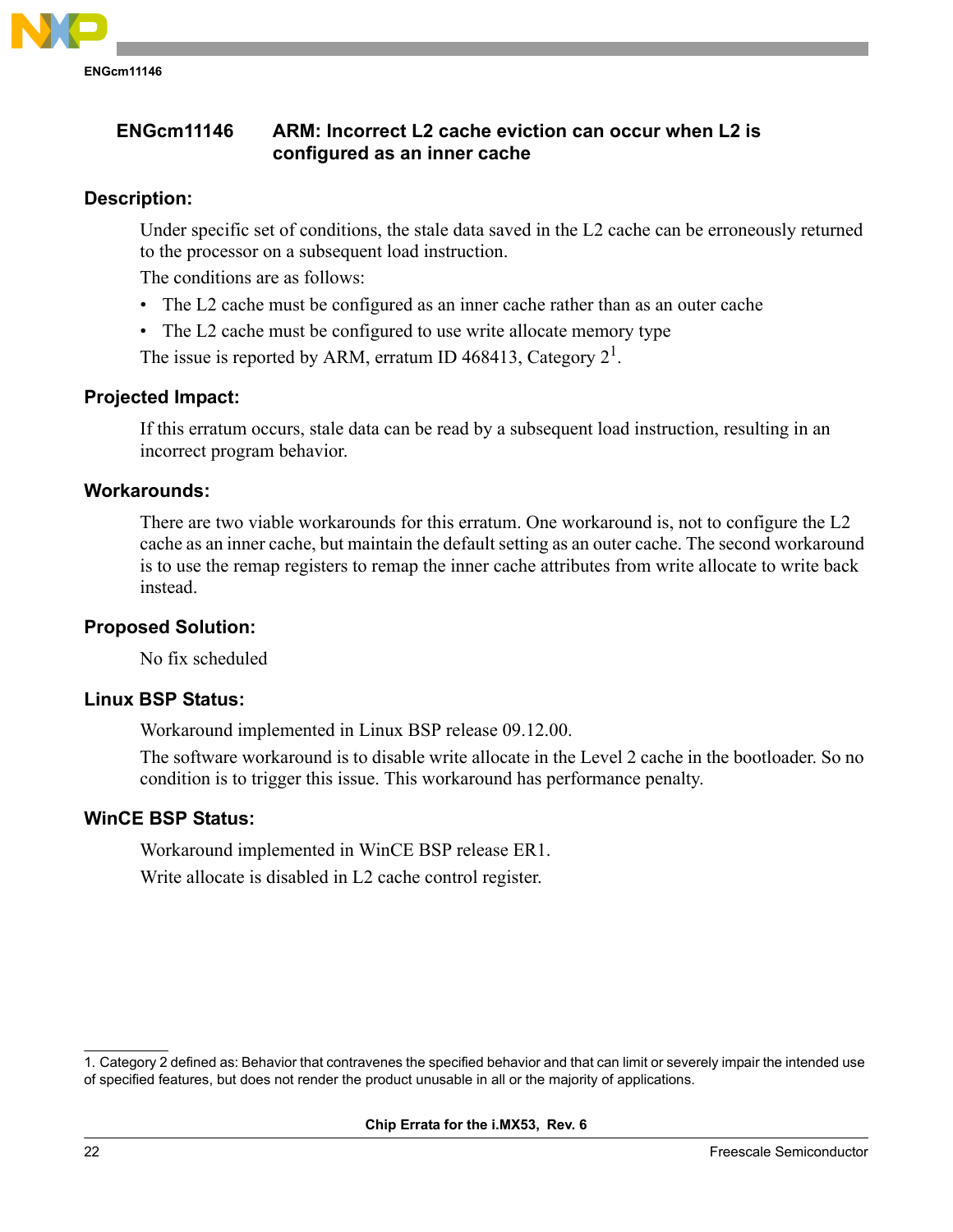

# <span id="page-22-0"></span>**ENGcm11144 ARM: Swap instruction, preload instruction, and instruction fetch request can interact and cause deadlock**

#### **Description:**

Three memory requests in the L2 cache can interact and result in a deadlock condition. The exact scenario involves a dependency chain of three requests, an instruction fetch request, a memory preload instruction (PLD) and a swap instruction (SWP). In this dependency loop, no request can progress as each one of them is dependent on the next request. That is, the PLD request cannot complete as the IF request is pending to use the BIU. The IF request cannot complete because of the pending SWP request, and the SWP request is not allowed to complete as it is waiting on the PLD to complete before obtaining the lock on the bus.

The conditions are as follows:

- PLD instructions must be used by the processor
- SWP instructions must be used by the processor

The issue is reported by ARM, erratum ID 468415, Category  $3<sup>1</sup>$ .

#### **Projected Impact:**

This erratum only impacts the users of swap instructions. Swap instructions have been deprecated from the ARMv7 version of the ARM Architecture as its functional use in terms of setting up semaphores is now replaced from the ARMv6 architecture forwards by the LDREX and STREX instructions. If this erratum is encountered and the processor deadlock occurs, it can only be interrupted by resetting the processor.

#### **Workarounds:**

One software workaround for this erratum is, not to use the swap instructions. If swap instructions are to be used in the code base, the other software workaround is to disable the PLD instructions and make them a NOP. The code required to implement this workaround is as follows:

MRC p15, 0, r0, c1, c0, 1; read register ORR r0, r0, #(1<<9); PLDNOP - force PLD to be NOP MCR p15, 0, r0, c1, c0, 1; write register

This workaround has some performance impact on the peak memory copy bandwidth.

#### **Proposed Solution:**

No fix scheduled

#### **Linux BSP Status:**

Not implemented because the swap instructions are not used. They are deprecated for ARMv7.

<sup>1.</sup> Category 3 defined as: Behavior that is not the originally intended behavior but should not cause any problems in applications.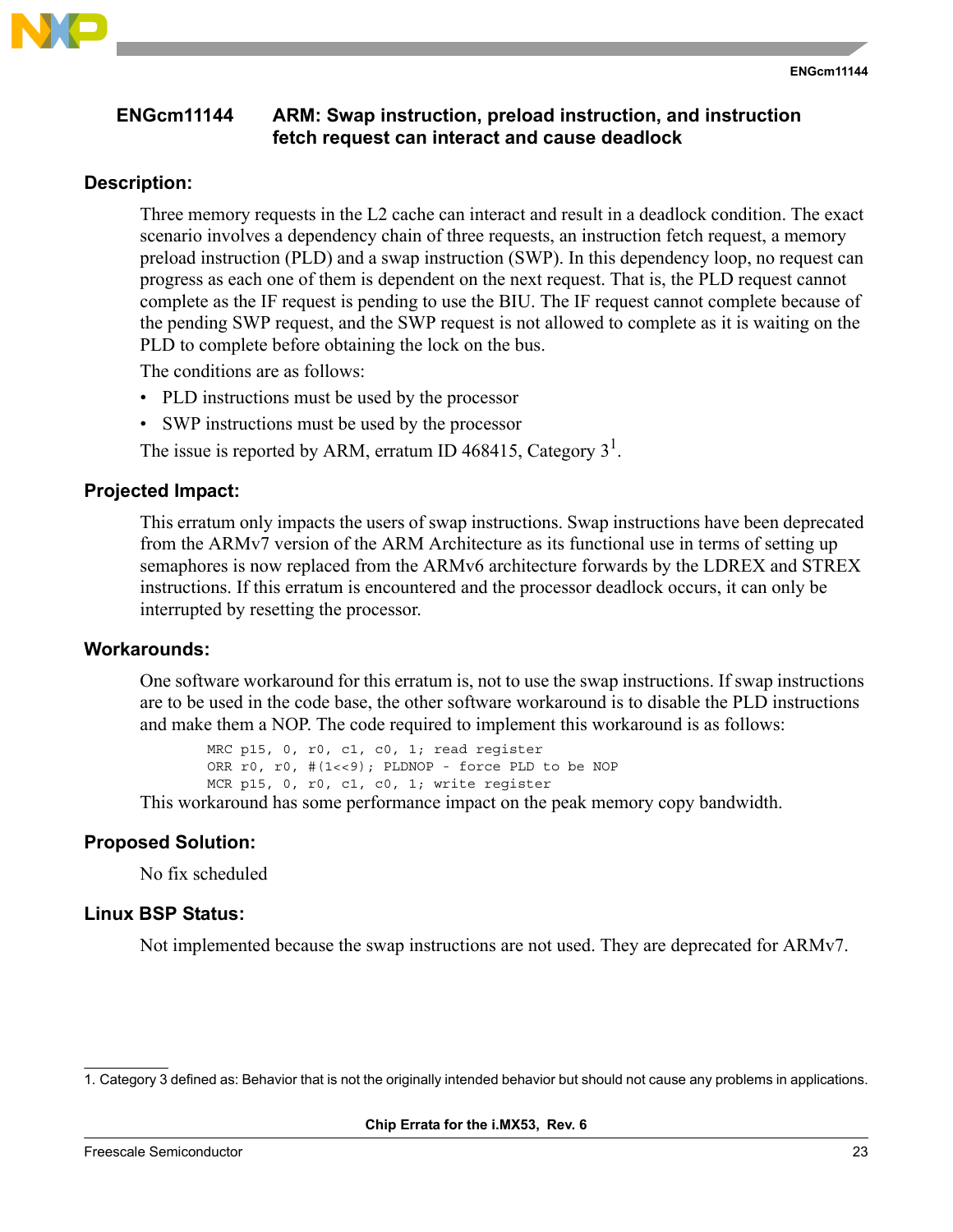

# **WinCE BSP Status:**

Kernel Interlocked APIs do not make use of swap instructions. No usage of swap instruction found in the public/private code that Freescale has access to. Confirmed that swap instruction is not used in the WinCE OS.

Freescale codecs and customer application code must avoid usage of swap instructions.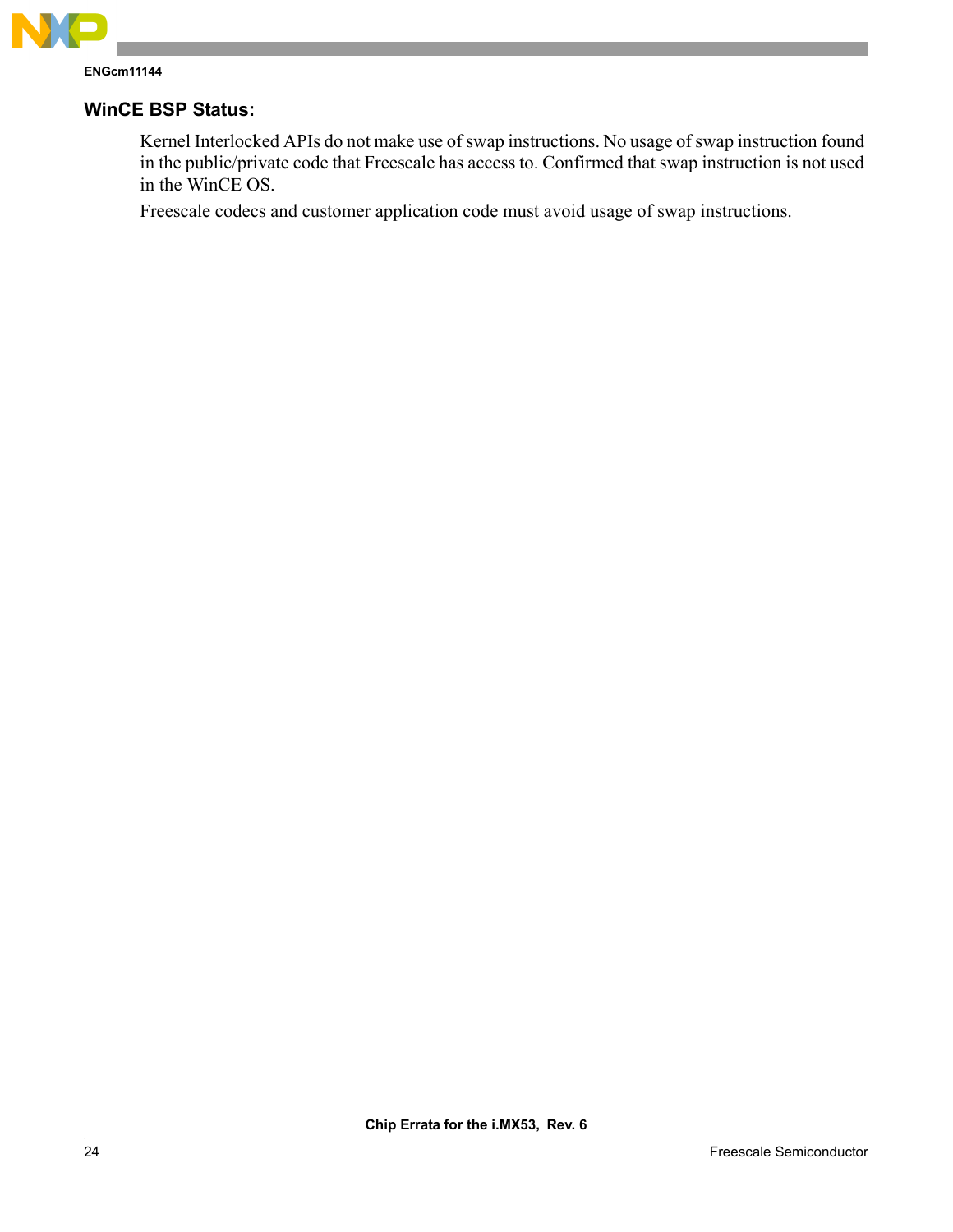

# <span id="page-24-0"></span>**ENGcm11133 ARM: NEON load data can be incorrectly forwarded to a subsequent request**

# **Description:**

Under very specific set of conditions, data from a Neon load request can be incorrectly forwarded to a subsequent, unrelated memory request.

The conditions are as follows:

- Neon loads and stores must be in use
- Neon L1 caching must be disabled
- Trustzone must be configured and in use
- The secure memory address space and the non-secure memory address space both use the same physical addresses, either as an alias or the same memory location or for separate memory locations

The issue is reported by ARM, erratum ID 468414, Category  $2<sup>1</sup>$ .

# **Projected Impact:**

If this erratum is encountered, it is possible for a load request to receive the wrong data value which can likely result in incorrect operation of the program.

# **Workarounds:**

There are many software solutions for this erratum and only one has to be applied. The recommended solution, if possible, is to map cacheable areas of memory so that both secure and non-secure do not share the same physical address space.

Another possible solution is to force NEON to cache in the L1 data cache. This can be programmed using the Auxiliary Control Register bit [5], L1NEON, as follows:

|                       | MRC p15, 0, r0, c1, c0,   | 1; read reqister        |
|-----------------------|---------------------------|-------------------------|
| ORR $r0, r0, #(1<<5)$ |                           | ; L1NEON caching enable |
|                       | MCR p15, 0, r0, c1, c0, 1 | ; write reqister.       |

Another possible solution is to disable L2 data forwarding from the victim buffers. This can be programmed using the L2 Auxiliary Control Register bit[27], Load data forwarding disable as follows:

| MRC p15, 1, r0, c9, c0, 2 | ; read register                   |
|---------------------------|-----------------------------------|
| ORR $r0, r0, #(1<<27)$    | ; L2 load data forwarding disable |
| MCR p15, 1, r0, c9, c0, 2 | ; write reqister                  |

Both workarounds can be implemented with little or no perceived performance impact in the majority of applications.

# **Proposed Solution:**

No fix scheduled

<sup>1.</sup> Category 2 defined as: Behavior that contravenes the specified behavior and that can limit or severely impair the intended use of specified features, but does not render the product unusable in all or the majority of applications.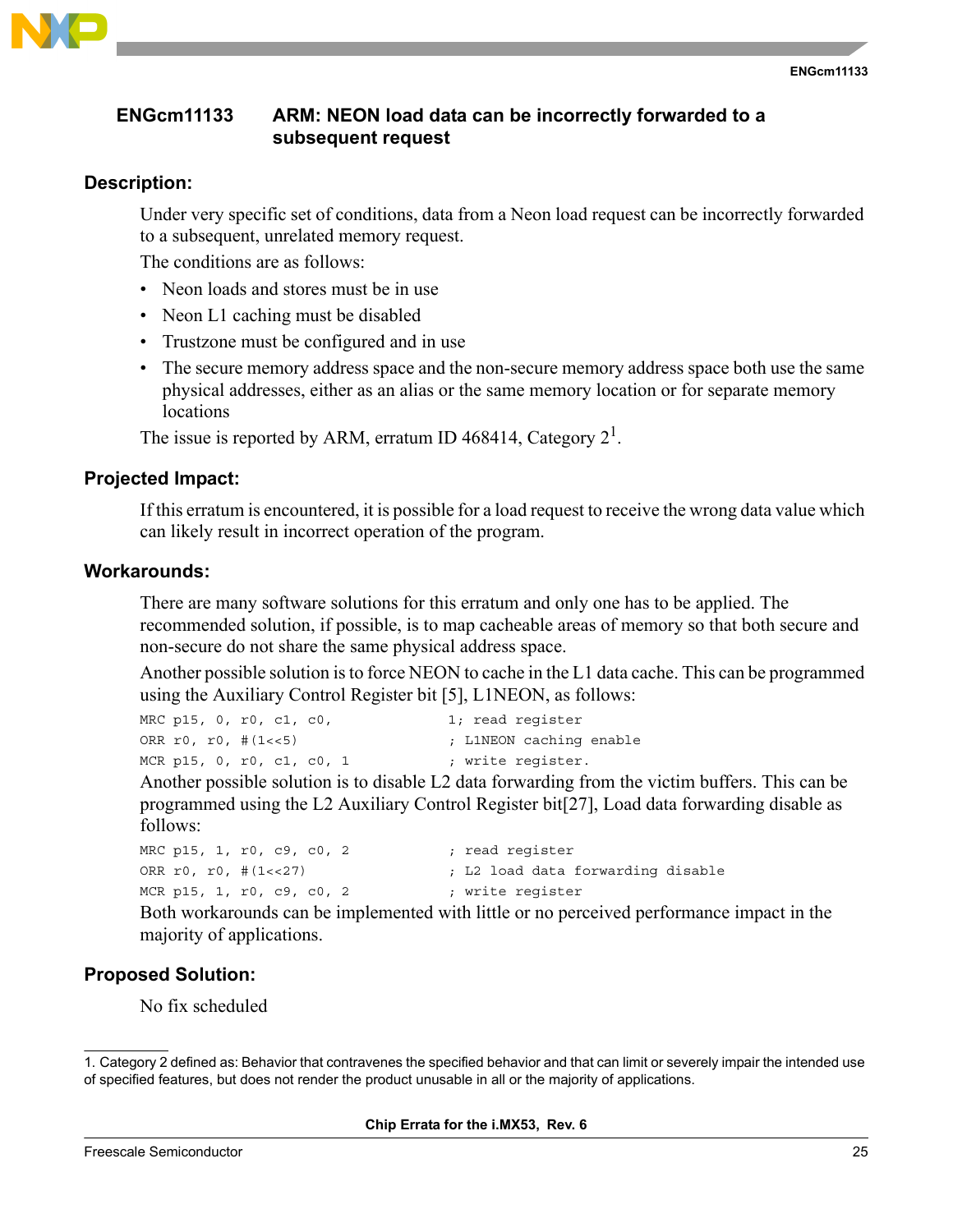

# **Linux BSP Status:**

Trustzone is not used and Neon L1 caching is enabled. So this case does not occur.

# **WinCE BSP Status:**

Trustzone is not used in WinCE BSP. Therefore, the erratum does not apply.

The issue occurs when two physical addresses in both Secure (S) and Non-Secure (NS) worlds are required. If the use of the NS world is never enabled, then the issue cannot occur. The hazard occurs between the NS and S worlds which does not get flushed properly, and data gets forwarded from the L2 data buffers.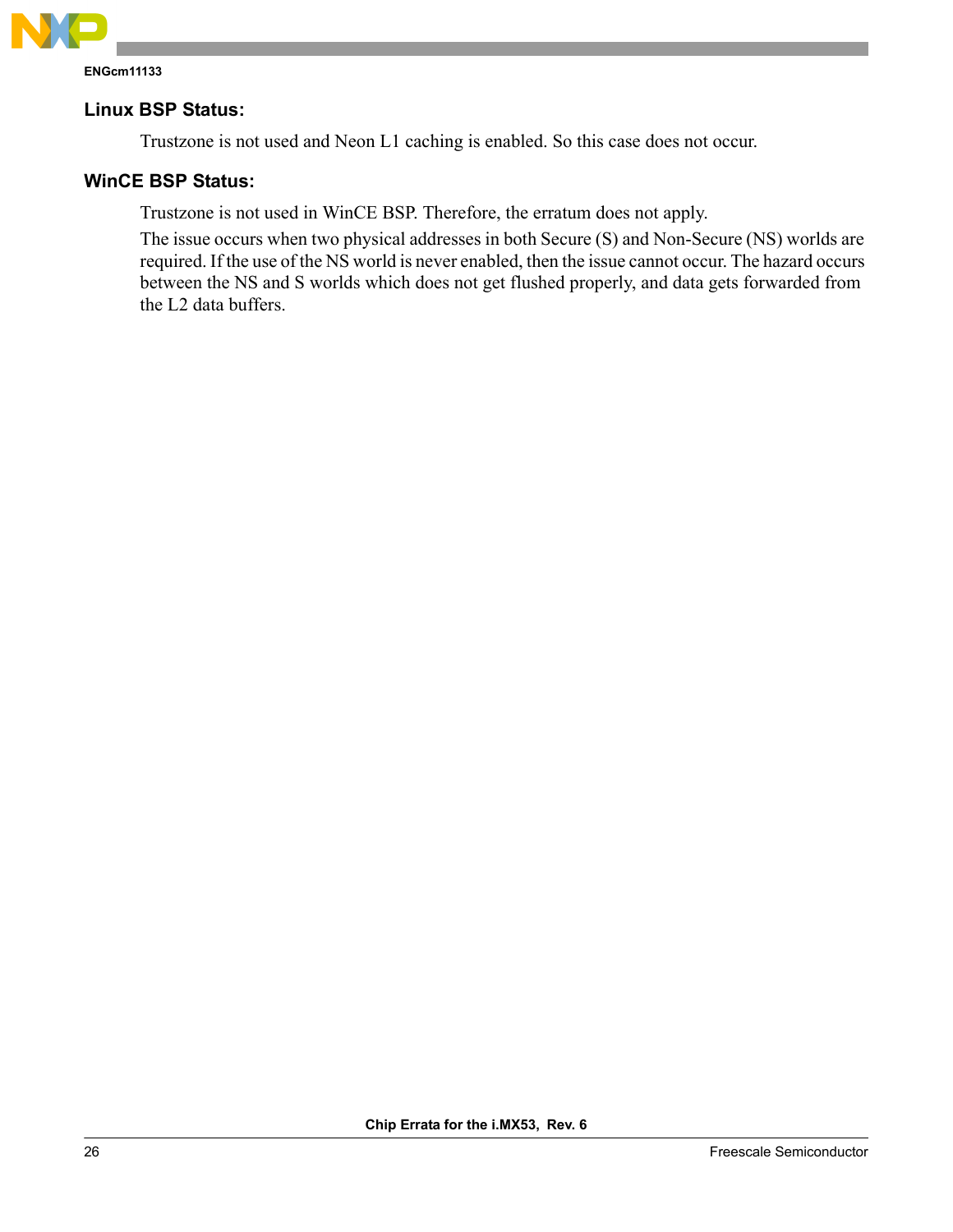

# <span id="page-26-0"></span>**Description:**

If a load request is processed which misses the L2 cache, but cannot be immediately forwarded to the BIU, it encounters a special hazard which prevents the request from being required to access the L2 cache RAM again to save power. There can be multiple requestors with unique addresses, (that is, one address per cache line) with this special hazard. All write-allocate requests that access the L2 cache RAM, on port1, do not have address comparators to check for this special hazard condition. So, if a subsequent write-allocate request is issued to the L2 cache RAM on port1 and allocates a victim buffer, then all requests pending with this special hazard must be forced to perform a L2 cache RAM lookup again to maintain memory coherency. There is a 1-cycle window in which the write-allocate request must allocate to a victim buffer and a pending request to the BIU is not prohibited from going to the BIU, such that a deadlock can occur.

The conditions are as follows:

- The processor must have L2 cache present and enabled.
- The L2 cache must be configured to support the write allocate memory type.

The issue is reported by ARM, erratum ID 468416, Category  $2^1$ .

# **Projected Impact:**

If this erratum is encountered and processor deadlock occurs, it can only be interrupted by asserting RESET on the processor.

# **Workarounds:**

The workaround for this erratum is to disable write-allocate by programming the L2 Auxiliary Control Register bit[22], Write allocate disable:

MRC p15, 1, r0, c9, c0, 2; read register ORR r0, r0, #(1< &lt; 22); Write allocate disable MCR p15, 1, r0, c9, c0, 2; write register

Disabling write allocate in the L2 cache could have a performance impact for some applications.

# **Proposed Solution:**

No fix scheduled

# **Linux BSP Status:**

Workaround implemented in Linux BSP release 09.12.00.

The software workaround is to disable write allocate in the Level 2 cache. This workaround has performance penalty.

**ENGcm11134**

<sup>1.</sup> Category 2 defined as: Behavior that contravenes the specified behavior and that can limit or severely impair the intended use of specified features, but does not render the product unusable in all or the majority of applications.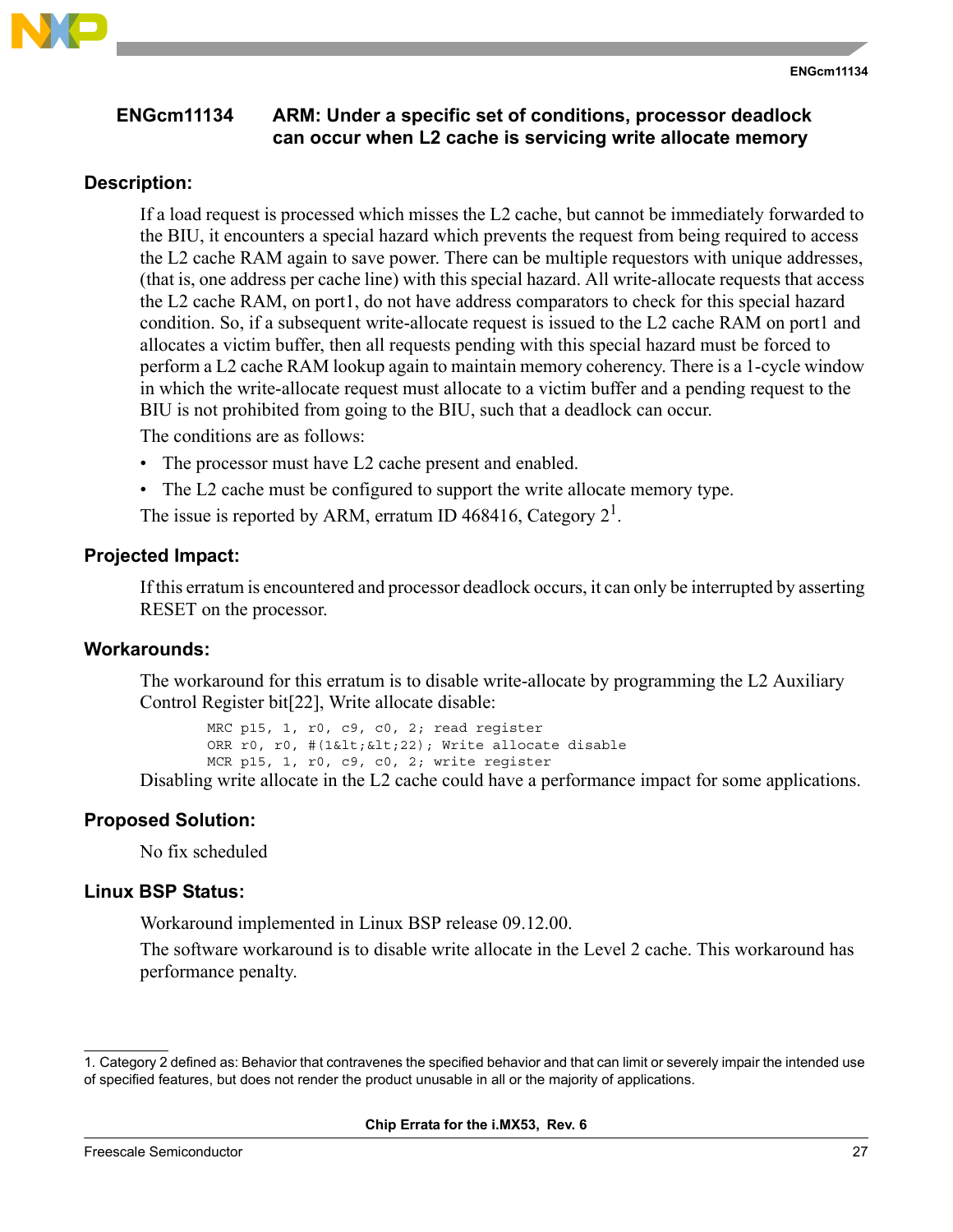

**ENGcm11134**

# **WinCE BSP Status:**

Workaround implemented in WinCE BSP release ER1. Write allocate is disabled in L2 cache control register.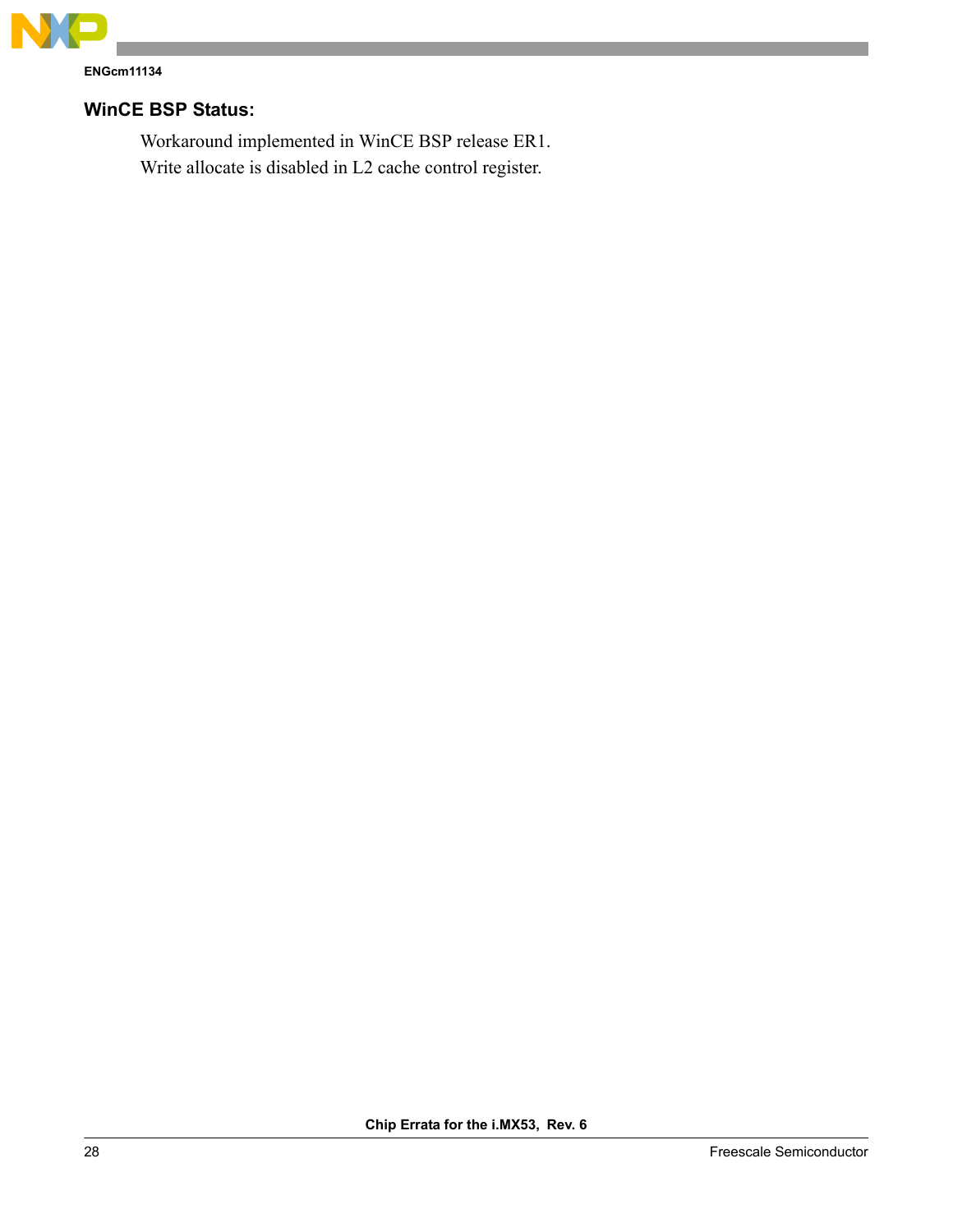

# <span id="page-28-0"></span>**ENGcm11212 ARM: Clarification regarding the ALP bits in AMC register**

# **Description:**

<span id="page-28-1"></span>In the register AMC of the Tiger/ARM Platform (0xBASE 0018) the bit ALPEN must be set to 1 and ALP[2:0] must be set to '000'. Other combinations are reserved and must be avoided.

#### **Projected Impact:**

Memory retention issues unless the guideline is followed.

#### **Workarounds:**

None

#### **Proposed Solution:**

No fix is scheduled. A clarification will be added to the reference manual.

# **Linux BSP Status:**

Workaround implemented in Linux BSP release 09.12.00.

# **WinCE BSP Status:**

Workaround implemented in WinCE BSP release SDK\_1.6.

In the register AMC of the ARM Platform (0xBASE\_0018), the bit ALPEN must be set to 1 and ALP[2:0] must be set to '000'. Other combinations are reserved and must be avoided.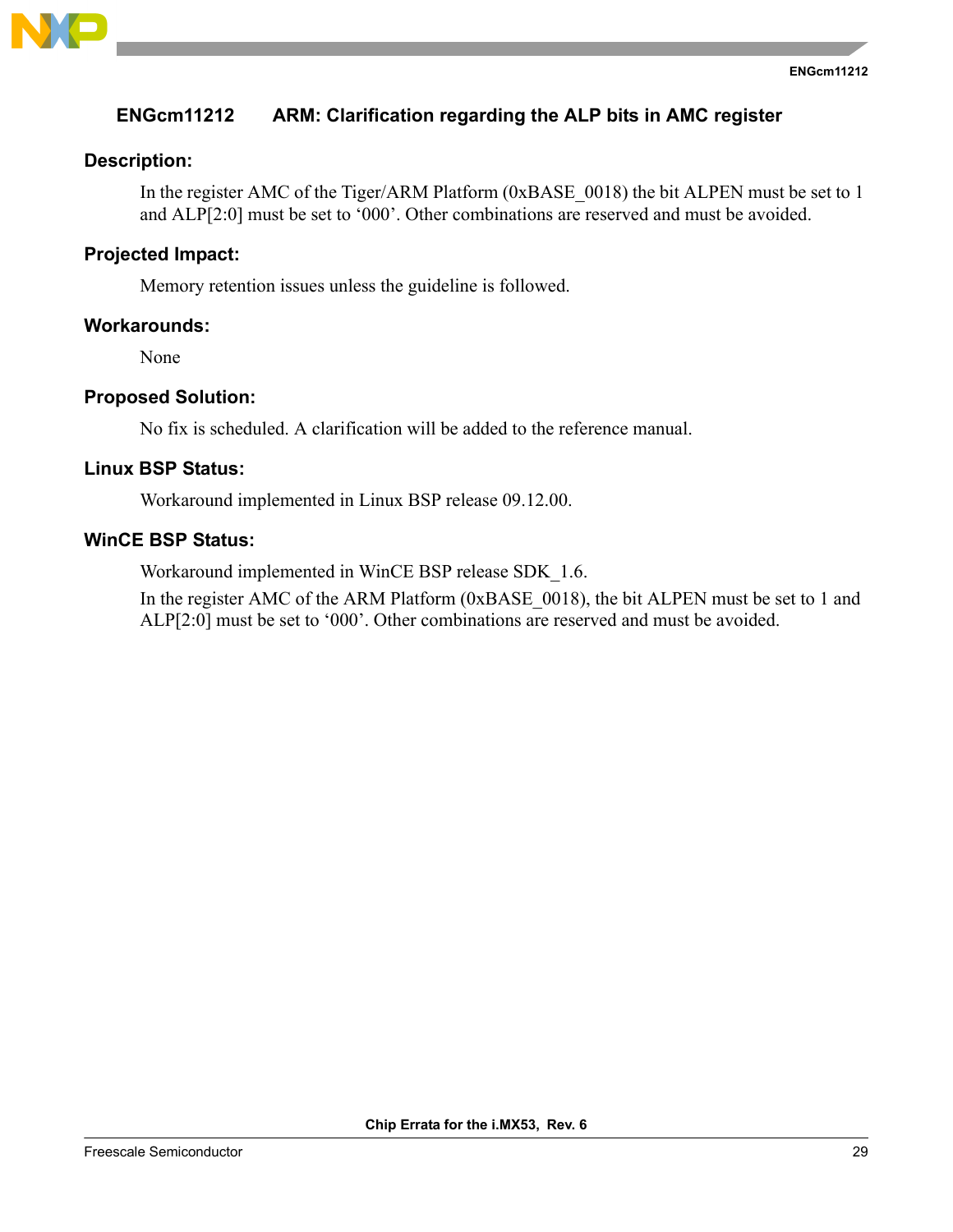

# <span id="page-29-1"></span><span id="page-29-0"></span>**ENGcm10696 ARM: If a Perf Counter OVFL occurs simultaneously with an update to a CP14 or CP15 register, the OVFL status can be lost**

# **Description:**

If the PMU is in use and an overflow event occurs simultaneously with a write to one of the subsets of CP15 and CP14 registers, the overflow event can be lost.

The conditions are as follows:

- 1. The performance counters must be in use
- 2. The performance counter must have an overflow (counter value goes beyond 0xFFFF FFFF)
- 3. Simultaneous with the counter overflow, a MCR instruction must be executed that writes to one of the following CP14/CP15 registers:
	- Any PMU register other than PMU counter registers
	- ThumbEE Configuration Register
	- ThumbEE Handler Base Register
	- System Control Register
	- Auxiliary Control Register
	- Secure Configuration Register
	- Secure Debug Enable Register
	- Nonsecure Access Control Register
	- Context ID and Thread ID Registers
	- Coprocessor Access Register
	- Cache Size Select Register

The issue is reported by ARM, erratum ID 628216, Category  $2^1$ .

# **Projected Impact:**

If the erratum occurs, the overflow status flag is not set for that counter in the Overflow Flag Status Register, and an interrupt request is not generated, even when the Interrupt Enable Set Register is configured to generate an interrupt on counter overflow.

# **Workarounds:**

The main workaround is to poll the performance counter. The maximum increment in a single cycle for a given event is 2. Therefore, polling can be infrequent as no counter can increment by more than  $2^{32}$  in fewer than 2 billion cycles.

If the main usage model for performance counters is collecting values over a long period, then polling can be used to collect values (and reset the counter) rather than waiting for an overflow to occur. Polling can be done infrequently and overflow can be avoided.

If the main usage model for performance counters relies on presetting the counter to some value and waits for an overflow to occur, then polling can be used to detect when an overflow event is

<sup>1.</sup> Category 2 defined as: Behavior that contravenes the specified behavior and that can limit or severely impair the intended use of specified features, but does not render the product unusable in all or the majority of applications.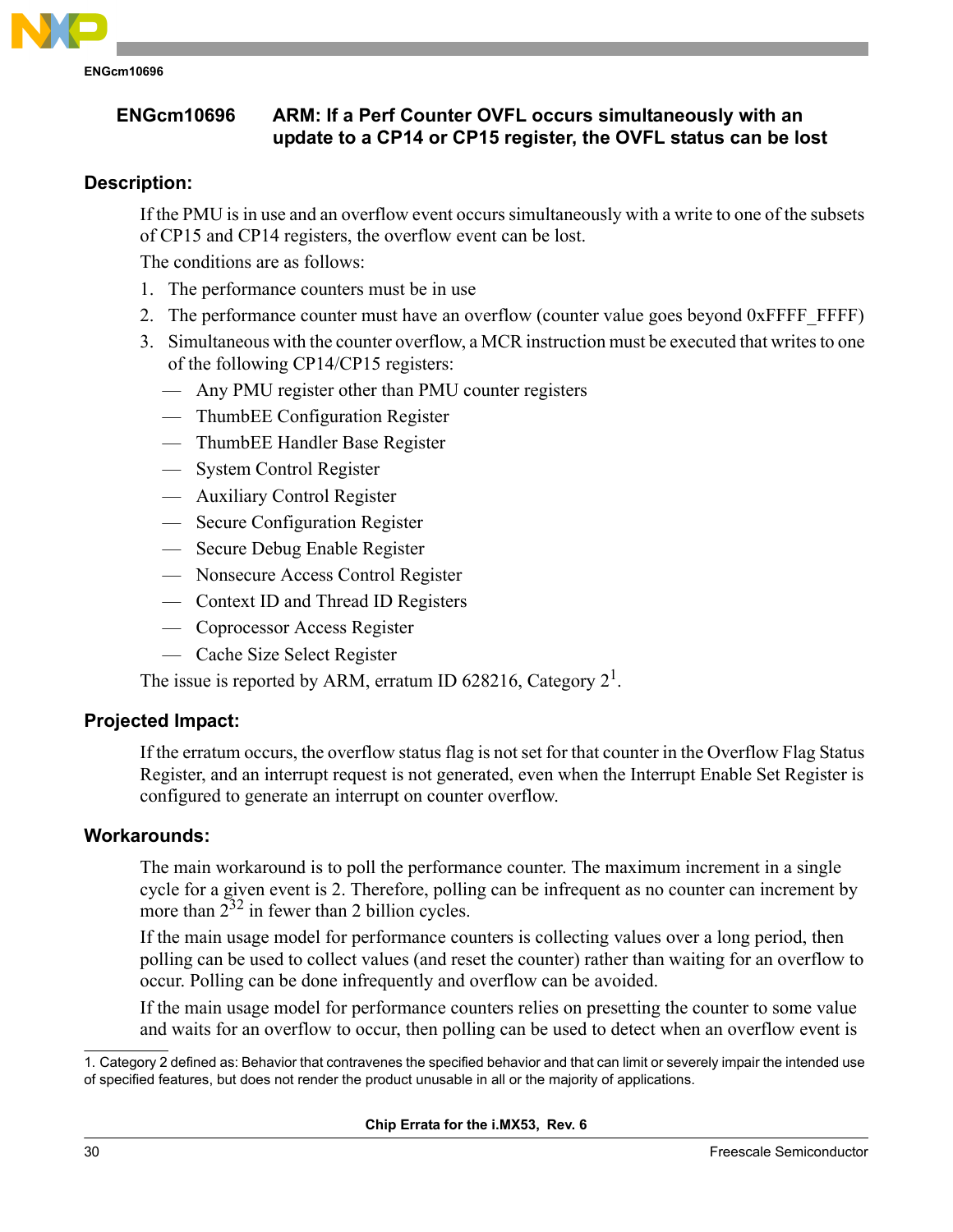

missed. An overflow can be determined to have been missed if the unsigned value in the counter is less than the value preset into the counter. Polling can be done infrequently because of the number of cycles it requires for this check to fail. If the erratum is triggered and an overflow event is missed, the counter sample can be thrown away or the true value can be reconstructed.

#### **Proposed Solution:**

No fix scheduled

# **Linux BSP Status:**

No software workaround is implemented because performance counters are not used and are only for debug.

# **WinCE BSP Status:**

WinCE BSP currently does not use the performance counters. No BSP change required.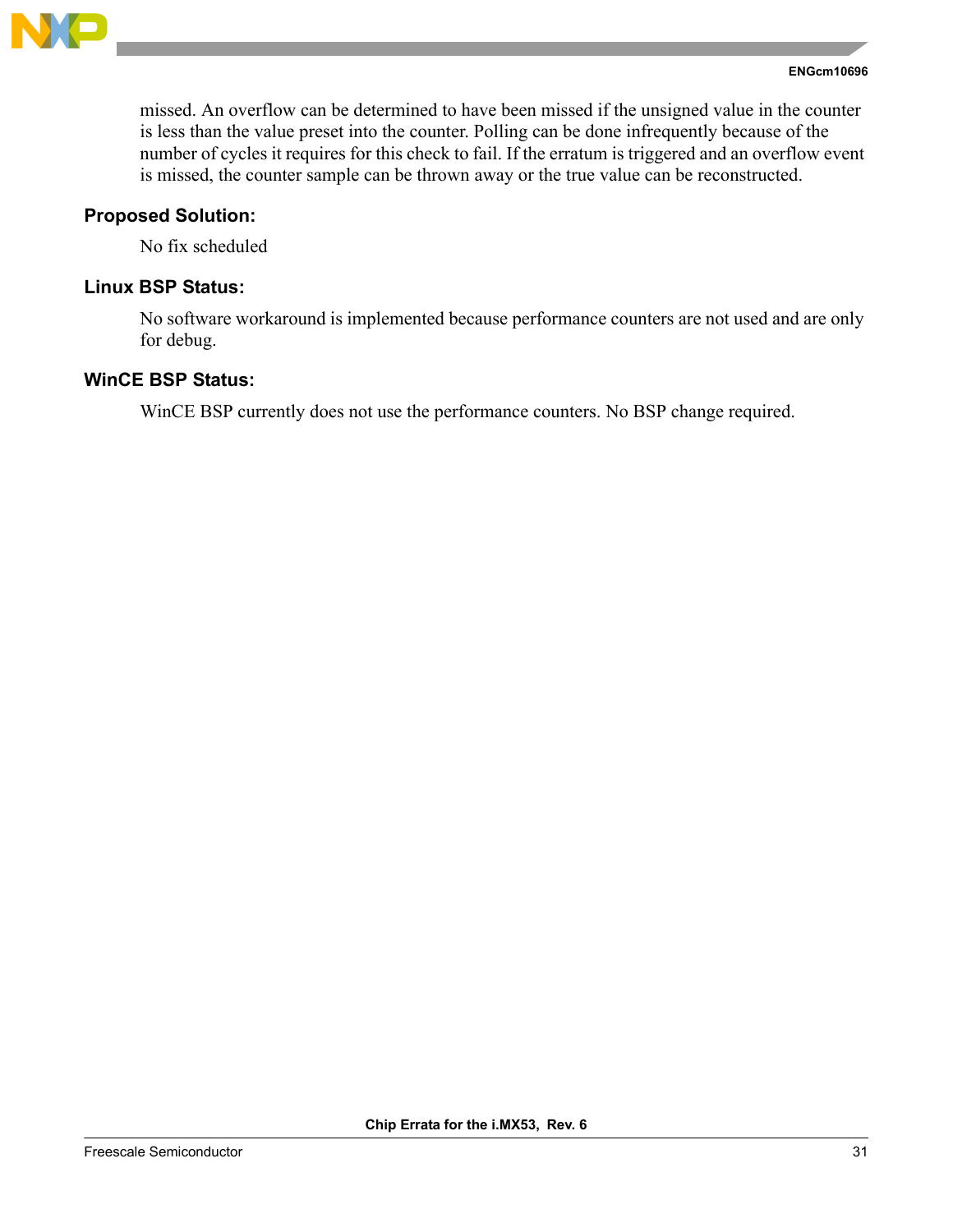

# <span id="page-31-1"></span><span id="page-31-0"></span>**ENGcm10729 ARM: A Neon store to device memory can result in dropping a previous store**

# **Description:**

If a Neon store is done to Device type memory and is followed in instruction sequence by a load instruction to Device type memory, it is possible that an unrelated store instruction that is done to cacheable memory and hit the L1 cache has its data dropped and therefore not update memory.

There are three different memory types defined in the ARM architecture namely, Strongly Ordered, Device, or Normal. Device type memory is one of the three different memory types. This region is specified by the page table entries used by the MMU.

The conditions for this erratum are that relatively close in the instruction stream, the following must occur:

- A Neon store is done to Device type memory.
- A load is executed to Device type memory (any load to Device type memory region, not just from Neon), consecutive to the Neon store.
- Several stores hit the L1 cache. (Any store that hit the L1 cache Neon or integer core. The address does not matter.)

The issue is reported by ARM, erratum ID 507113, Category  $3<sup>1</sup>$ .

# **Projected Impact:**

If the erratum occurs, one or more cacheable stores that hit the L1 cache do not update the cache, leaving stale contents in memory. This is likely to cause observable, incorrect behavior in the application.

The Neon access to memory region marked as Device is not a practical case in general.

# **Workarounds:**

The only workaround for this erratum is to avoid accessing the Device type memory with Neon store instructions. (There should be no practical case for this, anyway). However, if needed, define the region as Strongly Ordered memory, instead.

# **Proposed Solution:**

No fix scheduled

# **Linux BSP Status:**

Not required because Device memory type is not user space accessible.

# **WinCE BSP Status:**

Workaround implemented in WinCE BSP release APR2010.

<sup>1.</sup> Category 3 defined as: Behavior that is not the originally intended behavior but should not cause any problems in applications.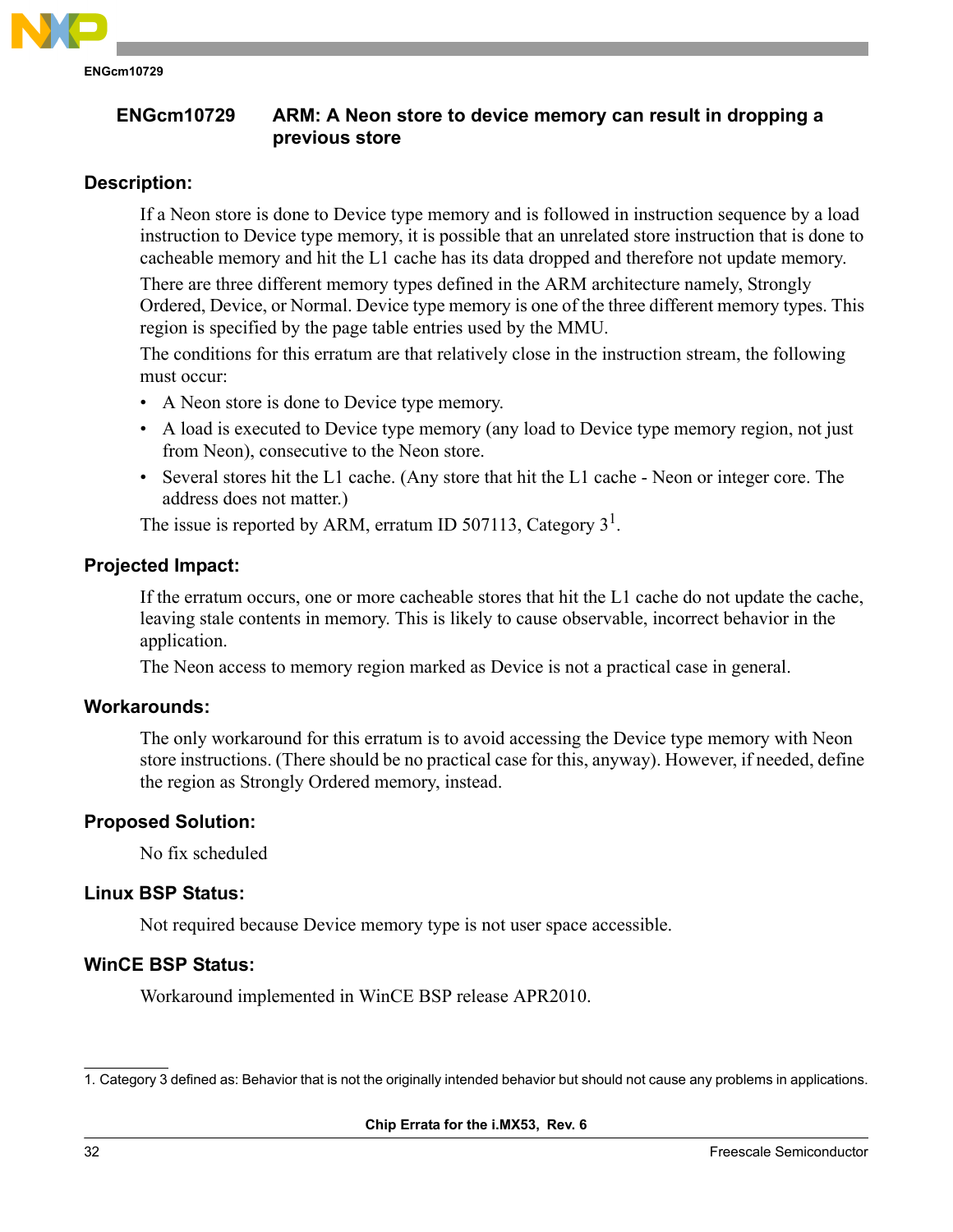

#### **ENGcm10729**

The memory which is Device Shared should be mapped as Normal Outer/Inner Non-Cacheable. This is the preferred memory type for RAM memory mapped as NCB. Customer software must avoid Device memory types.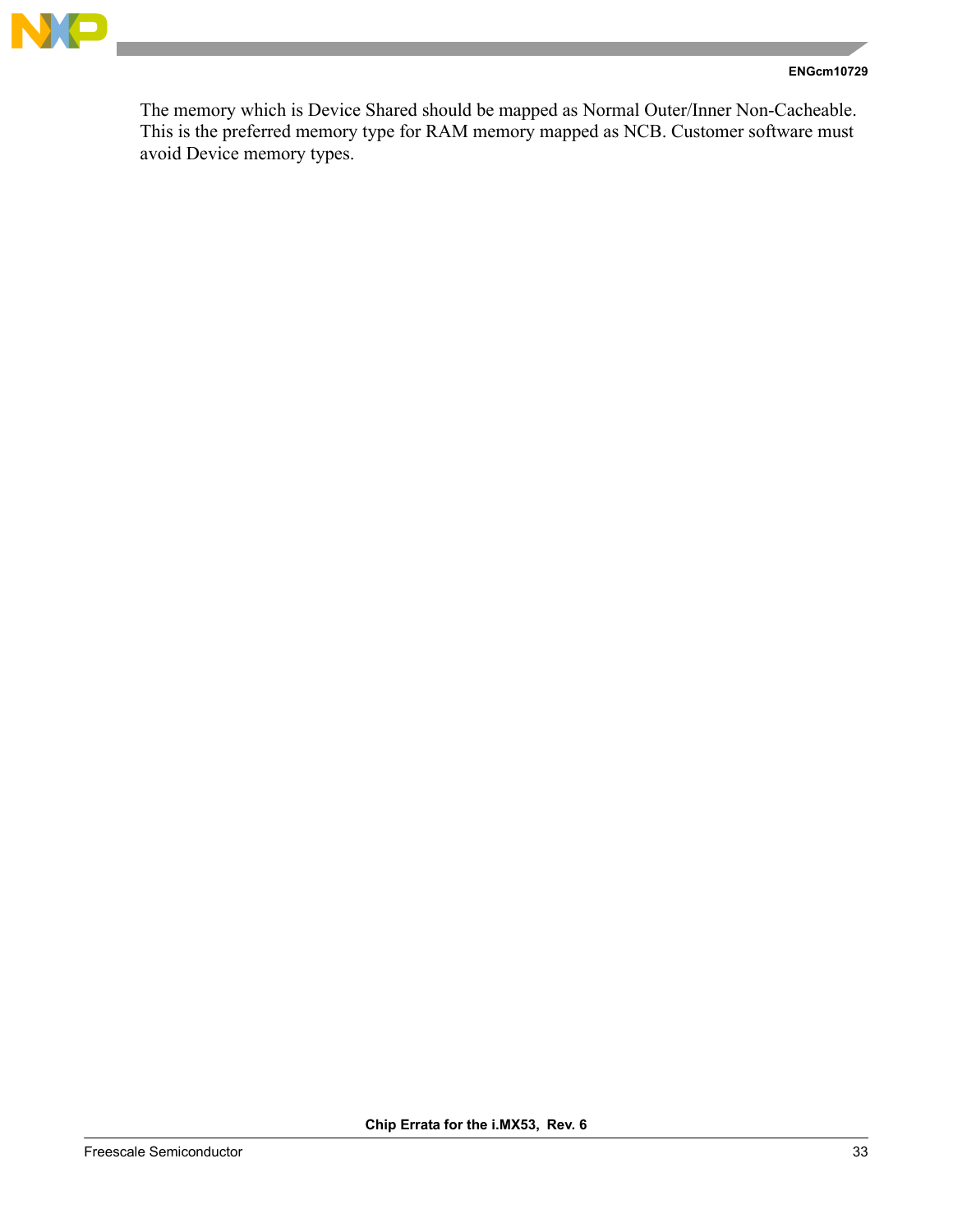

<span id="page-33-1"></span><span id="page-33-0"></span>**ENGcm10707 ARM: BTB invalidate by MVA operations do not work as intended when the IBE bit is enabled**

# **Description:**

All BTB invalidate operations, including BTB Invalidate by MVA operations, by default are implemented as a NOP in the Cortex-A8 processor. These operations can be executed as NOPs as flushing BTB entries are not required by the Cortex-A8 processor for correct functionality, and there is no additional performance penalty for an incorrect branch prediction versus a non-prediction. However, it is possible for BTB operations to be enabled by setting the IBE bit in the CP15 Auxiliary Control Register. When enabled in this fashion, BTB invalidate by MVA operations may not work as intended. Instead of writing zeros to the valid bit of the BTB entry matching the MVA provided, the CP15 "Invalidate Branch Predictor by MVA" operation writes the value currently in the "Instruction L1 System Array Debug Register 0." This register is not initialized at the reset time and can only be written in secure, privileged modes when CP15SDISABLE is not set.

The conditions are as follows:

- 1. The branch predictor is enabled  $(SCTLR, Z = 1)$
- 2. The Auxiliary Control Register IBE bit is set to 1
- 3. An invalidate Branch predictor by MVA operation is executed
- 4. The Instruction L1 System Array Debug Register 0 contains a non-zero value which sets the valid bit and clears the page cross bit.

The issue is reported by ARM, erratum ID 687067, Category  $3<sup>1</sup>$ .

# **Projected Impact:**

If the non-zero value contained in L1 System Array Debug Register 0 sets the valid bit of the BTB entry, then the entry is not invalidated as intended.

#### **Workarounds:**

A workaround for this erratum is, not to enable the IBE bit. ARM recommends that the IBE bit should not be enabled unless it is required for an erratum workaround.

If the IBE is to be enabled, then the L1 System Array Debug Register 0 should be initialized to a zero value. This register is for RAM array debug purposes and is not used as a part of normal functionality. It is only accessible in a privileged secure mode. Therefore, it can be statically initialized as a part of the boot code sequence. If the register is used for debug purposes, the value should be reset to zero when the debug sequence completes.

The code to initialize the L1 System Array Debug Register 0 is as follows:

MOV r1, #0 MCR p15, 0, r1, c15, c1, 0 ; write instruction data 0 register MRC p15, 0, R1, c1, c0, 1 ; read Aux Ctl Register ORR R1, R1 #(1 << 6) ; set IBE to 1 MCR p15, 0, R1, c1, c0, 1 ; write Aux Ctl Register

<sup>1.</sup> Category 3 defined as: Behavior that is not the originally intended behavior but should not cause any problems in applications.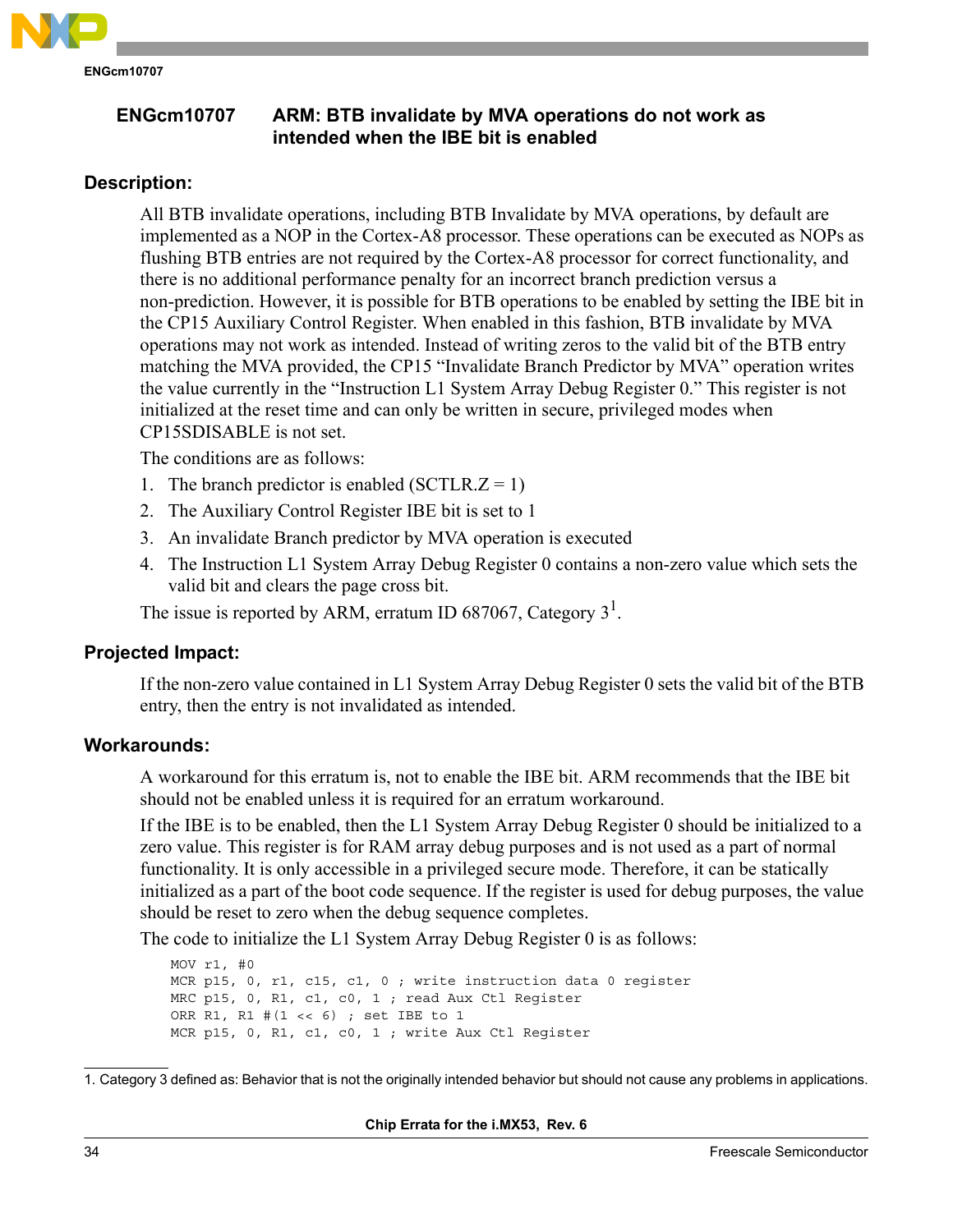

# **Proposed Solution:**

No fix scheduled

# **Linux BSP Status:**

No software workaround is implemented because IBE is not set as 1.

# **WinCE BSP Status:**

WinCE BSP does not set the IBE bit. BTB invalidate operations will be NOPs. No BSP change required.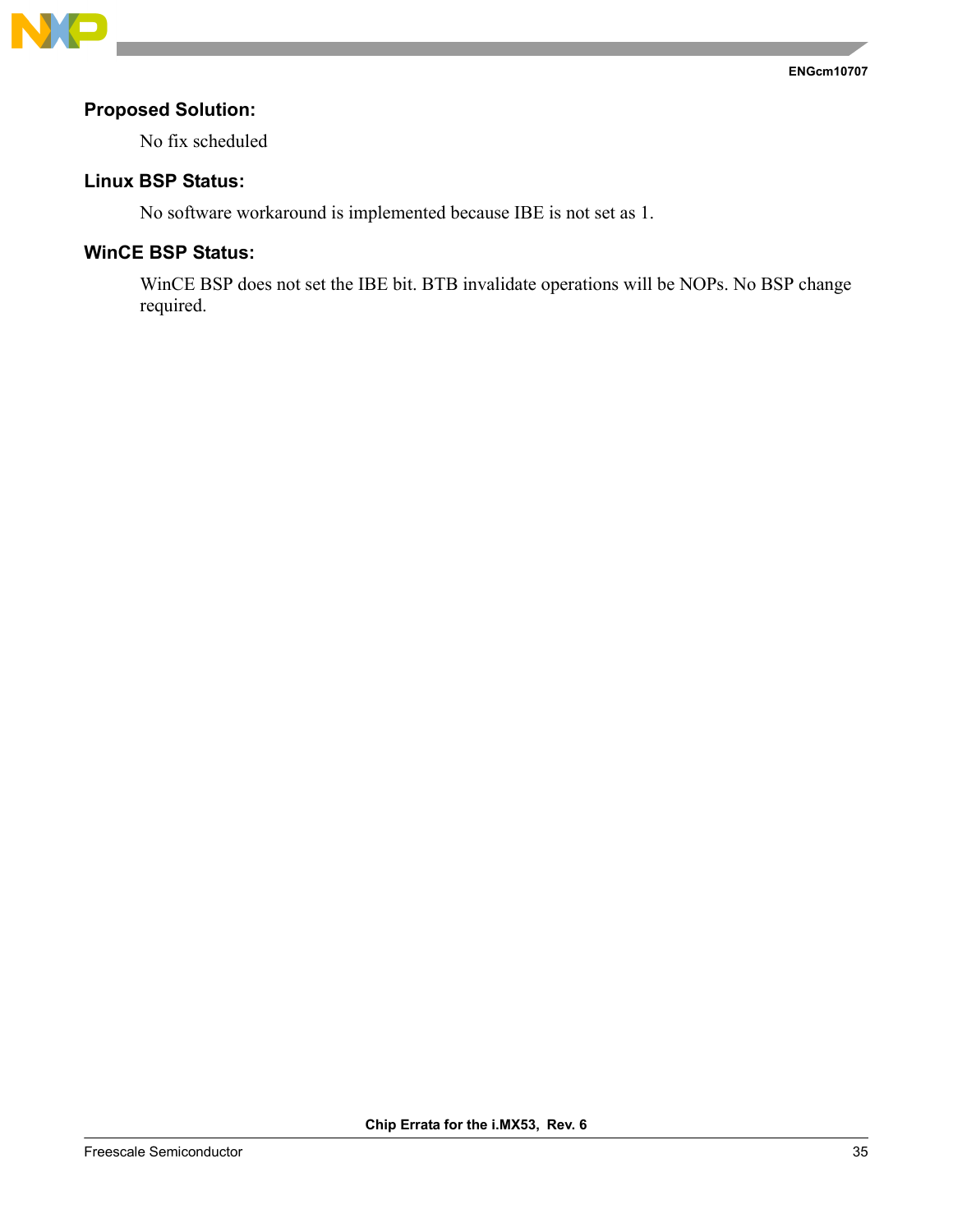

# <span id="page-35-1"></span><span id="page-35-0"></span>**ENGcm10730 ARM: Taking a watchpoint is incorrectly prioritized over a precise data abort if both occur simultaneously on the same address**

# **Description:**

If a debug watchpoint and a precise data abort are both triggered from the same data access, the ARM Architecture specifies that the data abort should be prioritized. However, this does not occur on the Cortex-A8 and the watchpoint is taken instead.

The conditions for the erratum are as follows:

- 1. At least one debug watchpoint is programmed
- 2. A precise data abort occurs on the same address as the watchpoint

The issue is reported by ARM, erratum ID 693270, Category  $3<sup>1</sup>$ .

# **Projected Impact:**

The implications of this erratum only affects the debug software. The data abort should take precedence over the watchpoint so that the OS has a chance to fix up paged-out memory before re-executing the instruction and presenting the debugger with the watchpointed address. Due to this erratum, this fix up does not occur and the debugger should be capable of handling a faulting address.

#### **Workarounds:**

The workaround for this erratum is to ensure that the debugger software handles the faulting address. When the debugger is signalled a watchpoint, and identifies that the page being accessed is subjected to an MMU fault, which it would like the OS to patch up before dealing with itself, it can perform the following actions:

- Disable the watchpoint
- Set vector catch on the local Data Abort exception (secure or non-secure, as appropriate)
- Set the PC at the watchpointed instruction and restart execution

The processor restarts, re-executes the instruction and generate the MMU fault. It then fetches the instruction from the Data Abort handler and re-enter Debug state because of the Vector Catch event. The debugger can then perform the following actions:

- Re-enable the watchpoint
- Disable the vector catch
- Set the PC at the Data Abort vector and restart execution

The processor restarts and re-executes the Data Abort vector instruction. The OS then patches up the MMU fault and attempts to re-execute the original instruction. Re-executing the instruction regenerates the Watchpoint debug event, but now the page is properly patched up.

# **Proposed Solution:**

No fix scheduled

1. Category 3 defined as: Behavior that is not the originally intended behavior but should not cause any problems in applications.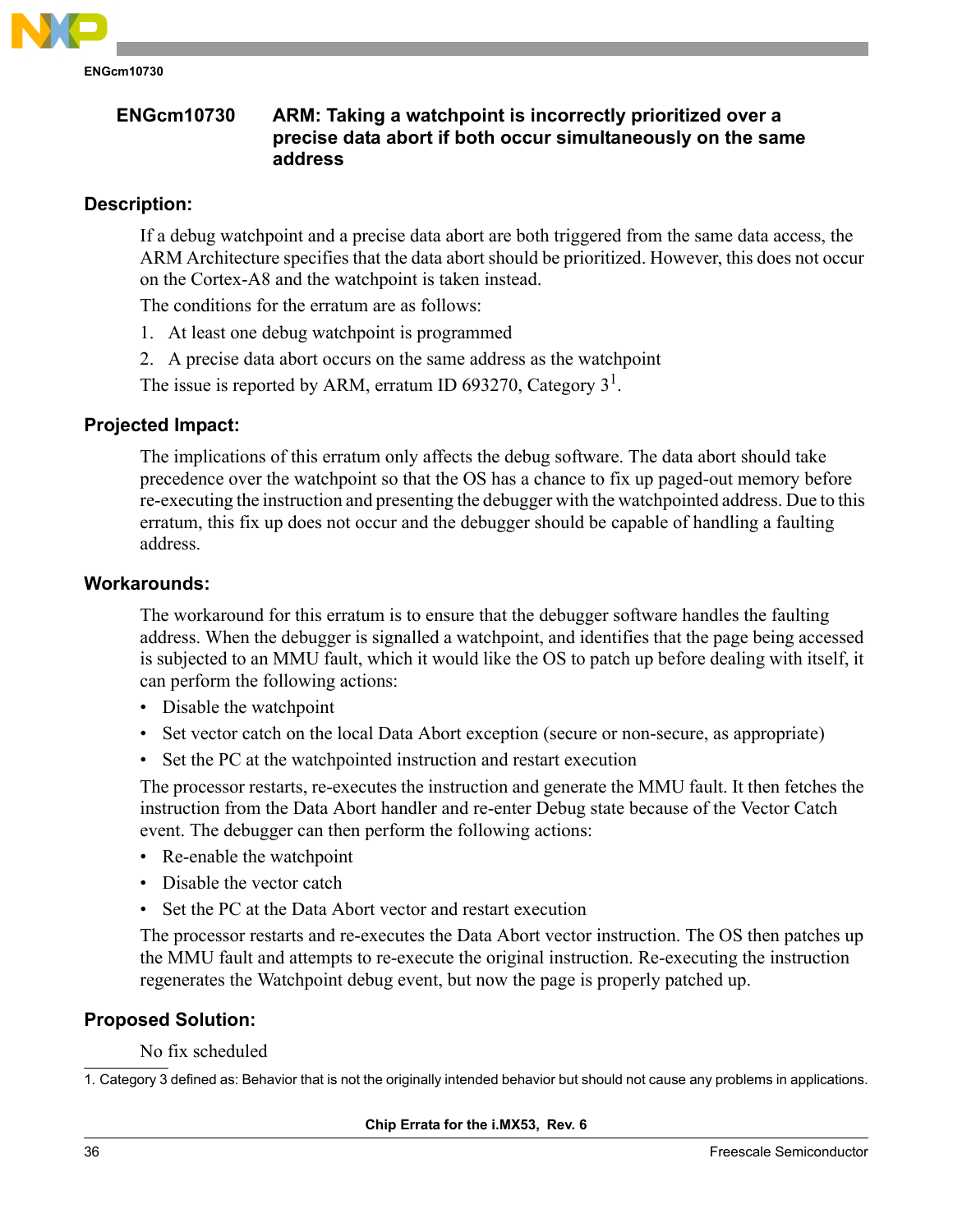

# **Linux BSP Status:**

No software workaround is implemented because the watchpoints are for debug only.

# **WinCE BSP Status:**

Watchpoints are only used by debug software. WinCE uses Microsoft kernel debugger that does not utilize hardware watchpoints. No BSP change required.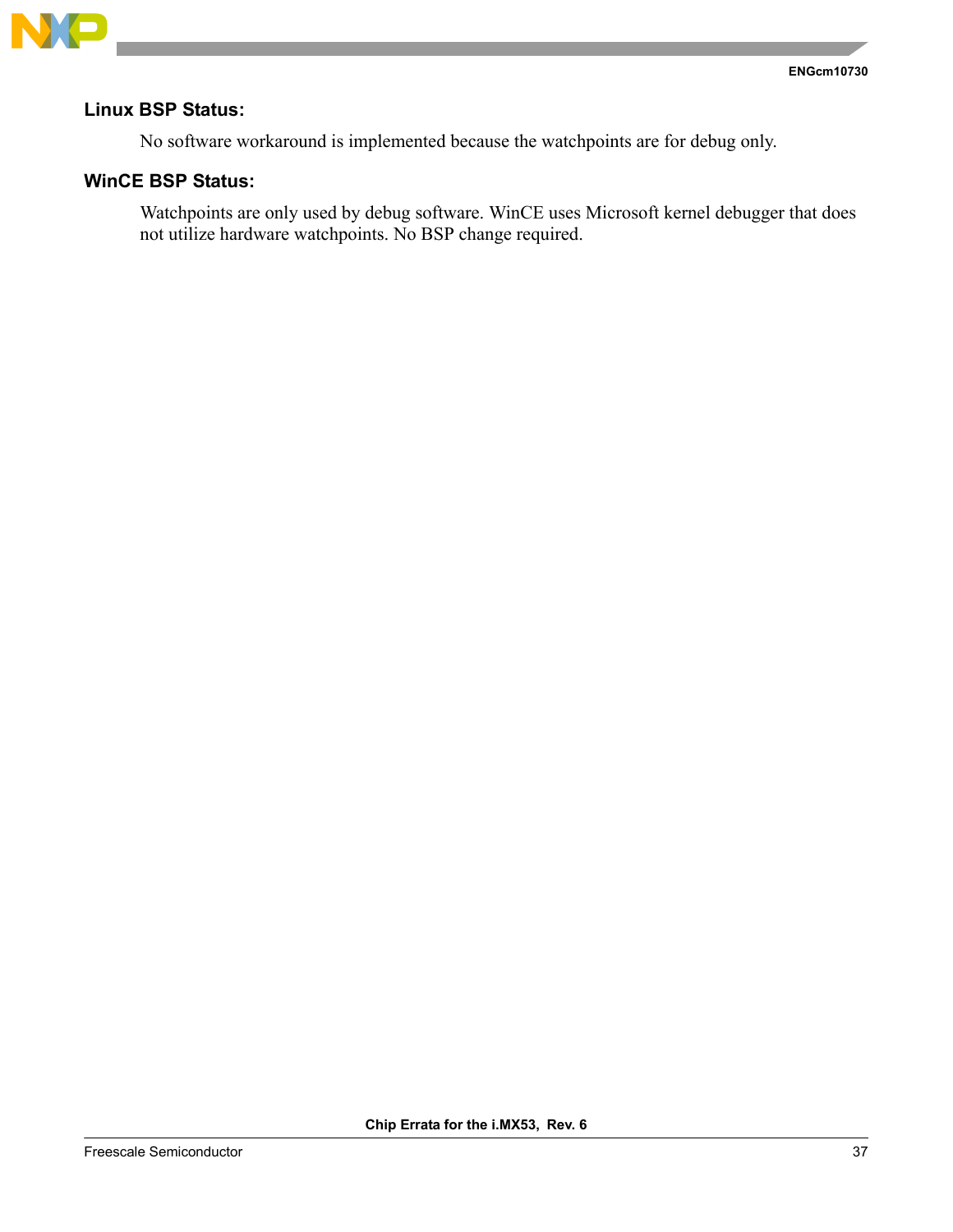

**ENGcm10731 ARM: VCVT.f32.u32 can return wrong result for the input 0xFFFF\_FF01 in one specific configuration of the floating point unit**

# **Description:**

If the integer to floating point conversion operation, VCVT.f32.u32, is executed with the FPSCR register configured for Default NaN and Flush-to-zero enabled, and the rounding mode used is RP (Round-to-Positive infinity), it returns the incorrect result for the source operation  $0x$ FFFF FF01. Specifically, it returns the result 0x0000 0000 instead of the correct result 0x4F80 0000. The erratum can occur only for this specific input value and this specific configuration of the FPSCR register.

The conditions are as follows:

- 1. Default NaN is enabled (FPSCR[25] =  $1$ 'b1)
- 2. Flush-to-zero is enabled (FPSR[24] =  $1$ 'b1)
- 3. RP rounding mode is enabled  $(FPSR[23:22] = 2^b 0 1)$
- 4. A VCVT.f32.u32 instruction is executed with the source operand 0xFFFF\_FF01
- 5. The result of the instruction is incorrect 0x0000 0000 rather than 0x4F80 0000

The issue is reported by ARM, erratum ID 715847, Category  $3<sup>1</sup>$ .

## **Projected Impact:**

The incorrect result from the conversion operation can result in further incorrect results calculated and unexpected program behavior.

#### **Workarounds:**

The erratum only occurs if the floating point unit is configured in run fast mode with RP rounding. The easiest workaround is to avoid using this particular mode combination. Round-to-Nearest (RN) is a common rounding mode used, but if RP functionality is desired, it should be done without using Default NaN and/or without Flush-to-zero enabled. Default NaN signalling, Flush-to-zero, and rounding mode are all configured using bits [25:22] of the FPSCR register. This register is typically configured by the system software and should not change within an application.

## **Proposed Solution:**

No fix scheduled

## **Linux BSP Status:**

No software workaround is implemented because the RN mode is used.

# **WinCE BSP Status:**

The WinCE BSP configures the VFP for run-fast mode (default NAN enabled, flush-to-zero enabled), so it is subject to the erratum. WinCE BSP does not specifically configure RP rounding

<sup>1.</sup> Category 3 defined as: Behavior that is not the originally intended behavior but should not cause any problems in applications.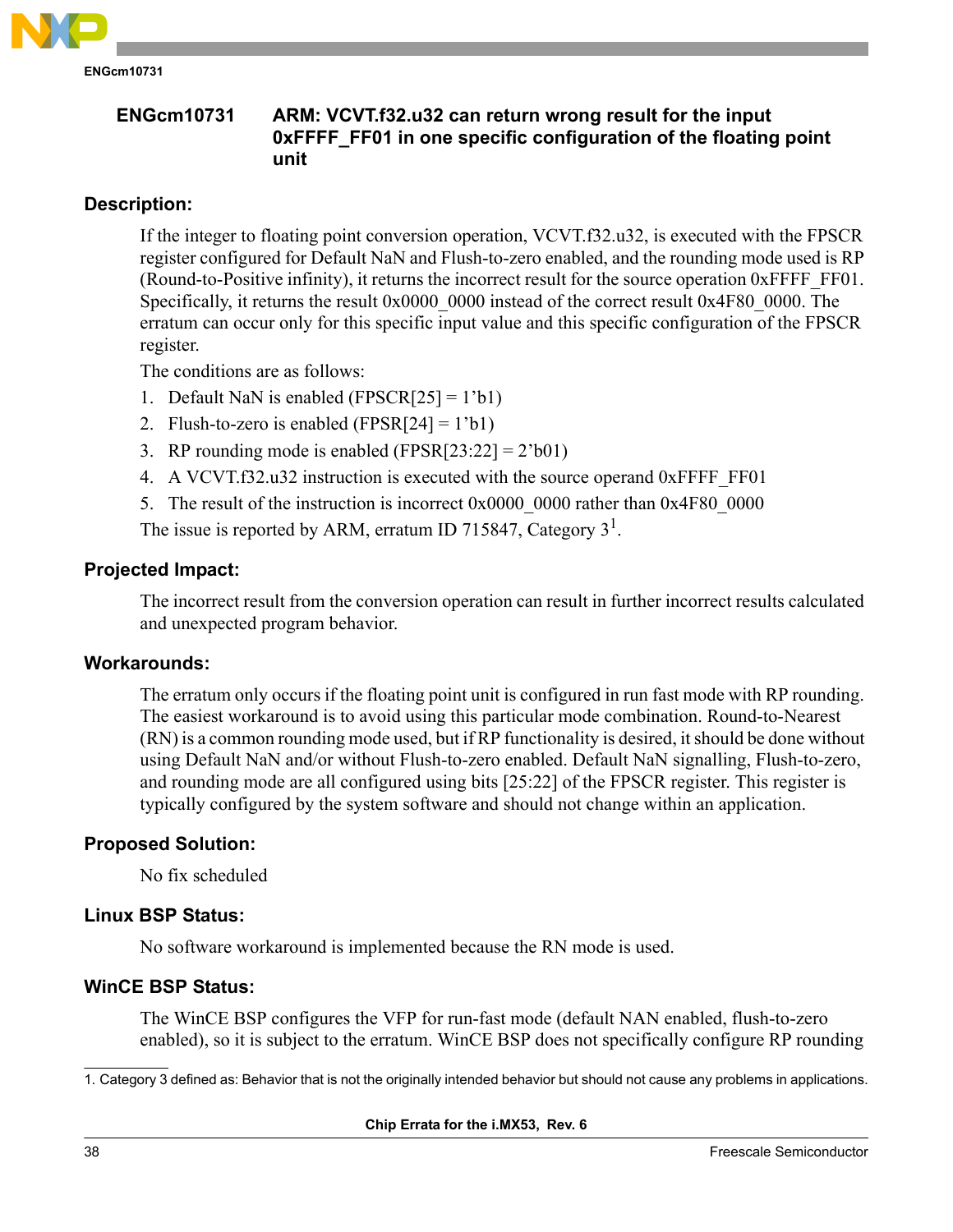

#### **ENGcm10731**

mode which is another condition for this erratum. Our FP support comes from a DLL provided by ARM. The ARM DLL should avoid the specific rounding mode associated with the erratum. Need to ensure RP rounding mode is not enabled.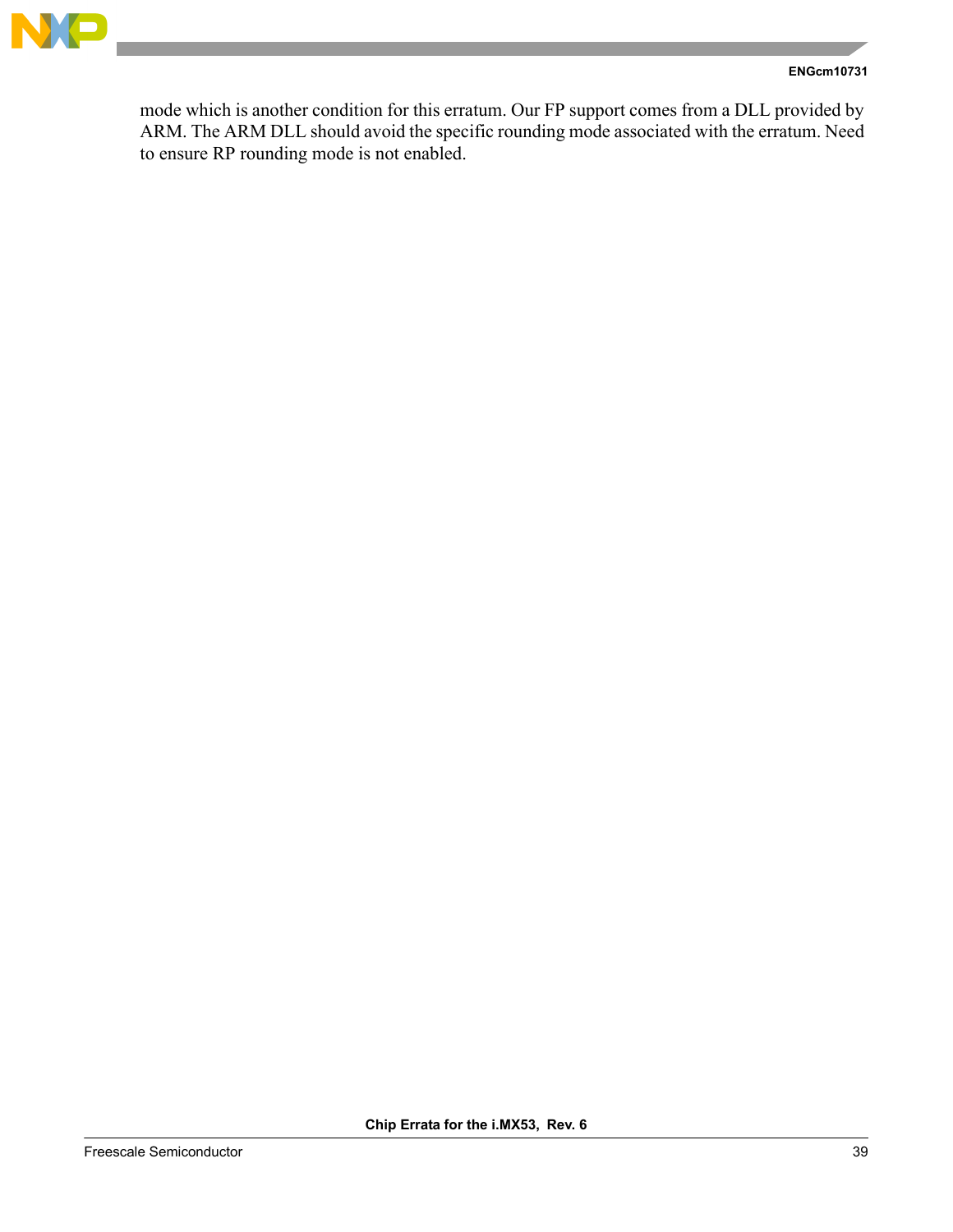

**ENGcm11206 ARM: Cache maintenance operations by MVA for a non-cacheable memory region can result in processor deadlock**

# **Description:**

If a Clean by MVA, Invalidate by MVA, or Clean and Invalidate by MVA cache maintenance operation is performed in a memory region that is marked non-cacheable, device, or strongly ordered, it is possible for the processor to deadlock or have stale data left in the processor. This erratum occurs when the address hits the cache in a way that is not predicted by the Hash Virtual Address Buffer (HVAB), which is a cache way predictor inside the processor. This erratum can occur only for the cache maintenance operations that are performed by MVA. It does not occur for the set/way based cache maintenance operations.

The conditions are as follows:

- 1. A memory region is marked cacheable in a page table entry, and a cache line from that region is placed in the data cache
- 2. A second page table entry marks the same memory region as non-cacheable, device, or strongly ordered. This can occur by changing the memory attributes in the existing page table entry, or through an alternative page table entry that maps the same virtual to physical address but with non-cacheable, device, or strongly ordered attributes rather than cacheable
- 3. A Clean by MVA, Invalidate by MVA, or Clean and Invalidate by MVA cache maintenance operation is done to this address
- 4. The maintenance operation receives a false hit indication from the HVAB array
- 5. The maintenance operation receives a true hit indication from the Tag lookup, which implies that the data is present in the array, but located in a different way that is not predicted by the **HVAB**
- 6. An eviction of the dirty line has started but not finished, and the processor leaves stale data in the cache and can potentially enter a deadlock state

The issue is reported by ARM, erratum ID 728018, Category  $2^1$ .

# **Projected Impact:**

If stale data is left in the cache, the processor does not work as intended. If deadlock state occurs, it can only be exited by asserting the RESET pin on the processor.

# **Workarounds:**

There are two possible workarounds for this erratum.

The first workaround is to avoid performing the cache maintenance operations to non-cacheable addresses previously marked cacheable and therefore may be resident in the cache. If the address is present in the cache, it implies that the memory region is marked cacheable at some earlier point of time and explicitly changed to non-cacheable before the maintenance operation is performed. If the region type is not changed to non-cacheable before executing the maintenance operation, this erratum can be avoided. The value of changing a memory region from cacheable to non-cacheable

1. Category 2 defined as: Behavior that contravenes the specified behavior and that can limit or severely impair the intended use of specified features, but does not render the product unusable in all or the majority of applications.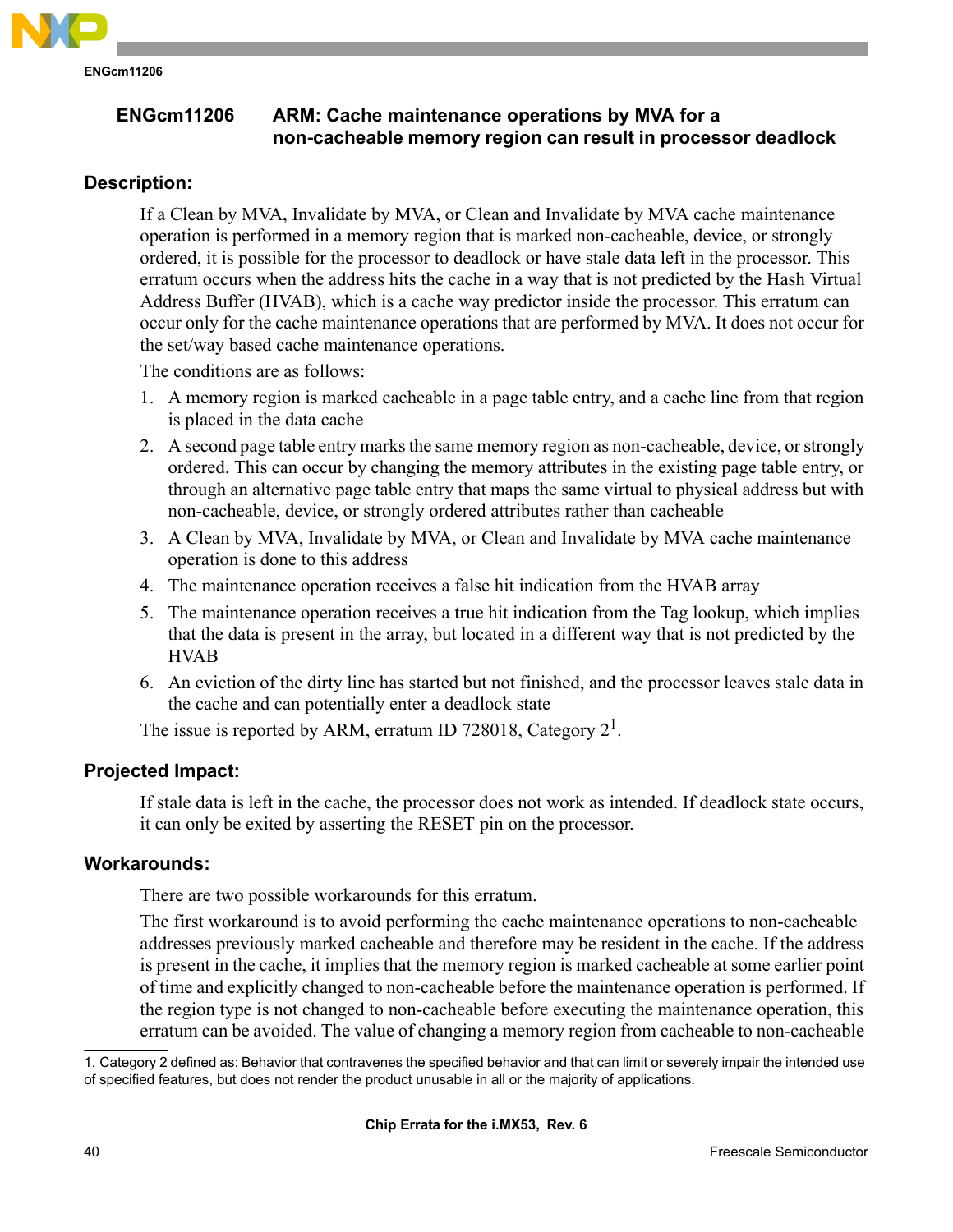

before performing the maintenance operations is that this is the only way that the ARM v7 Architecture guarantees the line is not immediately placed back into the cache due to the possibility of data speculation. However, in Cortex-A8, this degree of data speculation is never done. Therefore, changing the memory type to non-cacheable before executing the cache maintenance operation is not required to assure that the line is not immediately placed back into the cache. However, if there is a code compatibility with other v7 implementations (that may exhibit this level of data speculation) is a concern, then this first workaround is insufficient, and the second workaround should be used.

The second workaround is to execute the loop of cache maintenance operations twice. Execute the loop once with the memory region still marked cacheable. Then change the page table entry to make the memory region non-cacheable and execute the loop for a second time. The first loop cleans the data from the cache in the Cortex-A8. On the Cortex-A8, the second loop is redundant as it misses on all lines in the cache, but resolves the data speculation issue that can occur on a different v7 architecture implementation. The existing cache maintenance code in a dynamically paged environment can be dependent on the maintenance operation triggering a page fault to set the correct page table entry. The workaround code must independently ensure that the correct page table entry is present.

# **Proposed Solution:**

No fix scheduled

# **Linux BSP Status:**

Not required because set/way is used in cache maintenance.

## **WinCE BSP Status:**

Not implemented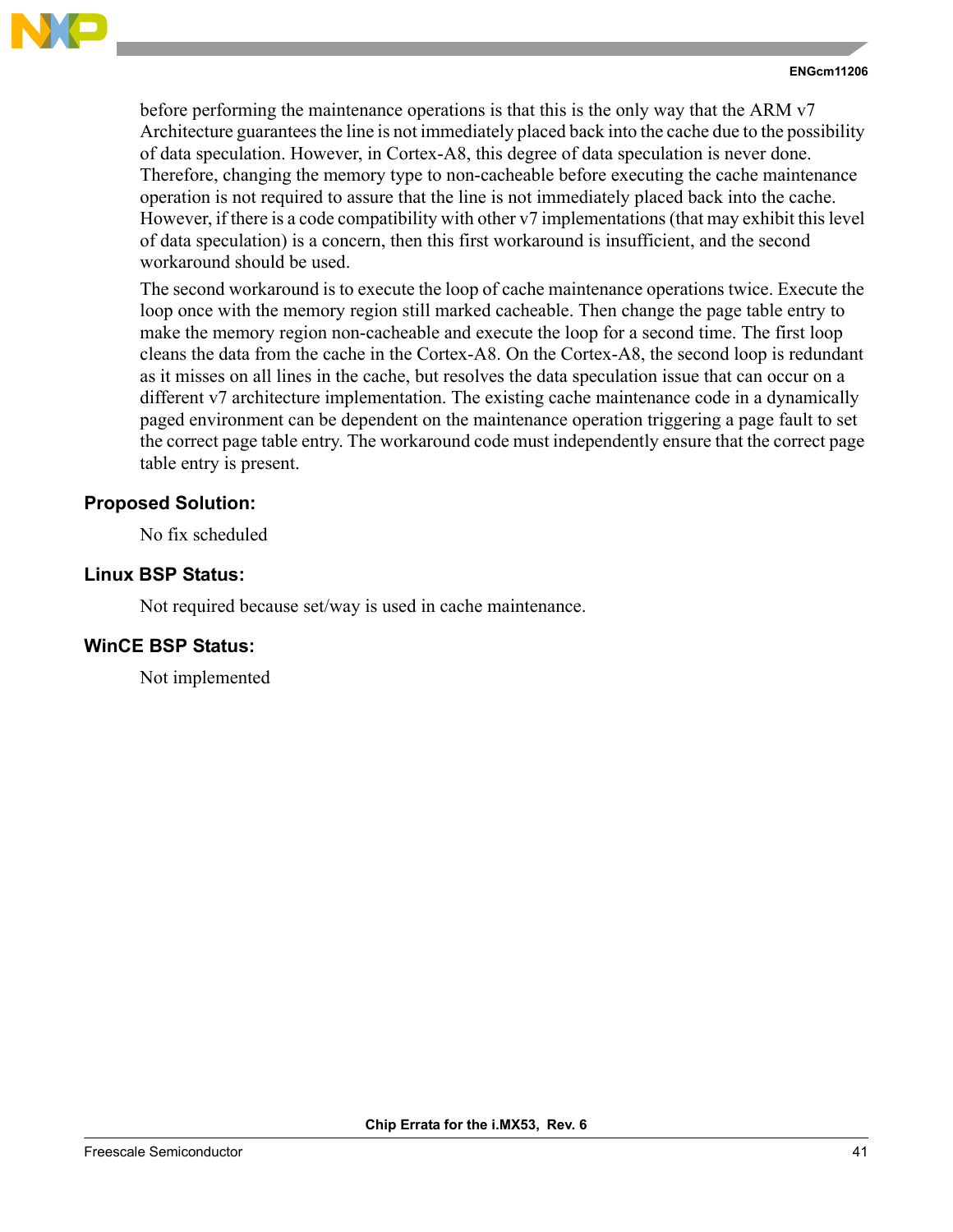

# **ENGcm11413 ARM: A Neon load from device memory type can result in data abort**

# **Description:**

When Neon performs a single byte load from Strongly Ordered or Device type memory with an access size of more than 8 bytes, the system AXI bus issues a burst access which is longer than 8 beats of a single byte.

However, the M4IF is capable of supporting only access with a burst length of less than or equal to 8, as indicated in the *i.MX53 Applications Processor Reference Manual* (MCIMX53RM). When an access with burst length greater than 8 beat is detected by the M4IF, it is not forwarded to the memory controllers. Instead, a DECERR AXI bus error is indicated and data abort exception is sent back to the master.

Conditions for this issue:

- 1. A single byte Neon load is issued with more than 8 bytes access, for example: Vld1.8 {d0,d1,d2,d3}, [Rs]!
- 2. The source address is Strongly Ordered or Device memory type

# **Projected Impact:**

The Neon access to memory region marked as Strongly Ordered or Device are not usually a practical case in general. Note that there are also other reported limitations for Neon access to Device type memory such as [ENGcm10729.](#page-31-0)

## **Workarounds:**

Several software solutions can be proposed for this issue:

- Use 8-bit Neon load with access size of less or equal to 8 bytes. For example: Vld1.8 {d0-d1}, [Rs]! This solution results in some performance degradation.
- Use 16 or 32-bit Neon load instructions instead. For example:

```
Vst1.32 \{d0 - d3\}, [Rs]:
```
The limitation of this proposal is that the source data address must be 16 or 32-bit aligned.

• Define the memory region as Normal Non-Cacheable type instead of Strongly Ordered or Device memory type. In this case, need to avoid potential memory consistence issues and perform Data Synchronization Barrier (DSB) before other DMA engine access the region for read, as the Write Buffer is enabled.

## **Proposed Solution:**

No fix scheduled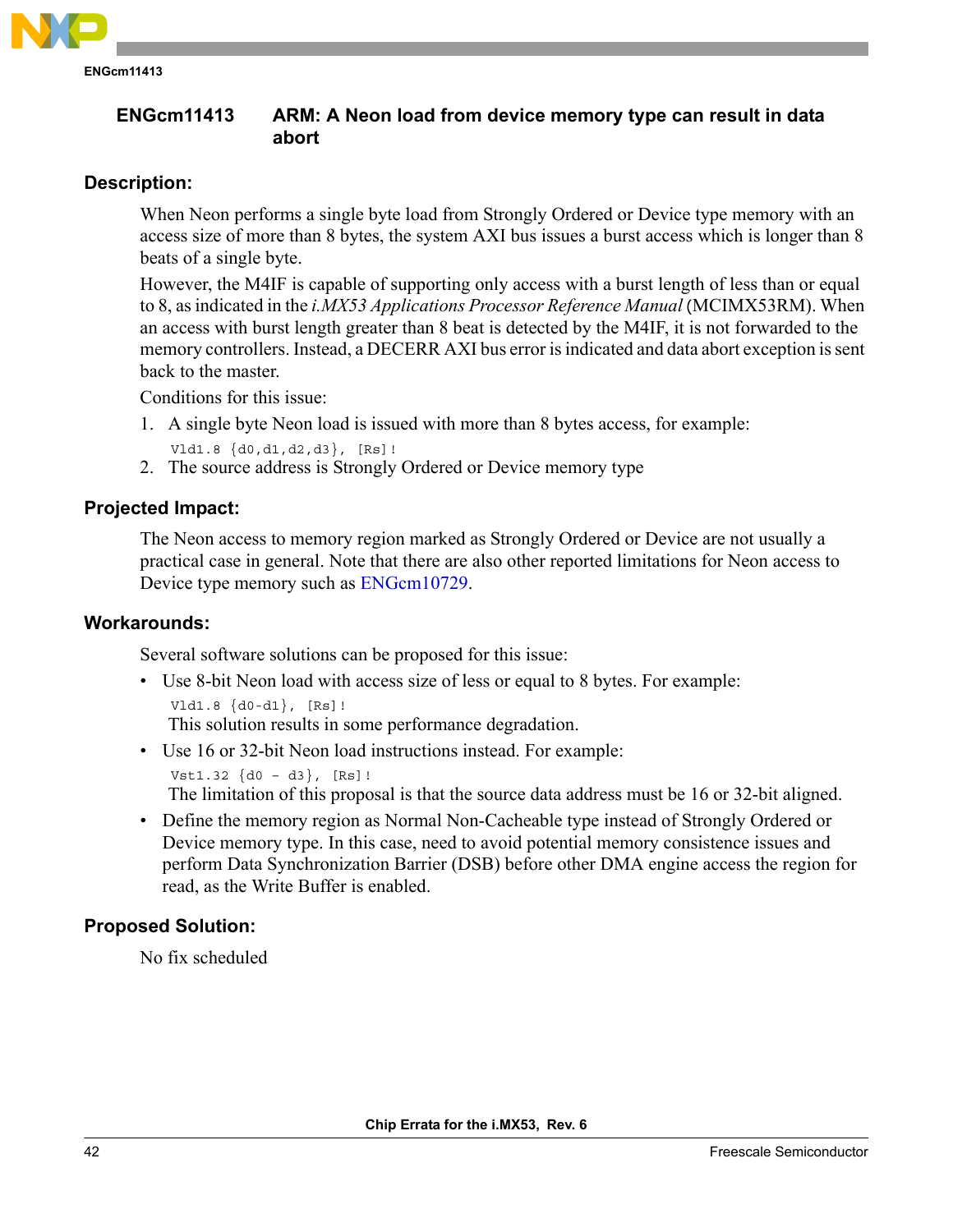

# **ENGcm11209 CCM: ARM clock source switch limitation**

# **Description:**

There are two muxes which select a clock source for pll1 sw clk (which is also the source for ARM clock). One of them is a regular mux (step select mux), and the other is a synchronous mux. The clock sources are selected by a single register (CCSR). If the pll1 sw clk sel bit is cleared (CCSR[2]) and the selection of the regular mux (CCSR[8:7]) is changed at the same time, then the regular mux is likely to switch first and can cause a glitch on pll1 sw clk and hence on ARM clock and possibly other clocks as well.

Due to above, the CCSR[8:7] bits may only be modified when step clk is no longer selected. Therefore, CCSR[2] must be cleared in separate register access prior to changing CCSR[8:7].

# **Projected Impact:**

None, if the proposed workaround is implemented.

## **Workarounds:**

The CCSR[8:7] bits can be modified only when step clk is no longer selected. The ARM clock source selection should be done in two accesses. The CCSR[2] must be cleared in separate register access prior to changing CCSR[8:7].

## **Proposed Solution:**

No fix is scheduled. A clarification is added to the reference manual.

## **Linux BSP Status:**

Partially implemented. Full implementation in next release.

# **WinCE BSP Status:**

Implemented.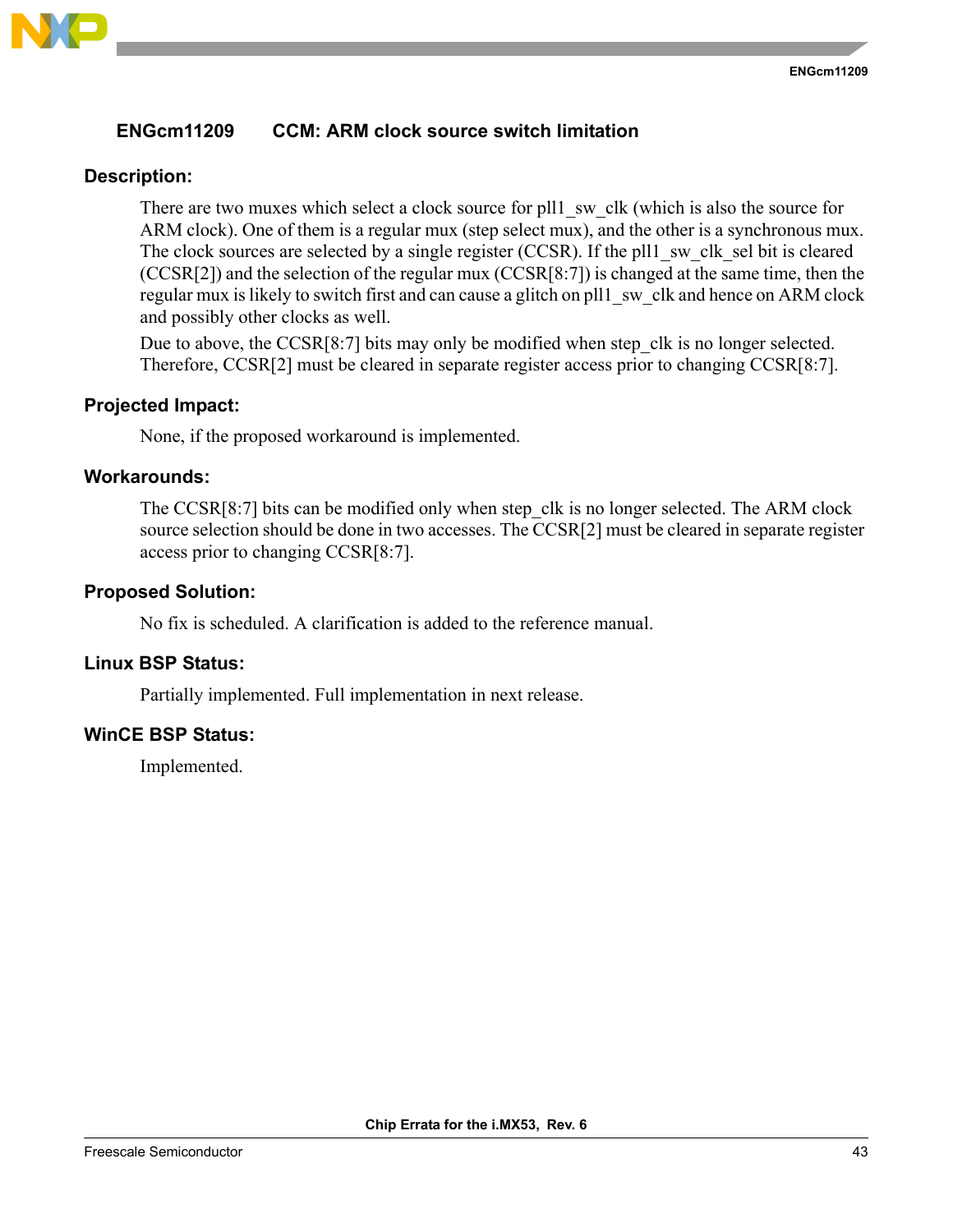

# **ENGcm11479 CCM: System hangs when EMI int1 clock is disabled**

# **Description:**

When the emi\_int1 clock in the CCM\_CCGR5 register is disabled, the transaction to the CCM passes through the INT1 channel of the EMI. However, the BRESP cannot be received by the ARM because the clocks are already turned off. This causes the system to hang.

# **Projected Impact:**

None. User should refrain from disabling the EMI int1 clock.

# **Workarounds:**

None

# **Proposed Solution:**

No fix scheduled. A clarification is added to the reference manual.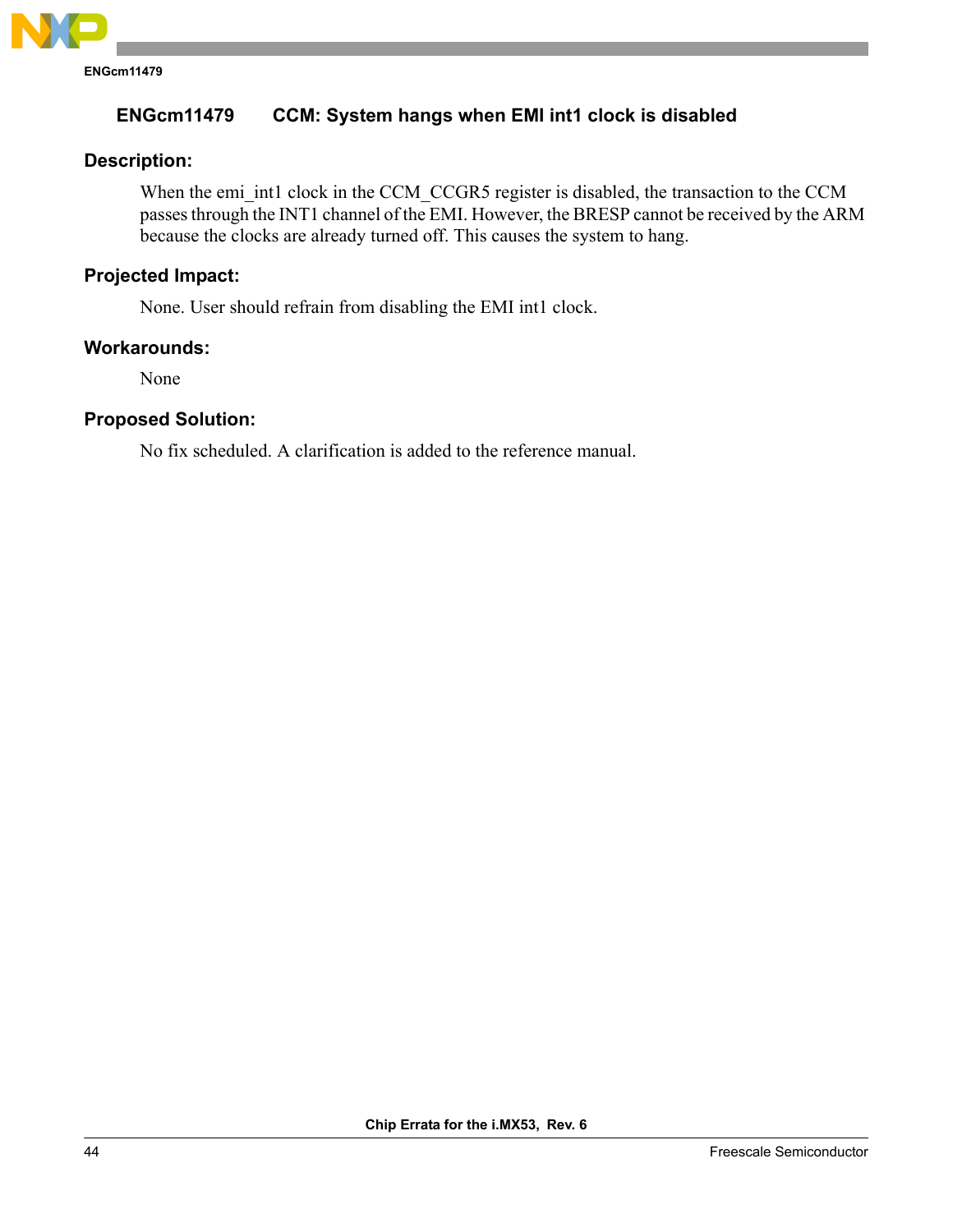

# **ENGcm11154 CSPI: Incorrectly clears the overrun status bit**

## **Description:**

The CSPI automatically clears the overrun error status bit when the RxFIFO is read. This bit should not be cleared. This bit is designed for the interrupt access mode, and not for the DMA access mode.

The conditions are as follows:

- When the RO bit is cleared by an RxFIFO read, it does not cause a problem if no DMA accesses to the CSPI occur
- When DMA is utilized, the interrupt status of RO can be lost because of uncontrolled RxFIFO access by DMA

## **Projected Impact:**

If the RxFIFO is read before reading the Overrun error status bit, it is possible to miss the Overrun and thus miss the data.

## **Workarounds:**

When DMA is used for data transfers, the software can program the CSPI to only allow the interrupt generation during the overrun condition and not enable any other interrupt sources. In this way, whenever an interrupt comes from CSPI, the software can assume that it is the result of an Overrun condition.

## **Proposed Solution:**

No fix scheduled

#### **Linux BSP Status:**

Not required. DMA mode is not enabled in Linux BSP.

# **WinCE BSP Status:**

Implemented.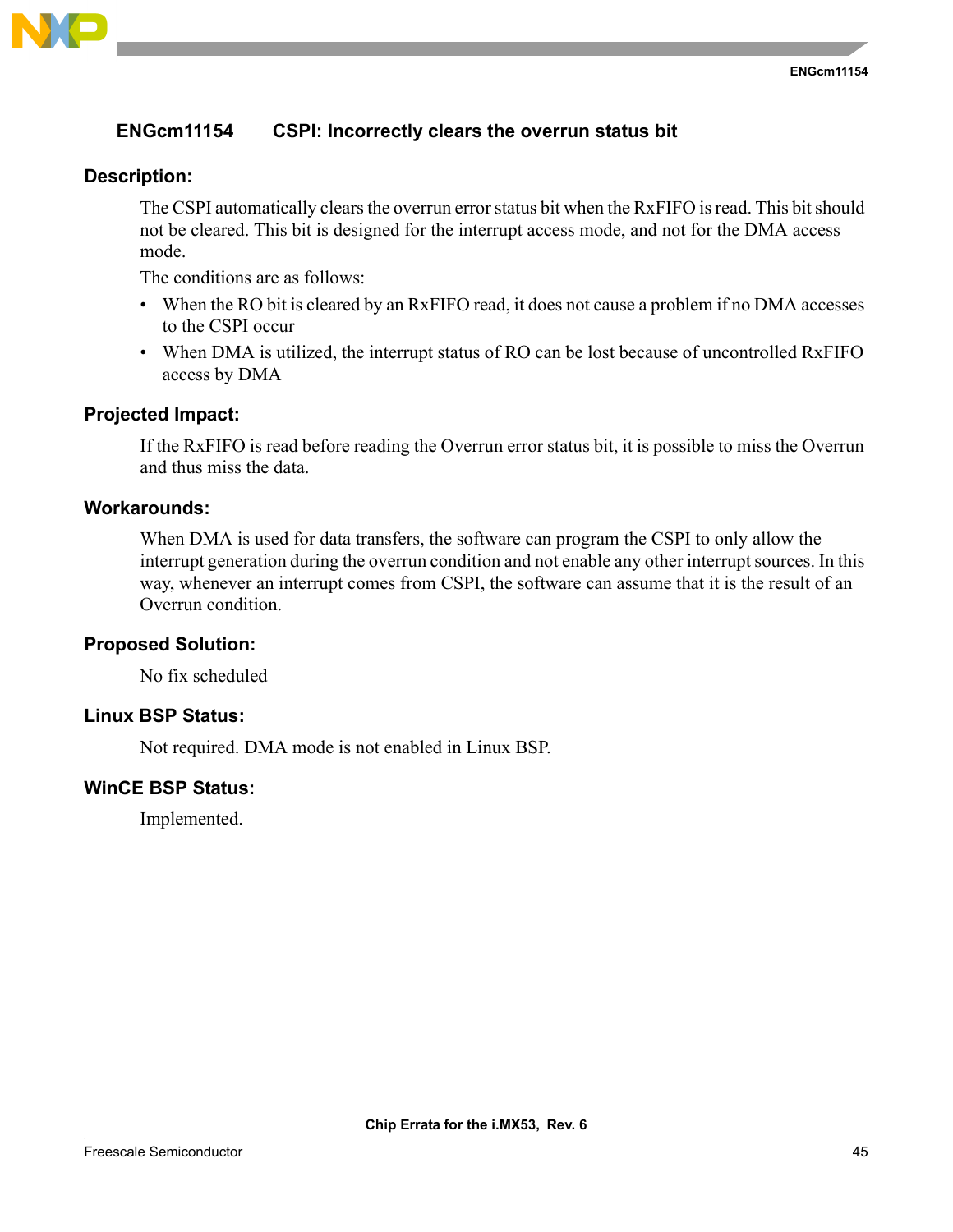

# **ENGcm11152 DPLL: TOG\_SEL bit not cleared after the TOG\_DIS bit is set**

## **Description:**

Under certain conditions, the DPLL IP TOG\_SEL bit is not cleared after the TOG\_DIS bit is set. This issue is random in nature.

#### **Projected Impact:**

The proposed workaround resolves the issue.

## **Workarounds:**

A software delay for a fixed amount of time based on TOG\_COUNT after the TOG\_DIS bit is set.

#### **Proposed Solution:**

No fix scheduled

# **Linux BSP Status:**

Not required because not used

## **WinCE BSP Status:**

Not required. WinCE BSP does not use the TOG\_DIS bit.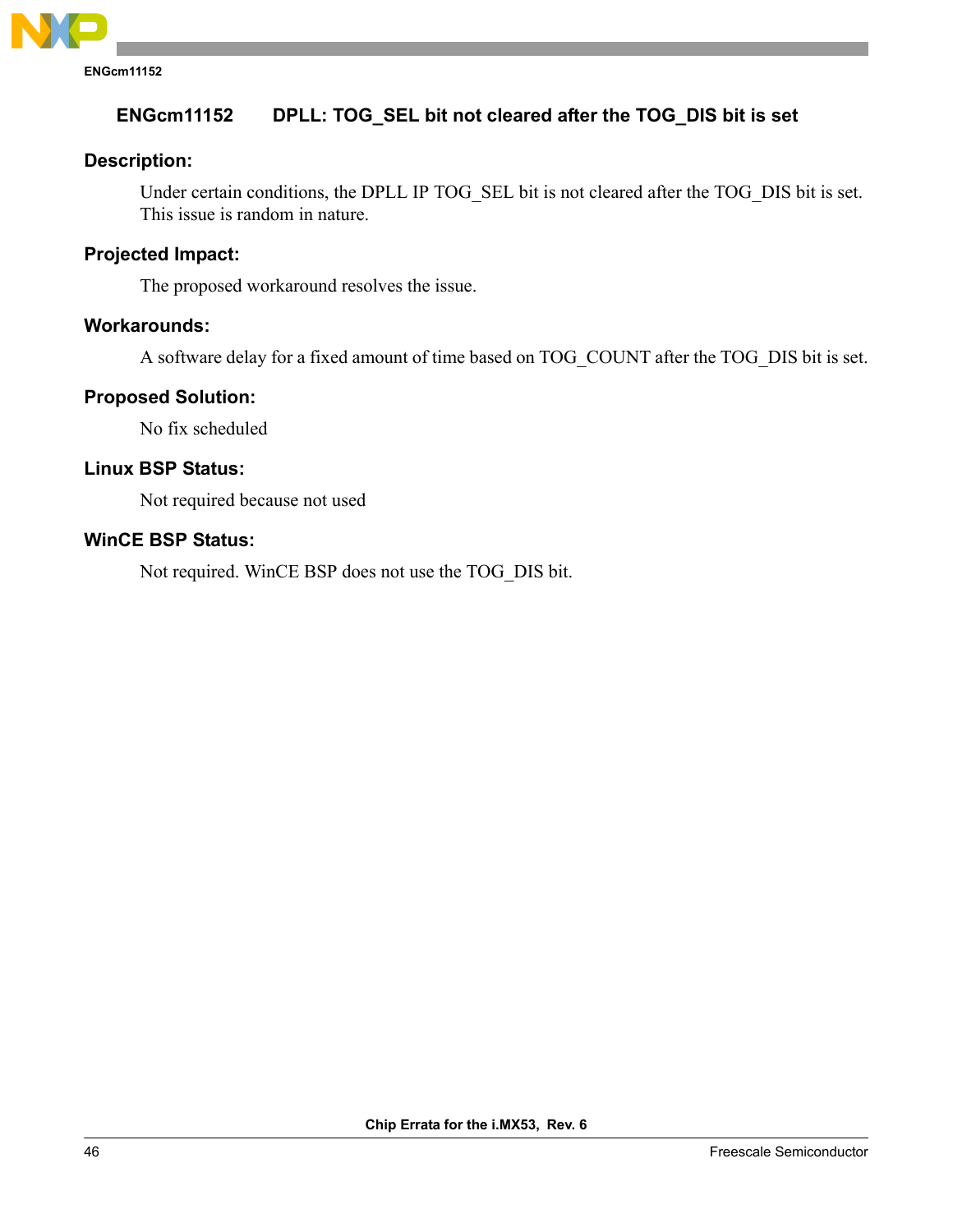

# **ENGcm10189 eCSPI Burst completion by SSB signal in Slave mode is not functional**

# **Description:**

According to the eCSPI specifications, when eCSPI is set to operate in the Slave mode (CHANNEL MODE[x] = 0), the SSB CTRL[x] bit controls the behavior of burst completion. In the Slave mode, the SSB\_CTRL bit controls the behavior of SPI burst completion as follows:

- 0—SPI burst completed when (BURST\_LENGTH + 1) bits are received
- 1—SPI burst completed when SSB input negated

Also, in BURST\_LENGTH definition, it is stated "In the Slave mode, this field takes effect in SPI transfer only when SSCTL is cleared."

However, the mode SSB  $CTRL[x] = 1$  is not functional in Slave mode. Currently, BURST\_LENGTH always defines the burst length.

According to the SPI protocol, negation of SSB always causes completion of the burst. However, due to the above issue, the data is not sampled correctly in RxFIFO when

 ${BURST LENGTH+1}mod32$  is not equal to  ${actual burst length}mod32$ .

Therefore, setting the BURST\_LENGTH parameter to a value greater than the actual burst does not resolve the issue.

# **Projected Impact:**

Slave mode with unspecified burst length cannot be supported due to this issue. The burst length should always be specified with the BURST\_LENGTH parameter and the SSB\_CTRL[x] should be set to zero.

# **Workarounds:**

There is no workaround except for not using the SSB  $\text{CTRL}[x] = 1$  option in the Slave mode. The accurate burst length should always be specified using the BURST\_LENGTH parameter.

# **Proposed Solution:**

No fix scheduled

# **Linux BSP Status:**

Not implemented because eCSPI slave mode is not supported in the Linux BSP driver.

# **WinCE BSP Status:**

Not required. WinCE BSP does not support slave mode.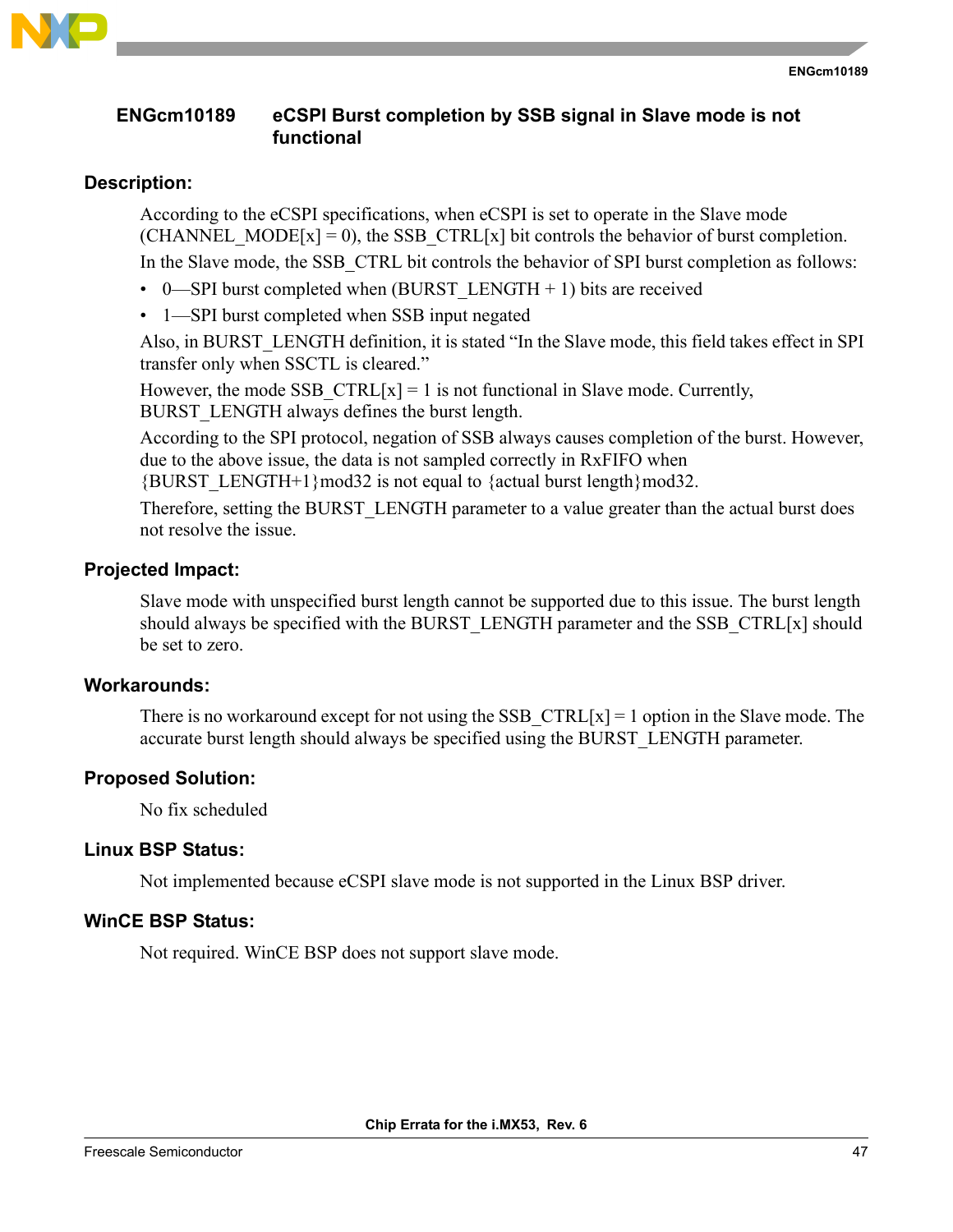

**ENGcm11038 EMI2.5: Read from M4IF Watermark status registers may have wrong result**

# **Description:**

Due to non proper clock synchronization implementation, the WMIS0 and the WMIS1 watermark status registers can return wrong value.

The probability is low.

# **Projected Impact:**

The watermark status and the interrupt indications can be read wrongly. The status bits can be read as zero instead of one (Reading one as zero does not likely to occur).

## **Workarounds:**

In the real applications, the Read command is to be issued after a watermark interrupt is issued to the Cortex. After the watermark interrupt is generated, the appropriate status register indicators should read as one to indicate the violated watermark region.

A workaround to the issue is to check the data that is read, and repeat the read command in case all the register bits values are read as zero.

# **Proposed Solution:**

No fix scheduled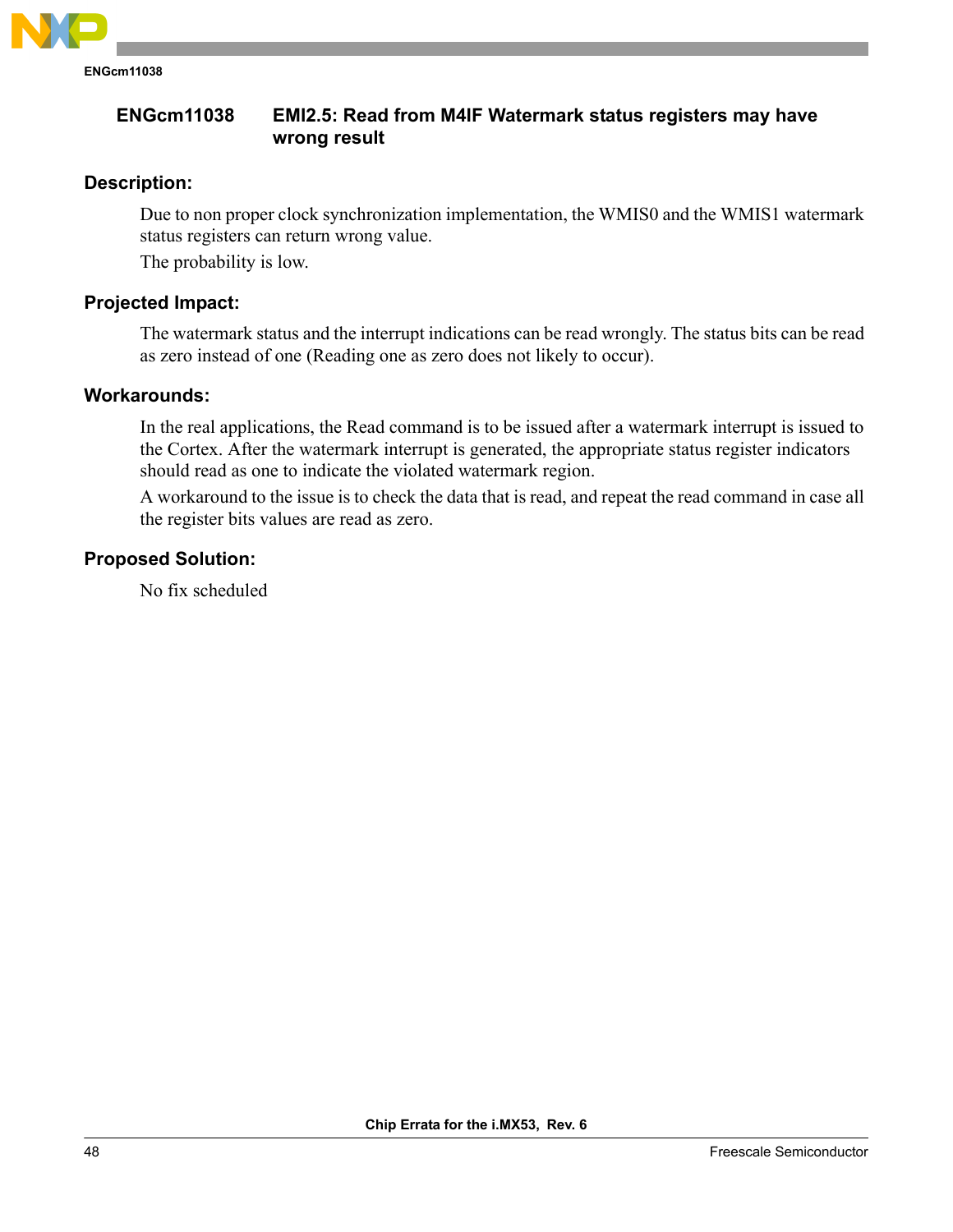

# **ENGcm11245 EMI: WEIM 8-bit memory devices support clarification**

## **Description:**

8-bit memory devices are supported by the WEIM interface, which is connected only to the EIM\_D[31:24] pads.

Connection to the EIM\_D[23:16] pads is not supported.

This erratum clarifies the statement in the *i.MX53 Applications Processor Reference Manual* (MCIMX53RM)*,* that only 16-bit and 32-bit memory devices are supported by the WEIM interface.

# **Projected Impact:**

WEIM 8-bit memory devices are supported according to above description.

## **Workarounds:**

None

## **Proposed Solution:**

No fix scheduled. A clarification is added in the reference manual.

#### **Linux BSP Status:**

No software workaround

# **WinCE BSP Status:**

No software workaround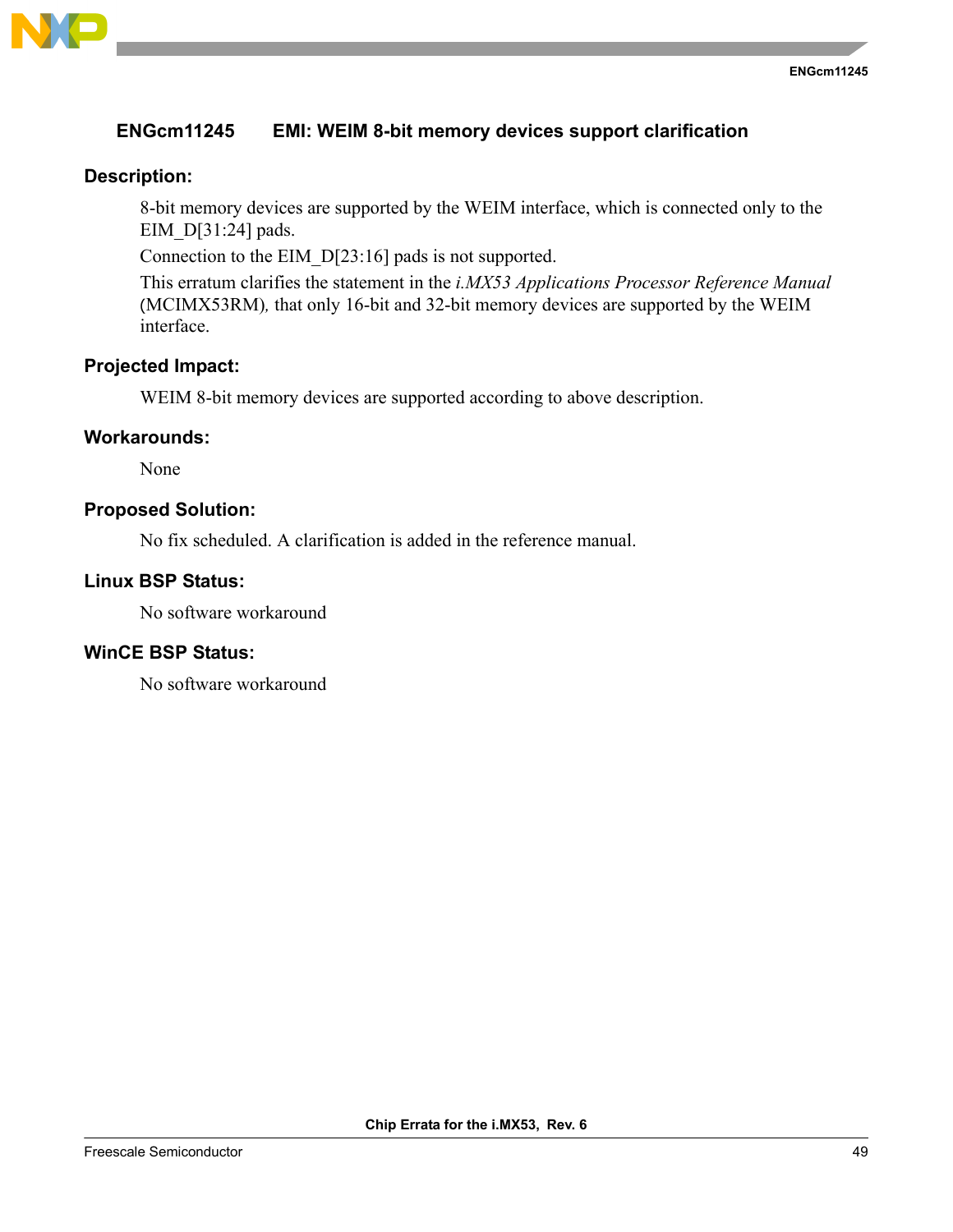

# **ENGcm11786 EMI: EIM BCLK in DEBUG mode is not functional when GBCD is zero and BCD is not zero**

# **Description:**

EIM has a debug mode that enables BCLK to be a free running clock. This mode is selected by writing 1 to the BCM bit of the EIM's WCR register.

- When BCM is 1, this clock can be divided by configuring the GBCD field.
- When BCM is 0, this clock can be divided by configuring the BCD field.

Due to this error, when BCM is set, GBCD is not 0 and  $BCD = 0$ , the result will be a non-active clock.

# **Projected Impact:**

Due to this erratum, the software specific combination of BCM,GBCD, & BCD is not working.

# **Workarounds:**

This can be bypassed by configuring the BCD of all the active chip selects (CS) to be equal to GBCD.

# **Proposed Solution:**

No fix scheduled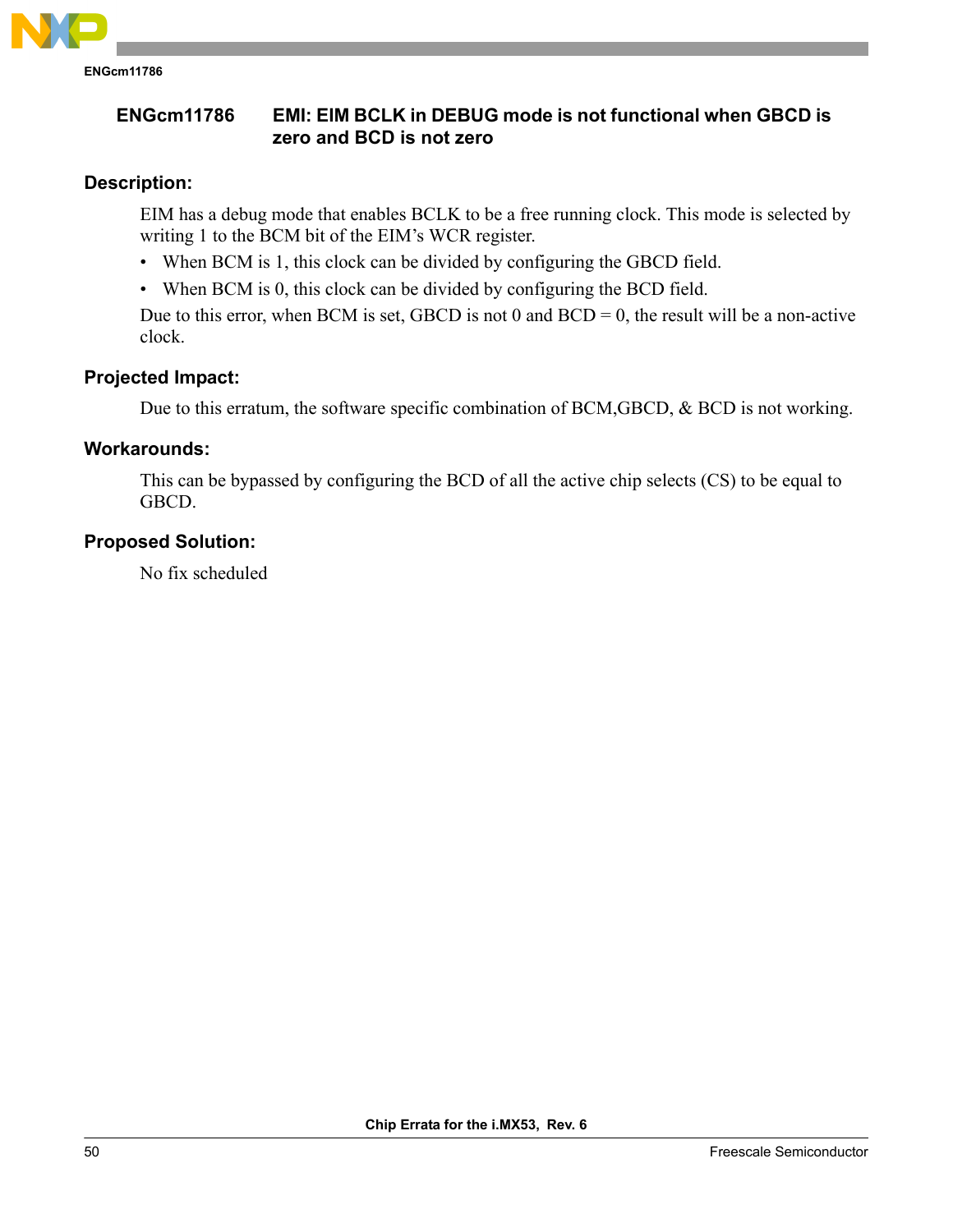

# **ENGcm11028 EPIT: Possibility of additional pulse on src\_clk when switching between clock sources**

# **Description:**

There is a possibility of an extra pulse on SCLK in the EPIT, when switching between the clock sources.

# **Projected Impact:**

It can result in an incorrect counter increment in the EPIT.

## **Workarounds:**

Clock source should be changed only when the EPIT is disabled. A way to accomplish the same is as follows:

- 1. Disable EPIT—EPITCR[0] = 0 (EN = 0), that is, disable EPIT
- 2. Disable EPIT output—EPITCR[23:22] = 00 (OM = 00)
- 3. Disable EPIT capture interrupt—EPITCR[2] =  $0$  (OCIEN = 0)
- 4. Change clock source—EPITCR[25:24] (CLKSRC), determines which clock source is selected for running the counter
- 5. Clear status register—EPITSR[0] (OCIF), this is a write one to clear register
- 6. Configure EPIT to start count once enabled from load value—EPITCR[1] = 1 (ENMOD = 1)
- 7. Re-enable EPIT EPITCR[0] = 1 (EN = 1), that is, enable EPIT
- 8. Reconfigure output and interrupt

# **Proposed Solution:**

No fix scheduled

# **Linux BSP Status:**

Not implemented because EPIT is not used now.

# **WinCE BSP Status:**

Not required. BSP does not switch EPIT clk src.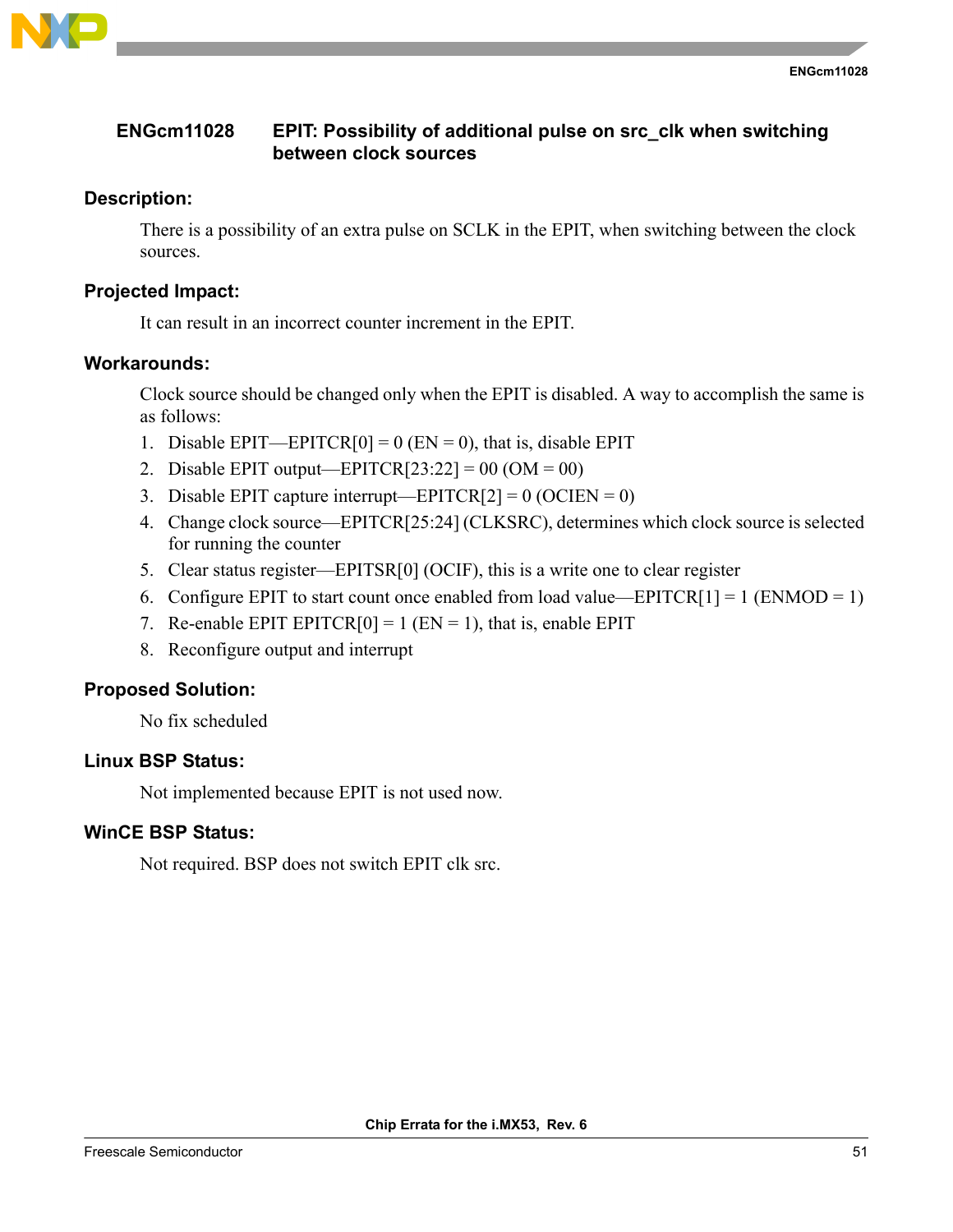

# **ENGcm11052 eSDCTL: Auto power down issues**

# **Description:**

Two issues are observed with respect to the automatic power down in eSDCTL:

- 1. PWDT cycle amount in the specification should be divided by 2.
- 2. The PWDT should be individually enabled for each chip select, to gain maximum power saving. However a bug is observed, which resulted in read operation from one chip select, preventing the other chip select from entering the power down mode. Only if both chip selects are idle, the power down mode is observed.

# **Projected Impact:**

The issue impacts the power saving optimization.

# **Workarounds:**

None

# **Proposed Solution:**

No fix scheduled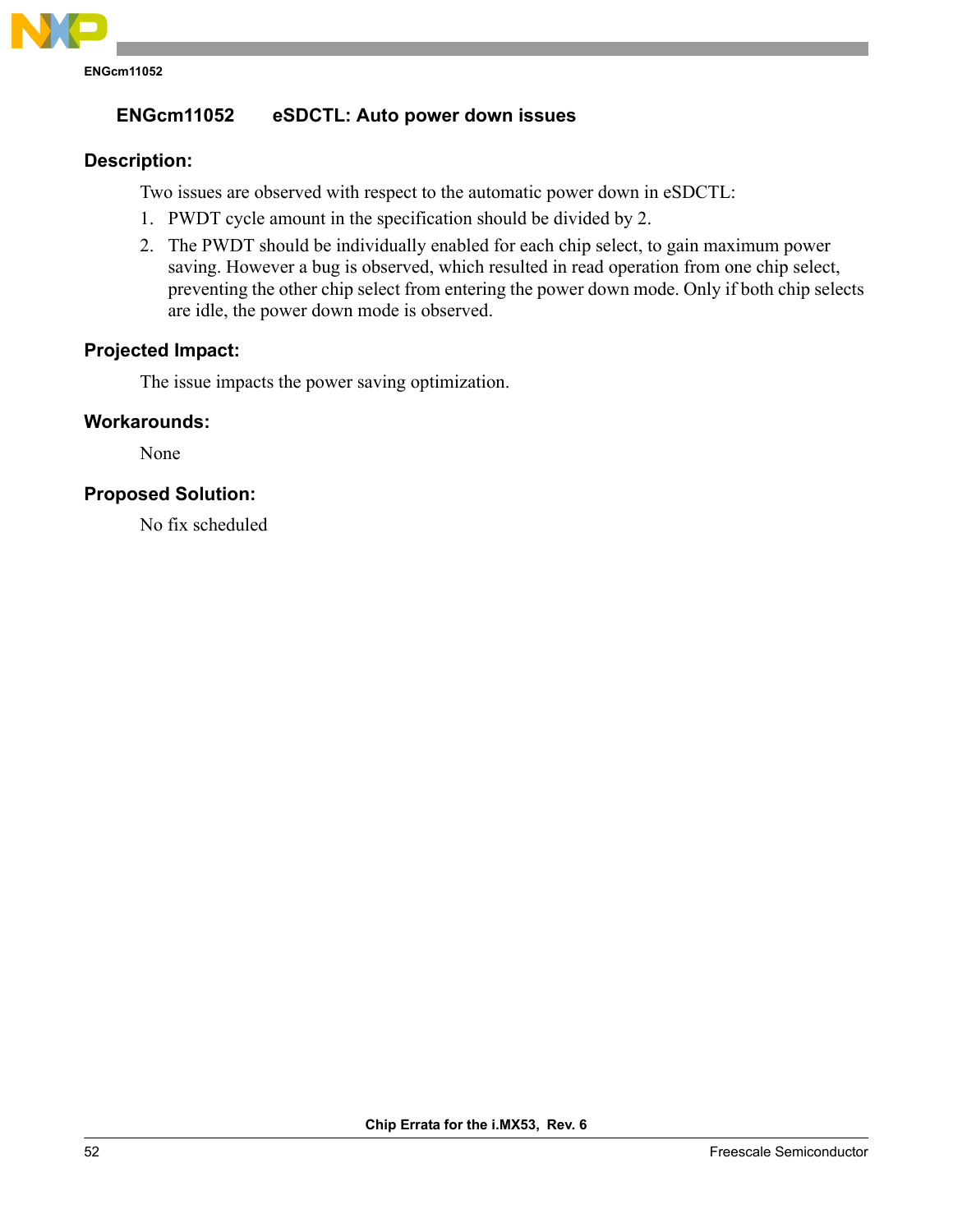

# **ENGcm11213 eSDHC: Glitch is generated on card clock with software reset or clock divider change**

# **Description:**

A glitch may occur on the SDHC card clock when the software sets the RSTA bit (software reset) in the system control register. It can also be generated by setting the clock divider value. The glitch produced can cause the external card to switch to an unknown state. The occurrence is not deterministic.

## **Projected Impact:**

Potential disruption of SD card operation.

## **Workarounds:**

A simple workaround is to disable the SD card clock before the software reset, and enable it when the module resumes the normal operation. The Host and the SD card are in a master-slave relationship. The Host provides clock and control transfer across the interface. Therefore, any existing operation is discarded when the Host controller is reset.

The recommended flow is as follows:

- 1. Software disable bit[3] of the System Control register
- 2. Trigger software reset and/or set clock divider
- 3. Check bit[3] of the Present State Register for stable clock
- 4. Enable bit[3] of the System Control register.

Using the above method, the eSDHC cannot send command or transfer data when there is a glitch in the clock line, and the glitch does not cause any issue.

# **Proposed Solution:**

The *i.MX53 Applications Processor Reference Manual* (MCIMX53RM) is updated with the workaround procedure, that requires the SDCLKEN bit to be disabled before setting software reset and/or setting clock divider, and then enabling the SDCLKEN bit, after SDSTB bit is set high (Clock stable flag).

## **Linux BSP Status:**

Not required because Linux driver avoids this issue.

## **WinCE BSP Status:**

Partially implemented. Full implementation in next release.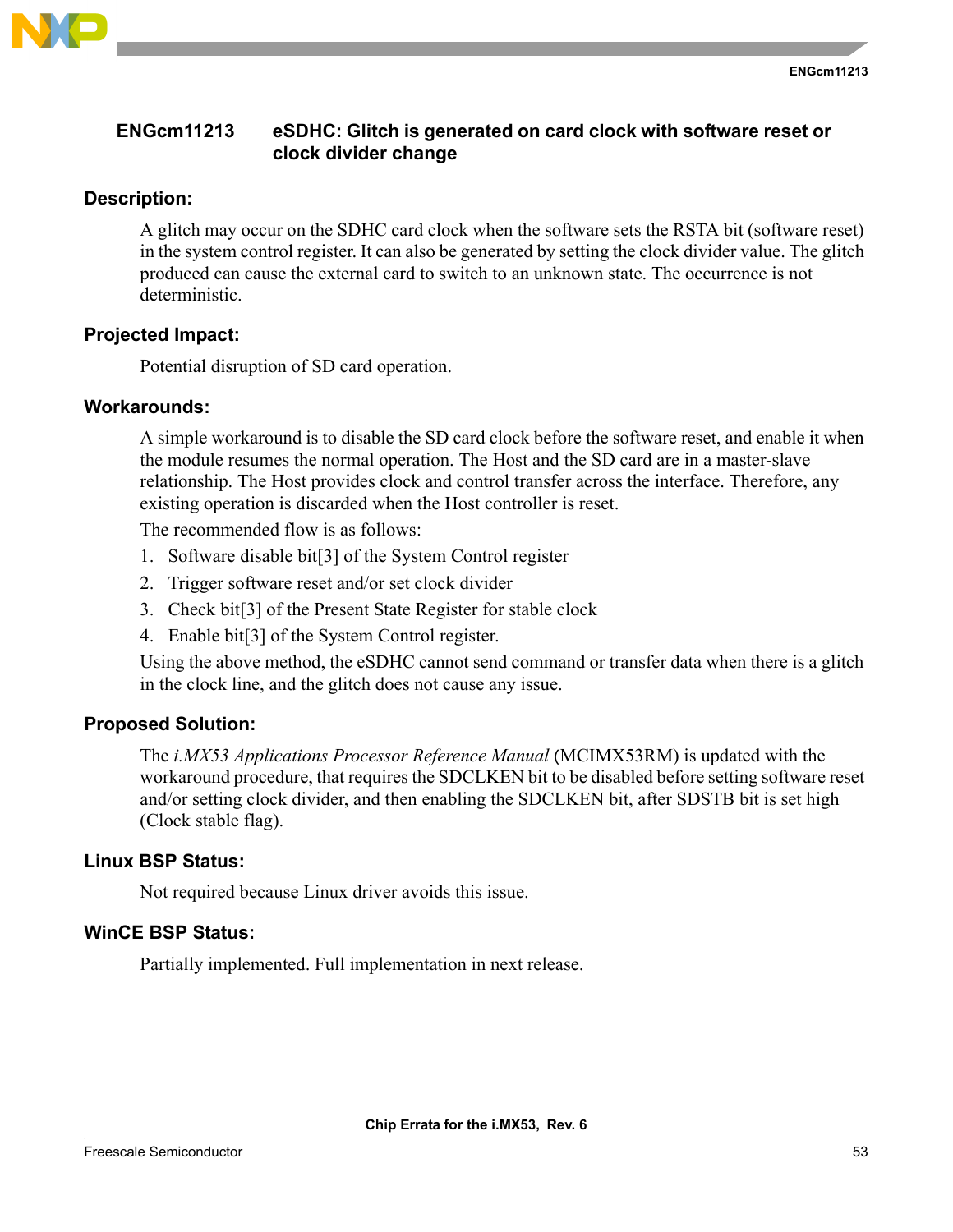

**ENGcm11116**

# **ENGcm11116 eSDHCv2/eSDHCv3: ADMA transfer error when the block size is not a multiple of four**

# **Description:**

Issue in eSDHC ADMA mode operation. The eSDHC read transfer is not completed when block size is not a multiple of 4 in transfer mode ADMA1 or ADMA2. The eSDHC DMA controller is stuck waiting for the TC bit in the interrupt status register.

The following examples trigger this issue:

- 1. Working with an SD card while setting ADMA1 mode in the eSDHC
- 2. Performing partial block read
- 3. Writing one block of length 0x200
- 4. Reading two blocks of length 0x22 each. Reading from the address where the write operation is performed. Start address is 0x512 aligned. Watermark is set as one word during read. This read is performed using only one ADMA1 descriptor in which the total size of the transfer is programmed as 0x44 (2 blocks of 0x22).

# **Projected Impact:**

The issue exists only when the block size is not a multiple of 4 in transfer mode ADMA1 or ADMA2.

## **Workarounds:**

When the ADMA1 or ADMA2 mode is used and the block size is not a multiple of 4, the software should set the block size to:

$$
4 \cdot \left\lceil \frac{\text{block size}}{4} \right\rceil
$$

In other words, the block size should be rounded to the next multiple of 4 bytes. In case of write, the software should add the corresponding number of bytes at each block end, before the write is initialized. In case of read, the software should remove the dummy bytes after the read is completed.

For example, if the original block length is 22 bytes, and there are several blocks to transfer, the software should set the block size to 24. The following data is written/stored in the external memory:

```
4 Bytes valid data
4 Bytes valid data
4 Bytes valid data
4 Bytes valid data
4 Bytes valid data
2 Bytes valid data + 2 Byte dummy data
4 Bytes valid data
4 Bytes valid data
4 Bytes valid data
4 Bytes valid data
4 Bytes valid data
2 Bytes valid data + 2 Byte dummy data
```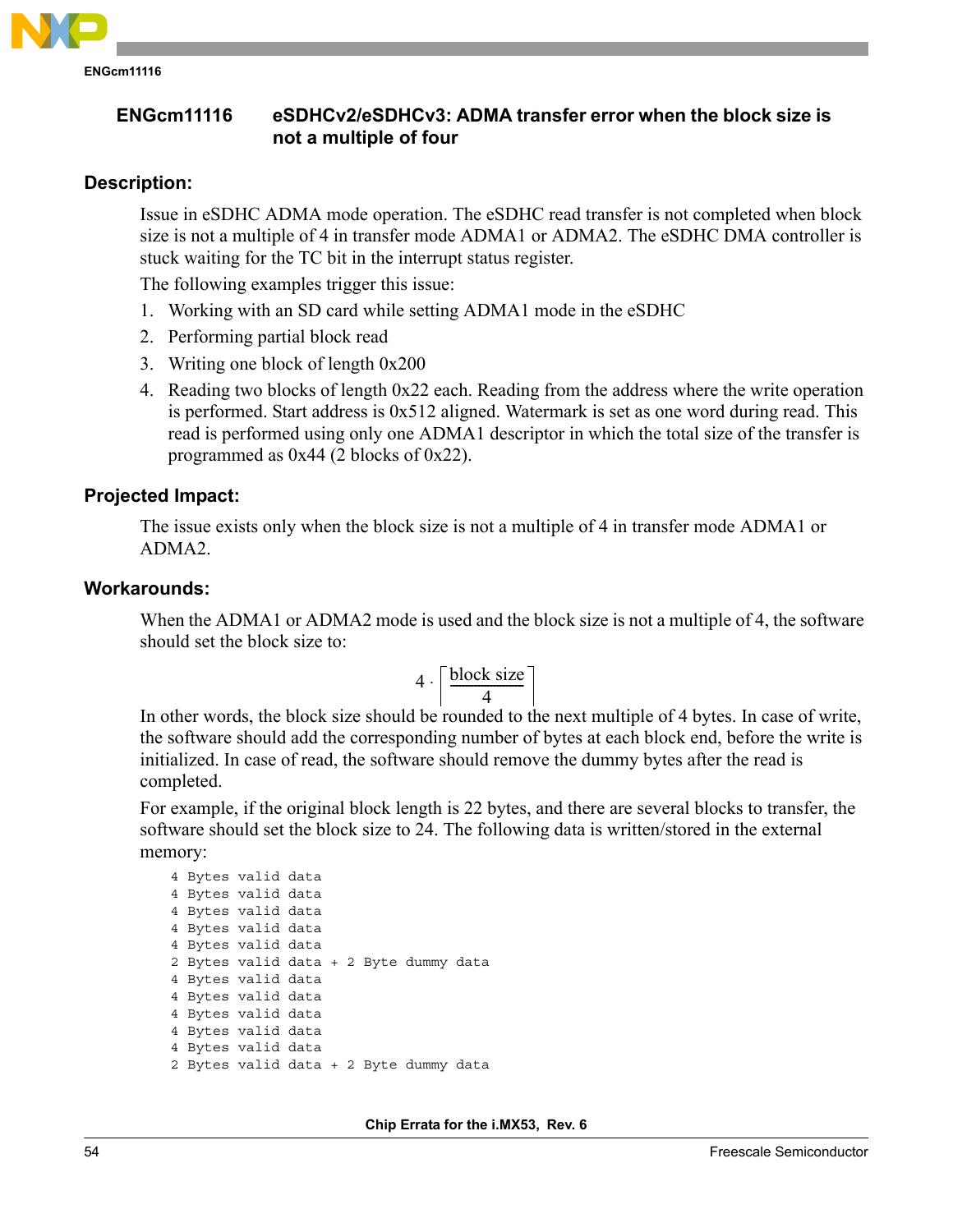

```
ENGcm11116
```
In this example, 48 (24 x 2) bytes are transferred instead of 44 bytes. The software should remove the dummy data.

Alternatively, the PIO mode can be used if the block size is non-4 byte aligned.

# **Proposed Solution:**

No fix scheduled

# **Linux BSP Status:**

Not required because ADMA mode is not enabled.

# **WinCE BSP Status:**

Not required. BSP does not have such case.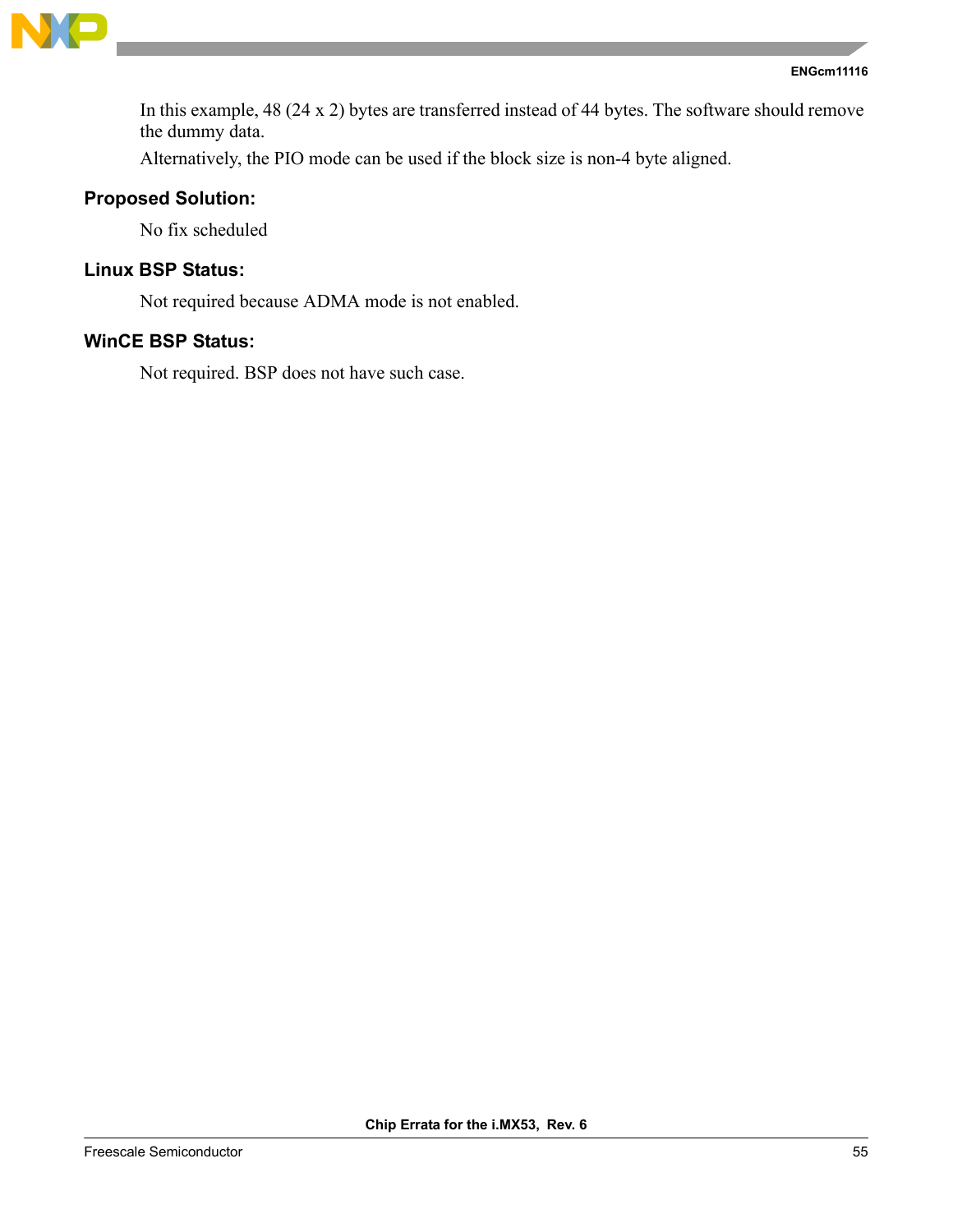

# **ENGcm11115 eSDHCv2/eSDHCv3: Problem when ADMA2 last descriptor is LINK or NOP**

# **Description:**

ADMA2 mode in the eSDHC is used for transfers to/from the SD card. There are three types of ADMA2 descriptors: TRANS, LINK or NOP. The eSDHC has a problem when the last descriptor (which has the End bit '1') is a LINK descriptor or a NOP descriptor.

In this case, the eSDHC completes the transfers associated with this descriptor set, whereas it does not even start the transfers associated with the new data command. For example, if a WRITE transfer operation is performed on the card using ADMA2, and the last descriptor of the WRITE descriptor set is a LINK descriptor, then the WRITE is successfully finished. Now, if a READ transfer is programmed from the SD card using ADMA2, then this transfer does not go through.

# **Projected Impact:**

Limitation for configuring the last descriptor as LINK or NOP.

# **Workarounds:**

Software workaround is to always program TRANS descriptor as the last descriptor.

# **Proposed Solution:**

No fix scheduled

# **Linux BSP Status:**

Not required because ADMA mode is not enabled.

# **WinCE BSP Status:**

Not required. BSP does not have such case.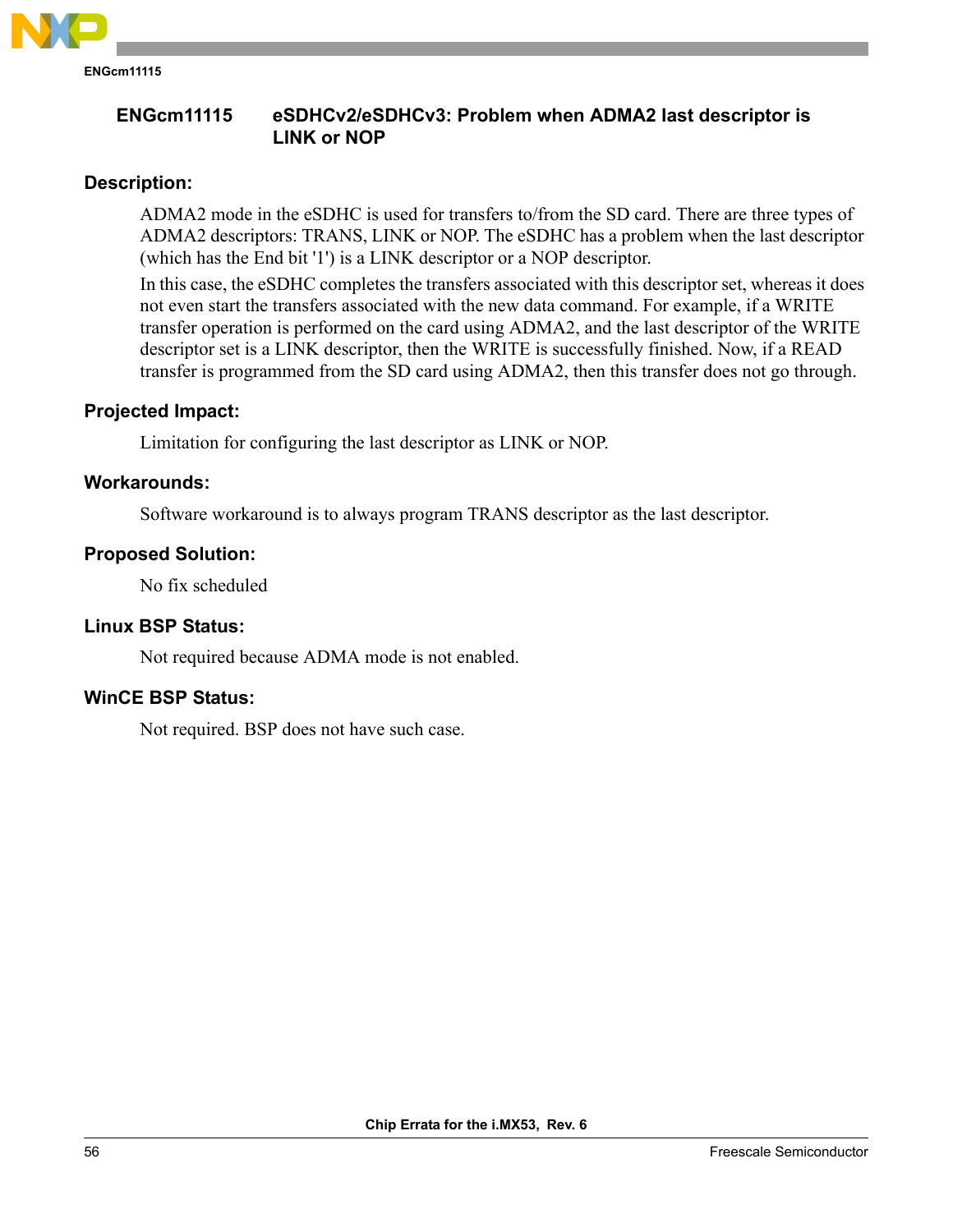

# **ENGcm11186 eSDHCv2/eSDHCv3: eSDHC misses SDIO interrupt when CINT is disabled**

# **Description:**

An issue is identified when interfacing the SDIO card. There is a case where an SDIO interrupt from the card is not recognized by the hardware, resulting in a hang.

If the SDIO card lowers the DAT1 line (which indicates an interrupt) when the SDIO interrupt is disabled in the eSDHC registers (that is, CINTEN bits in IRQSTATEN and IRQSIGEN are set to zero), then, after the SDIO interrupt is enabled (by setting the CINTEN bits in IRQSTATEN and IRQSIGEN registers), the eSDHC does not sense that the DAT1 line is low. Therefore, it fails to set the CINT interrupt in IRQSTAT even if DAT1 is low.

Generally, CINTEN bit is disabled in interrupt service.

The SDIO interrupt service steps are as follows:

- 1. Clear CINTEN bit in IRQSTATEN and IRQSIGEN.
- 2. Reset the interrupt factors in the SDIO card and write 1 to clear the CINT interrupt in IRQSTAT.
- 3. Re-enable CINTEN bit in IRQSTATEN and IRQSIGEN.

If a new SDIO interrupt from the card occurs between step 2 and step 3, the eSDHC skips it.

# **Projected Impact:**

The issue is relevant only for the SDIO card interrupt usage.

## **Workarounds:**

The workaround interrupt service steps are as follows:

- 1. Clear CINTEN bit in IRQSTATEN and IRQSIGEN.
- 2. Reset the interrupt factors in the SDIO card and write 1 to clear CINT interrupt in IRQSTAT.
- 3. Clear and then set D3CD bit in the PROCTL register. Clearing D3CD bit sets the reverse signal of DAT1 to low, even if DAT1 is low. After D3CD bit is re-enabled, the eSDHC can catch the posedge of the reversed DAT1 signal, if the DAT1 line is still low.
- 4. Re-enable CINTEN bit in IRQSTATEN and IRQSIGEN.

# **Proposed Solution:**

No fix scheduled

## **Linux BSP Status:**

Workaround implemented in Linux BSP release 09.12.00.

# **WinCE BSP Status:**

Not implemented yet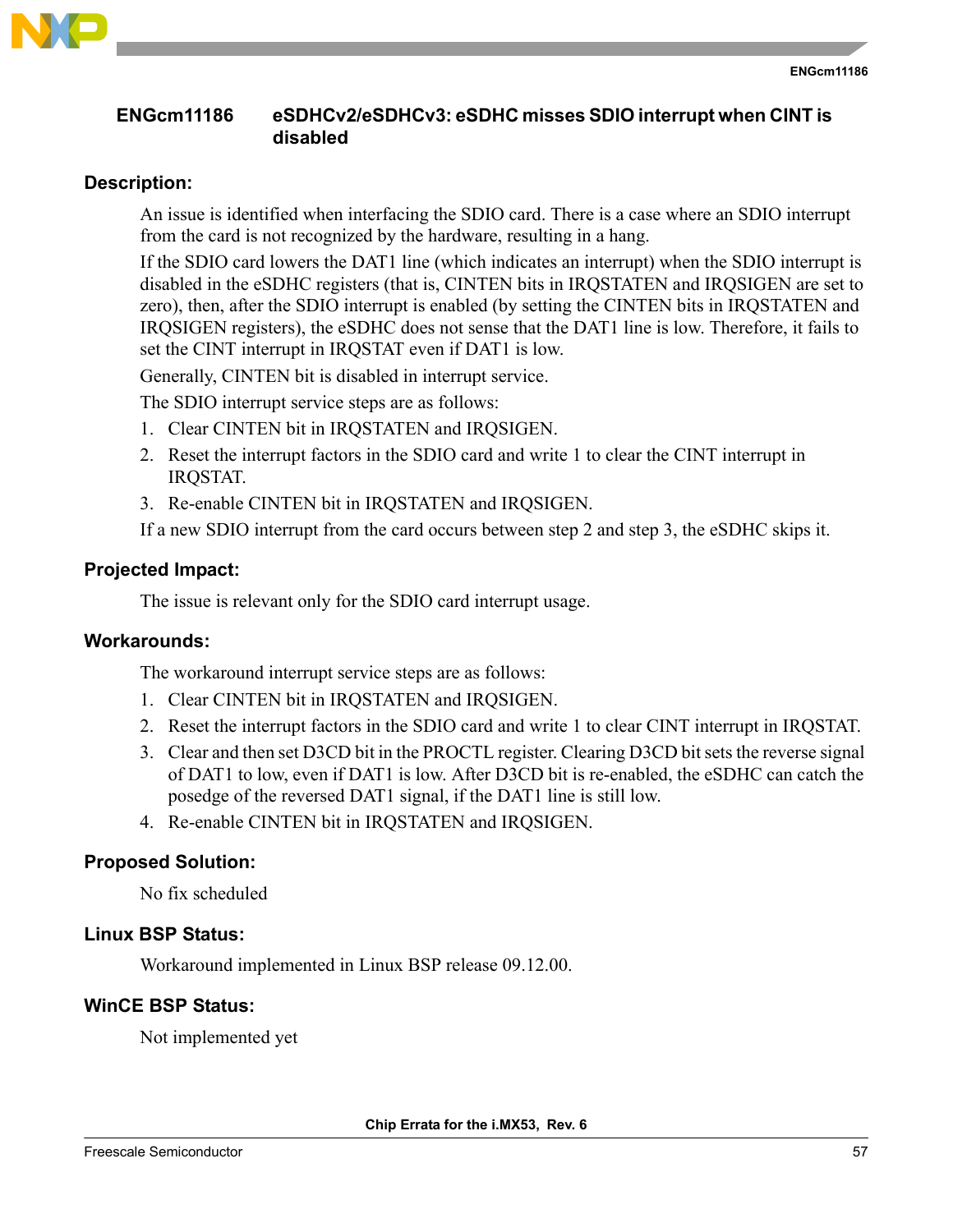

# **ENGcm11406 eSDHCv3: DLL\_STS\_REF\_LOCK status bit does not indicate when DLL is locked**

# **Description:**

DLL STS REF LOCK bit in DLL Status Register (DLLSTS) does not indicate the reference DLL lock status properly. The DLL\_STS\_REF\_LOCK bit function indicates that the DLL has detected and locked to a half-phase ref clock shift, allowing the slave delay-line to perform programmed clock delays.

Because the timing delay of one tap cell in DLL is too short, a two cell delay period is not wide enough to allow phase n and phase p of the reference clock to straddle the high-pulse at the same time. As a result, the DLL\_STS\_REF\_LOCK status bit cannot indicate the actual status.

# **Projected Impact:**

The DLL functionality itself is not impacted, only the DLL\_STS\_REF\_LOC indicator is not working properly.

# **Workarounds:**

Do not use the DLL\_STS\_REF\_LOC as indicator. The DLL\_STS\_SLV\_LOCK status bit is sufficient indicator for the software. The DLL\_STS\_SLV\_LOCK represents slave delay-line lock status. It indicates that a valid calibration has been set to the slave-delay line and that the slave-delay line is implementing the programmed delay value.

# **Proposed Solution:**

No fix scheduled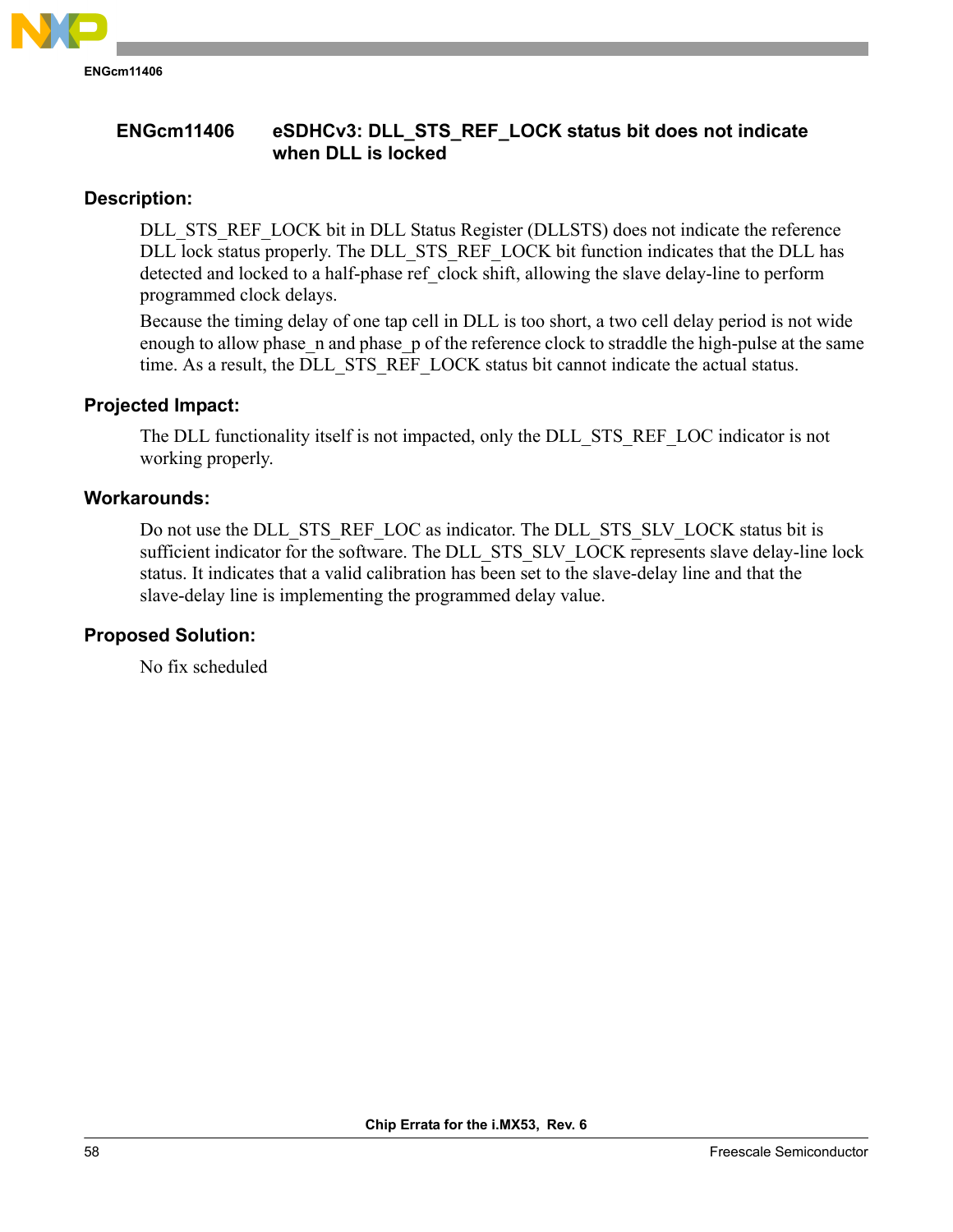

# **ENGcm11214 FEC: Fast Ethernet Controller (FEC) accesses to NAND Flash Controller (NFC) does not work**

# **Description:**

The FEC only creates wrap burst accesses upon data access (non-buffer descriptor). The NFC under EMIv2 cannot handle such accesses from the MAX (M2) input port.

# **Projected Impact:**

The FEC cannot use the NFC to access memory.

## **Workarounds:**

The FEC should use the DDR for its buffer.

# **Proposed Solution:**

No fix scheduled

# **Linux BSP Status:**

The case does not occur in Linux BSP.

# **WinCE BSP Status:**

Implemented.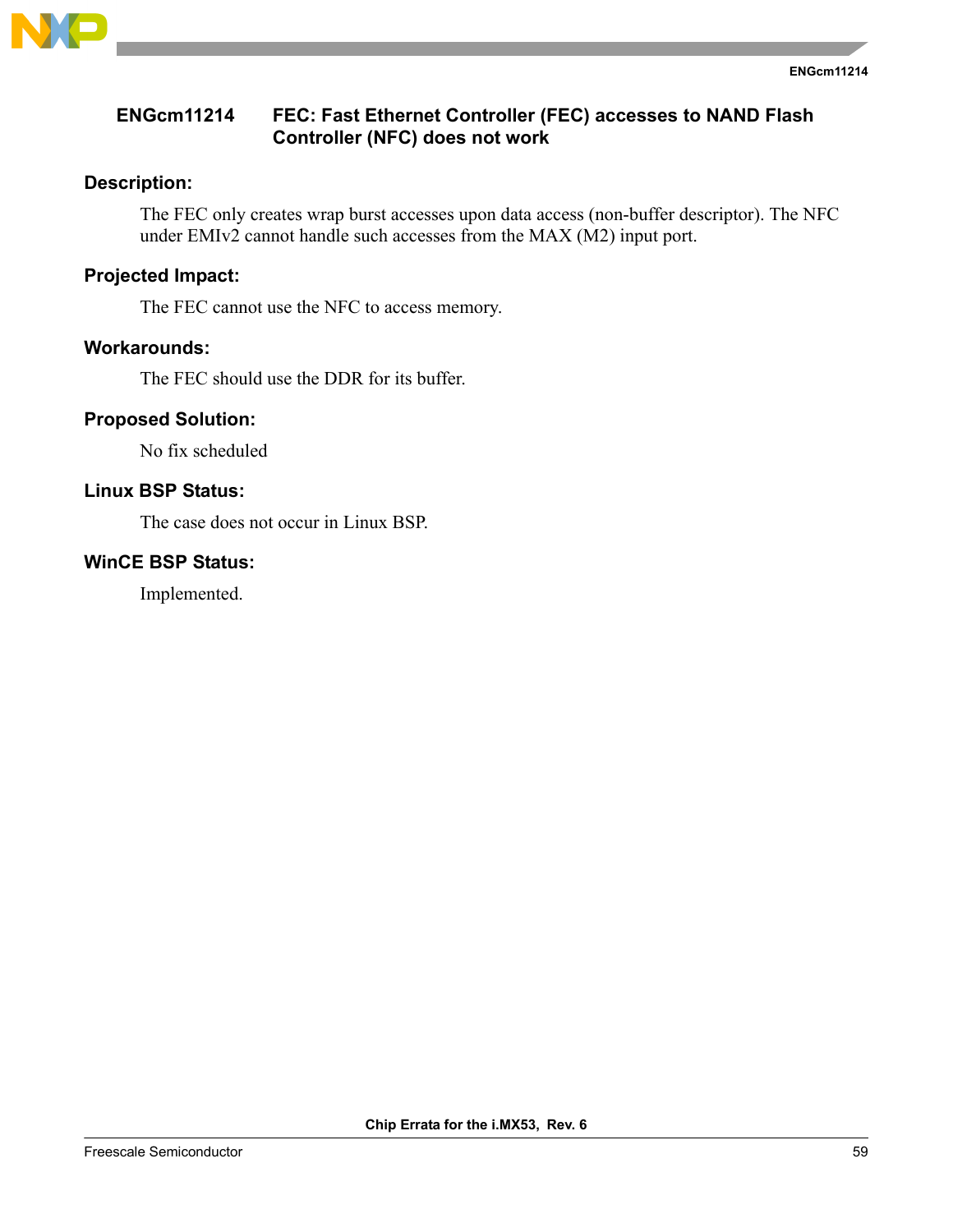

**ERR009348 FLEXCAN: Tx and Rx Warning Interrupt Signals not connected to CPU**

# **Description:**

The Tx Warning Interrupt and the Rx Warning Interrupt signals from the FLEXCAN module are not connected internally to the CPU. Therefore, if these interrupts are enabled, they will not work as documented in the i.MX53 reference manual.

# **Projected Impact:**

The Tx Warning Interrupt and the Rx Warning Interrupt are not available for use in any application where the FLEXCAN module of the i.MX53 is used.

# **Workarounds:**

None.

# **Proposed Solution:**

No fix scheduled.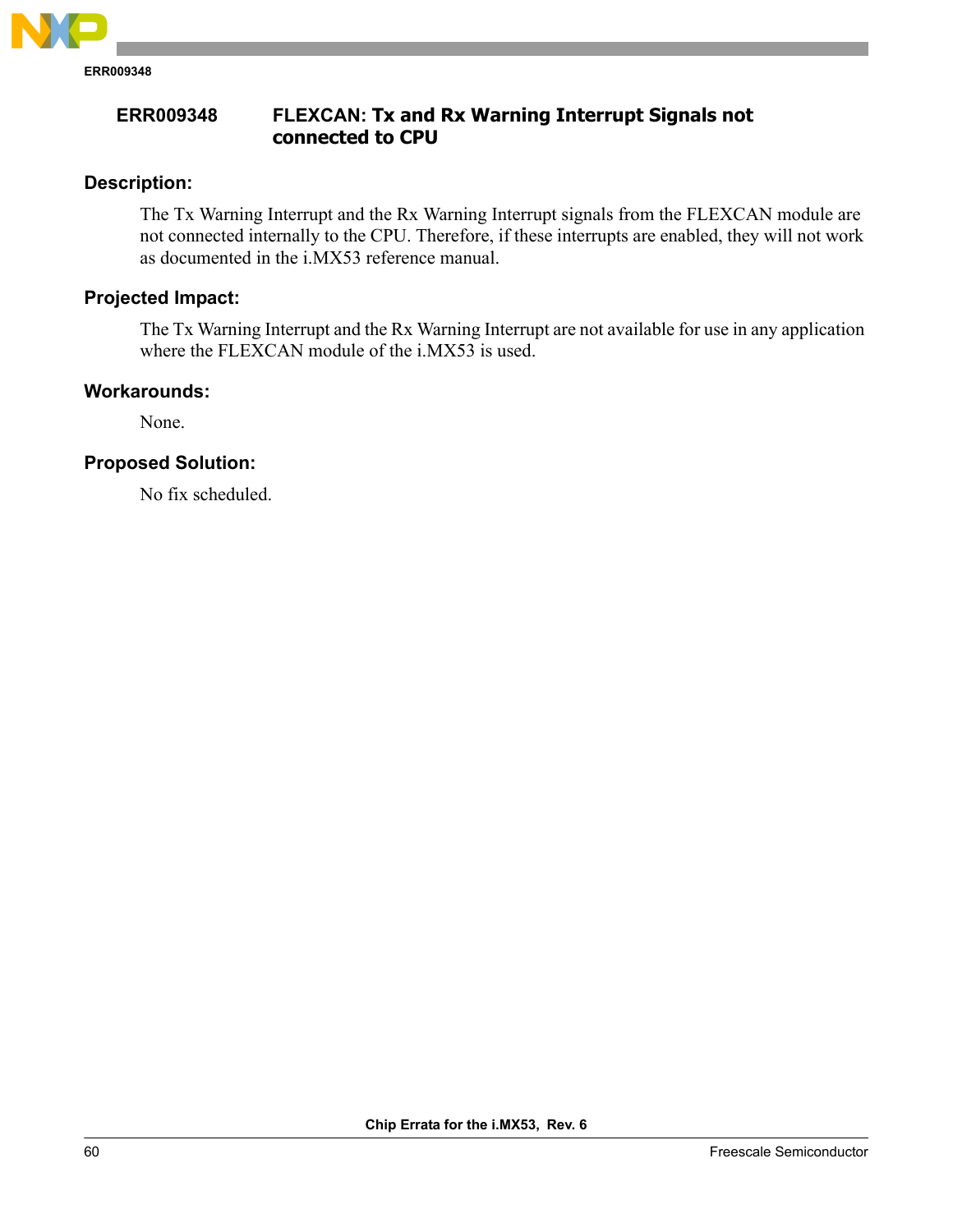

# **ENGcm11029 GPT: Possibility of additional pulse on src\_clk when switching between clock sources**

# **Description:**

There is a possibility of an extra pulse on SCLK in the GPT when switching between the clock sources.

# **Projected Impact:**

The bug can produce an incorrect counter increment in the GPT when switching between the clock sources.

# **Workarounds:**

Changing the clock source should only be done when the GPT is disabled. A way to accomplished this is as follows:

- 1. Disable GPT—Write 1'b0 to EN bit of GPTCR
- 2. Disable interrupts—Write 6'b000000 in Bits [5:0] of GPTIR
- 3. Configure Output Mode to unconnected/ disconnected—Write zeros in OM3, OM2, OM1 in **GPTCR**
- 4. Disable Input Capture Modes—Write zeros in IM1,IM2 in GPTCR
- 5. Change clock source CLKSRC in GPTCR
- 6. Clear Status register—Write 003F in GPTSR
- 7. Set ENMOD in GPTCR
- 8. ENABLE GPT—Write 1'b1 to EN bit of GPTCR. The GPTSR should not be read immediately after changing the clock source (a wait of at least one SCLK is required).

# **Proposed Solution:**

No fix scheduled

# **Linux BSP Status:**

Not required because GPT parent is not changed in current code.

# **WinCE BSP Status:**

Workaround implemented in WinCE BSP release ER7.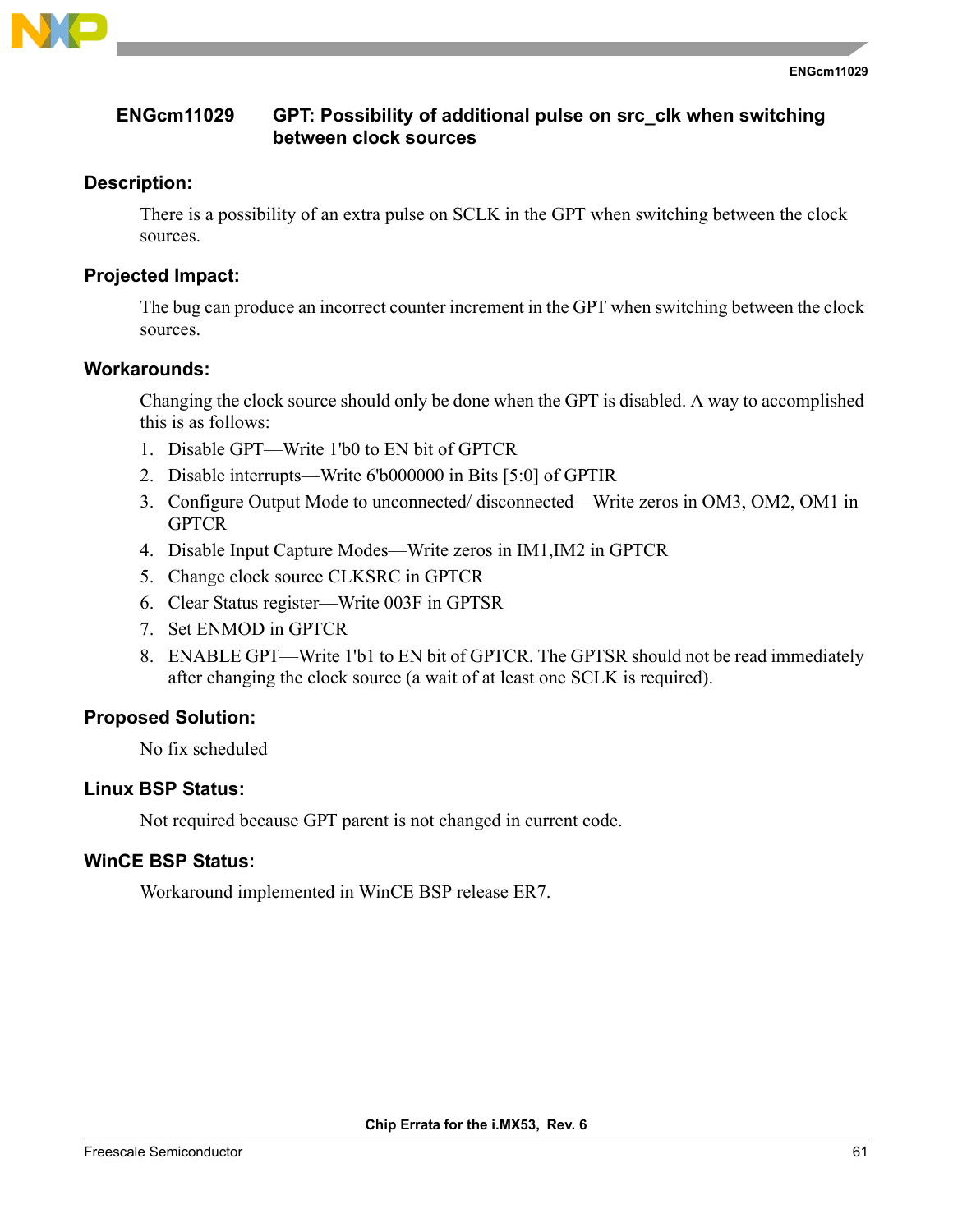

# **ERR007080 LDO: On-chip LDO regulators may not enable or have a delayed output on power up**

# **Description:**

In certain applications, the on-chip LDOs may not power up correctly. When the issue occurs, both internal LDO regulators do not drive the VDD\_ANA\_PLL and VDD\_DIG\_PLL supply outputs. The potential for this outcome is aggravated at high temperatures ( $>50-60^{\circ}$ C) and slower VCC supply ramp times.

Impacted units do not function properly due to incorrect operation of the TEST\_MODE input. The device's offset latch circuit is designed to output a logic level zero, on application of VCC (logic power) and in the absence of NVCC\_RESET (I/O power). The TEST\_MODE circuit outputs an erroneous logic level one on application of VCC in the impacted units. This has the unintended effect of putting the device into test mode state which powers off the LDO regulators.

On impacted units, if the applied NVCC\_RESET is not sourced from the internal LDO regulator then the output of the LDO is delayed till NVCC\_RESET is applied. This LDO delay corresponds to the time it takes to bring up NVCC\_RESET after VDD\_REG.

# **Projected Impact:**

The impact depends on the system's power sequencing and supply connections as follows:

- If the on-chip LDO regulator powers NVCC\_RESET, it prevents the correct TEST\_MODE input value from reaching the LDO enable logic, thereby creating a deadlock situation in the impacted units. Both LDO regulators do not enable and drive the VDD\_ANA\_PLL and VDD DIG PLL supplies.
- If an external regulator powers NVCC\_RESET, and the power-up sequence complies with the data sheet then the issue does not occur. Externally supplying and correctly sequencing the NVCC\_RESET supply allows the TEST\_MODE logic to achieve the correct state. Thus, the LDOs are enabled.
- If an external regulator powers NVCC\_RESET, and comes up after VDD\_REG, then a delayed LDO output enable is observed. Once NVCC\_RESET comes up, it correctly resolves the state of the TEST\_MODE input, thus enabling the internal LDO regulators. This delay is not a system issue since LDO's are fully functional and POR\_B remains low while other supplies are sequenced.

# **Workaround:**

Users must ensure that the NVCC\_RESET supply is powered externally (not from the i.MX53 LDO VDD ANA PLL supply output) after VCC is stable and before other I/O supplies (NVCC\_xxx) are powered up.

# **Silicon Fix:**

Fixed in silicon revision 3N78C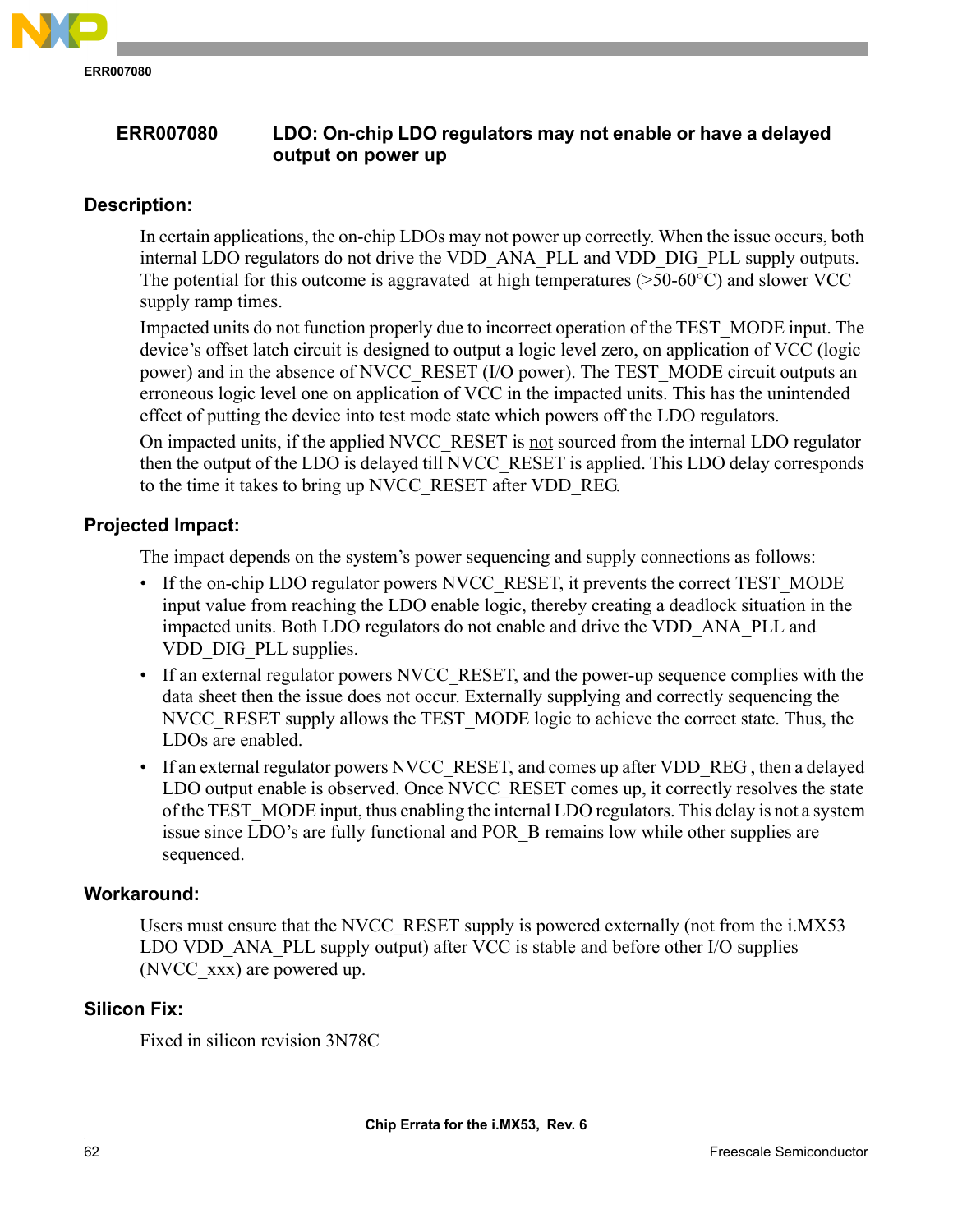

.

# **ENGcm11127 M4IF: Step-by-step mechanism violates AXI protocol**

## **Description:**

If the step-by-step mechanism is enabled while the M4IF is operational (there are transactions in the internal buffers), there can be a situation where one or more of the arbitrations' AXI protocol is violated in the "write address channel" or "read address channel."

# **Projected Impact:**

The M4IF violates the AXI protocol and crashes if step-by-step is set ON or OFF during the run-time.

#### **Workarounds:**

Before entering the step-by-step mode, configure the EMI to the software LPMD and then read the LPACK register. The LPACK register indicates that the M4IF is idle and the step-by-step can be enabled. The difference between the regular procedure of LPMD and this procedure is that the EMI clocks remain ON.

## **Proposed Solution:**

No fix scheduled

## **Linux BSP Status:**

Not required

# **WinCE BSP Status:**

Not required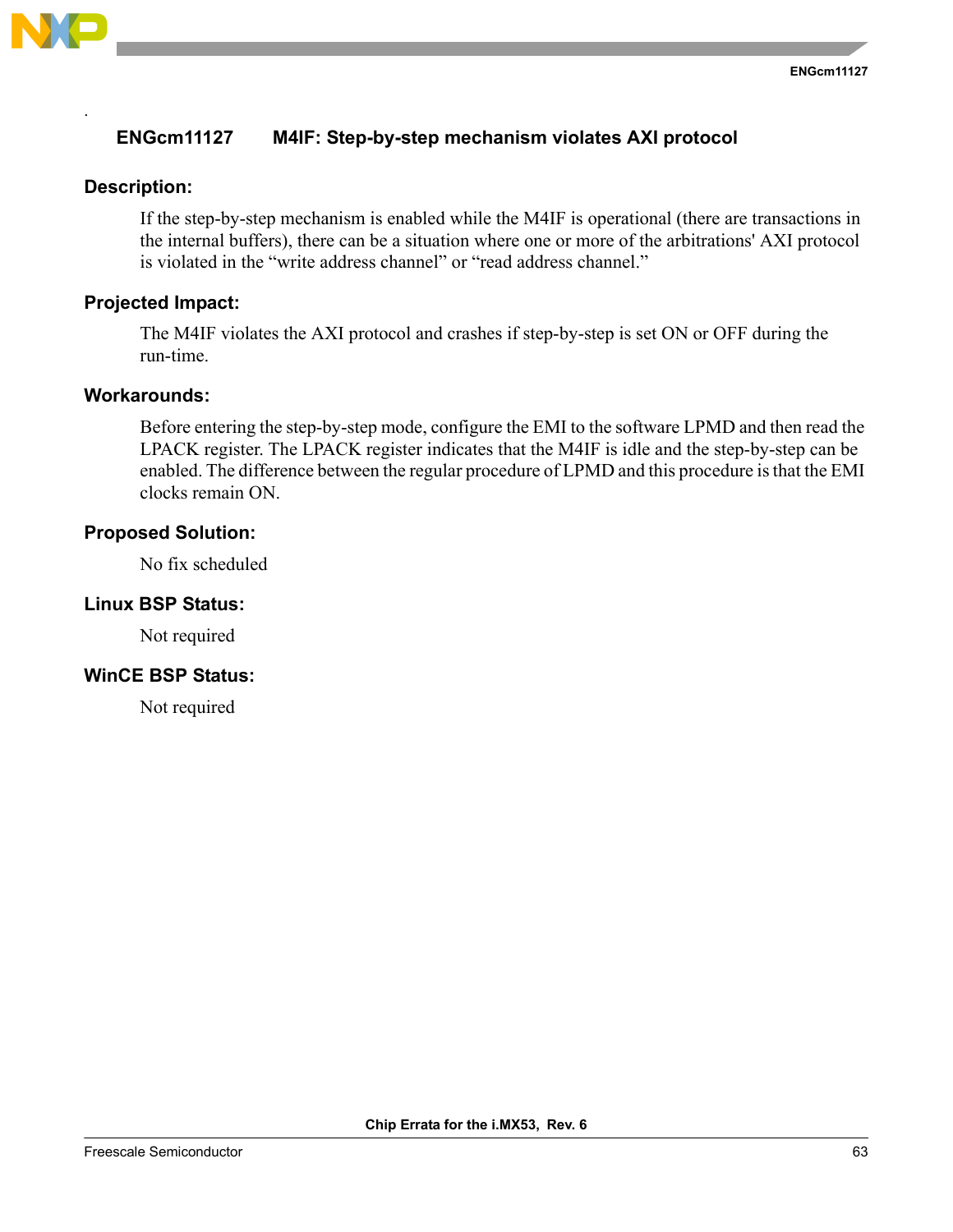

**ENGcm10682 ENGcm10940**

#### **ENGcm10682 ENGcm10940 M4IF power-saving mode should not be enabled before DDR is configured**

# **Description:**

Enabling the power-saving mode in M4IF before configuring the DDR module causes deadlock during DDR configuration.

# **Projected Impact:**

None

## **Workarounds:**

Initialization must be performed first, followed by enabling the M4IF power saving.

## **Proposed Solution:**

No fix scheduled

## **Linux BSP Status:**

Workaround implemented in Linux BSP release 09.12.00.

## **WinCE BSP Status:**

Workaround implemented in WinCE BSP.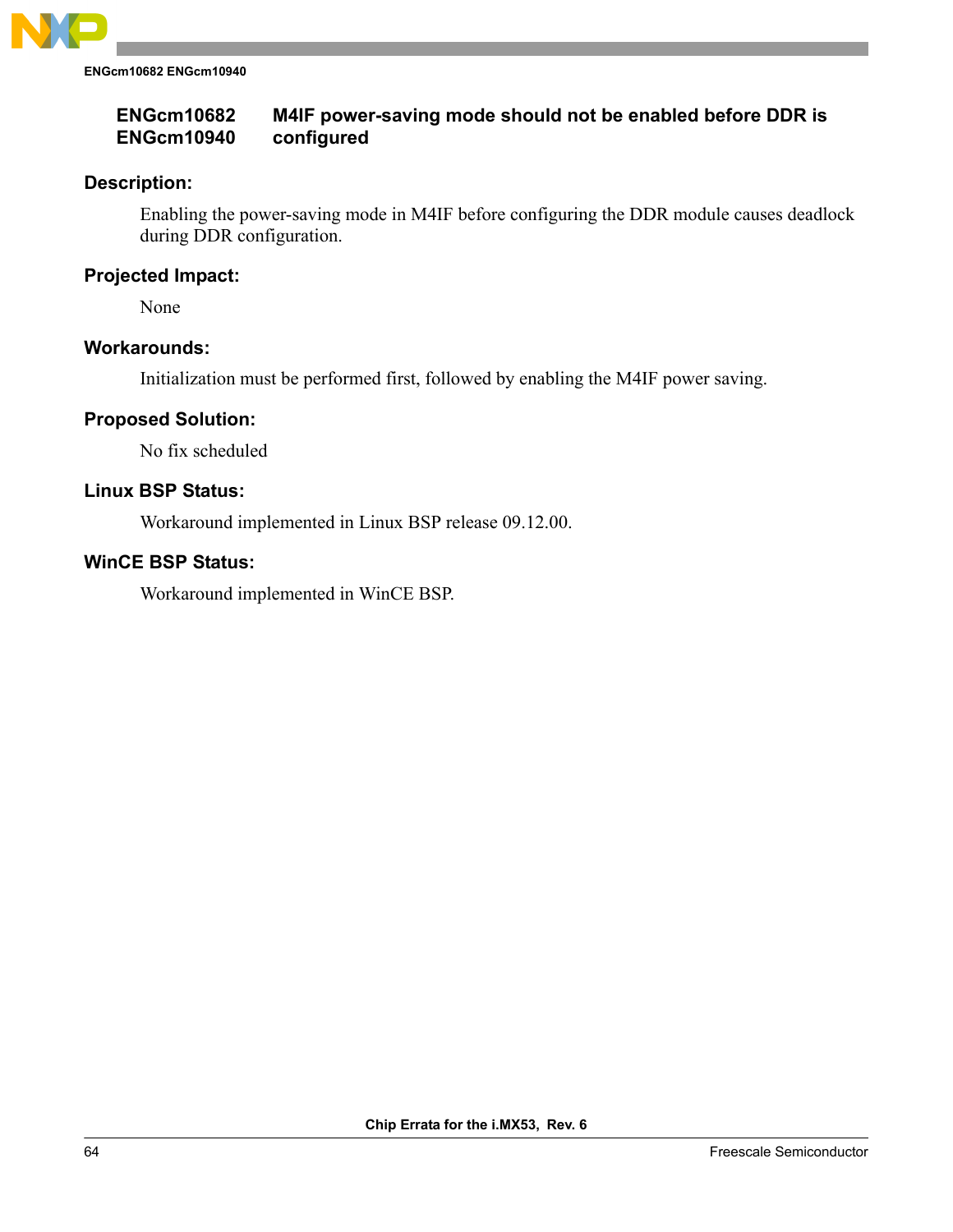

# **ENGcm11203 M4IF: Reading M4IF status registers of an inactive AXI master or slave stalls entire system**

# **Description:**

Reading the M4IF status registers of an inactive AXI master or slave ports stalls the entire IC system. This occurs when a specific master or slave clock is not provided to the M4IF, but the ARM/JTAG tries to read that master's status bits.

When the master or slave clock is not active, the read request fails to propagate the status bits that go through synchronization (IPG\_CLK to \*\_clk), acknowledge never comes back, and the entire chip's IP bus is stuck.

Some M4IF status registers bundle the status of several masters or slaves. If one of the masters or slaves is inactive, accessing such a register stalls the entire system, even if the user is interested only in the status of other active ports.

<span id="page-64-0"></span>[Table 4](#page-64-0) lists the impacted registers and the clock signals that should be active for read access to succeed.

| <b>Registers</b>  | Required Master/Slave to be Active for Read Action to Succeed |
|-------------------|---------------------------------------------------------------|
| <b>MDCR</b>       | fast, slow, int1, int2                                        |
| <b>WMIS0</b>      | fast                                                          |
| WMIS1             | fast                                                          |
| <b>MLEN</b>       | m0, m1, m2, m3, m4, m5, m6, m7, fast, slow, int1, int2        |
| <b>FDPS</b>       | fast                                                          |
| SSRL0             | fast                                                          |
| SSRL1             | fast                                                          |
| SSRH0             | fast                                                          |
| SSRH1             | fast                                                          |
| MDSR0             | The arbitration domain selected by MDCR/RARB                  |
| MDSR1             | The arbitration domain selected by MDCR/RARB                  |
| MDSR <sub>2</sub> | The arbitration domain selected by MDCR/RARB                  |
| MDSR3             | The arbitration domain selected by MDCR/RARB                  |
| MDSR4             | The arbitration domain selected by MDCR/RARB                  |
| MDSR <sub>5</sub> | The arbitration domain selected by MDCR/RARB                  |
| MDSR6             | The arbitration domain selected by MDCR/RARB                  |
| MDSR7             | The arbitration domain selected by MDCR/RARB                  |
| MDSR8             | The arbitration domain selected by MDCR/RARB                  |
| SBS0              | The arbitration domain selected by MDCR/RARB                  |
| SBS <sub>1</sub>  | The arbitration domain selected by MDCR/RARB                  |

#### **Table 4. List of Impacted Registers**

**Chip Errata for the i.MX53, Rev. 6**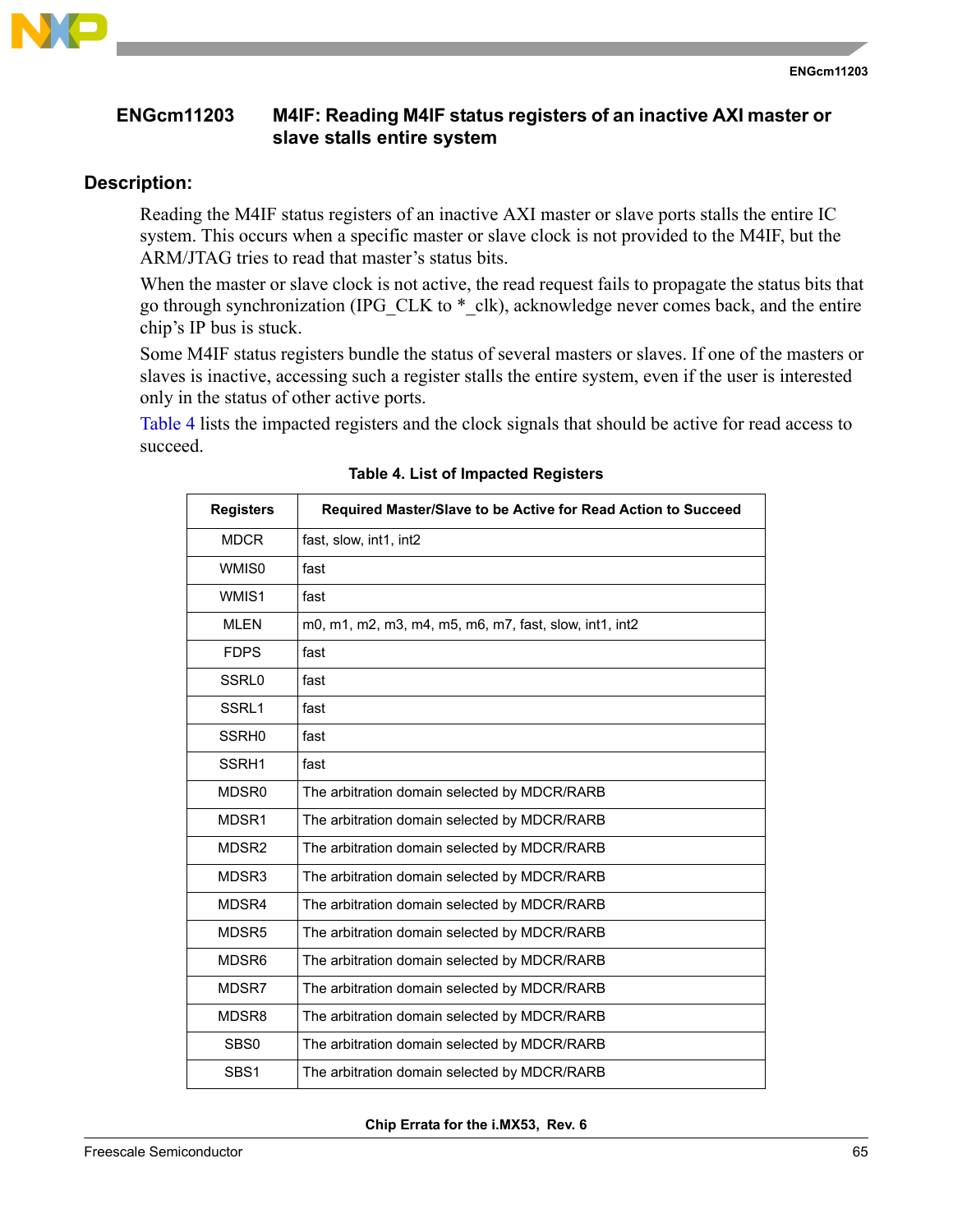

| <b>Registers</b> | Required Master/Slave to be Active for Read Action to Succeed |
|------------------|---------------------------------------------------------------|
| PSM <sub>0</sub> | m0, m1                                                        |
| PSM <sub>1</sub> | $m2$ , $m3$                                                   |
| PSM <sub>2</sub> | m4, m5                                                        |
| PSM <sub>3</sub> | m6.m7                                                         |
| <b>MDCR</b>      | fast, slow, int1, int2                                        |
| MCR <sub>0</sub> | fast, slow, int1, int2                                        |

## **Table 4. List of Impacted Registers (continued)**

# **Projected Impact:**

No impact on regular functionality. The status registers are usually accessed for debugging purposes.

# **Workarounds:**

Enable the relevant M4IF masters or slaves clocks for the status read.

# **Proposed Solution:**

No fix scheduled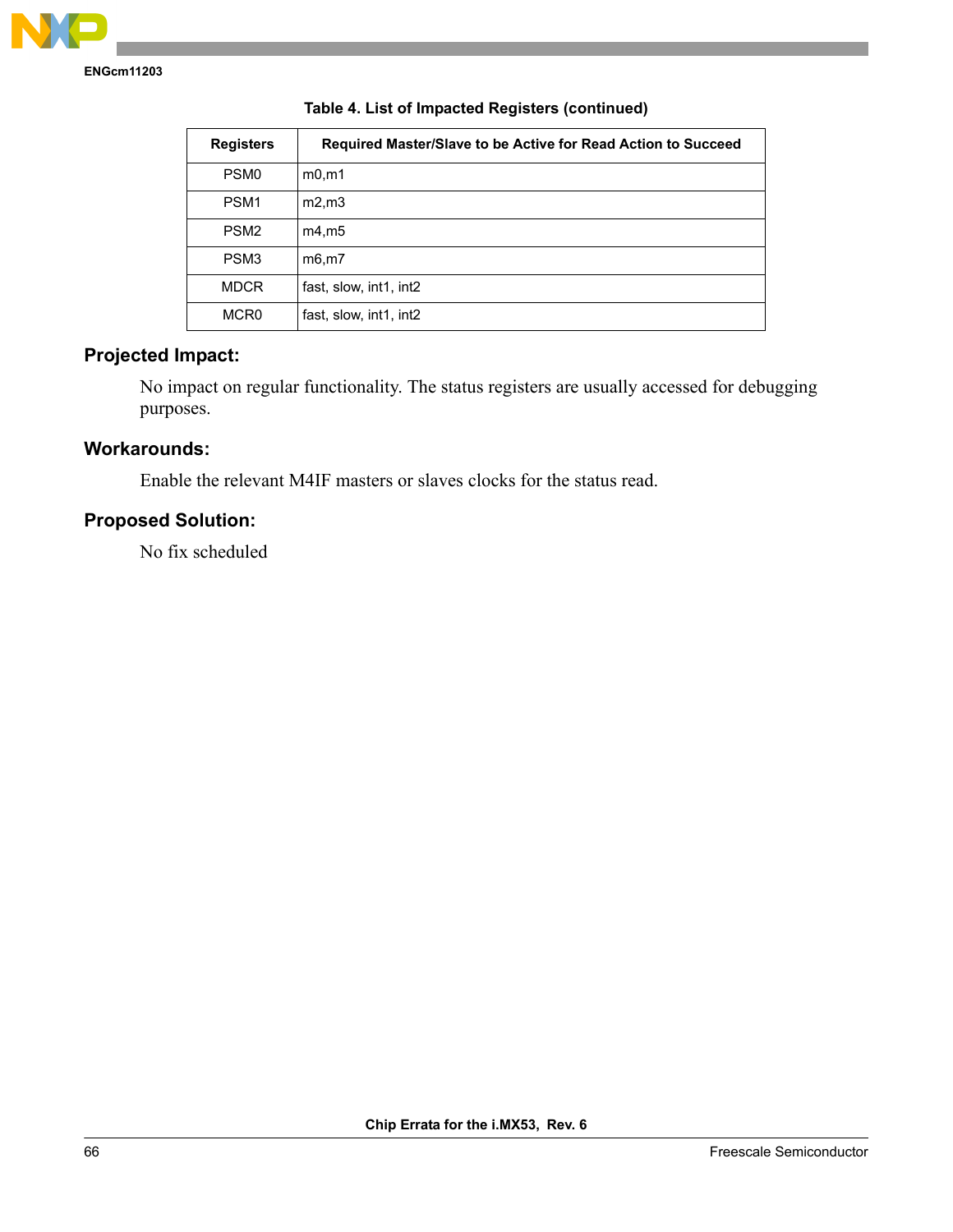

# **ENGcm11215 NFC: 8-Sym ECC mode does not work with 512 byte page x16 bus NAND Flash**

# **Description:**

When ECC\_MODE = 1 the 8-sym error detection and correction does not work with 512 byte main area ×16 NAND Flash.

# **Projected Impact:**

The 8-sym ECC mode does not work with  $\times 16$  bus width NAND. This mode works with  $\times 8$  bus width NAND. This restricts 8-sym ECC operation to 8-bit NAND devices.

# **Workarounds:**

None

# **Proposed Solution:**

No fix scheduled. The reference manual is updated accordingly.

## **Linux BSP Status:**

No software workaround required.

# **WinCE BSP Status:**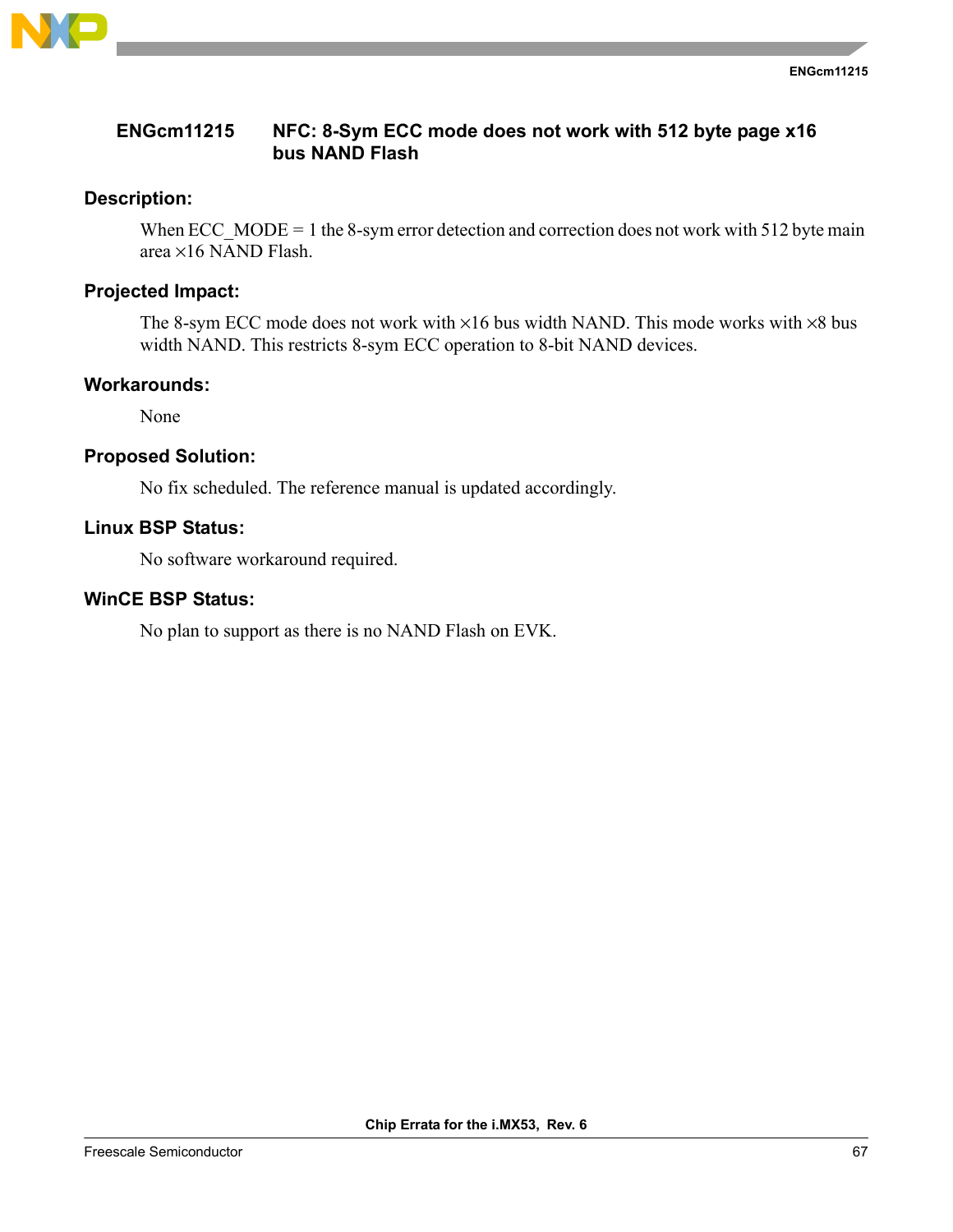

# **Description:**

The copy back feature of the NFC module does not work as expected. When trying to copy a page from source address to destination address, the destination address is always the successive page of the source address.

# **Projected Impact:**

The copy back cannot be done to an address that is not successive to the source address.

# **Workarounds:**

There are two options:

- Perform the copy back through Atomic operations
- Instead of copy back, perform a read operation followed by a write operation

Both options affect the overall performance.

# **Proposed Solution:**

No fix scheduled. Clarification added to reference manual.

# **Linux BSP Status:**

Not required because BSP does not use this feature.

# **WinCE BSP Status:**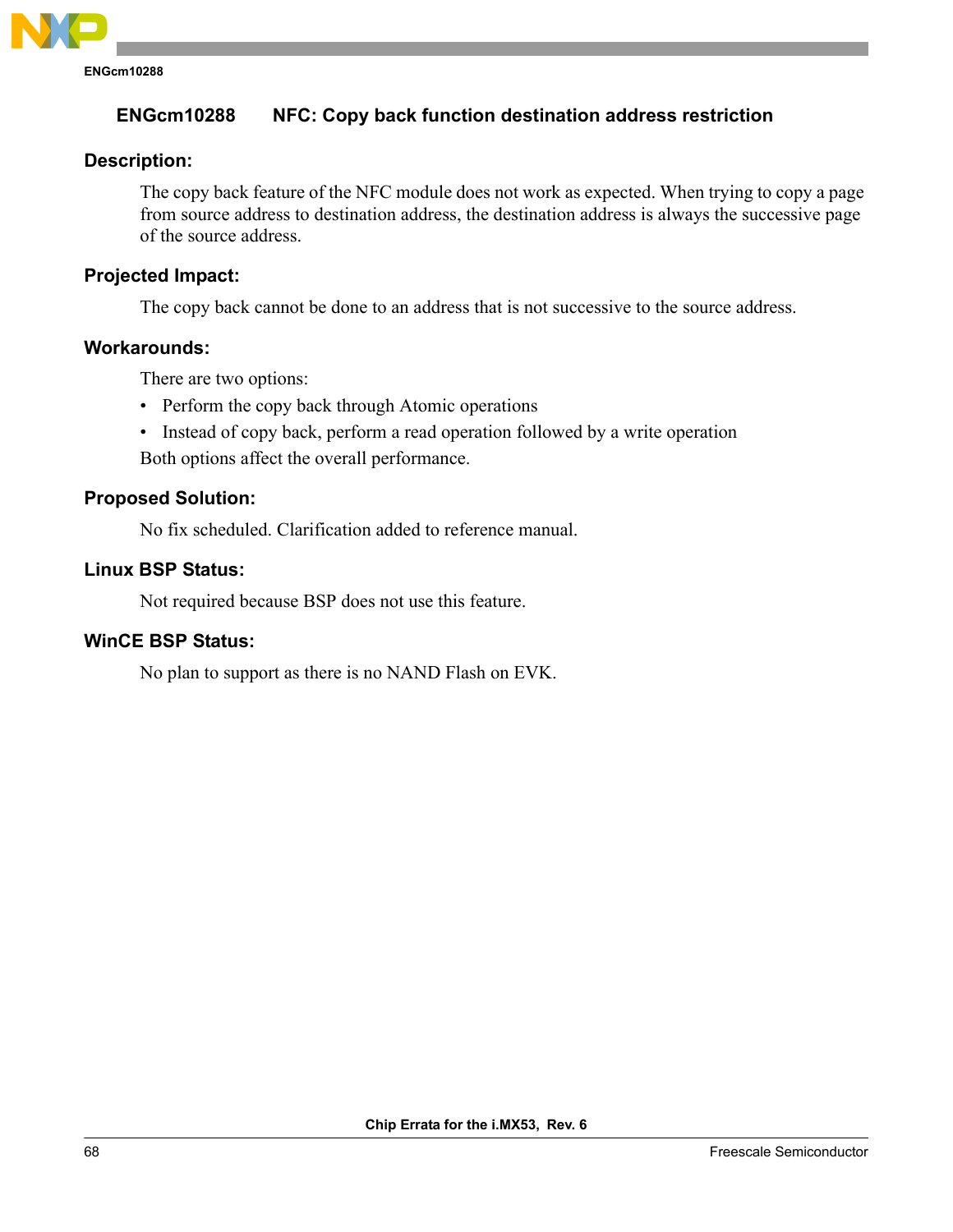

# **ENGcm11124 NFC: Block write-protect does not support lock-tight**

# **Description:**

NFC offers a block-write-protect feature in which only a range of pre-defined blocks can be modified. This range of blocks can be set to UNLOCK (blocks that can be modified), LOCK (blocks that cannot be modified) or LOCK\_TIGHT (blocks that cannot be modified and the range cannot be changed).

Though switching to LOCK\_TIGHT mode, the range of blocks can still be modified.

## **Projected Impact:**

Lock cannot be trusted to prevent data from being overwritten. As the software does not use this feature (both WinCE and LINUX), there is no impact.

#### **Workarounds:**

As there is no difference between LOCK and LOCK TIGHT modes, the software should not use LOCK\_TIGHT mode.

## **Proposed Solution:**

No fix scheduled

# **Linux BSP Status:**

Not required because BSP does not use this feature.

## **WinCE BSP Status:**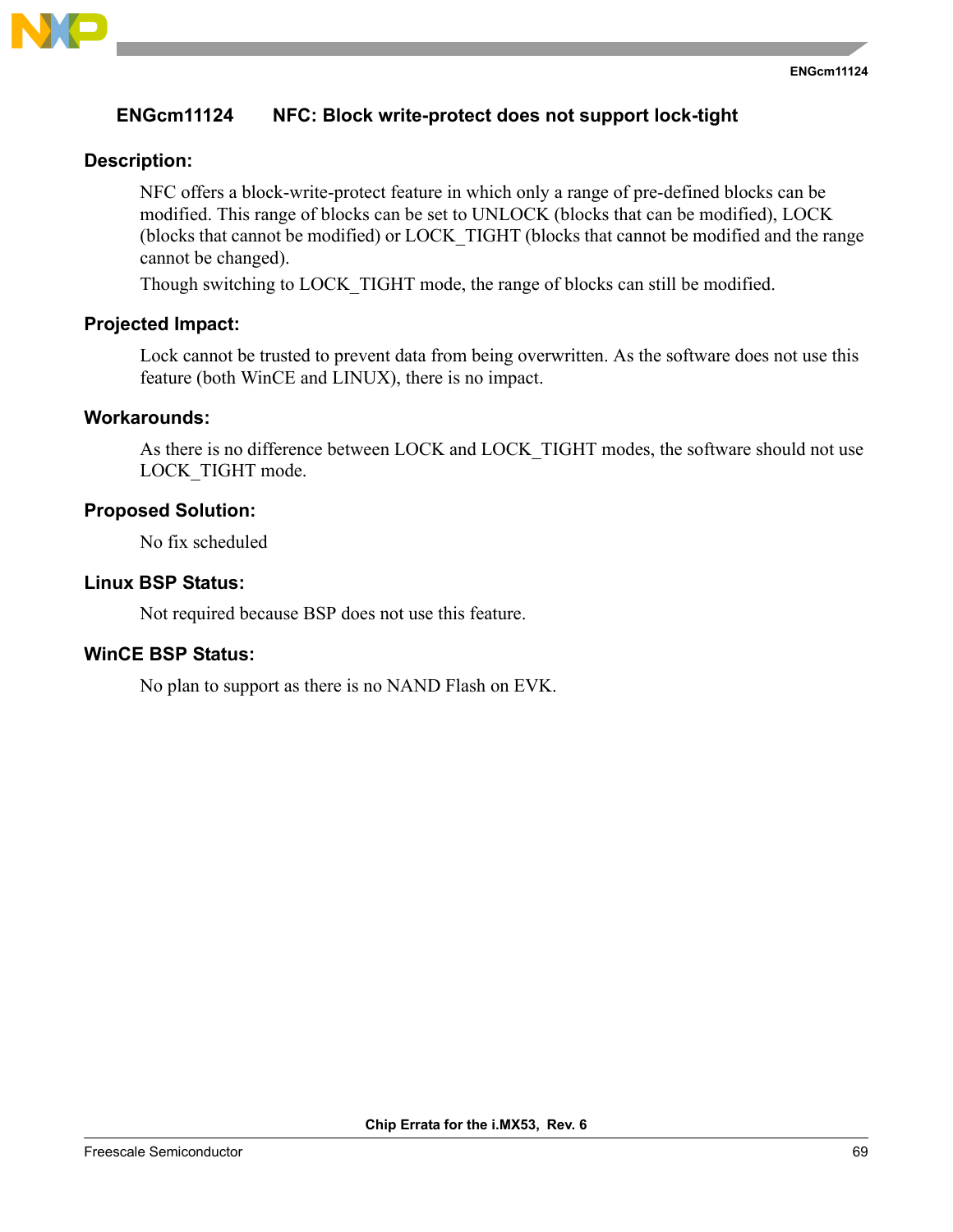

# **Description:**

NFC offers a block-write-protect mechanism. Only a configurable range of NAND blocks can be modified. Any erase/program operations on the blocks outside this range should be blocked by NFC. This mechanism does not work in automatic program and in automatic erase.

# **Projected Impact:**

As there is no workaround for this bug, the write protect mechanism cannot be used.

# **Workarounds:**

It should be handled in the software, as it is done now for the Windows and Linux drivers.

# **Proposed Solution:**

No fix scheduled

# **Linux BSP Status:**

Not required because BSP does not use this feature.

# **WinCE BSP Status:**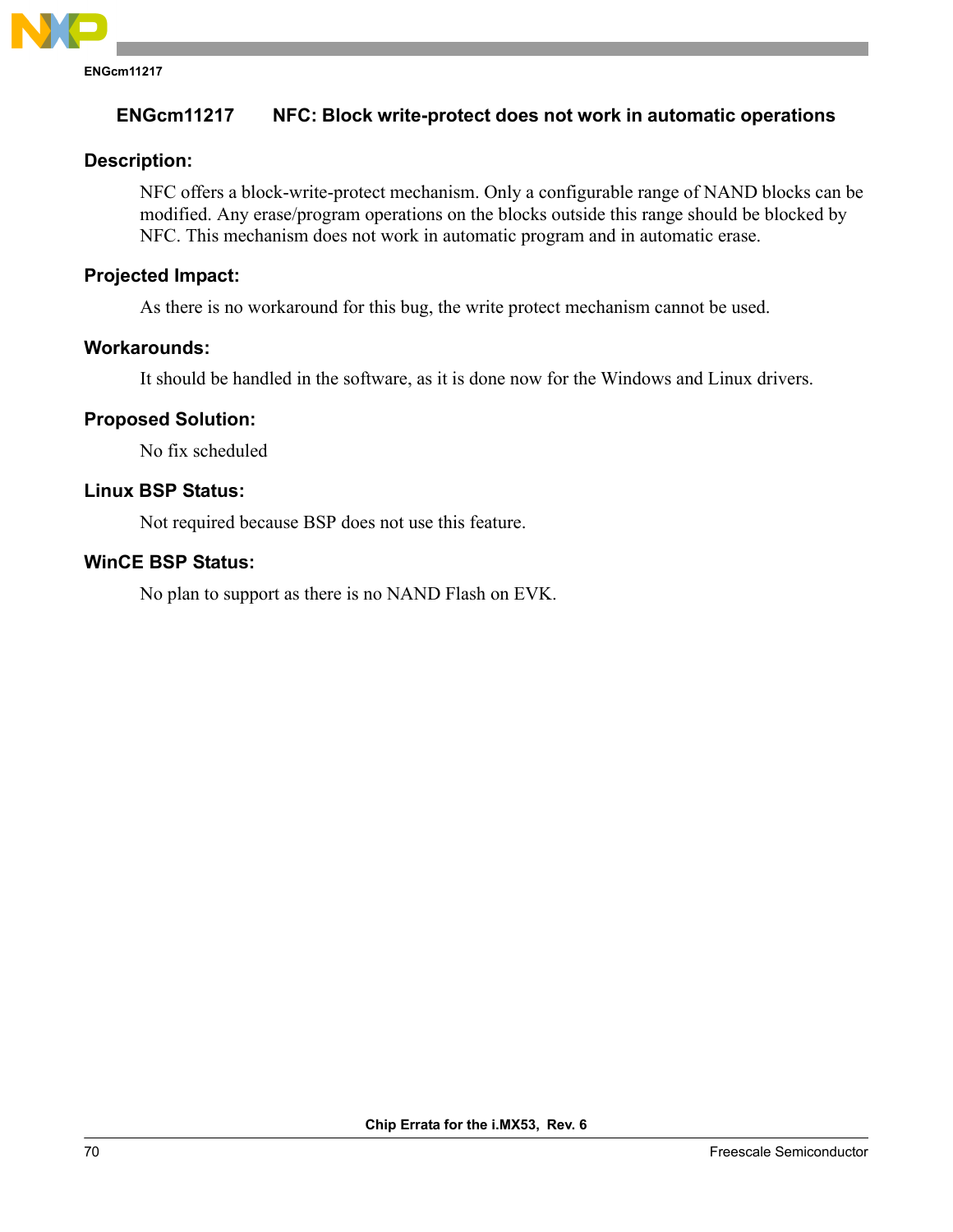

# **ENGcm11182 NFC: Copy-back does not work properly when addr\_op = 01**

# **Description:**

When working with addr  $op = 01$ , and trying to perform a copy-back operation, the NFC ignores the destination address configured, and copies the page to "source address" +1. Additionally, the following automatic operation is carried out from address register1 instead of address register0.

# **Projected Impact:**

Automatic operation is carried out from address register1 instead of address register0.

# **Workaround:**

If the system requires to work in addr  $op = 01$ , switch to addr  $op = 11$ , before the copy-back operation, and switch back after the copy-back operation is complete.

# **Proposed Solution:**

No fix scheduled

# **Linux BSP Status:**

Not required because BSP does not use this feature.

# **WinCE BSP Status:**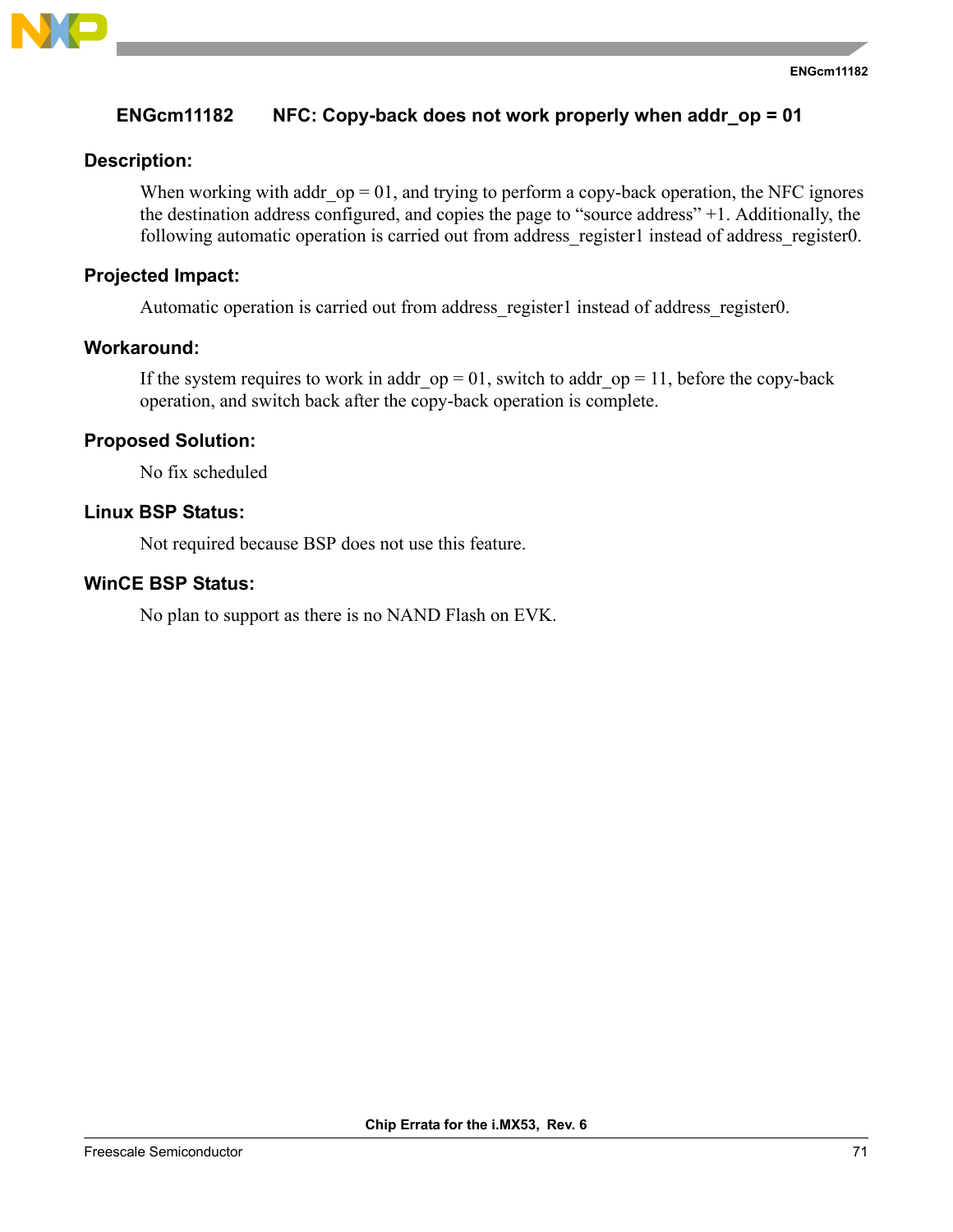

# **ENGcm11126 NFC: Software reset does not work properly under certain conditions**

## **Description:**

The software reset (setting the NFC\_RST bit in NFC and then sending reset command 0xFF to NAND Flash) does not work correctly under the following conditions:

- Reset between the read operations
- With atomic program operation, the RESET command is not being issued
- Auto program operation—If reset occurs after writing data to the NFC and before the write confirm command, the CACK bit is not set after setting CREQ

# **Projected Impact:**

The software reset does not work consistently, but the failure conditions are not common in real world applications.

## **Workarounds:**

Do not to apply software reset for the above conditions.

## **Proposed Solution:**

No fix scheduled

## **Linux BSP Status:**

Not required because BSP does not use this feature.

# **WinCE BSP Status:**

Not required. BSP does not have such case.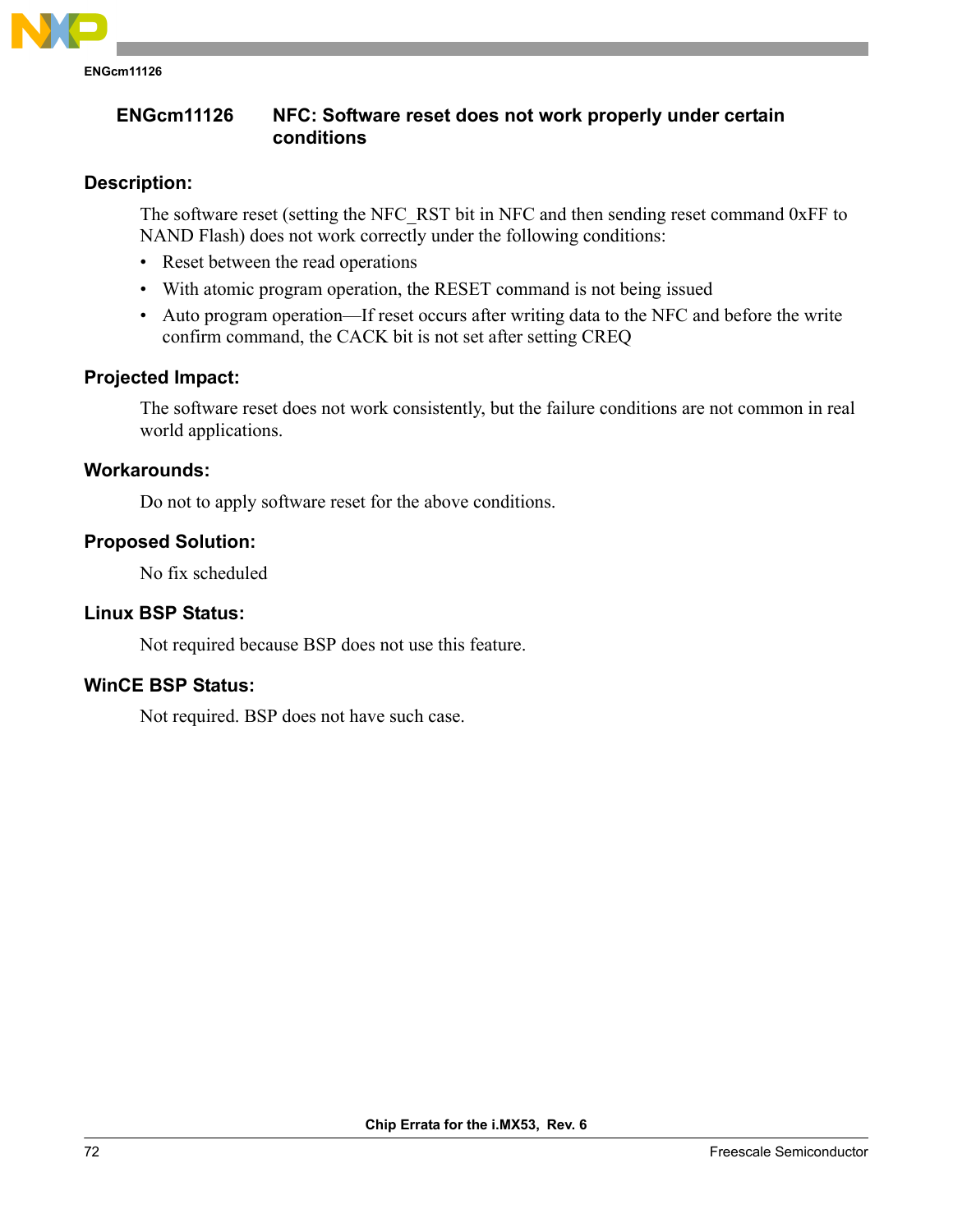

### **ENGcm11218 NFC: Status read does not occur at the end of the program, with RBB\_MODE = 1**

## **Description:**

After automatic Program operation the NFC is expected to perform a status read and store the status in STATUS SUM register. With RBB  $MODE = 1$  (that is, NFC waiting using BSY B signal), the status read does not occur at the end of the Program/CopyBack0 and CopyBack1 operations.

# **Projected Impact:**

The status is not correct.

## **Workarounds:**

Workaround for this erratum:

- In the Automatic mode, use RBB  $MODE = 0$
- If RBB  $MODE = 1$  is to be used, then after the Automatic program, Automatic CopyBack0 and Automatic CopyBack1 operations, Status read should be done explicitly.

## **Proposed Solution:**

No fix scheduled

## **Linux BSP Status:**

Workaround implemented in Linux BSP release 09.12.00.

## **WinCE BSP Status:**

Workaround implemented in WinCE BSP release ER9.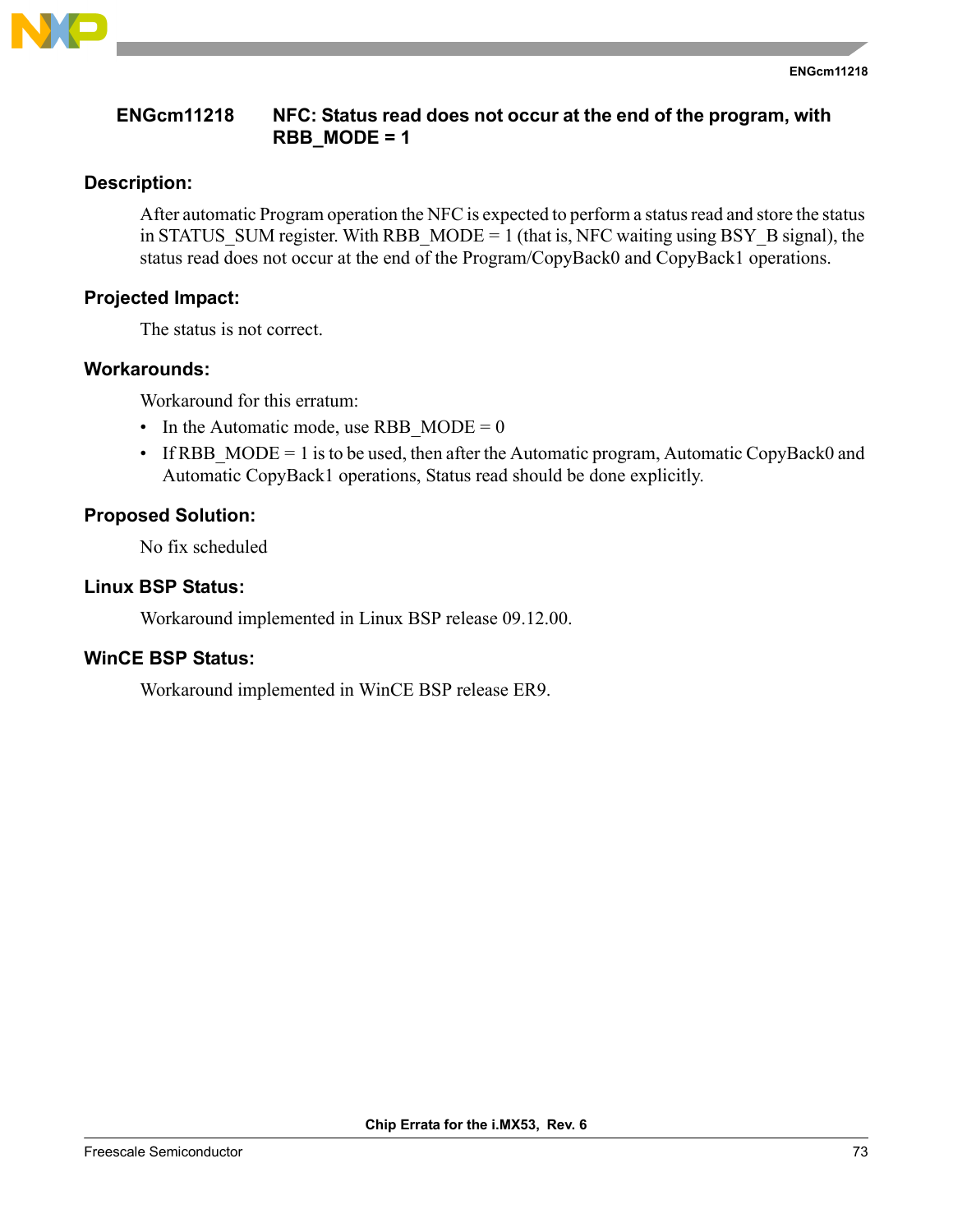

### **ENGcm11219 NFC: Misses read data when working in Symmetric mode with clock ratio 1:2, and using a 16-bit Flash bus width**

# **Description:**

When working in symmetric mode with a clock ratio 1:2, and using a 16-bit Flash bus width, the NFC reads data and organizes it using a shift in the internal RAM in such a way that the last 16 bits of the data block being transferred are not written to the memory.

# **Projected Impact:**

Wrong data may be read.

## **Workarounds:**

Avoid combining the following parameters/conditions:

- 16-bit flash bus width
- Symmetric mode
- 1:2 clock-ratio

# **Proposed Solution:**

No fix scheduled

## **Linux BSP Status:**

Not required because BSP does not have such case.

## **WinCE BSP Status:**

Not required because the 16-bit NAND is not supported with current WinCE BSP.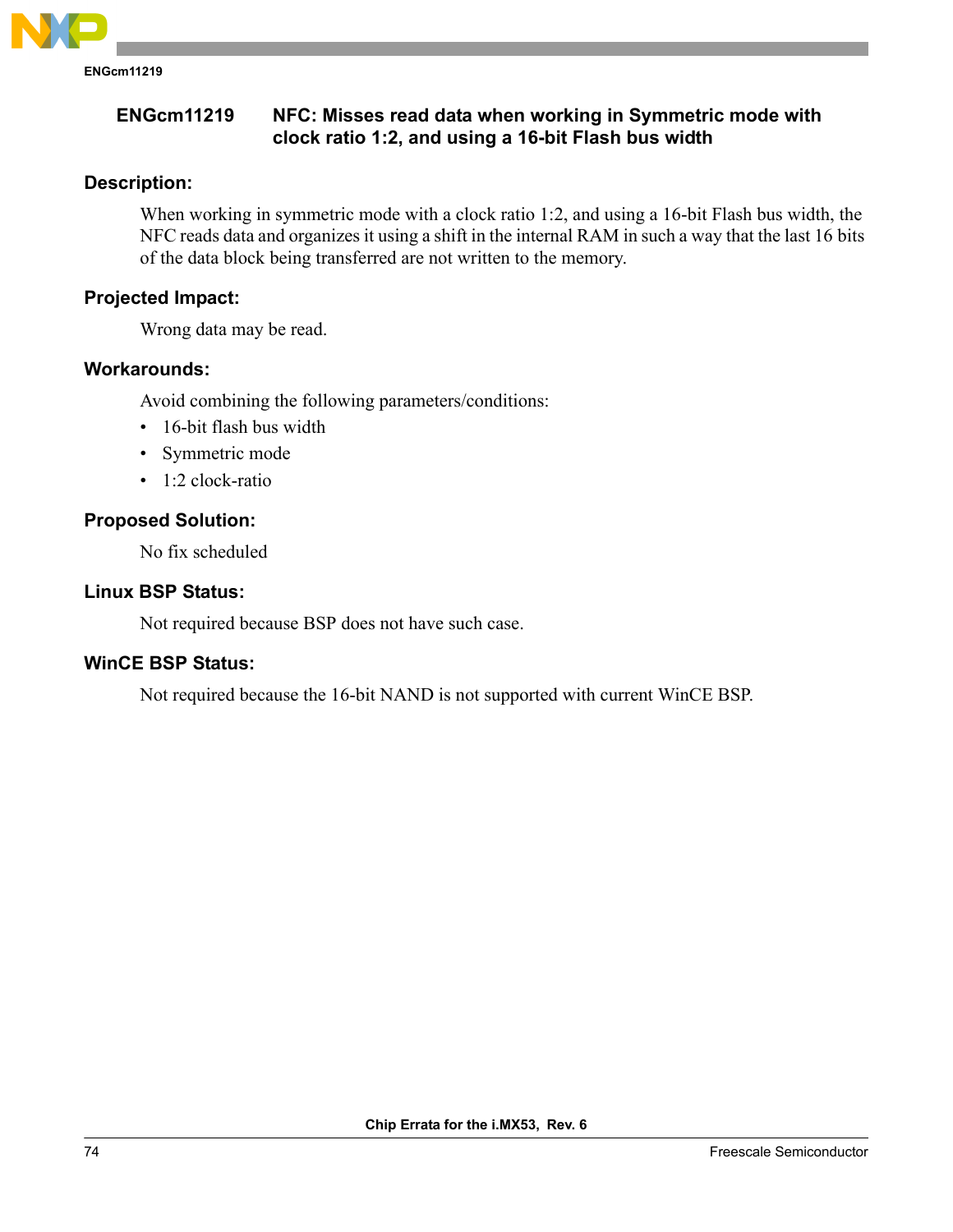

## **ENGcm11220 NFC: Cannot reach entire address space when addr\_op = 1 or 3**

#### **Description:**

When the NFC is configured to addr  $op = 1$  or 3

- If num of devices  $= 0-1$ , then the LSB of the page/blocks address section of the addr\_group bits is not used for address generation.
- If num of devices  $= 2-3$ , then the 2 LSB's of the page/blocks address section of the addragroup bits is not used for address generation.
- If num of devices  $= 4-7$ , then the 3 LSB's of the page/blocks address section of the addr\_group bits is not used for address generation.

#### **Projected Impact:**

Working in these addr op modes has some limitations on the size of the devices (depending on the number of devices). Such large devices do not exist at this time. This can be an issue when using larger devices that may become available in future.

#### **NOTE**

addr  $op = 0$  works as designed with any combination.

#### **Workarounds:**

Do not use the combination of parameters/modes described above.

#### **Proposed Solution:**

No fix scheduled

#### **Linux BSP Status:**

Not required because such devices are not available yet.

#### **WinCE BSP Status:**

Not required because such devices are not available yet.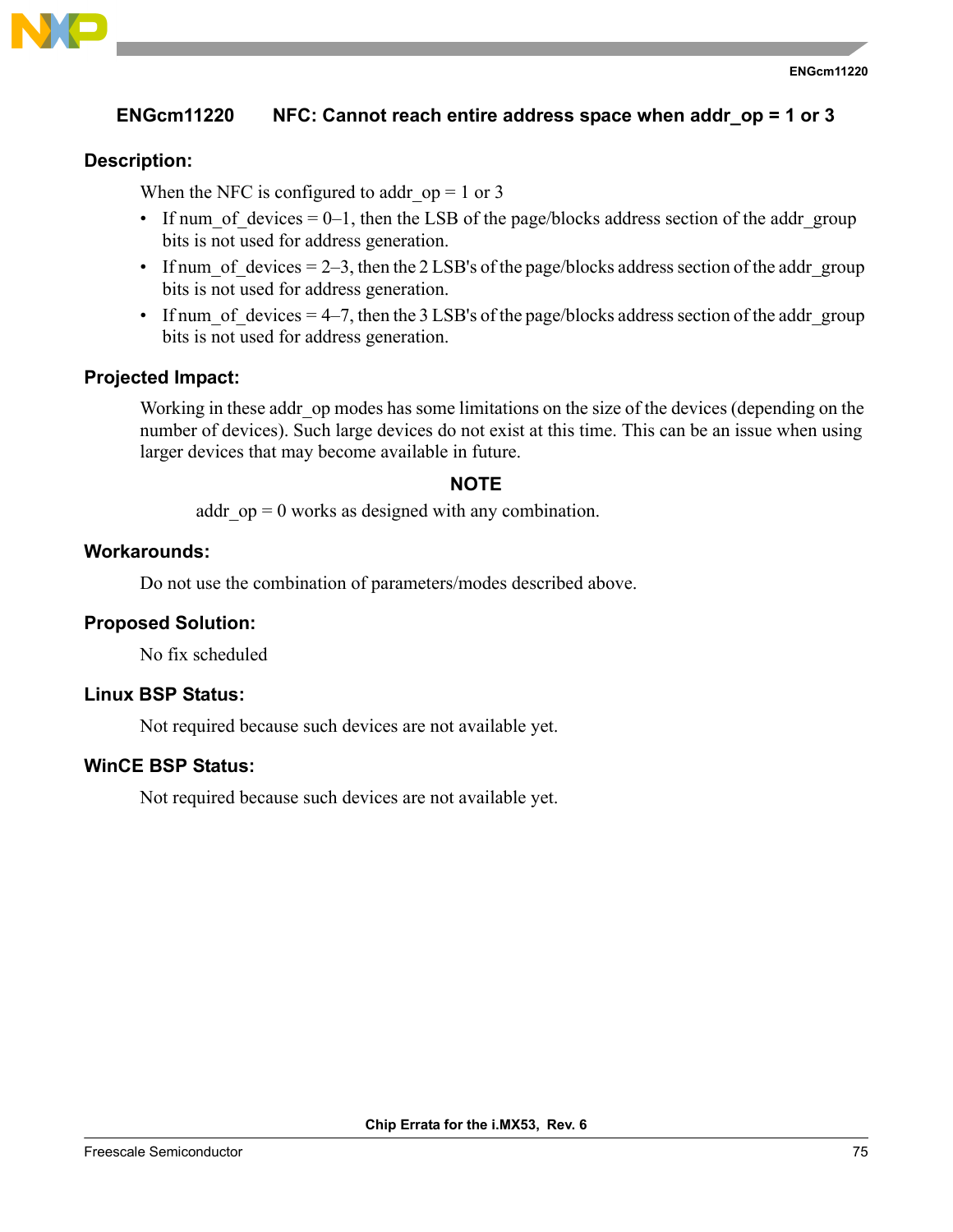

**ENGcm11221 NFC: ECC mechanism may fail to report uncorrectable error situation**

# **Description:**

The NFC error correction mechanism is based on BCH error correction codes. The BCH error correction code allows correction up to a particular number of errors  $(T = 4$  or 8 depending on the configuration), and detection in case of higher number of error bits. In a situation where the number of errors (NOBER) is larger than the number of errors the NFC can correct (T), the NFC should report on uncorrectable error.

Due to a theoretical limitation, the BCH code can fail in detecting the error when the number of actual error bits is much larger than the number of correctable bits. The failure depends on the location of the errors (related to Hamming distance), and its probability is very small. The detection failure probability can be calculated using the formula as follows:

$$
\mathbf{P}_e = \frac{1}{\mathbf{T}! \cdot 2^{\mathbf{T}}}
$$

where T is number of correctable errors.

- For 4-bit ECC, the calculated probability for a decoder error is 1 : 384
- For 8-bit ECC, the calculated probability for a decoder error is 1: 10,321,920

In case of failure, the NFC reports only on T or less errors (NOBER=T) and tries to correct them. As a result the data is damaged and the NFC does not report on it.

## **Projected Impact:**

There is a small probability for failure in detection of the errors by the ECC mechanism due to theoretical limitation of the ECC code.

## **Workarounds:**

To reduce the failure significantly, treat the case where NFC reports NOBER  $= T$  as uncorrectable error. This implies that if the number of errors is equal to T, the software must invalidate the block.

It is a common practice for the software to mark the block as bad in advance when the number of reported errors approaches T.

## **Proposed Solution:**

No fix scheduled

## **Linux BSP Status:**

No complete software workaround.

## **WinCE BSP Status:**

Software workaround implemented. It can alleviate the issue, but cannot completely solve it. Such use case (4-bit ECC) is rare under current market environment.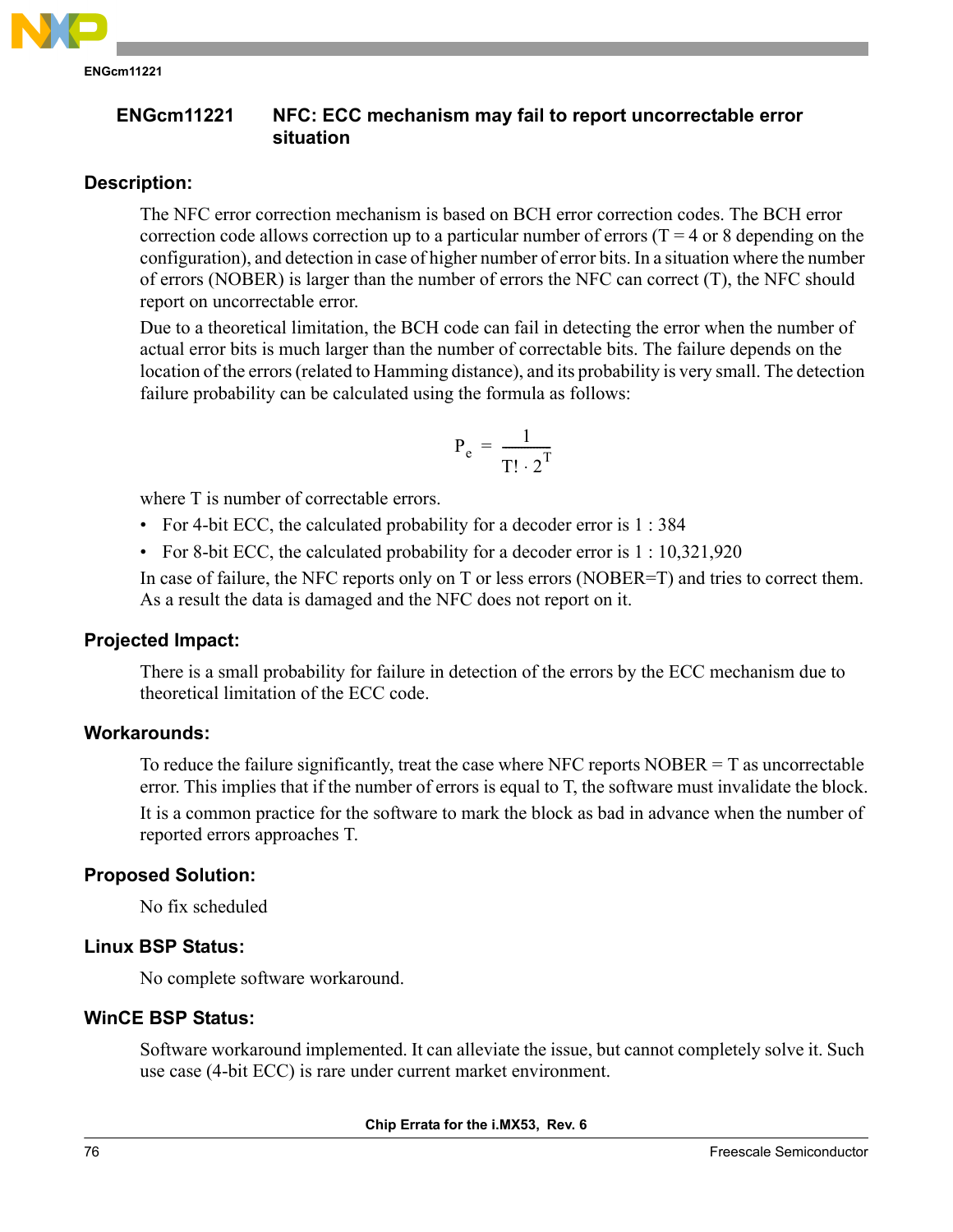

### **ENGcm11002 NFC can miss the sampling of the ready/busy signal (R/B) when RBB\_MODE = 1**

## **Description:**

The NFC may not properly sample the ready/busy  $(\overline{R/B})$  signal under the following conditions:

- 1. RBB MODE = 1 (Ready-Busy mode 1 NFC monitors ready-busy status by checking NANDF\_RBx  $(R/B)$  signals)
- 2. ADD  $OP = 01$  (Addressing Option 01 NFC uses only address\_group0 with single NAND device
- 3. enfc clk period is less than t<sub>wb</sub>/3 (t<sub>wb</sub> is the period from WE write enable signal HIGH to  $\overline{R/B}$ ready/busy signal assertion)

If RBB MODE = 1 and ADD OP = 01, the NFC may miss the sampling of the ready/busy signal  $(\overline{R/B})$  if the enfc clk is too fast. According to the NAND flash protocol, the NAND device should enter the busy mode and assert the  $\overline{R/B}$  signal (driving  $\overline{R/B}$  signal to zero) after the maximum time period of t<sub>wb</sub> after the deassertion of the  $\overline{WE}$  signal (driving write enable to one).

The NFC samples the  $\overline{R/B}$  signal after a fixed time of 3 enfc clk cycles after the deassertion of  $\overline{WE}$ . Typically, the t<sub>wb</sub> period is 100 ns. When the enfc clk is set to less than 33 ns period, the NFC may miss sampling the  $\overline{R/B}$ .

# **Projected Impact:**

Violation of NAND interface protocol can result in data corruption. The implementation of the proposed workaround may have insignificant performance impact.

## **Workarounds:**

The recommended workaround is to set RBB\_MODE = 0. This also frees up the NANDF\_RBx pads for other usages. The NFC monitors the ready-busy status by performing a status-read command.

Another option is to work with ADD\_OP other than 01, allowing to work automatically with a single device other than device0.

See, NAND\_FLASH\_CONFIG Register Field Descriptions table in the *i.MX53 Applications Processor Reference Manual* (MCIMX53RM) for detailed modes description.

If the above two options are not feasible, the enfc clk frequency can be reduced such that clock period is larger than  $t_{wrb}/3$ . This results in small performance degradation as the supported ONFI1.0 NAND can run at up to 40 MHz.

# **Proposed Solution:**

No fix scheduled

# **Linux BSP Status:**

Workaround implemented in Linux BSP release 09.12.00.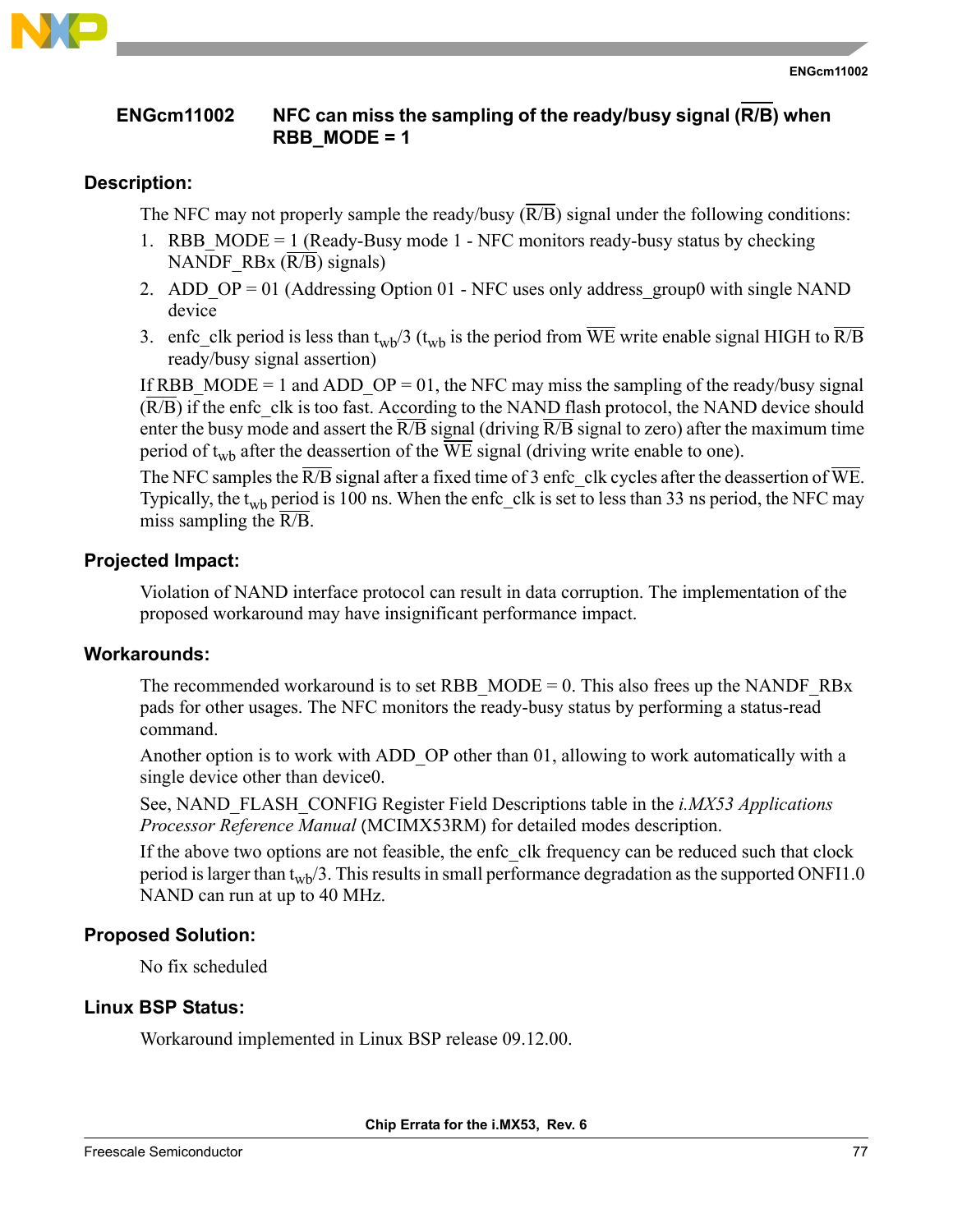

## **Description:**

Data corruption or EMI hanging can occur on SDMA Multi-Page read from the NFC in case of simultaneous read access by other master from WEIM. Use of SDMA is relevant for a case of multiple pages read from the NFC (that is, setting NUM\_OF\_ITERATION to a value greater than zero and setting NO\_SDMA to zero in NFC for automatic interleave mode).

## **Projected Impact:**

SDMA read access from NFC may be corrupted in case other masters perform read from WEIM at same time.

There are no issues in following cases:

- ARM accesses the NFC when WEIM is accessed by any other master in the system
- SDMA accesses the NFC when the WEIM is idle
- NFC is idle and WEIM is accessed by any master in the system

## **Workarounds:**

Avoid the above described situation. Note that, in current WinCE and Linux BSP releases from Freescale, the SDMA Multi-Page mode read from NFC is not activated.

## **Proposed Solution:**

No fix scheduled

## **Linux BSP Status:**

Not required because the SDMA Multi-Page mode read from NFC is not activated.

## **WinCE BSP Status:**

Not required. BSP does not use this feature.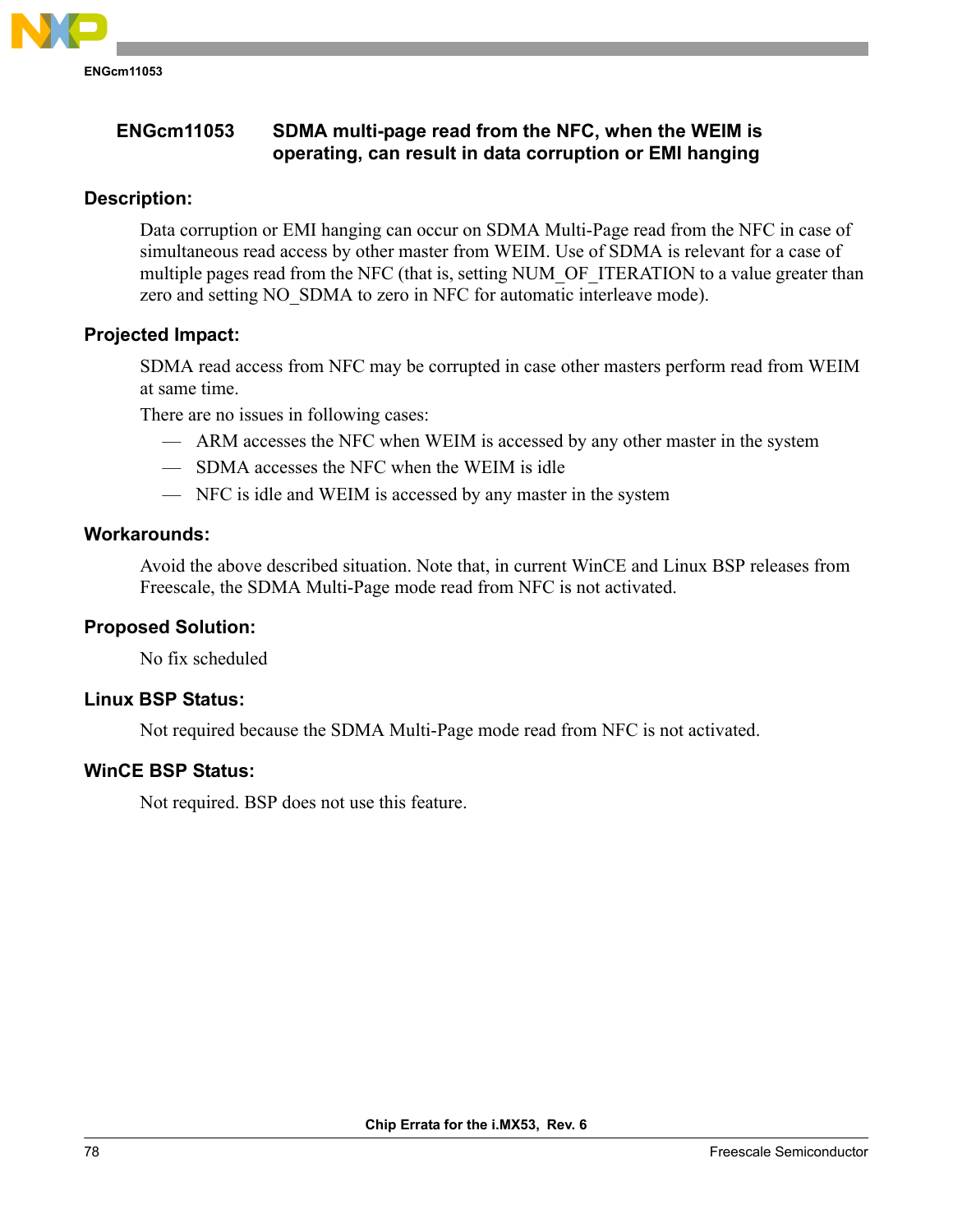

## **ENGcm11180 Grounding nonfunctional UHVIO IO pads power rails can cause malfunction in other UHVIO IO cells**

### **Description:**

If the power supply of an unused UHVIO pad power group is pulled down, it can cause malfunction in the other functional UHVIO IO cells. The UHVIO IO cells (that support signal levels above 3 V) are used in interfaces such as SD card, NAND Flash. For example, grounding SD2 power supply rail through a small resistor (say  $470 \Omega$ ) causes boot issues from the SD1 interface. This is caused due to a particular HVIO IO cell design limitation.

#### **Projected Impact:**

Pay attention to this limitation during board design. An unintentional grounding can occur because of nonfunctional or disabled voltage supply device connected to the UHVIO based interface VCC line.

#### **Workarounds:**

Take measures to avoid such cases. Leaving the unused interface supply open, does not cause any issue. The issue occurs only when a supply is grounded through a small resistor. The best design practice is to apply power to all the supply rails.

### **Proposed Solution:**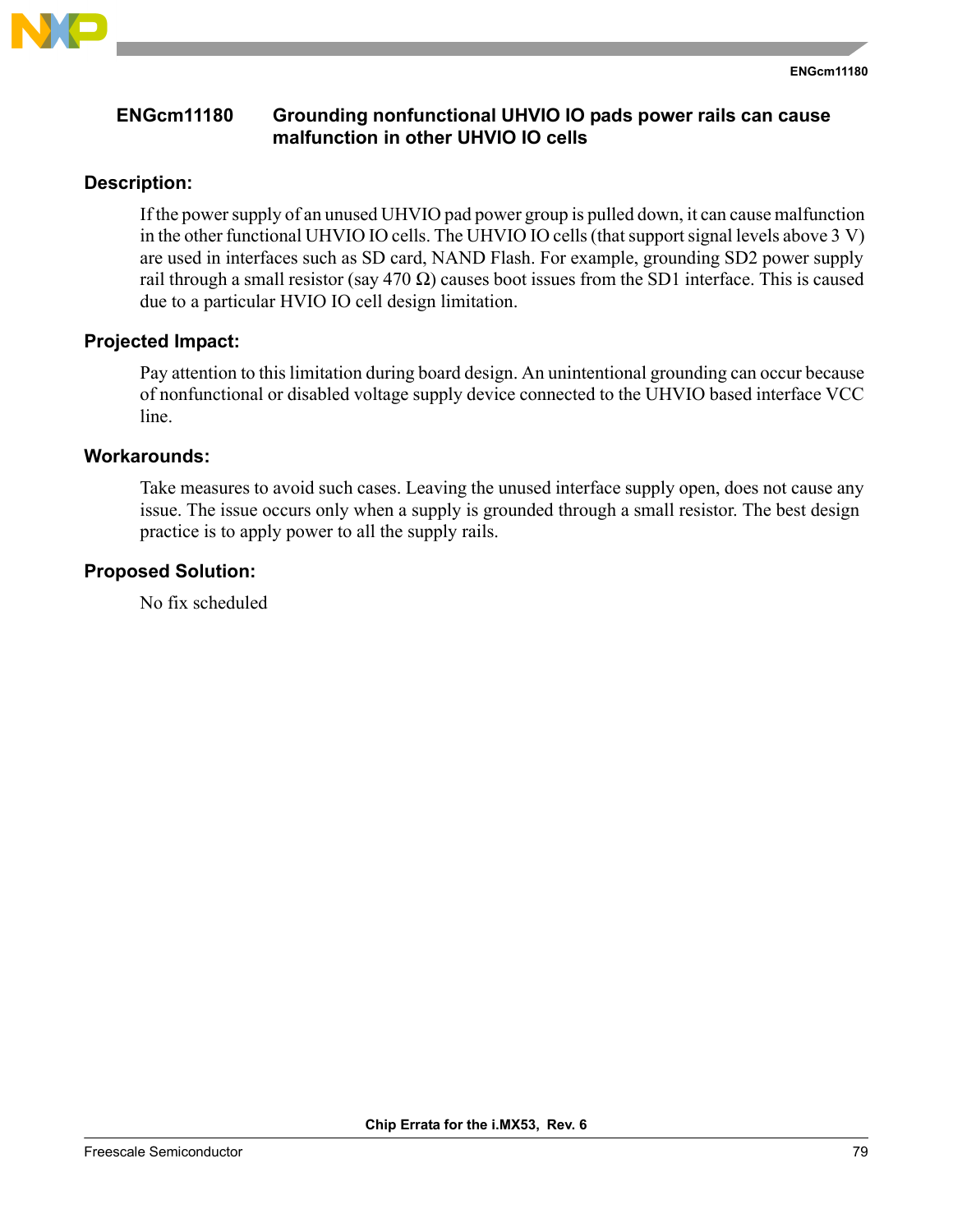

# **ENGcm11642 UHVIO pads automatic supply voltage level detect function may not work for voltage between 1.95 V to 3.1 V**

## **Description:**

UHVIO pads have an automatic power supply voltage level detector mechanism that should detect if the interface voltage is high  $(3.0 V - 3.6 V)$  or low  $(1.65 V - 3.1 V)$ , and configure the pad accordingly.

This detector may not work correctly for voltage levels between 1.95 V and 3.1 V. It detects this range as high voltage when it should be low. This impacts the pad timing performance, adding a propagation delay of up to 2.5 ns.

# **Projected Impact:**

UHVIO pads are used by several interfaces such as NAND Flash, SDHC, EIM, FEC, Keypad, PATA, CSI, and some GPIOs. For general functionality the impact is not significant because the pads can be configured appropriately by setting the IOMUX pad control register bit VDOEN<sup>1</sup> to manual voltage selection and the HVEOVERWRITE bit to 1. However, during the boot, the pads are configured by default to enable the automatic supply voltage detection. As a result, UHVIO pad base interfaces cannot use the fast boot mode if they are in the  $1.95 V - 3.1 V$  voltage range. This limitation applies particularly to NANDF and SDHC interfaces.

### **Workarounds:**

In case the UHVIO based interface operates at voltage level in the 1.95 V to 3.1 V range, configure the pads for manual voltage level selection by setting the IOMUX pad control register bit VDOEN<sup>1</sup> for manual voltage selection and the HVEOVERWRITE bit to 1.

To guarantee no timing issues occur during boot on an external interface operating at a voltage level in the 1.95 V to 3.1 V range, disable the fast boot mode by burning the corresponding e-fuse. E-fuses exist in both NAND Flash and SDHC boot modes, and select either a fast or slow boot option.

# **Proposed Solution:**

<sup>1.</sup> Note the erratum [ENGcm11851](#page-80-0) related to VDOEN bit polarity. The polarity of the bit in i.MX53 revision 2.0 is different from revision 1.0.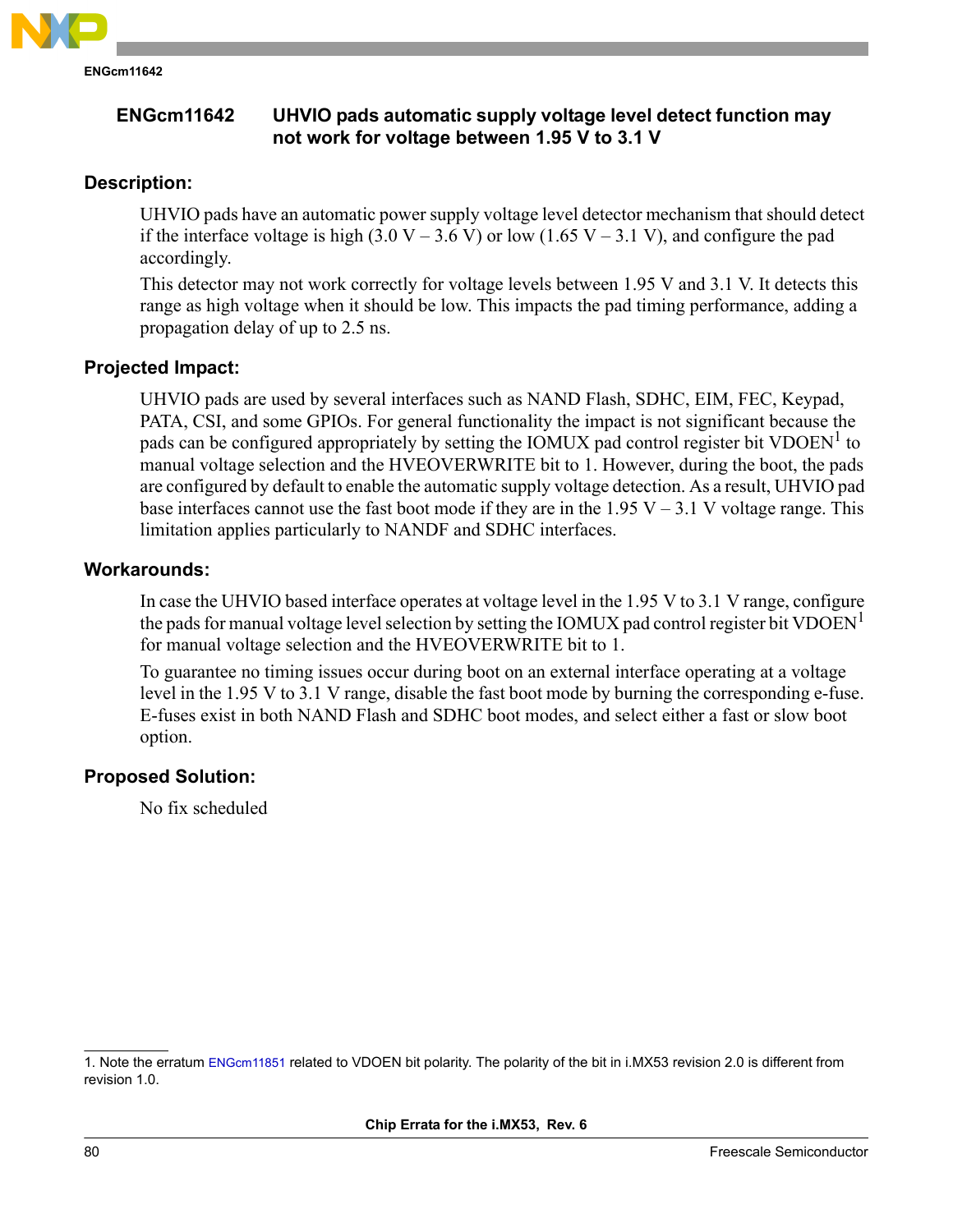

# <span id="page-80-0"></span>**ENGcm11851 ROM (Boot): Boot from SATA fails when internal clock mode is used**

### **Description:**

SATA can work in two clock modes: internal and external. Due to an error in the ROM code, boot from SATA when using the internal clock mode is not working. SATA can be used in internal clock mode if boot is done from another source.

### **Projected Impact:**

Boot from SATA when working in internal clock mode is not working.

#### **Workarounds:**

- 1. Boot from SATA when working in external clock mode can be used.
- 2. Use Low Power Boot Mode (LPB) and force low power condition using pull-ups or pull-downs. LPB is used in the following way:
	- Blow BT\_LPB fuse.
	- Do one of the following options:
		- Pull-up PATA\_DIOW pad to imitate low power condition and blow BT\_LPB\_POLARITY fuse
		- Pull-down PATA\_DIOW pad to imitate low power condition and avoid blowing BT\_LPB\_POLARITY

#### **Proposed Solution:**

No fix planned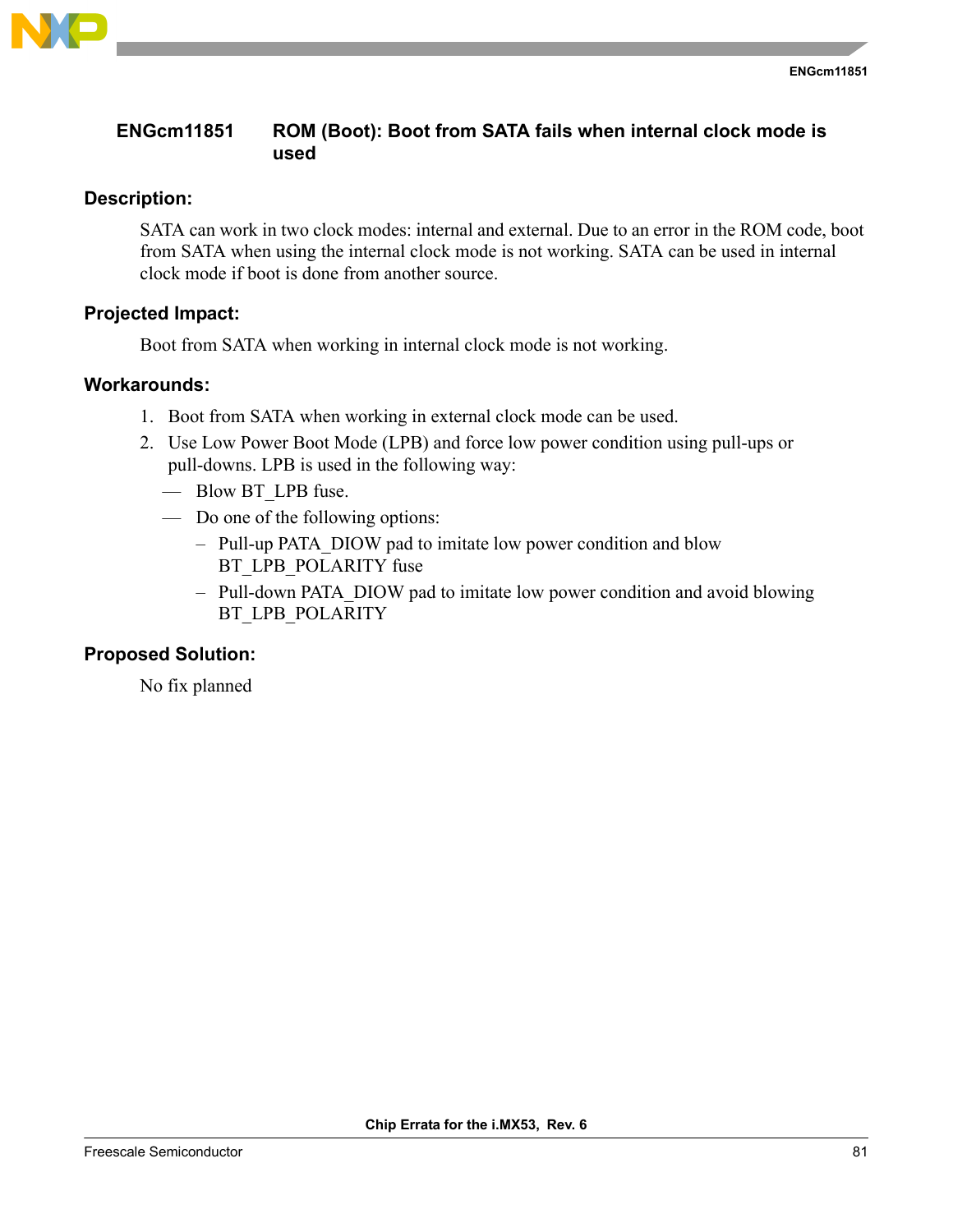

**ENGcm10971**

## **ENGcm10971 RTICv3 memory region unlock feature can cause the RTICv3 to hang**

# **Description:**

The RTICv3 feature that allows the TrustZone software to disable the run-time check of the selected memory regions (region unlock), can cause the RTICv3 to hang and stop the run time integrity check of other regions.

# **Projected Impact:**

The RTICv3 feature that allows the TrustZone software to disable run-time check of the selected memory regions cannot be utilized.

## **Workarounds:**

None. Avoid using the memory region unlock feature in the TrustZone code.

# **Proposed Solution:**

No fix scheduled

## **Linux BSP Status:**

Not required. BSP does not use this feature.

## **WinCE BSP Status:**

Not required. BSP does not use this feature.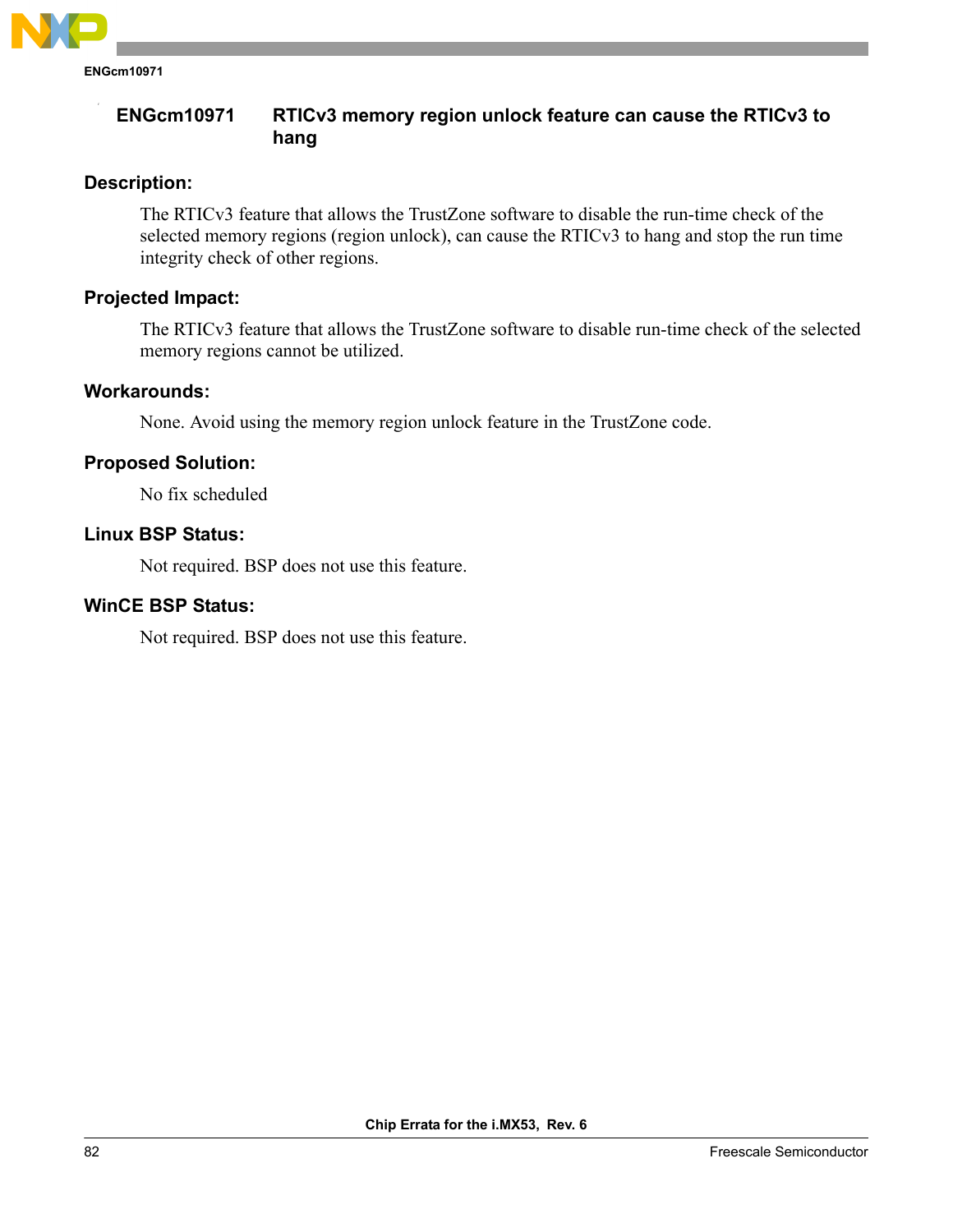

### **ENGcm10363 SAHARA/CCM: Frequency ratio restriction for AHB and IP buses in SAHARA**

### **Description:**

SAHARA does not work properly if AHB:IP buses clock ratio is 1:1. It works fine with AHB:IP buses clock ratio 2:1.

## **Projected Impact:**

Adds limitation on system configuration for the clock ratio of 1:1 between AHB and IP buses.

## **Workarounds:**

Avoid using a ratio of 1:1 between AHB and IP buses clock frequencies. Other software workarounds are considered, but not yet confirmed.

## **Proposed Solution:**

No fix scheduled

### **Linux BSP Status:**

Not required. Be aware of the limitation. Avoid using a ratio of 1:1 between the AHB and IP buses clock frequencies.

### **WinCE BSP Status:**

SAHARA is not used in the current BSP release.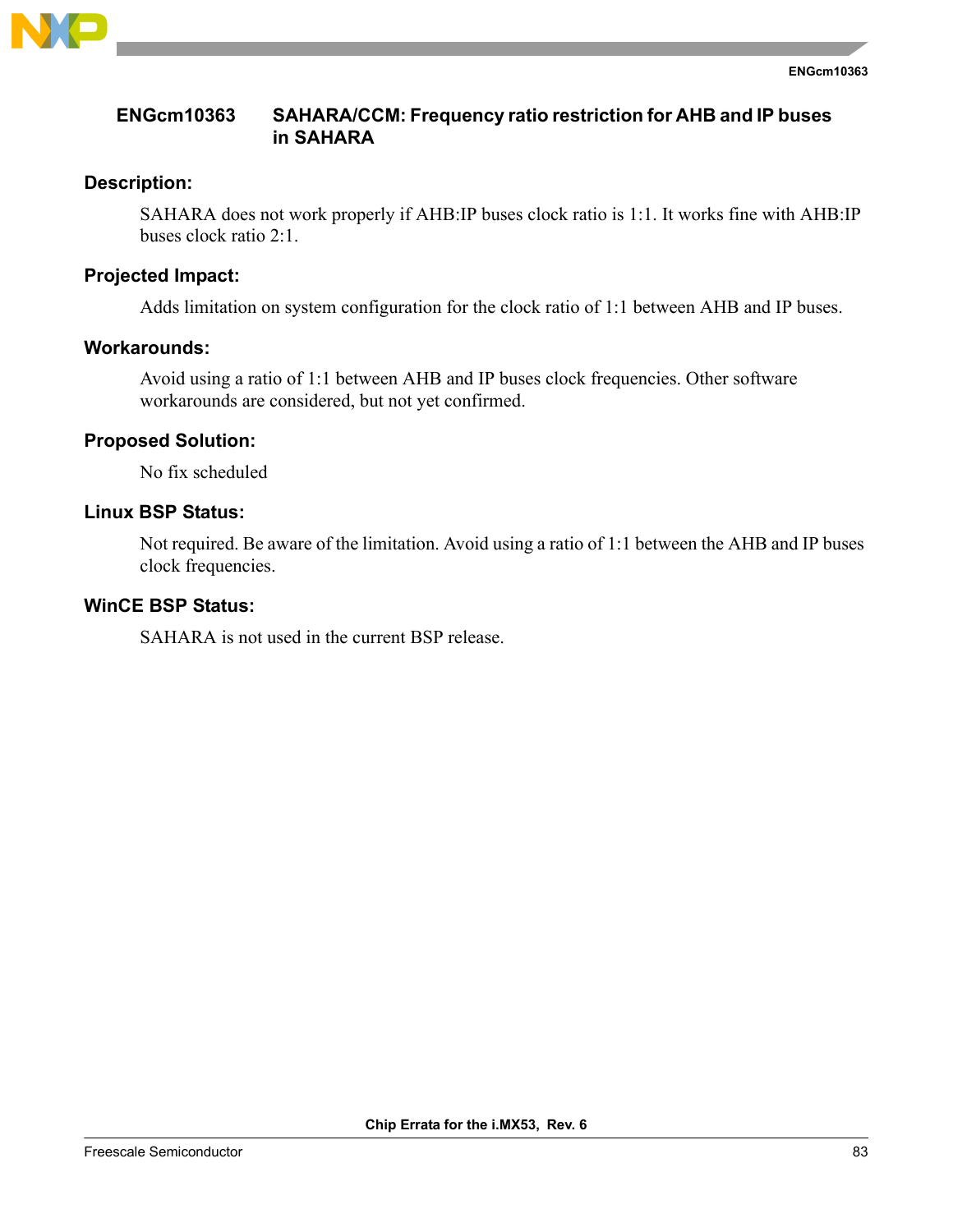

# **ENGcm10417 SATA: IS.INFS bit is not set when ERR\_C is set**

# **Description:**

The AHCI specification states that the IS.INFS bit should be set when ERR\_C is set, which does not occur. ERR C is set when a Phy not ready condition is detected during non-data FIS reception or transmission.

## **Projected Impact:**

None. In addition to ERR C, a Phy not ready condition also causes the IS.PRCS bit to be set. IS.PRCS = 0 and SSTS.DET = 0 (indicates device disconnect) supersede other errors and should be handled by the software. Setting IFS/INFS is redundant and does not give any more useful information to the software.

The severity is low. Medium probability.

## **Workarounds:**

None

## **Proposed Solution:**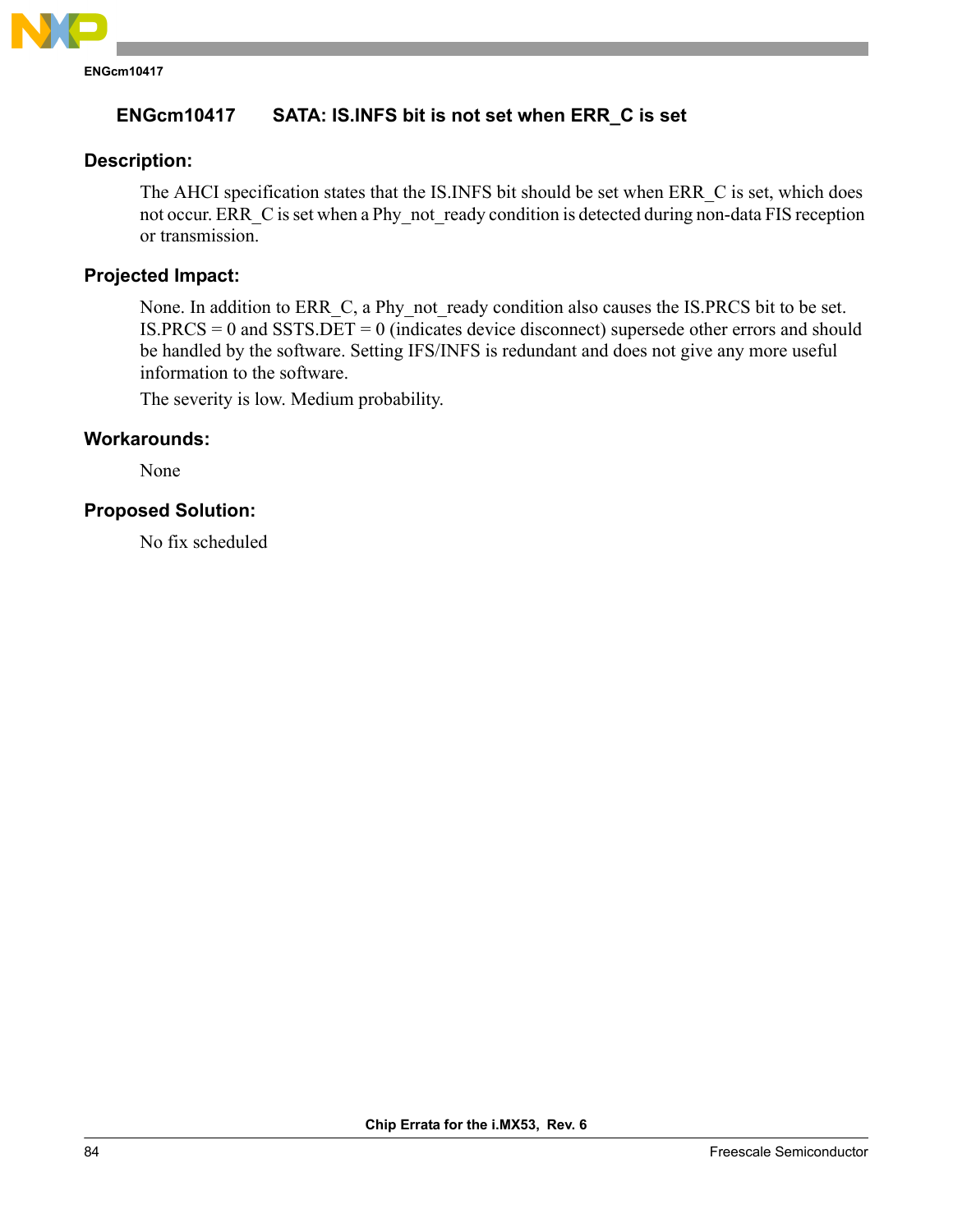

## **ENGcm10975 SATA: Unknown FIS with incorrect PMP field received**

### **Description:**

When an unknown FIS (UFIS) is received and the PMP field is incorrect (does not correspond to the command header CH.PMP field), both PDMA and TSM state machines lock-up, and IS.IPMS interrupt is generated.

### **Projected Impact:**

A UFIS is received in the RxFIFO and the IS.IPMS bit is set, generating IPMS intrq. Therefore, PDMA and TSM state machines lock-up.

The severity is medium. The probability of occurrence is low. Receiving an unknown FIS is an error scenario. This should not happen in the normal operation.

#### **Workarounds:**

Host software issues port reset (COMRESET) or global reset, if IS.IPMS interrupt is received.

#### **Proposed Solution:**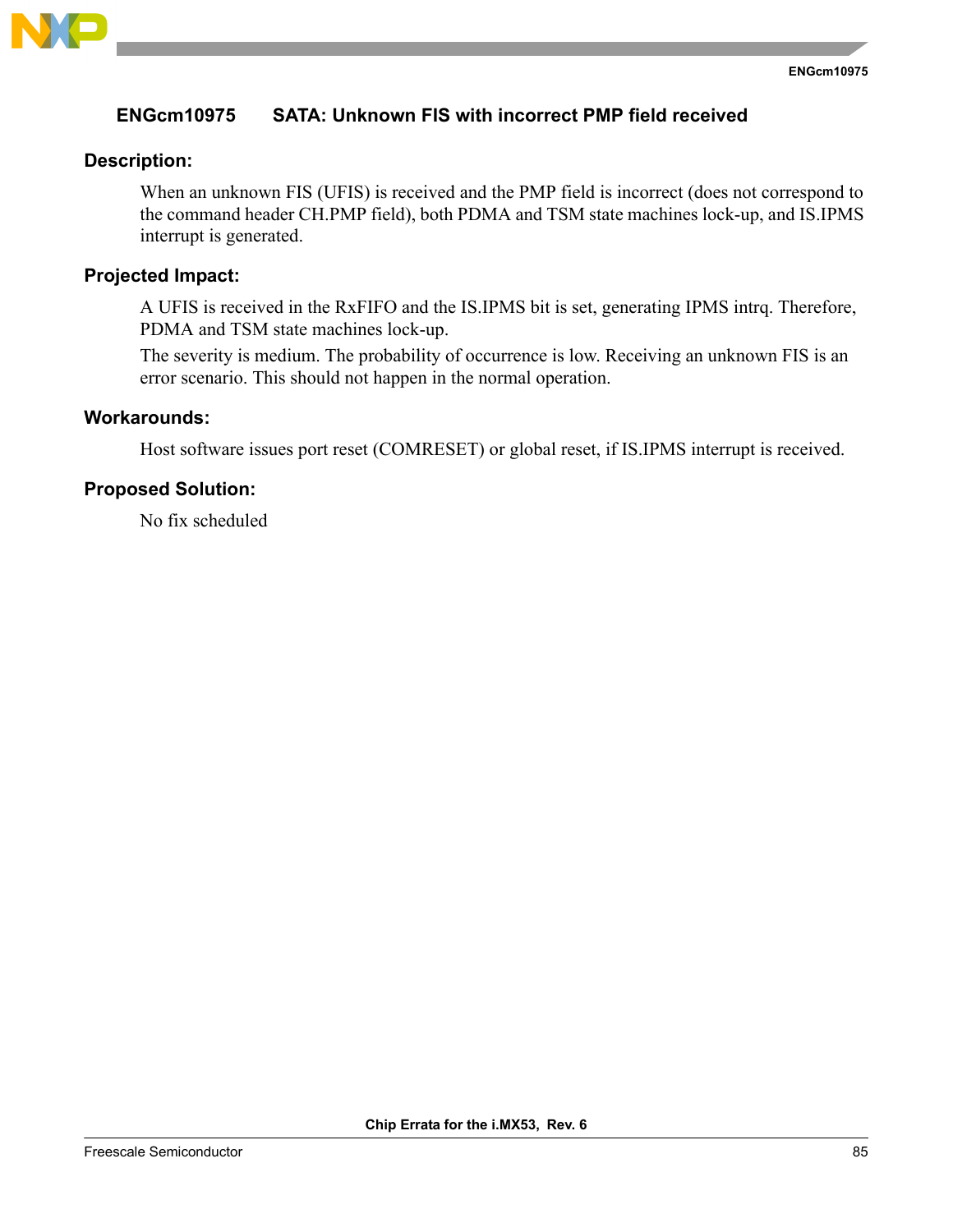

# **ENGcm10983 SATA: Erroneous detection of Read Overflow condition**

## **Description:**

Under a certain condition (small data transfer of 20 bytes with two Data FISes (12 bytes + 8 bytes + "end-status" is delayed a little) and four PRDs  $(4 + 4 + 4 + 8$  bytes)), it is possible that a read overflow condition can be detected erroneously when such a condition is not present. As a result the P#IS.OFS is set.

# **Projected Impact:**

A P#IS.OFS interrupt is generated erroneously. The Host controller is not affected otherwise. So the normal operation can continue.

The severity is low. The probability is low.

#### **Workarounds:**

Software can either retry the command or generate COMRESET.

#### **Proposed Solution:**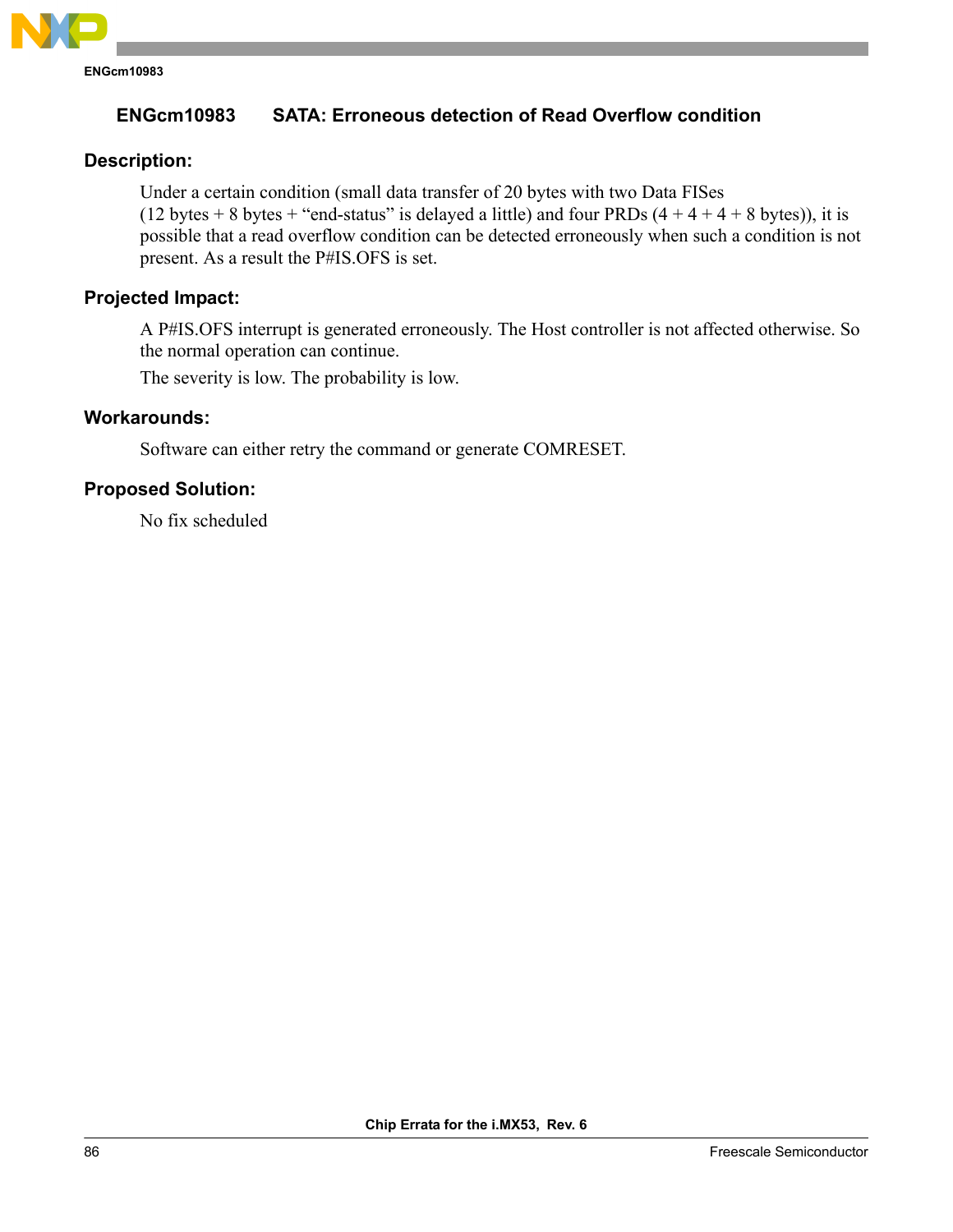

## **ENGcm10982 SATA: Soft Reset not sent when issued by the software during on-going transfer**

## **Description:**

The SRST FIS is not read from the system memory, when the ST bit clears during an on-going transfer and the core locks up. This happens only during certain conditions (for example, when a DMA read transfer takes a long time due to a large burst being converted into multiple single transfers).

There are two parts to this problem:

- 1. TSM locks up in HT\_PIOOTRANS2 (PIO) or in HT\_DMAOTRANS2 (DMA) when software wants to send a SRST and clears the CMD.ST bit
- 2. PDMA unsuccessfully requests an SRST command header when the current read transfer is not finished and p\_dma\_req = 1

# **Projected Impact:**

The PDMA/TSM module lockup. The severity is medium. The probability is low.

### **Workarounds:**

The software should use Port Reset (COMRESET) instead.

### **Proposed Solution:**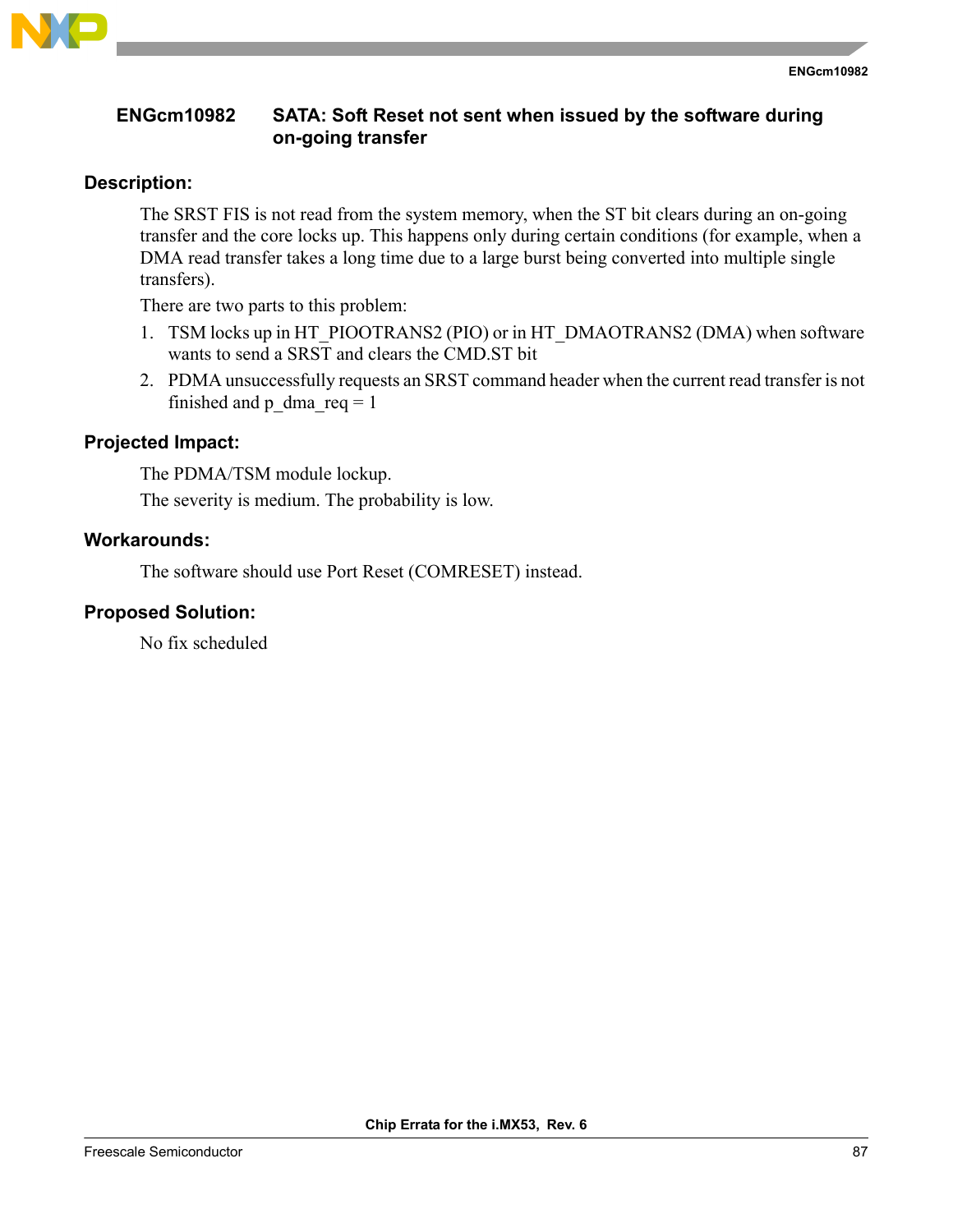

**ENGcm11018 SATA: Problems with phy\_reset when Staggered Spin-Up supported**

# **Description:**

Under certain conditions (combination of core clock values and software delays), the core can generate a phy\_reset indefinitely.

It occurs during one of the following cases:

- 1. If Global reset causes CMD.SUD = 0, then the software writes CMD.SUD = 1 to spin-up to the device
- 2. Under normal operation, when CMD.SUD = 1 and when the software issues a port reset by toggling SCTL.DET =  $0 \rightarrow 1 \rightarrow 0$

# **Projected Impact:**

The top-level port phy reset is asserted indefinitely. This is a synchronous reset, typically used only when the PHY handles TX OOB.

The severity is low. The probability is low.

### **Workarounds:**

Port reset/COMRESET after time-out.

## **Proposed Solution:**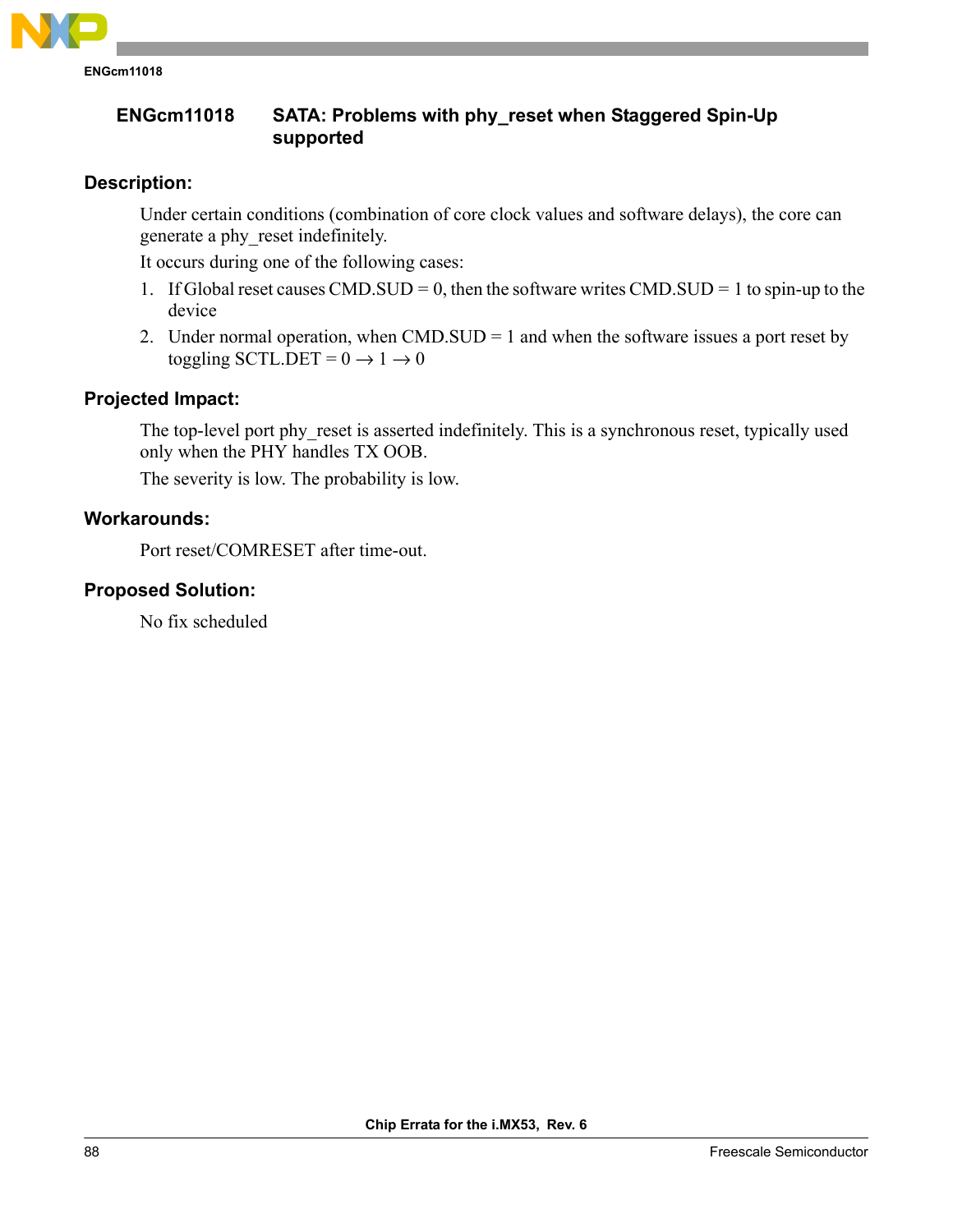

# **ENGcm11084-1 SATA: PMP field checked when CMD.PMA = 0**

## **Description:**

The SATA AHCI specification states that the software should issue a soft reset with 0xF in the PMP field, to check if a port multiplier is connected to the Host controller. If a device is connected directly to the Host controller, without a port multiplier, the returned FIS has a value of 0x0 in the PMP field. As the values of the PMP field in the Soft Reset FIS and the returned Signature FIS from the device are different, the Host controller reports an error and sets the IS.IPMS bit. The PDMA module is supposed to check the PMP field of the incoming FIS only when  $CMD.PMA = 1. As CMD.PMA is set to zero initially, the controller should accept the signature$ FIS from the device even with  $PMP = 0xF$ . Currently,  $PMA$  is not used/ignored.

## **Projected Impact:**

If a port multiplier is connected, problem does not arise. When the software attempts to enumerate the port multiplier, the port multiplier returns a FIS with 0xF in the PMP field, which is expected by the controller. If a device is connected directly to the Host without a port multiplier, the PMP field in the returned FIS contains 0x0, as opposed to 0xF in the soft reset FIS issued by the software. This causes the IS.IPMS bit to be set, and the TFD.STS.BSY bit is never cleared. The severity is medium. The probability is low.

### **Workarounds:**

When IS.IPMS is set and TFD.STS.BSY is not cleared, no further transfers can be made until a COMRESET is issued. Determine the presence/absence of the Port Multiplier using IPMS intrq. If it is set, the PM is not attached and SRST with PMP = 0h must be issued.

## **Proposed Solution:**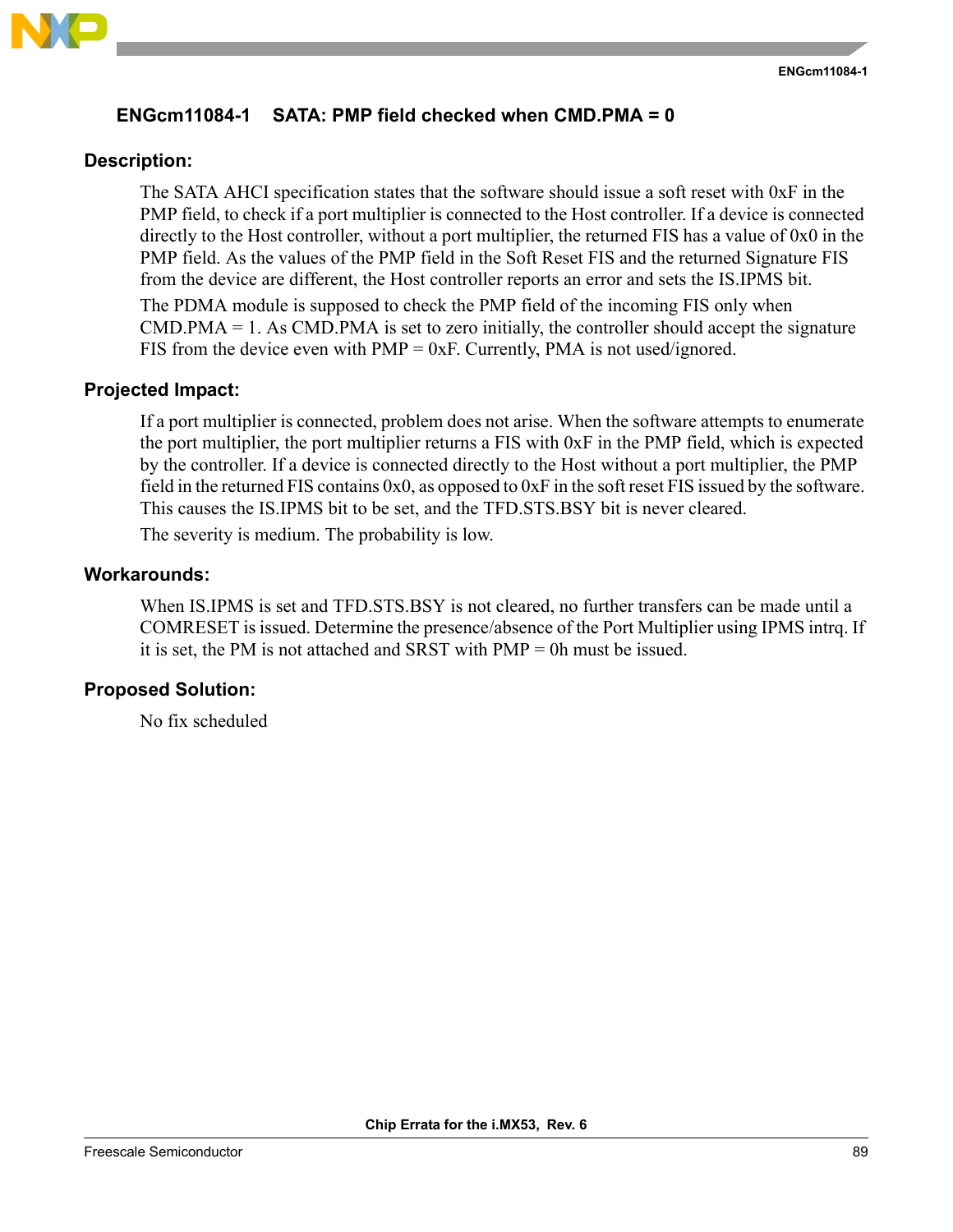

## **ENGcm11084-2 SATA: Data FIS received when CMD.ST = 0**

### **Description:**

If CMD.ST = 0 and the PDMA of eofdata\_q register is set due to a Data FIS received, it can cause data corruption on the AHB bus during the next initiated transfer (the current transfer is aborted, as expected). It happens if the software clears the CMD.ST bit to send a soft reset while there is still an outstanding data command.

## **Projected Impact:**

Data corruption on the AHB bus (same data is written twice on consecutive addresses). The severity is low. The probability is low.

#### **Workarounds:**

Ensure that there are no outstanding data commands, before clearing the CMD.ST bit.

#### **Proposed Solution:**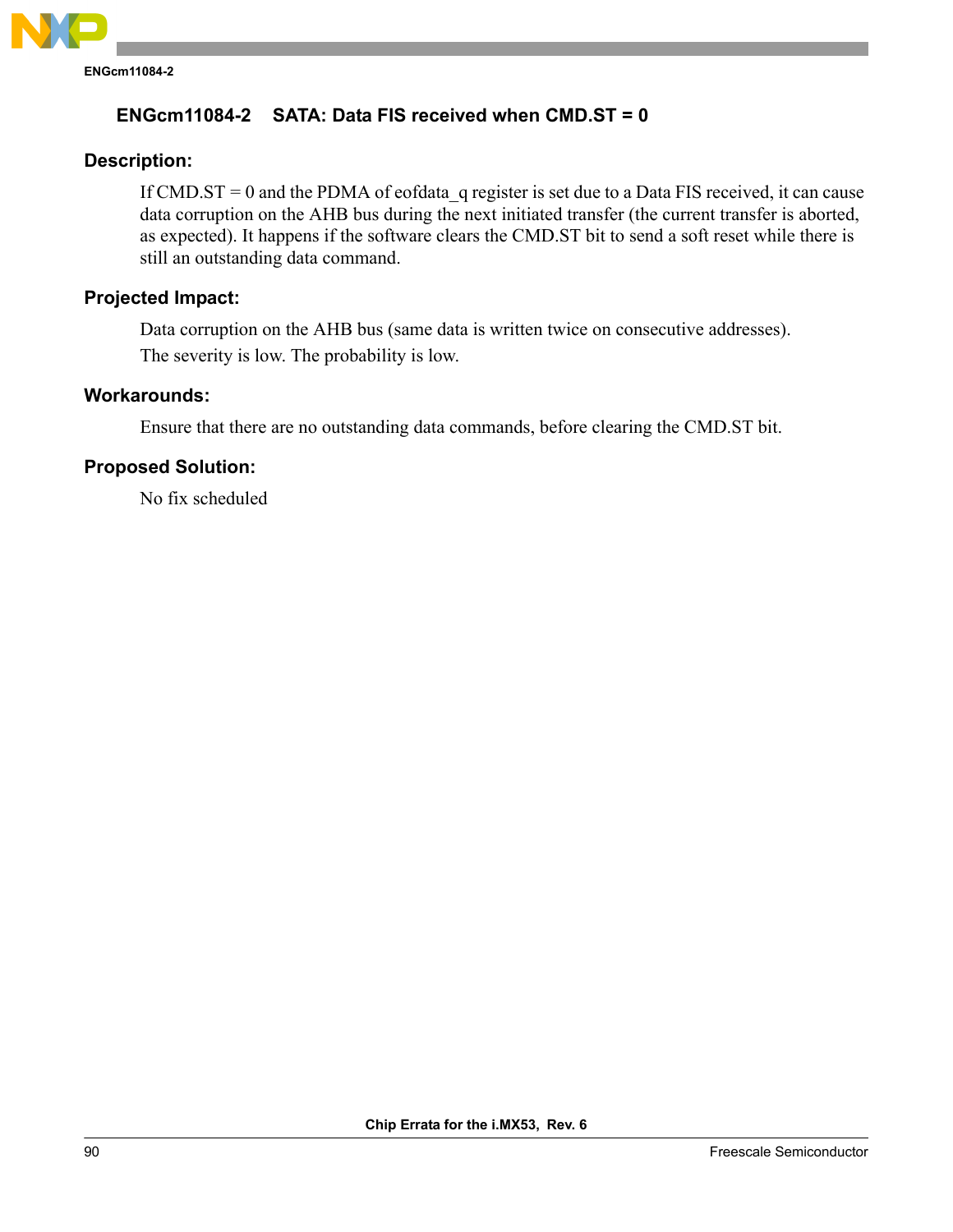

# **ENGcm11084-3 SATA: Supported AHCI version is incorrect**

# **Description:**

The VS.MNR field (Minor Version Number) reset value is 0x0100. The correct value should be 0x0300 indicating support for AHCI 1.3.

# **Projected Impact:**

None. The severity is low.

### **Workarounds:**

None

# **Proposed Solution:**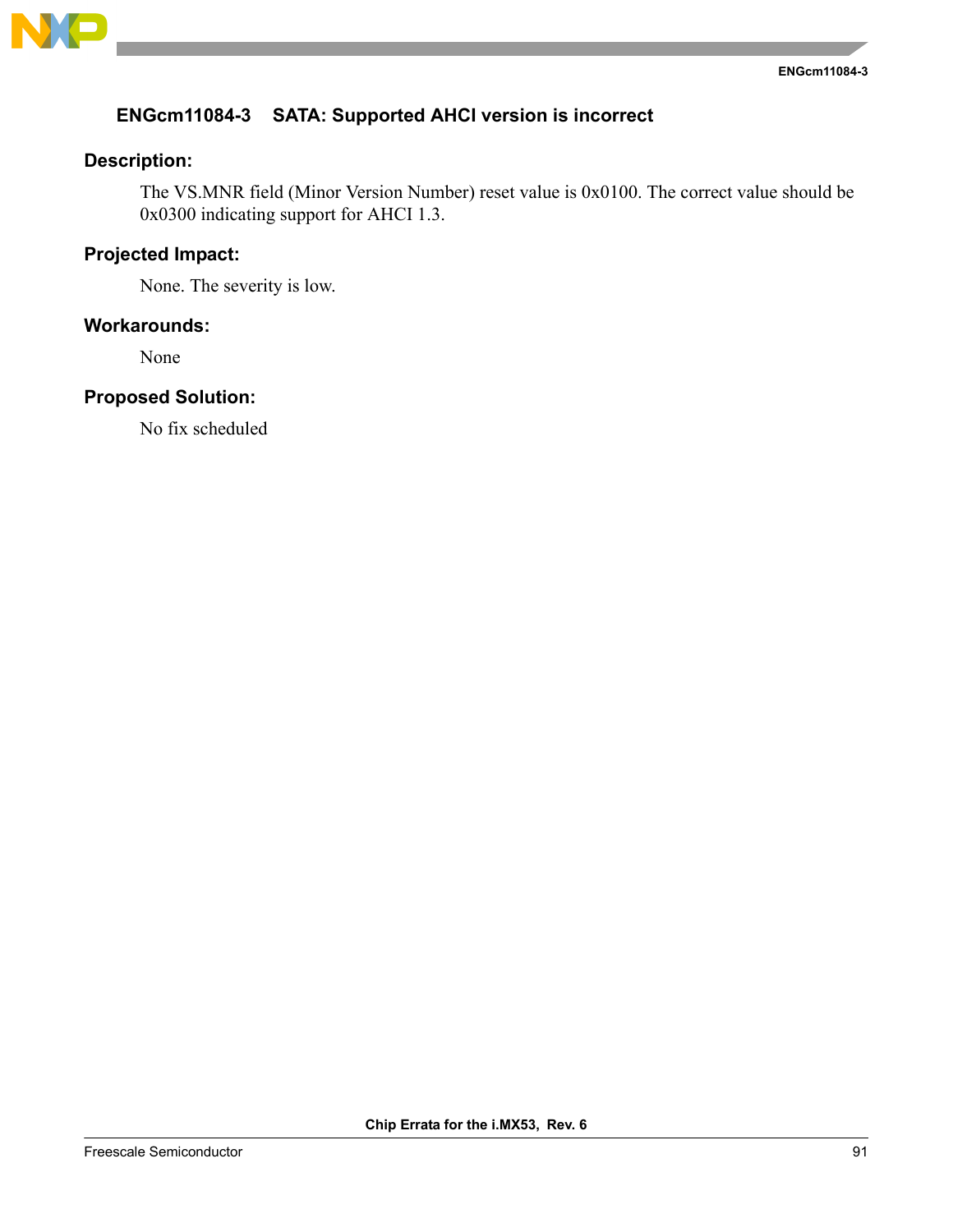

# **ENGcm11084-4 SATA: DMA Setup FIS with inactive slot reception**

### **Description:**

When DMASTP FIS with inactive slot (TAG with corresponding P#SACT bit is zero) is received, it is currently posted to the memory and the data transfer phase is initiated from the wrong slot location. The correct behavior should generate IFS intrq and transition to Fatal state.

# **Projected Impact:**

IFS is not asserted when DMASTP with inactive slot is received, 'bad' DMASTP FIS is posted to the memory, and data transfer operation is initiated resulting in wrong data transfer and likely bus error or other errors (such as incorrect PRD and so forth).

The severity is low. The probability is low.

#### **Workarounds:**

None

### **Proposed Solution:**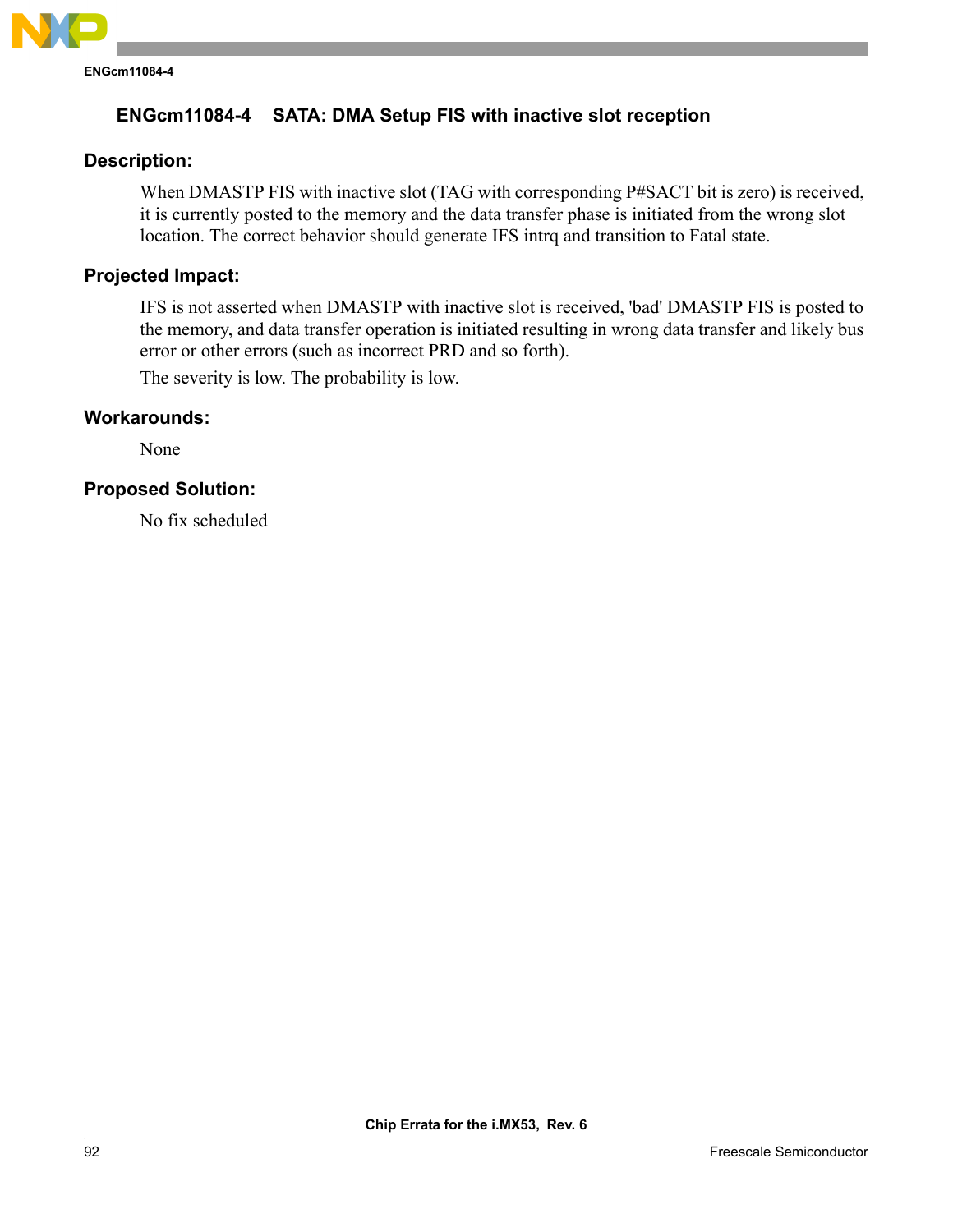

## **ENGcm11084-5 SATA: Host does not detect disconnect in L\_TMPartial/L\_TMSlumber states**

### **Description:**

When the Device and the Host send PMREQ at the exact same time, but the Device is disconnected before the Host actually detects a PMACK or PMNAK in the deframer, the Host core remains in the power state (L\_TPMPartial or L\_TPMSLumber) until a COMINIT is received. Also, in this case, the Host core does not flag this as a 'phy not ready' error condition to the Host firmware and the SERR.ERR\_C register does not get updated to indicate loss of communication.

### **Projected Impact:**

The Host remains in the L\_TPMPartial/L\_TPMSlumber state, indefinitely transmitting PMREQ, though there is no Device connected to it, until COMINIT is received from the Device. In addition, the SERR.ERR\_C register does not get updated to indicate loss of communication.

The severity is low. The probability is low.

#### **Workarounds:**

None

### **Proposed Solution:**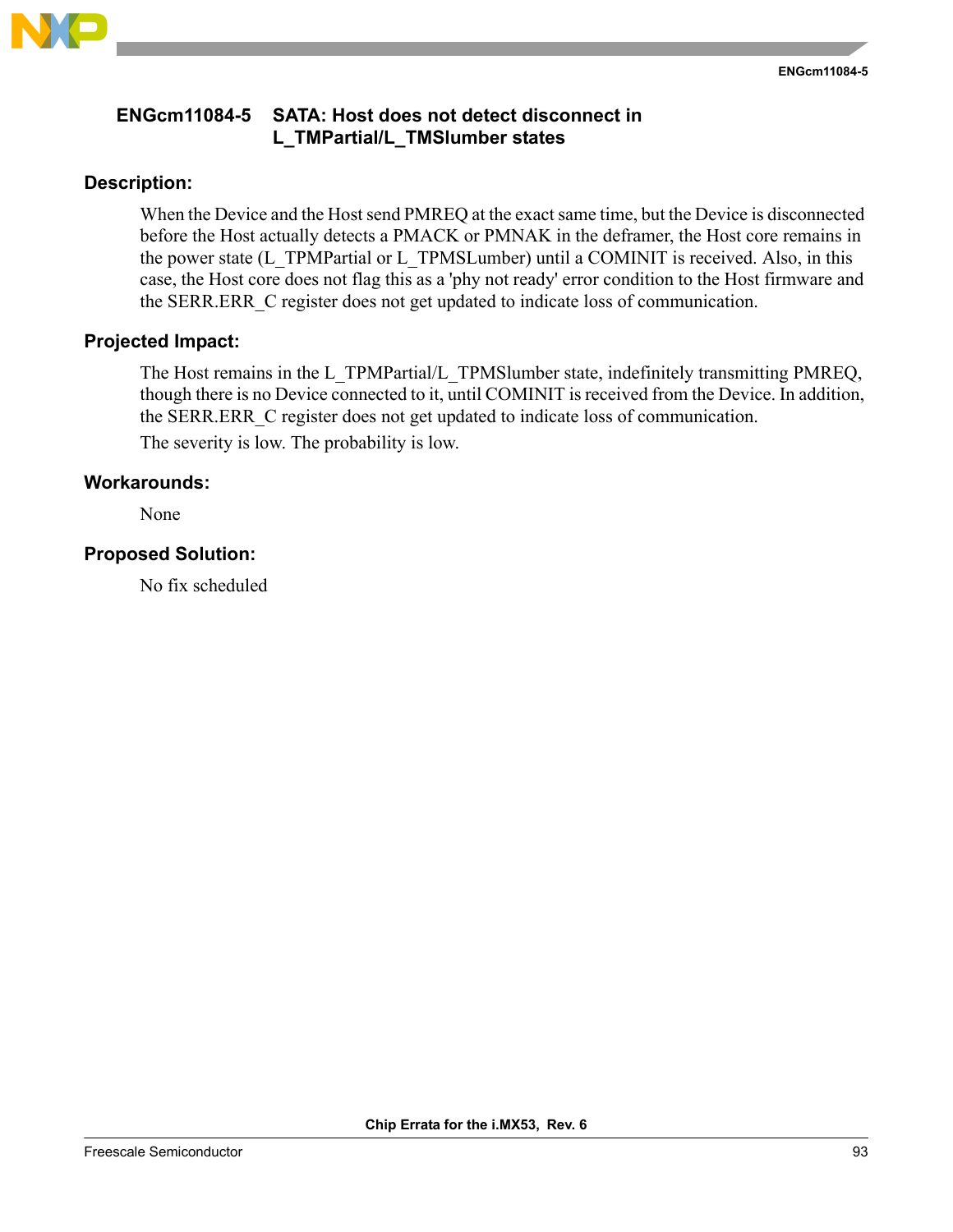

**ENGcm11084-6**

## **ENGcm11084-6 SATA: Possible core lockup after switching from the low power mode**

## **Description:**

A problem is identified with the BCM 30 Datastream FIFO, where it has approximately a 1/8 or a 1/16 chance of losing the first data, causing a lock up after a low power mode, due to a problem with the reset logic. When the problem occurs, the FIFO loses the first data that contains alignment information. This results in the core locking on the first non-ALIGN Primitives and the core being locked. The only recovery at this point is a software time-out and the Host issued COMRESET.

# **Projected Impact:**

The Device locks-up after it switches from the low power mode.The severity is high.

## **Workarounds:**

None

# **Proposed Solution:**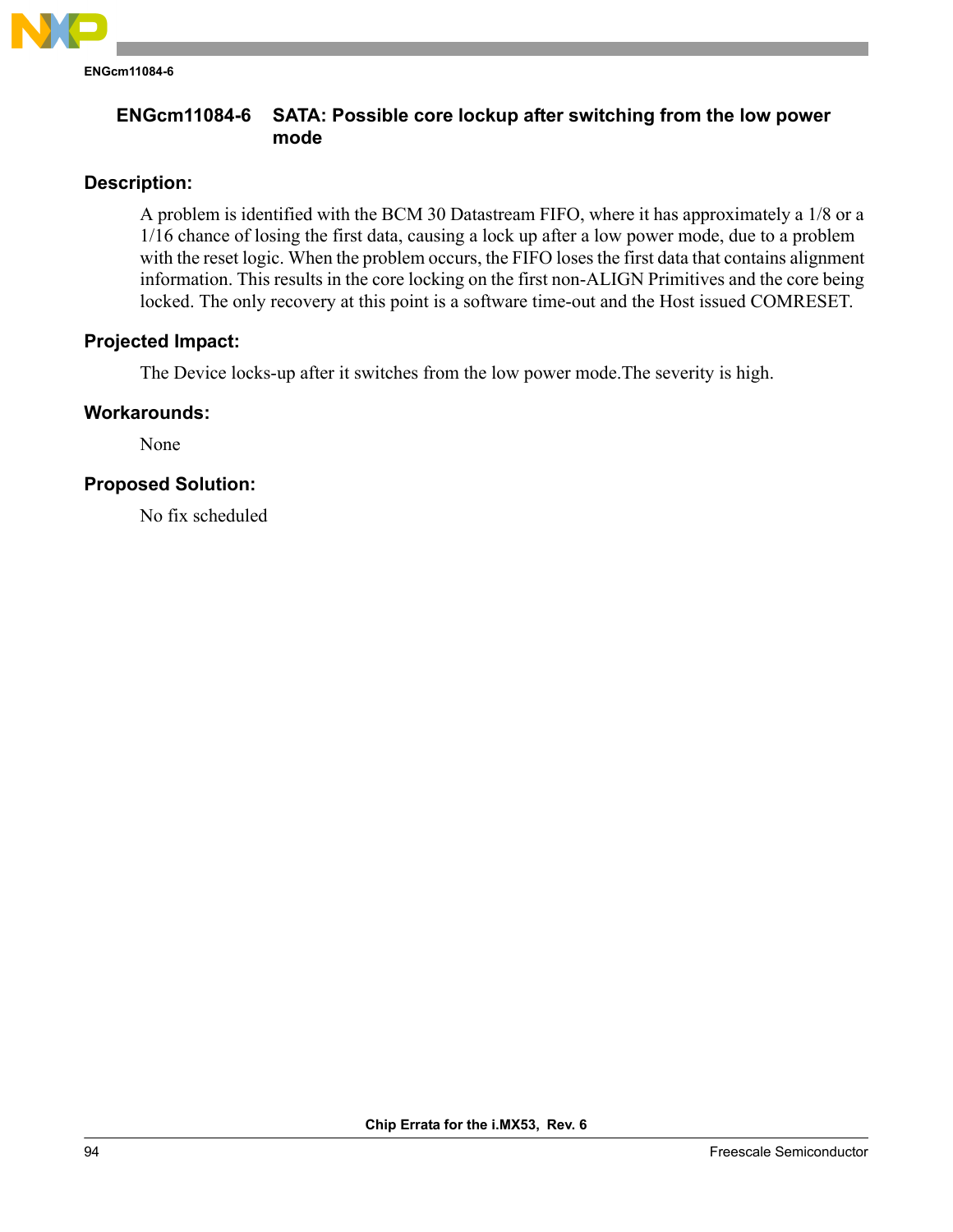

## **ENGcm11084-7 SATA: Incorrect interpretation of A-bit in BIST Activate FIS**

### **Description:**

As per the SATA specification, in the far-end Tx-only responder mode, the BIST Activate FIS A-bit means ALIGN Bypass (do not transmit ALIGN primitives) when A = 1. The AHCI controller only accepts  $A = 0$  and does not send ALIGNs.  $A = 1$  causes the controller to R\_ERR the BIST Activate FIS. This behavior is opposite to what the specification requires.

The correct behavior should be:

- $A = 0 R$  ERR
- $-$  A = 1 R OK (no ALIGNs sent)

#### **Projected Impact:**

None

#### **Workarounds:**

None

#### **Proposed Solution:**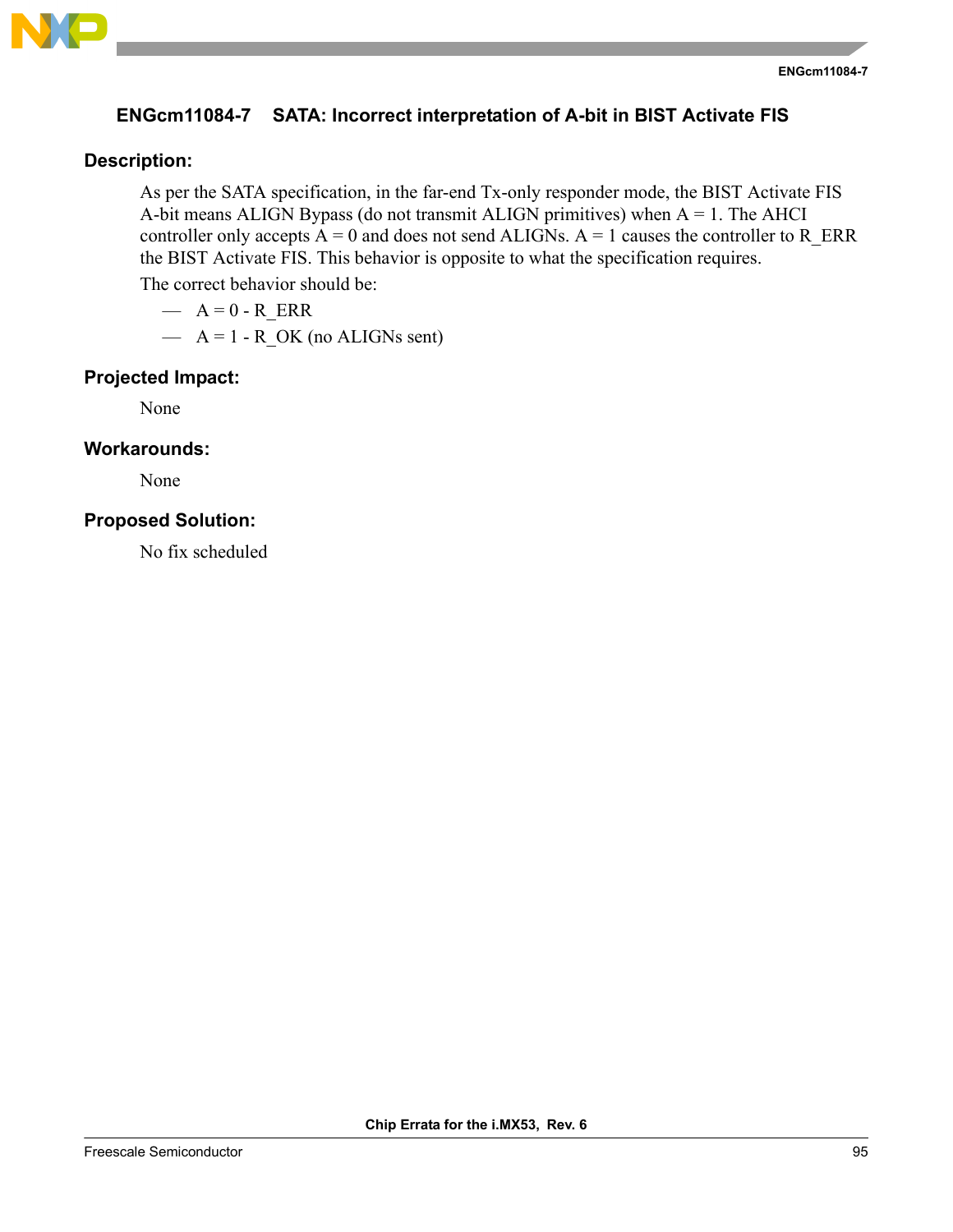

## **ENGcm11084-8 SATA: BIST responder re-timed loopback mode may drop data due to FIFO overflow**

# **Description:**

The DWC SATA AHCI core removes and replaces all ALIGNs in the far-end re-timed BIST responder loopback mode. This can cause overflow in the BIST FIFO, if the Tx frequency of the device is faster than the Host Tx frequency (clk\_asic). According to the SATA specification, the link can consume up to two ALIGNs and prevent the overflow.

## **Projected Impact:**

The loopback data is corrupted when the BIST FIFO overflows. The severity is high. The probability is medium.

## **Workarounds:**

Disable the spread spectrum clocking (SSC) on the Host side.

# **Proposed Solution:**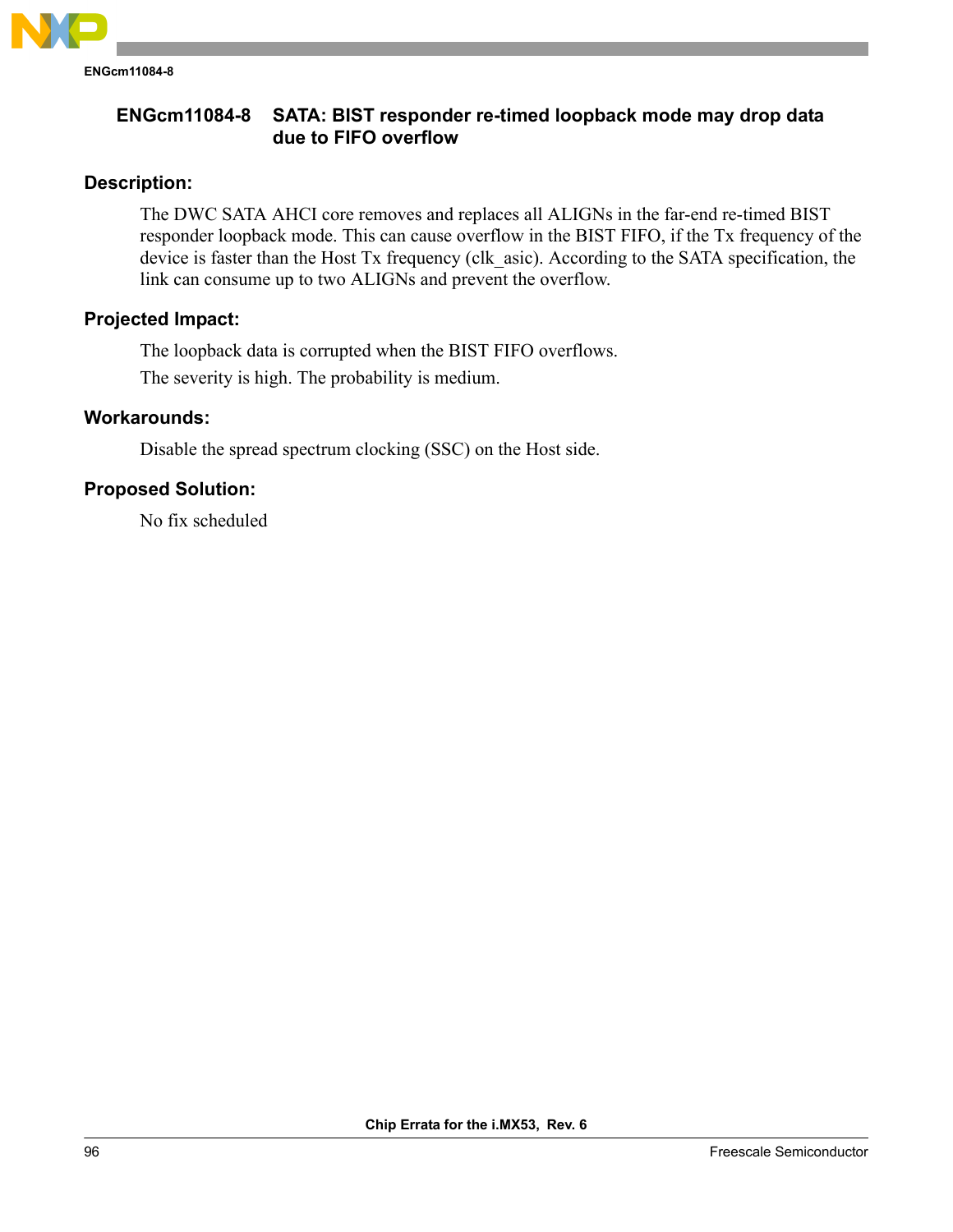

## **ENGcm11084-9 SATA: Host may not wake up from low power mode**

#### **Description:**

Under certain conditions, the Host controller fails to wake up from the low power mode. The problem arises when the Host issues a COMRESET (software requested reset of system) at the exact time when the Device is disconnected and then reconnected, and when both the Host and the Device were previously in the power down mode. The series of events to cause this error are described as follows:

- 1. The Host sends a partial power mode request.
- 2. The Device issues a partial power mode request (collision).
- 3. The Host backs off and accepts the device power mode request.
- 4. Both the Host and the Device go into slumber power mode (phy\_slumber asserted).
- 5. The Device is disconnected and reconnected, after which it sends COMINIT.
- 6. The Host does not respond to COMINIT as it issued a COMRESET from the application software at the exact time COMINIT is detected.
- 7. The Host does not detect COMINIT, but phy\_slumber is de-asserted and asserted again and remains asserted.
- 8. The Host hangs in the power down mode.

This problem is caused by signals from the clk asic clock domain remaining asserted after clk asic is restored, and the signals cause another power mode to be asserted.

#### **Projected Impact:**

The Host may not wake up from the low power mode.

The severity is medium. The probability is low.

#### **Workarounds:**

The core can come out of this hang condition if software issues another COMRESET.

Additionally, if the Device supports Asynchronous Signal Recovery, after 10ms, the Device reissues COMINIT and OOB completes successfully at that point.

#### **Proposed Solution:**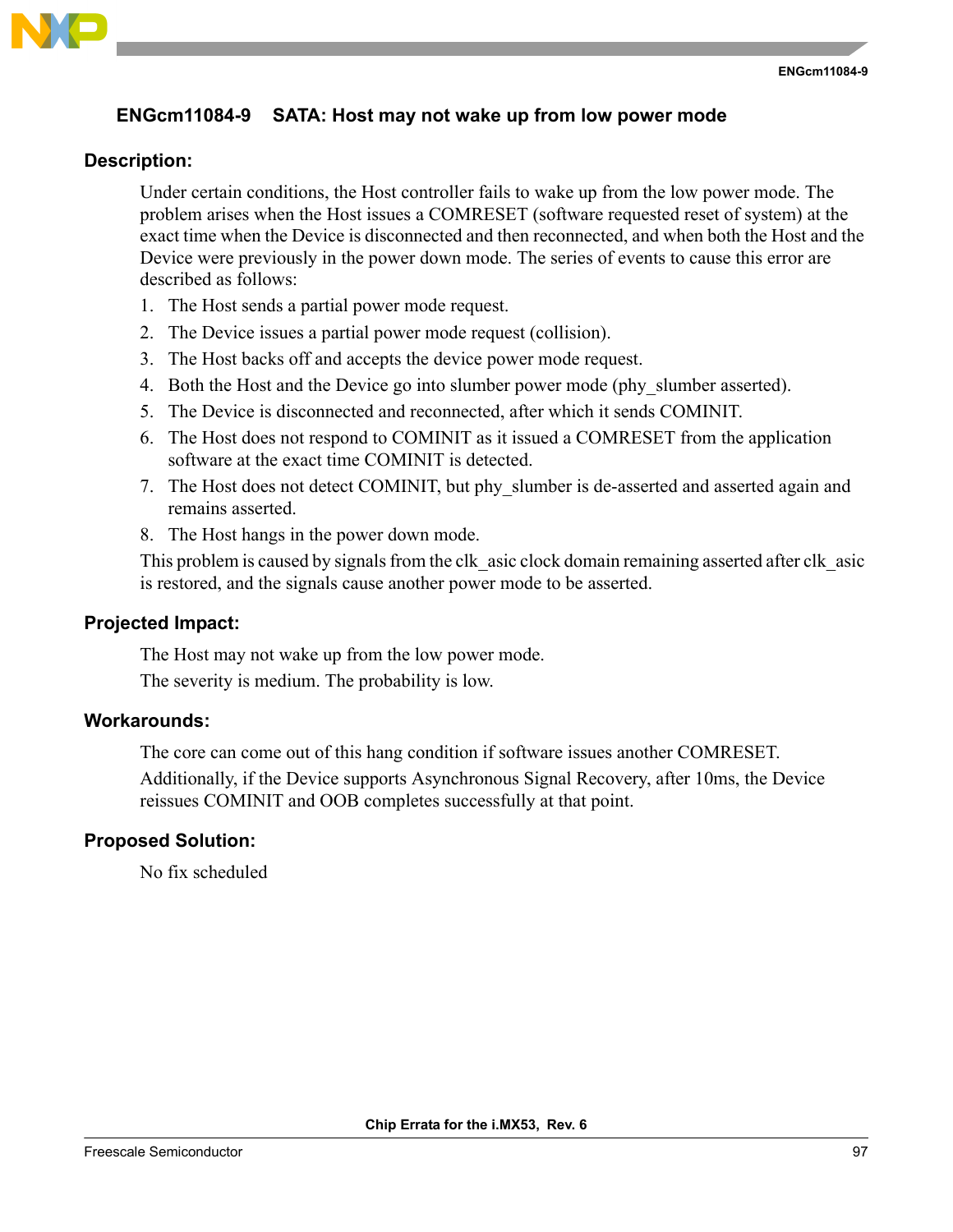

# **ENGcm11084-10 SATA: Injected primitive error inside FIS causes CRC error**

### **Description:**

A CRC error is incorrectly asserted for a subsequent FIS after a SYNC primitive is injected inside the incoming FIS. As per the SATA specification, if a SYNCp is received, the other side should not finish the FIS (SATA specification violation). This error condition represents an extremely rare case of data or non SYNCp Primitive being corrupted to be SYNCp, and then the FIS is completed.

### **Projected Impact:**

The Host responds to the subsequent FIS with R\_ERR. This error is handled by the system in the usual fashion. For a non-data FIS, the FIS is tried again. For data FIS, the command fails and the error should be handled by the software.

The severity is low. The probability is low.

## **Workarounds:**

None

### **Proposed Solution:**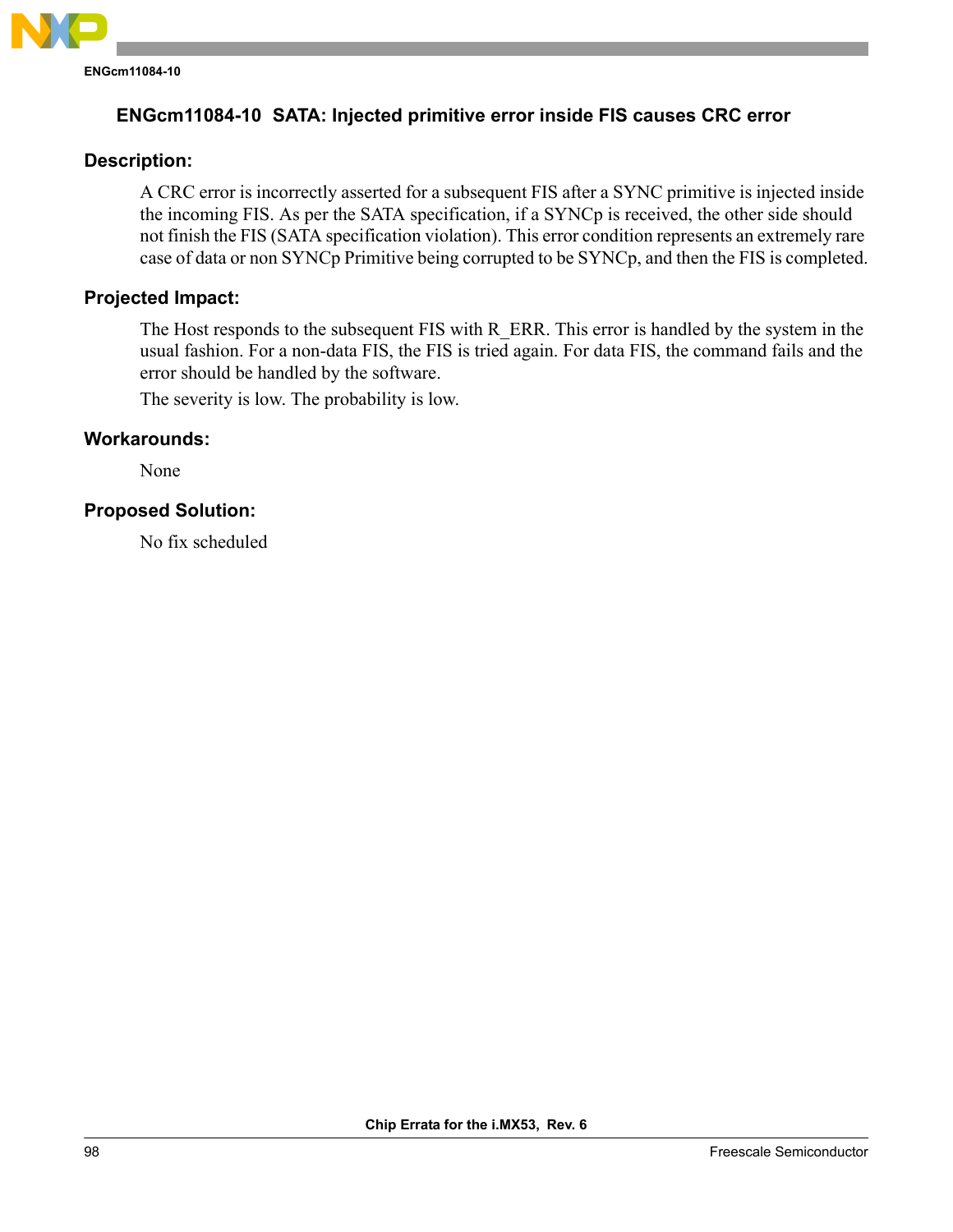

# **ENGcm11084-11 SATA: SYNC in Rx Data FIS causes PDMA FSM lock up**

### **Description:**

If a SYNC is inserted immediately after the first Rx Data FIS DWord (46h header), the PDMA locks up, as it expects the next DWord to be data.

# **Projected Impact:**

The PDMA locks in DR\_Receive\_prerd state. SERR.DIAG\_S bit is set, but interrupt is not generated.

The severity is low. The probability is low.

## **Workarounds:**

COMRESET after time-out.

### **Proposed Solution:**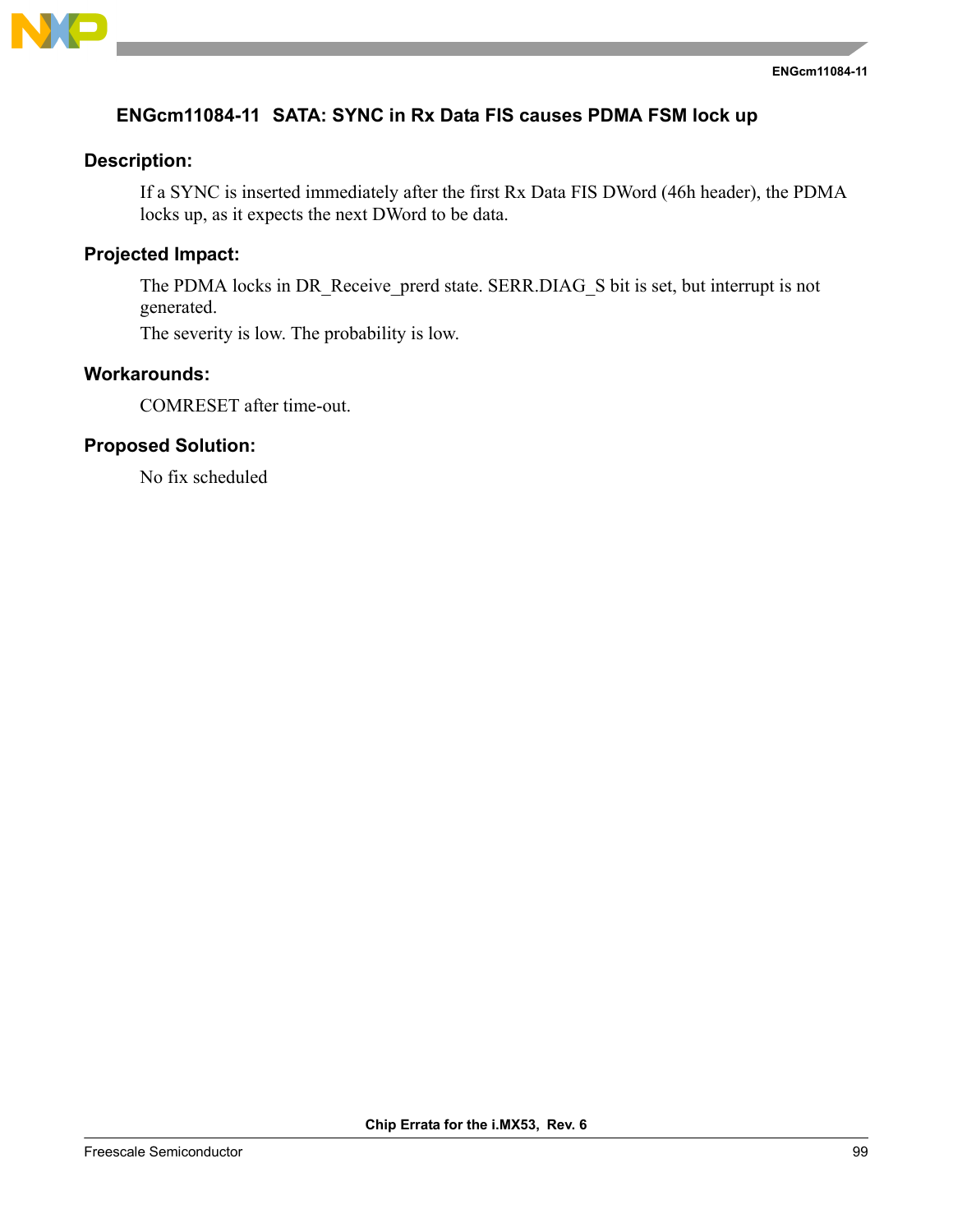

# **Description:**

If the P#CMD.ST bit is cleared immediately after the core enters the low power mode using aggressive power management (after the last outstanding command is finished as reported by the CI bits for non-NCQ commands or the SACT bits for NCQ commands), issuing a new command by setting P#CMD.ST and P#CI bits can cause the core to get stuck trying to wake up.

## **Projected Impact:**

The PDMA state machine (portsm\_cs) remains in PM\_WakeLink state as the three pulses (two acks and one wake) generated are close to each other on the pulse synchronizer (pm\_host\_ack/wake) causing the synchronizer to miss the last wake pulse. The core does not process any new commands issued.

Under the normal operation, the P#CMD.ST bit is not cleared.

The severity is low. The probability is low.

## **Workarounds:**

Do not clear the P#CMD.ST bit when new commands are issued and the aggressive PM is enabled. Alternatively, issue COMRESET when the command times out when this condition is detected.

## **Proposed Solution:**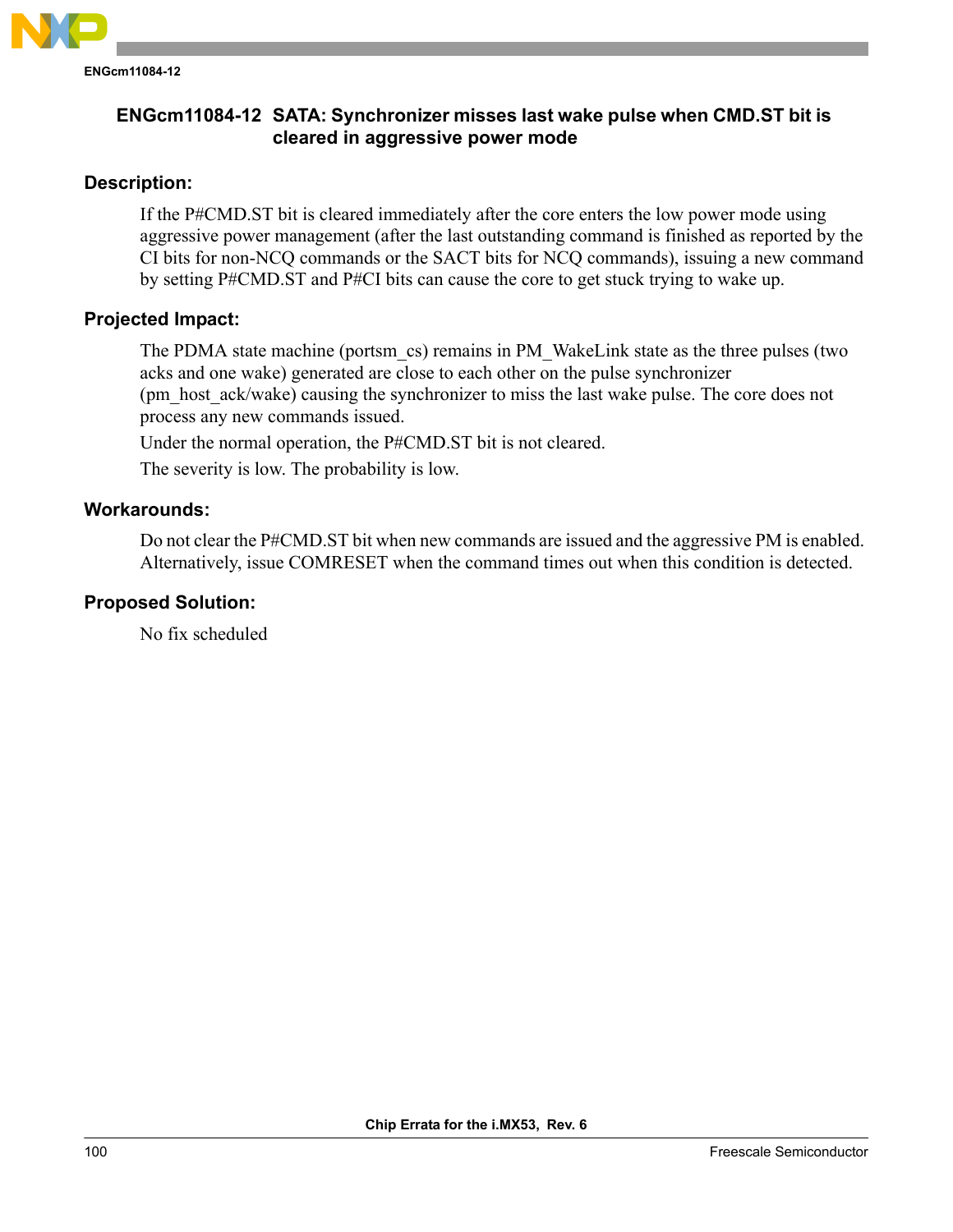

# <span id="page-100-0"></span>**ENGcm12374 SRTC loses data while powering up/down**

### **Description:**

In rare cases the Secured Real Time Counter (SRTC) module can incorrectly invalidate its counters. During a power up or down sequence, the SRTC module supply source is shifted between a coin cell (NVCC\_SRTC\_POW) and VDDA. The signal that initiates the supply switch from NVCC\_SRTC\_POW to VDDA is generated based on the output of the LDO regulator which powers up when VDD\_REG is applied. If VDDA is not present before VDD\_REG, the logic switches to the power supply that's not available yet. When this occurs, the SRTC module may incorrectly report a security violation causing the data (counter and register values) to be lost.

Devices may not function properly due to incorrect toggling of the TEST\_MODE input (refer to erratum [ENGcm12374\)](#page-100-0). For security reasons, toggling of the TEST\_MODE signal causes the register contents of the SRTC to be cleared.

## **Projected Impact:**

- The SRTC module may experience an inadvertent register reset during power up or power down events of the IC. A clock tampering security violation is incorrectly recorded in the SRTC status register.
- The loss of register contents during a power cycle prevents the module from maintaining the time of day functionality.
- Both the secure and non-secure operation of the SRTC module are impacted.
- The SRTC module can still be used for applications that do not require the registers to be preserved over a power cycle.

## **Workaround:**

There is no guaranteed workaround that prevents the SRTC counter reset issue from occurring. Hence it is recommended to use an external RTC solution (PMIC or standalone RTC) to completely avoid the issue. To reduce the likelihood of the SRTC data loss issue, a modified power up/down sequence can be used:

- The NVCC RESET supply must ramp up along with the VCC supply.
- The power up sequence must bring up the supplies in the following order:

 $VCC \Rightarrow VDDA \Rightarrow VDD$  *REG* 

The ramping supply must be fully powered up and stable per the datasheet before ramping up the next supply in the above sequence.

The power down sequence must shut down the supplies in the following order:

 $VCC \Rightarrow VDD \, REG \Rightarrow VDDA$  or

 $VCC \Rightarrow VDDA \Rightarrow VDD$  REG

## **NOTE**

The above power sequences reduce the likelihood of the SRTC data loss issue, however does not guarantee that the issue can be completely avoided.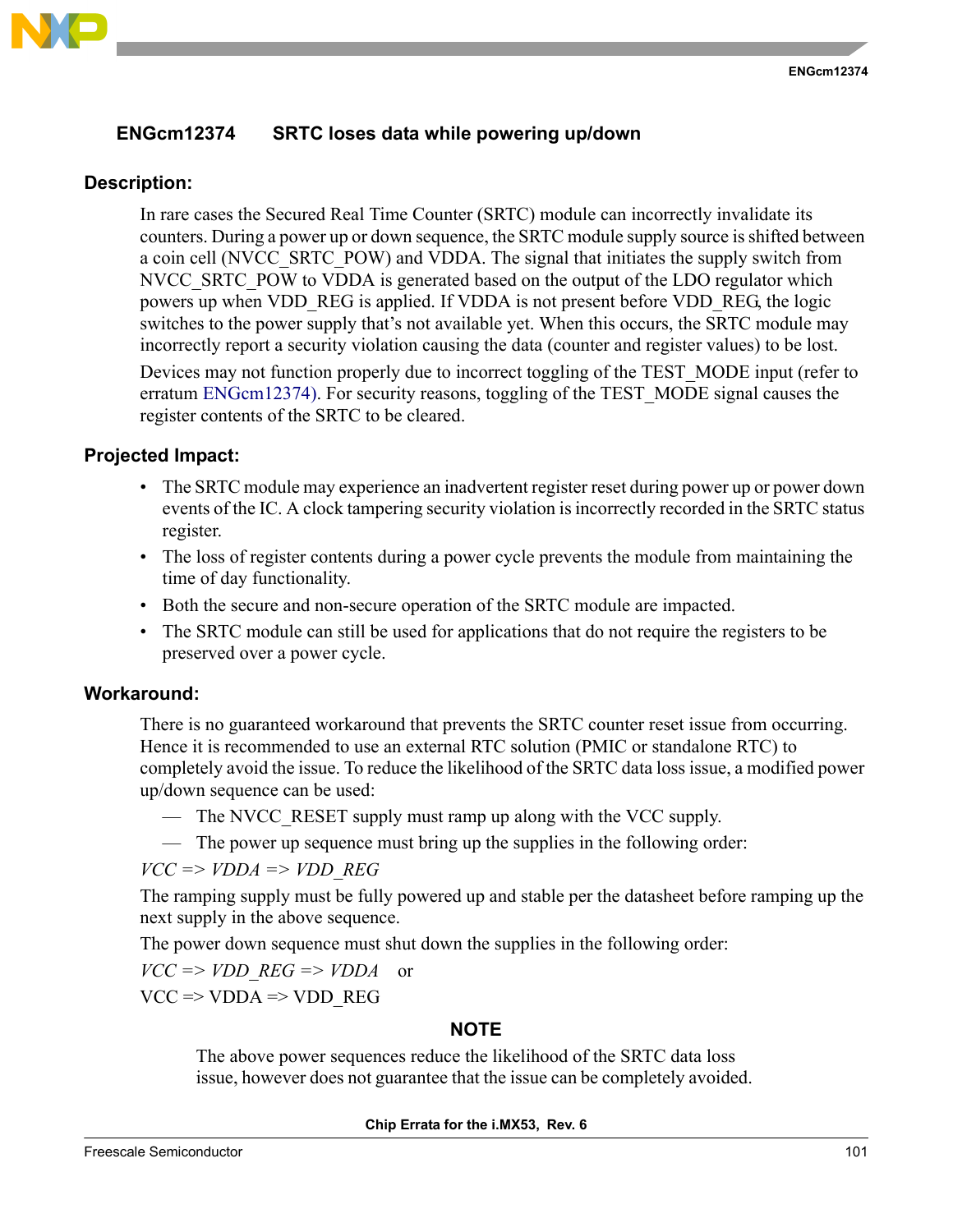

**ENGcm12374**

# **Silicon Fix:**

Fixed in Silicon 3N78C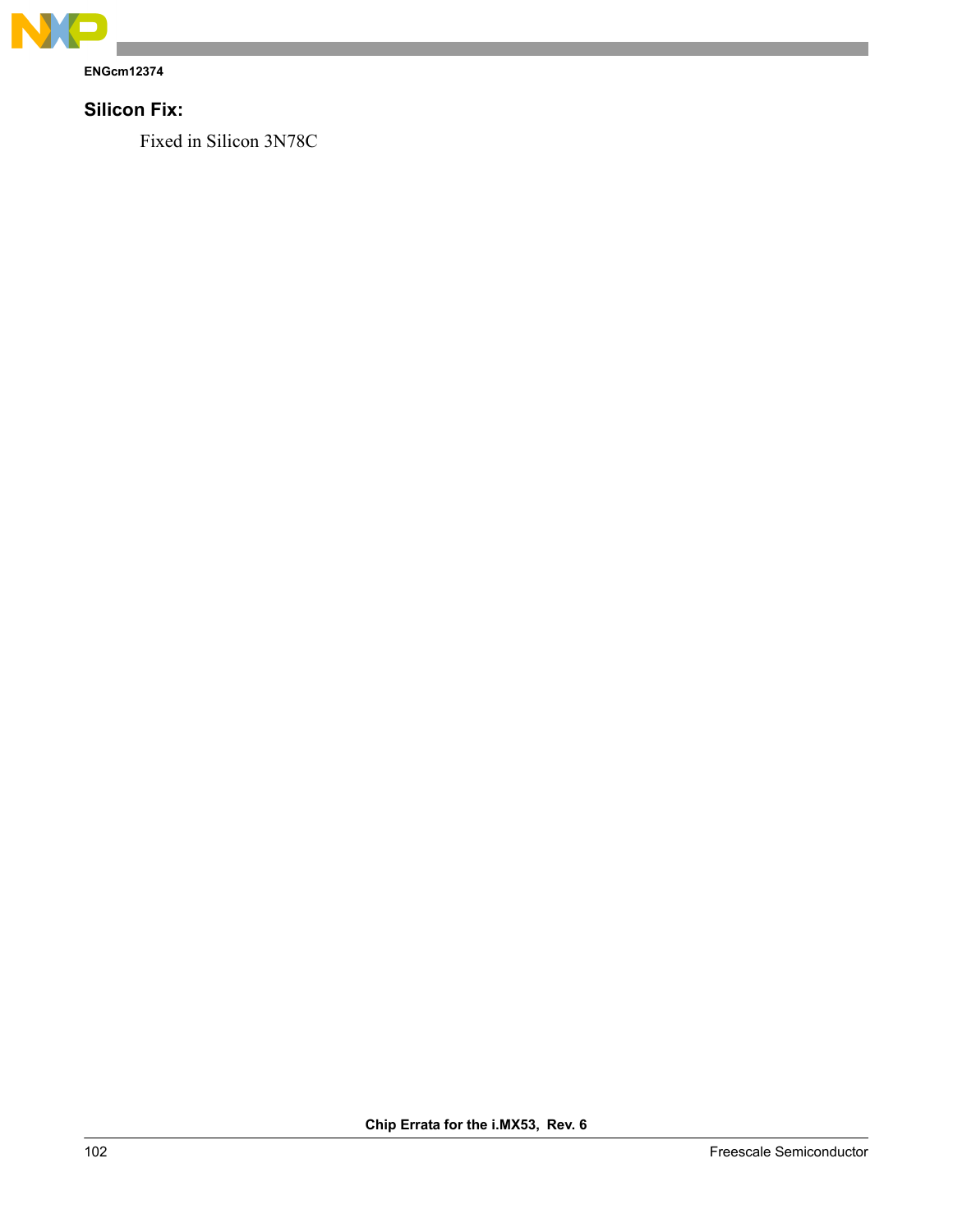

## **ENGcm11129 SSI: In AC97, 16-bit mode, received data is shifted by four bit locations**

### **Description:**

In AC97, 16-bit mode, the Rx data is received in bits [19:4] of RxFIFO, instead of [15:0] bits.

### **Projected Impact:**

The SDMA script should be updated accordingly to perform the shift to the right location on the fly during data transfer. If the data register is accessed directly by software, it should account for the shifted data and perform shifting to the right location.

### **Workarounds:**

The data should be shifted to the right location by the SDMA script or by the software in case of direct access to the register.

### **Proposed Solution:**

No fix scheduled

## **Linux BSP Status:**

Not required because the AC97 mode is not supported.

### **WinCE BSP Status:**

Not required because the AC97 mode is not supported.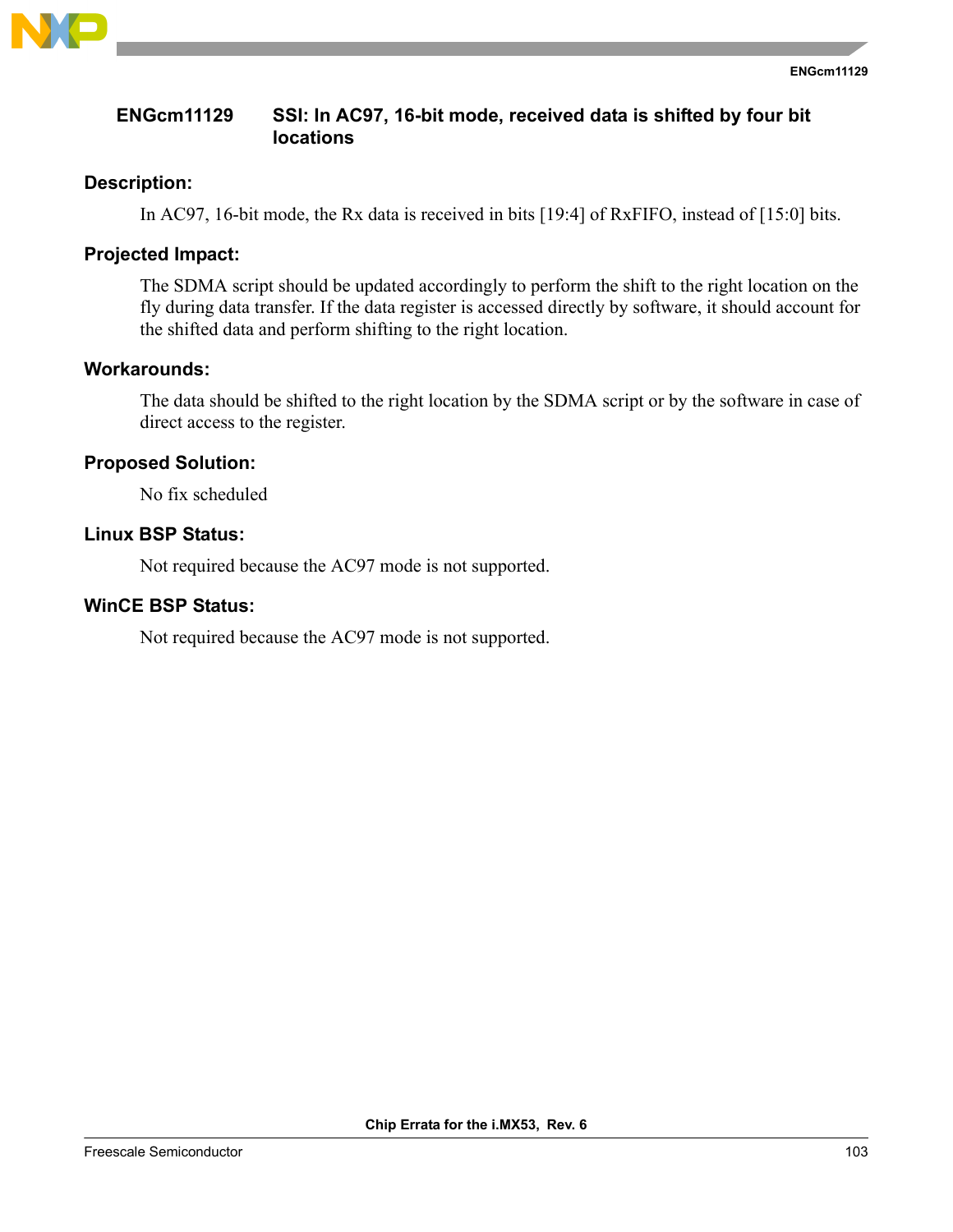

# **ENGcm11151 USB: Erroneous descriptor handling by USBOH module**

### **Description:**

The USBOH core uses the erroneous hrdata (when hresp is high) and results in the false USB transfer at the external Interface.

### **Projected Impact:**

False transfer of USB.

### **Workarounds:**

This should not happen in real system because when configured correctly, the USB should not get an error response. If it happens, then Garbage In Garbage Out.

### **Proposed Solution:**

No fix scheduled

### **Linux BSP Status:**

Not required

## **WinCE BSP Status:**

Not implemented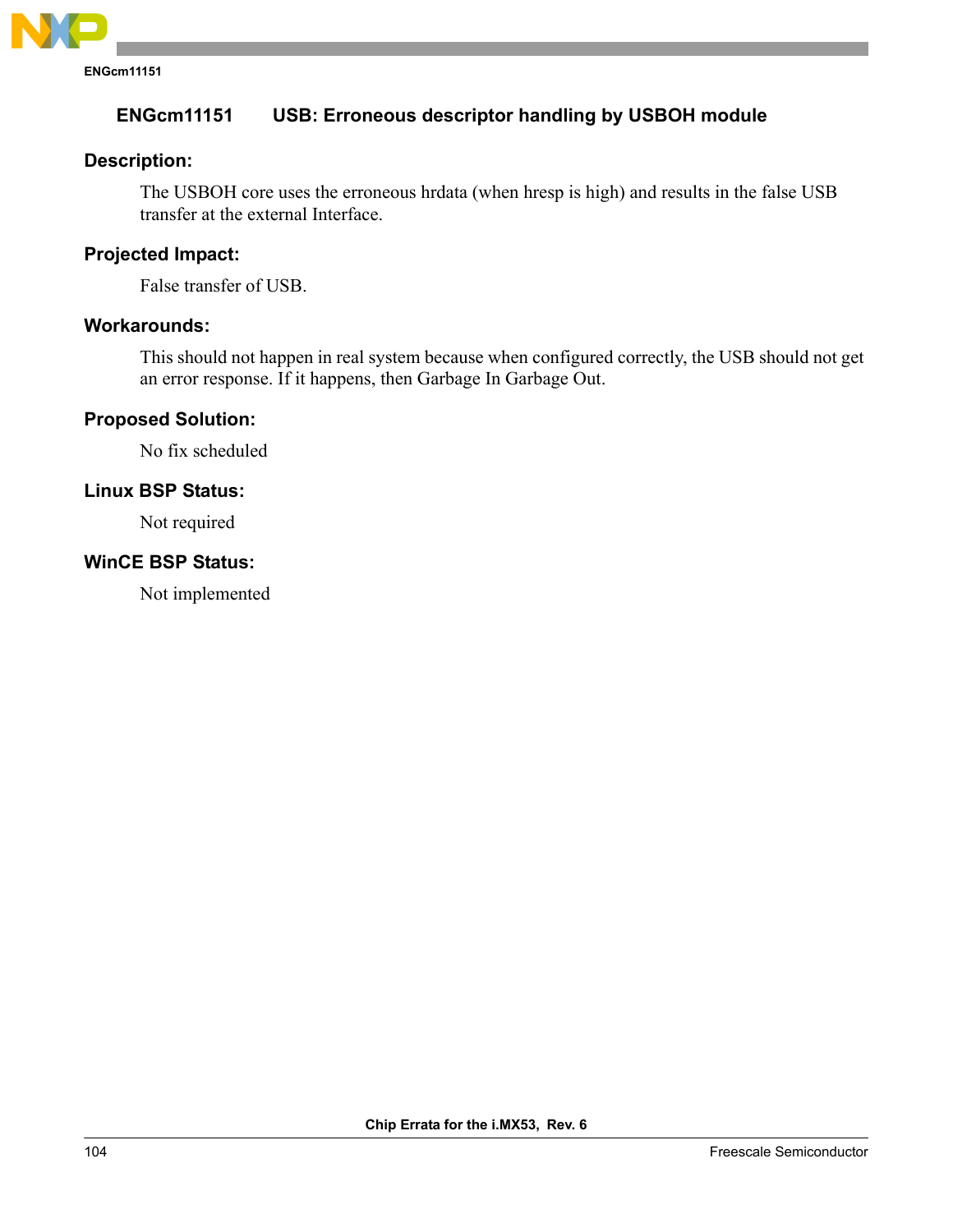

# **ENGcm11331 USB: High Speed Transceiverless Logic interface (HS-TLL) and Full Speed Transceiverless Logic interface (FS-TLL) USB interfaces are not supported**

# **Description:**

HS-TLL and FS-TLL are not supported. These features will be removed from the specification.

### **Projected Impact:**

Removed support for the option of on board USB connection without transceiver.

### **Workarounds:**

None. Need to add transceiver for on board connection.

### **Proposed Solution:**

No fix scheduled. Feature is removed from the reference manual.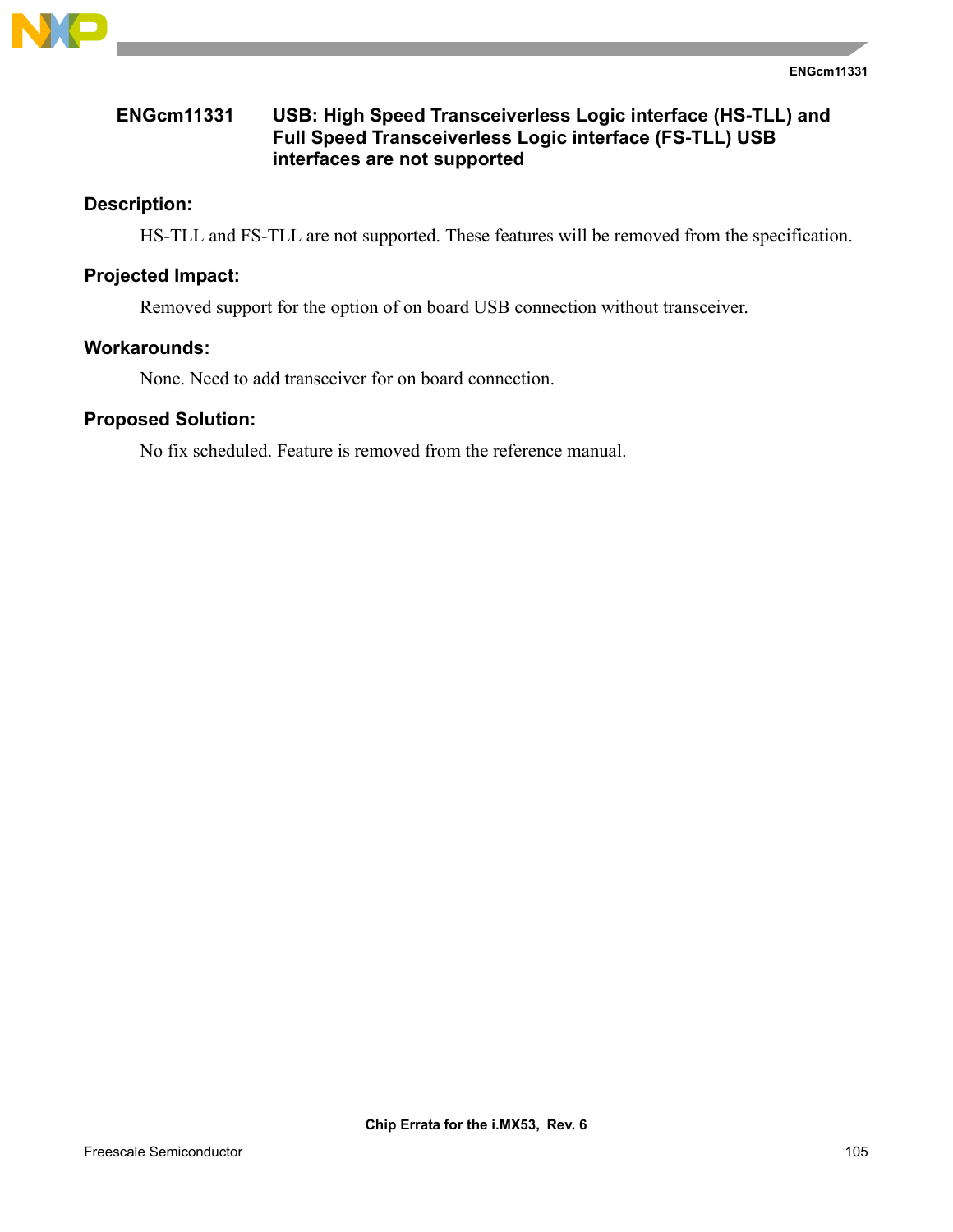

# **ERR006308 USB: Host controller lock-up issue**

### **Description:**

The USB host controller can lock up when a FIFO underrun occurs on a non-32-bit aligned data buffer. This applies to both the Host controller and the OTG controller in Host mode.

### **Projected Impact:**

Ethernet over USB is sensitive to trigger this issue since the data buffers in this case are usually not 32-bit aligned (in Linux).

#### **Workarounds:**

- 1. Set Stream Disable bit (SDIS) in the USBMODE register. This forces the controller to load an entire packet in the FIFO before starting to transmit on the USB bus. Hence, the FIFO never underruns. This somewhat reduces the max bandwidth of the USB since there is idle time as the controller waits for the entire packet to be loaded.
- 2. Instead of setting SDIS, the FIFO threshold can be increased so that more data is in the FIFO before a packet transmit is started. This increases the tolerance to bus latency and avoids FIFO underrun. The threshold can be increased by using higher values for the TXTHRESHOLD filed in the TXFILLTUNING register. The default value is 2 bursts (64 bytes if burst size=8).

### **Proposed Solution:**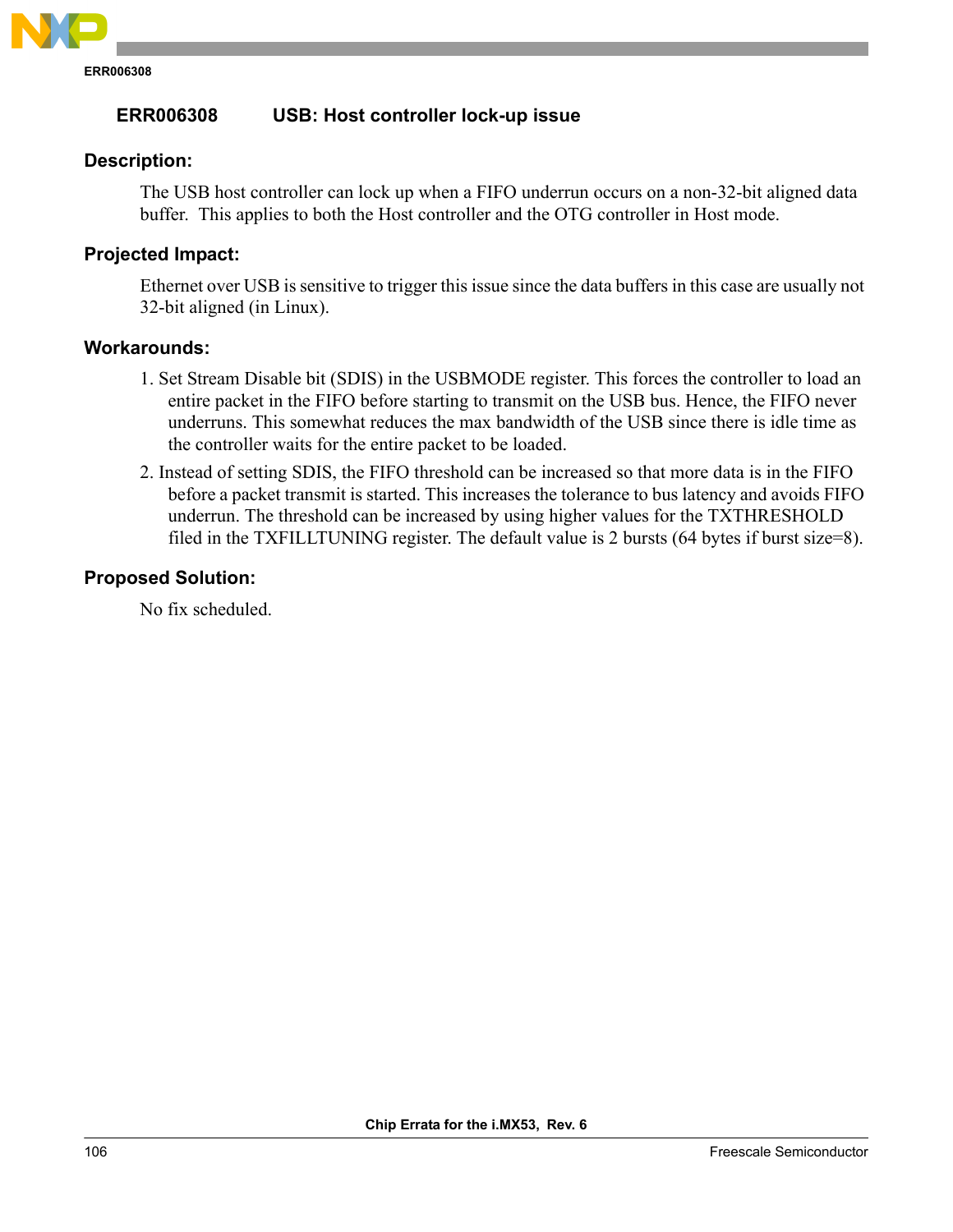

## **ENGcm10380 VPU: JPEG decoder does not support different AC/DC Huffman tables for Cb and Cr**

## **Description:**

There is a limitation when selecting different Huffman tables for AC/DC coefficients for the two chrominance components, Cb and Cr. The JPEG decoder design cannot handle two different Huffman tables for Cb and Cr. Cb and Cr are assumed to use the same Huffman table, which is true in most cases.

# **Projected Impact:**

The bug occurs when the two chroma components, Cb and Cr, use different Huffman tables for AC/DC coefficients. Therefore, if Cb and Cr use the same Huffman table, this problem does not occur. Normally, JPEG streams use the same Huffman tables for Cb and Cr. It should be rare for JPEG streams to use different Huffman tables for the two chroma components.

There is a large visual quality degradation. However, in reality, the probability of using two different Huffman tables for Cb and Cr is low. As a result, the overall impact for JPEG decoding should not be significant.

# **Workarounds:**

None. There is no firmware workaround fix for this erratum.

# **Proposed Solution:**

No fix scheduled

## **WinCE BSP Status:**

Not implemented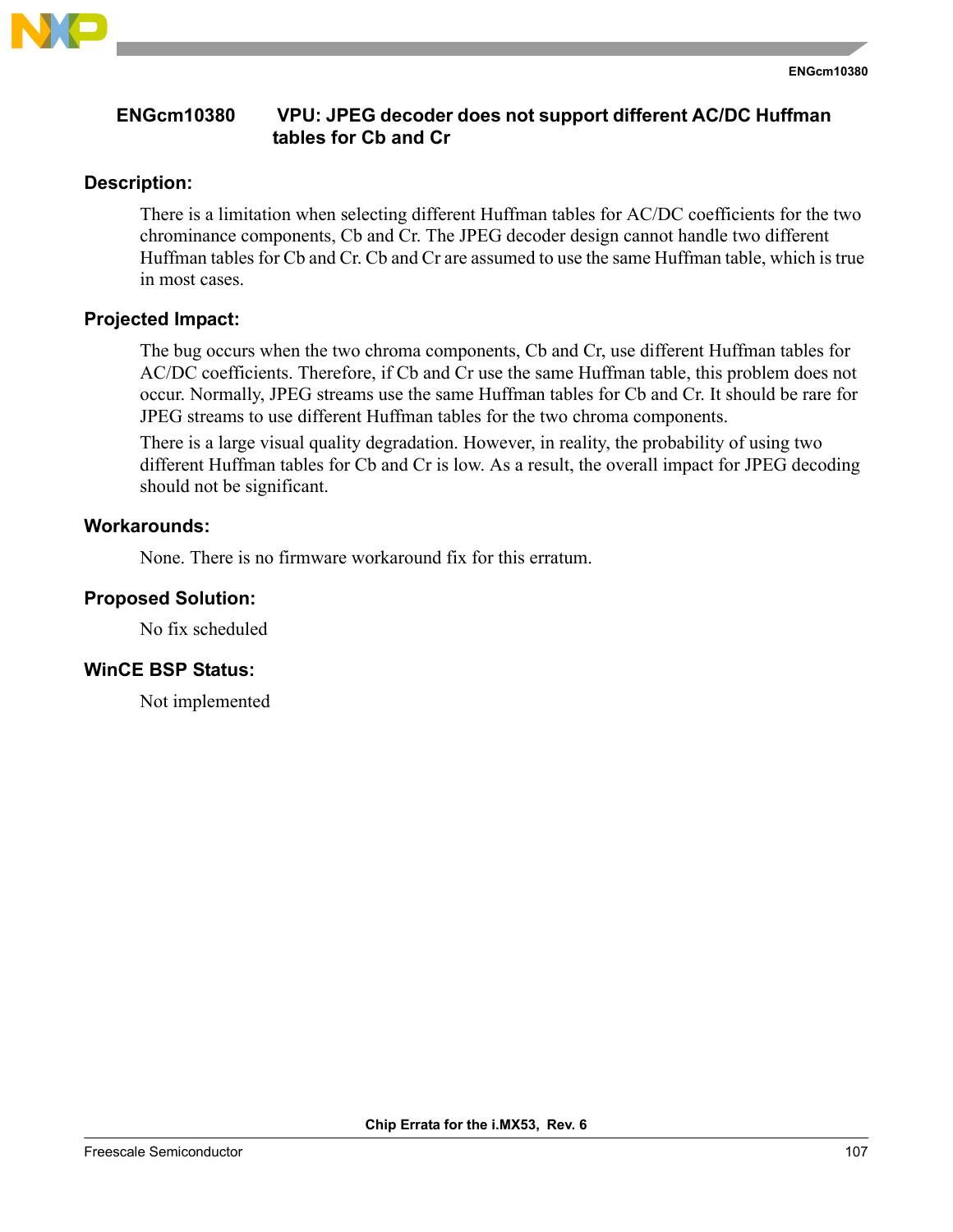

## **ENGcm11195 VPU may miss generating encoding/decoding interrupt when automatic clock gating is activated**

### **Description:**

If the CMEOR bit in CCM is not overridden, the VPU clock can be gated off automatically by the vpu\_idle signals, while the VPU enters idle state. The VPU may miss generating the decoding/encoding done interrupt when the clock is automatically gated off by the vpu idle signal.

### **Projected Impact:**

The automatic clock gating can be disabled and replaced by software controlled clock gating with minor impact to power saving.

#### **Workarounds:**

Do not activate the automatic clock gating and use the software implementation for VPU clock gating, instead. The VPU clock is gated on before sending a command and gated off after receiving interrupt of the command.

### **Proposed Solution:**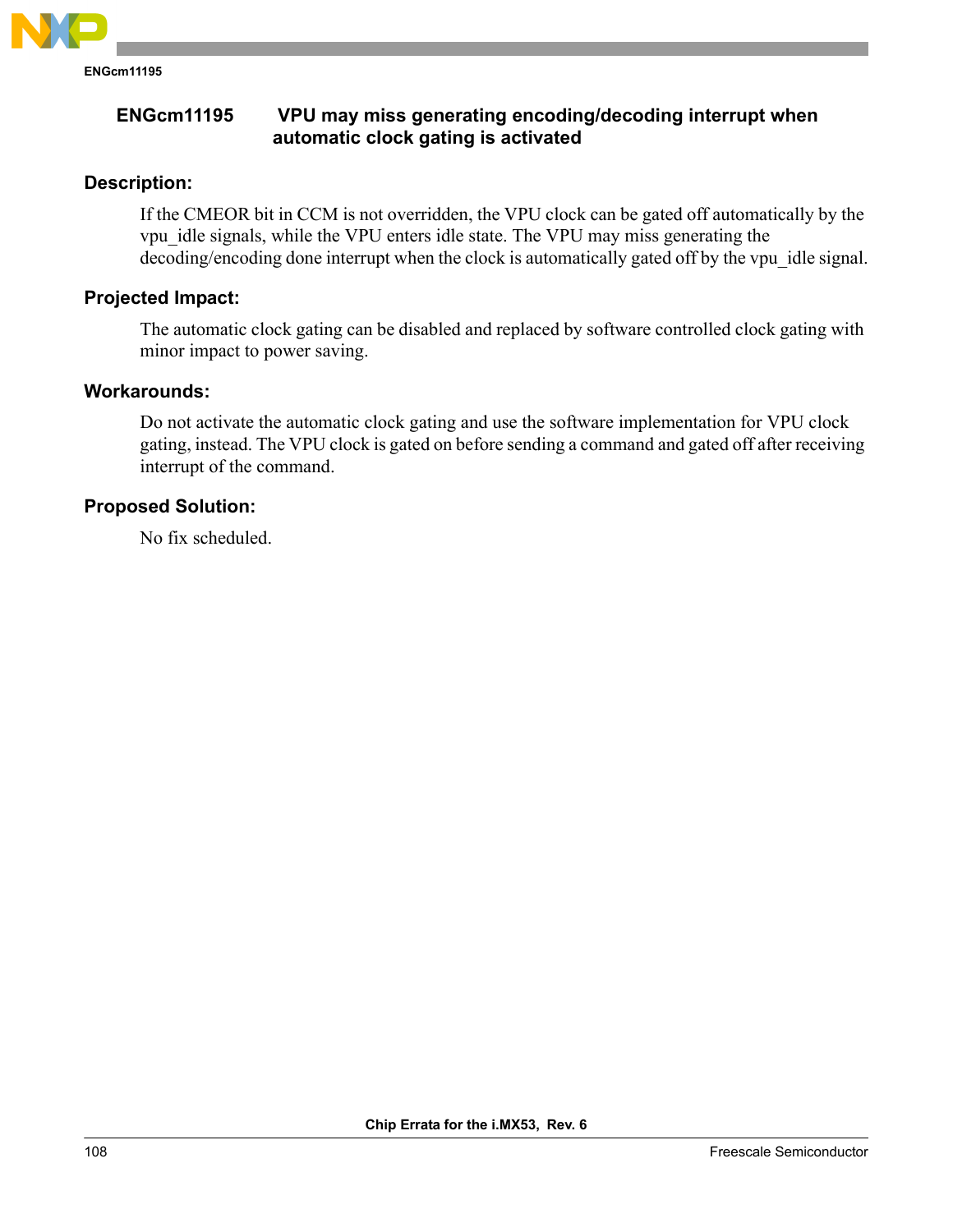

# **ENGcm11856 IPU and VPU may present some artifacts when running at 200MHz**

#### **Description:**

Due to a memory timing problem on memories used in the i.MX53 IPU and VPU, these blocks may miscalculate incoming data for decoding. The problem occurs when the IPU and VPU are running at max frequency of 200MHz.

# **Projected Impact:**

Some artifacts may be seen on the decoded image.

#### **Workarounds:**

None

# **Proposed Solution:**

Fixed in i.MX53 revision 2.1.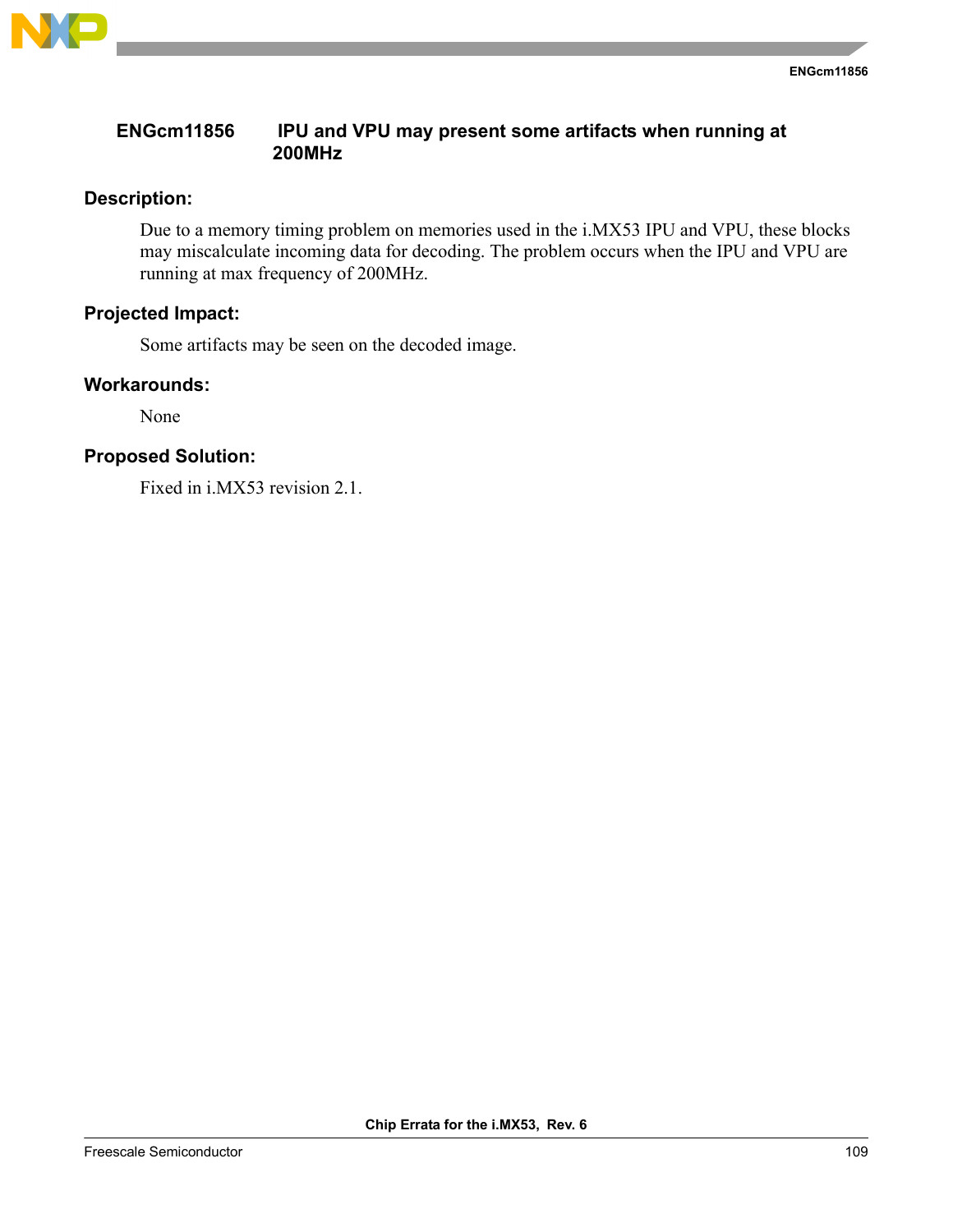

## **ENGcm12290 eSDHCv3 on eSDHC3 port has setup timing issue in SD SDR mode**

#### **Description:**

When eSDHC3 port is used in single data rate (SDR) SD mode, it cannot meet the required setup time to operate at a maximum frequency of 50MHz. In this mode it can support up to 45MHz for SD clock frequency. In EMMC4.4 mode, the required setup time is smaller, thus there is no issue and up to 52MHz is supported.

#### **Projected Impact:**

For SD cards, which can support 50MHz clock, this frequency may not be achieved on the eSDHC3 port in SDR mode thus affecting bandwidth. Nevertheless, no issue has been reported so far using 50MHz. There is no impact on other SD ports.

#### **Software Workaround:**

Use a SD clock frequency up to 45MHz for this port when SD card is used.

## **Silicon Fix:**

No plan to fix.

## **Linux BSP Status:**

No fix implemented.

## **WinCE BSP Status:**

No fix implemented.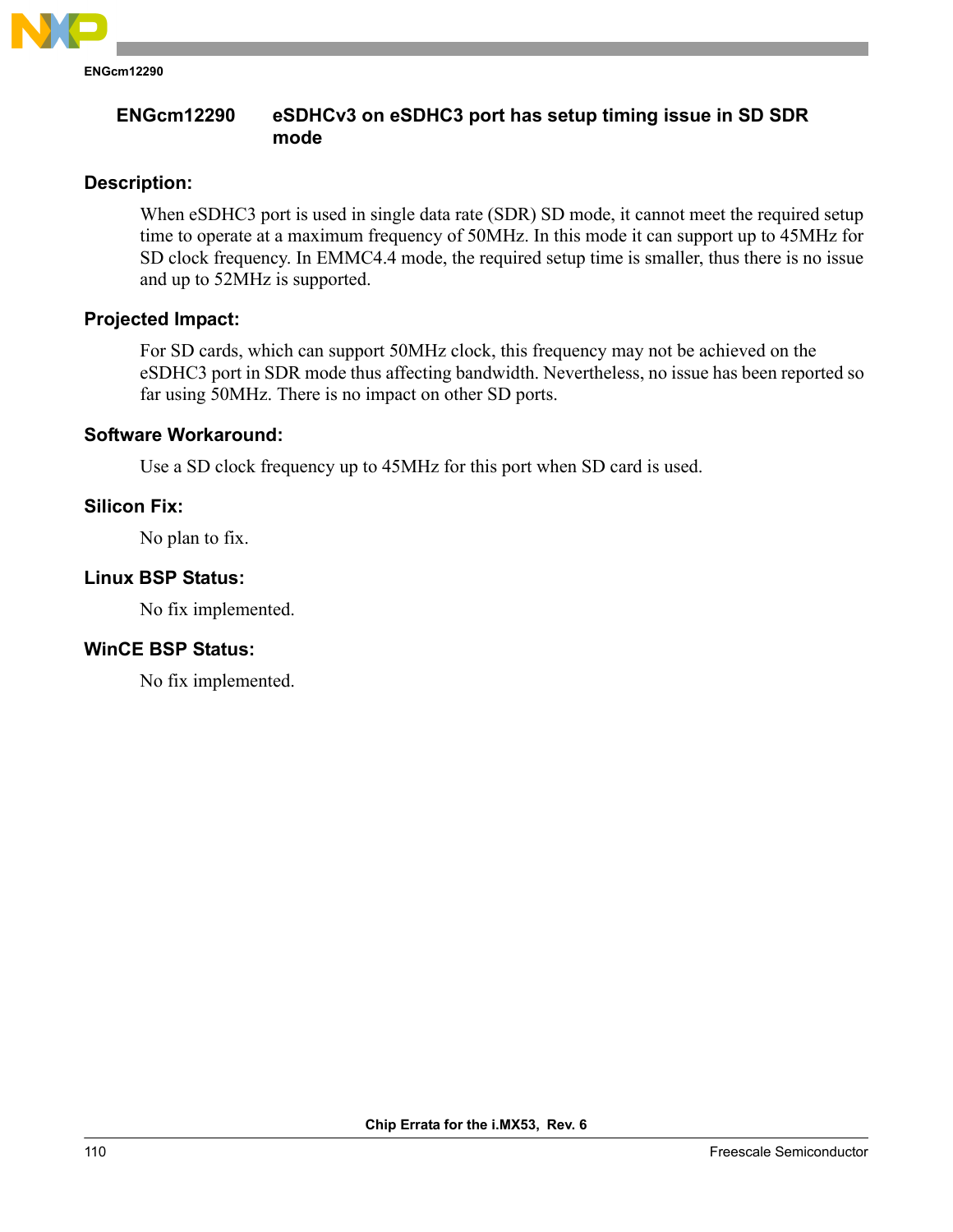

#### **ENGcm12360 eSDHC AutoCMD12 and R1b polling problem**

#### **Description:**

Occurs when a pending command which issues busy is completed. For a command with R1b response, the proper software sequence is to poll the DLA for R1b commands to determine busy state completion. The DLA polling is not working properly for the ESDHC module. This is relevant for all eSDHC ports (eSDHC1-4 ports).

#### **Projected Impact:**

DLA bit in PRSSTAT register cannot be polled to wait for busy state completion.

#### **Software Workaround:**

Updated block guide to reflect that DLA is not applicable to detect busy state, instead, should poll bit 24 in PRSSTAT register (DLSL[0] bit) to check that wait busy state is over.

#### **Silicon Fix:**

No plan to fix.

## **Linux BSP Status:**

Already in ER1109 code base.

#### **WinCE BSP Status:**

Already implemented.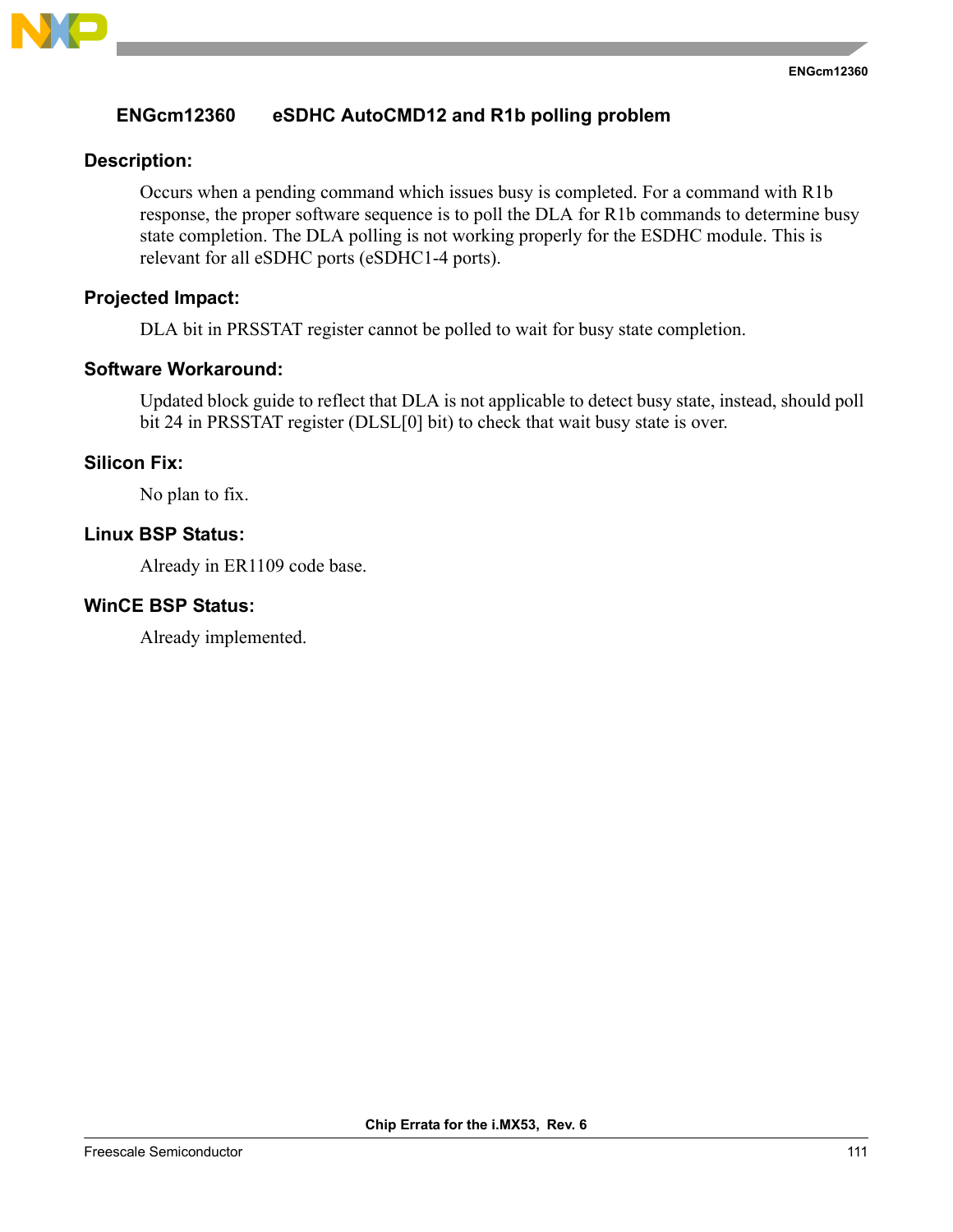

# **ENGcm12354 SCC key fusing with a non-unique value**

# **Description:**

The 256-bit SCC fuse (SCC\_KEY[255:0]) has been programmed with the same value across i.MX53 devices. The SCC key should be unique per device, to ensure that data encrypted with one i.MX53 cannot be decrypted by another i.MX53.

## **Projected Impact:**

A non-unique SCC\_KEY means that the binding of the encrypted data to the IC is no longer unique to that IC. This affects the secure off-chip key storage functionality. Secure off-chip key storage may be used to protect data that is persistent in nature. Secure off-chip key storage is only enabled when the IC has been booted using the secure functionality. If the IC is not securely booted then secure off-chip key storage is not an available feature and thus the IC is not affected by this erratum.

## **Software Workaround:**

None.

#### **Silicon Fix:**

No silicon fix required. The unique SCC\_Key has been implemented. Contact factory for additional information.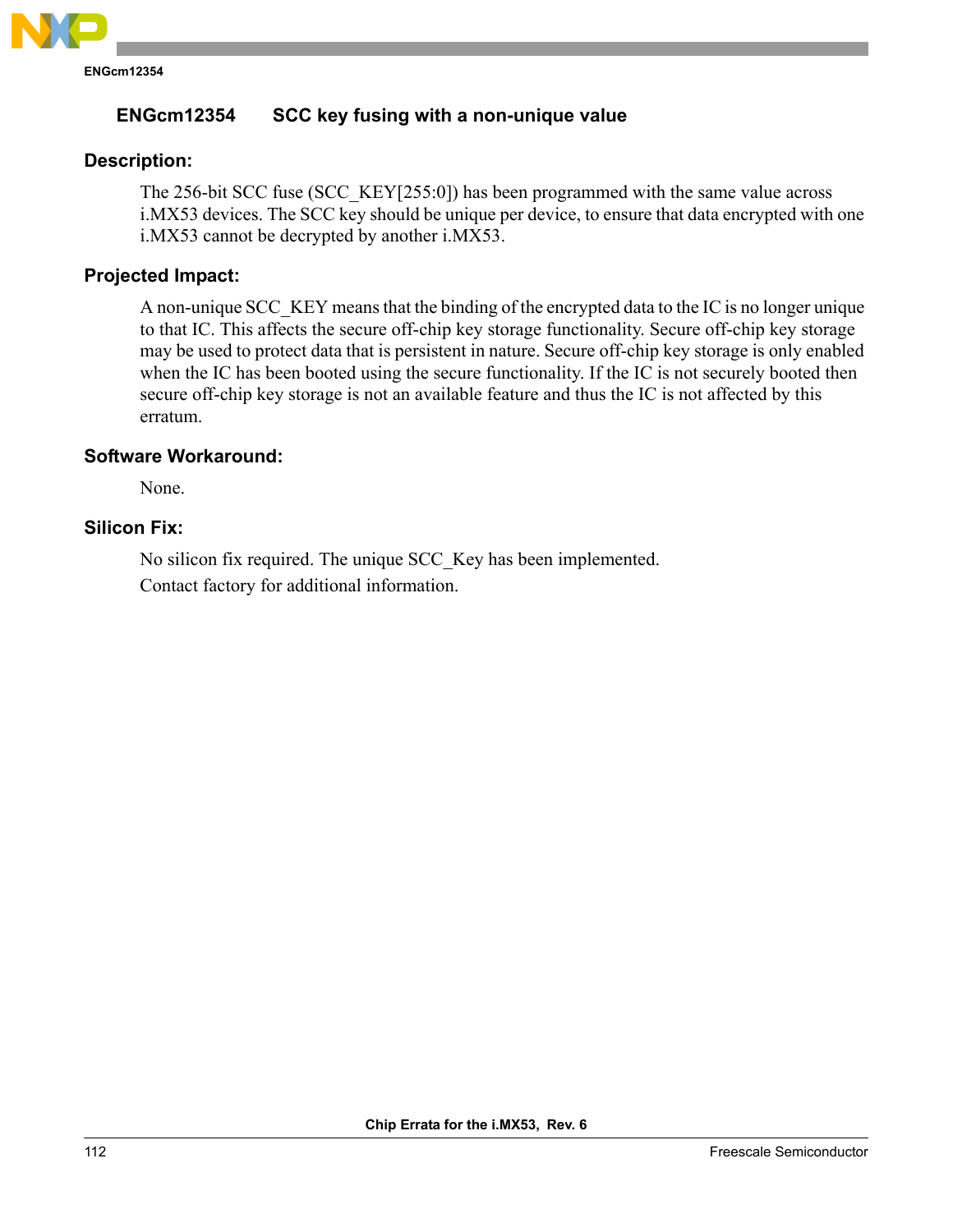

## **ENGcm12363 NFC wrong indication of ECC uncorrectable error occurrence after reading the spare area**

## **Description:**

In the event that an uncorrectable ECC error occurs while reading Main/Main+Spare from the NAND device, then all spare read operations would fail until the next successful Main/Main+Spare read operation.

## **Projected Impact:**

The NFC wrongly indicates ECC error.

#### **Software Workaround:**

Read main or main+spare after first uncorrectable error.

#### **Silicon Fix:**

No hardware fix scheduled. This issue will be addressed in the next BSP release.

## **Linux BSP Status:**

No fix is required, as it is not a relevant use-case.

# **WinCE BSP Status:**

Will be ready in 1209 patch release.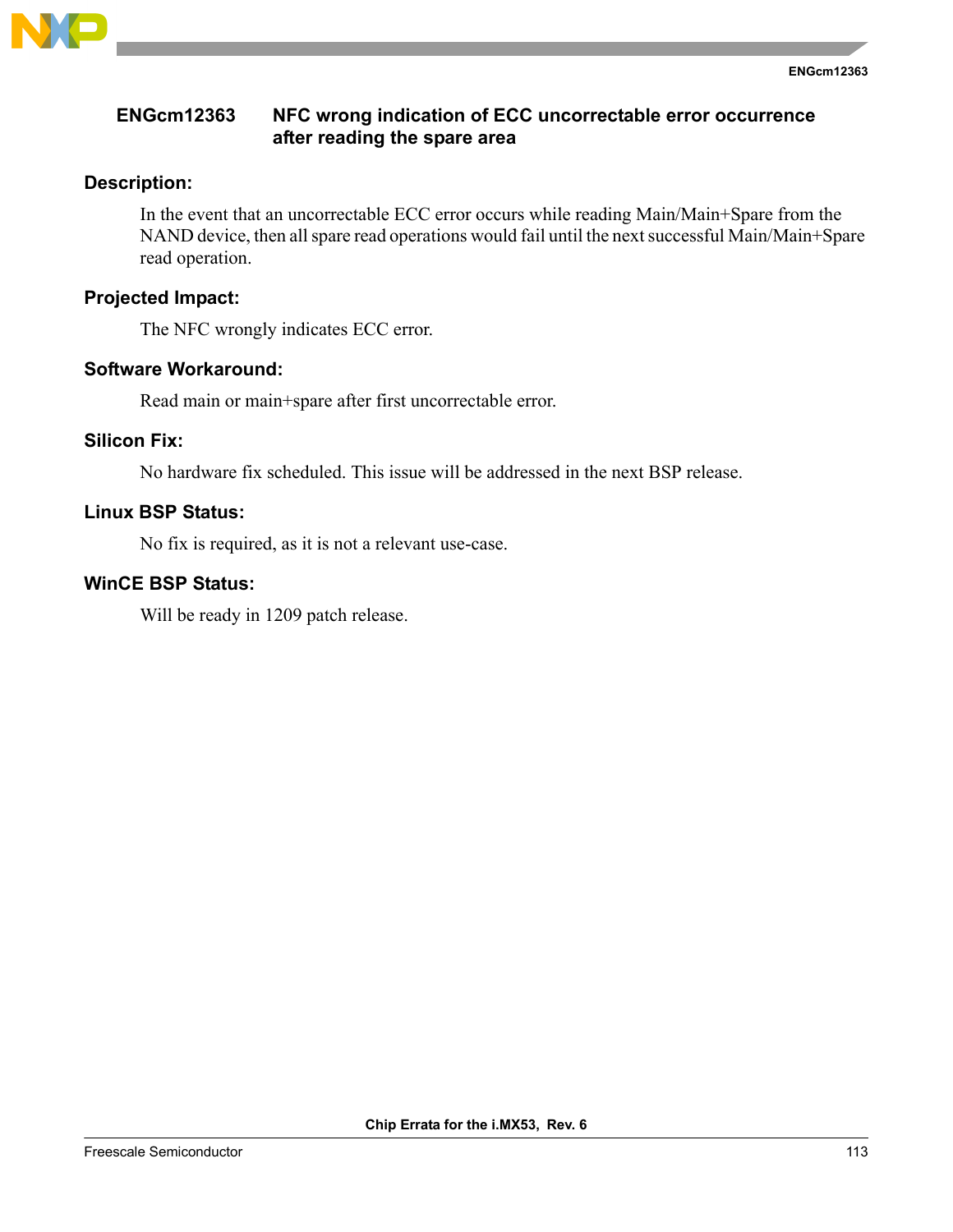

**ENGcm12377 ESDCTLv2 might fail to wait the minimal time between DDR clk & clk enable**

# **Description:**

The DDR2 JEDEC standard requires the DDR clock (SDCLK) to start toggling at least 200 μS before the clock enable (SDCKE) signal rise. For DDR3, the minimum time is 500 μS. In the ESDCTLv2 IP implementation, the actual number that is counted is actually a half CKIL cycle less than described in the eSDCTL chapter in i.MX53 RM. Thus, when programming the recommended value in SDE\_to\_RST field, the result is a half CKIL cycle less than expected, thus violating the above JEDEC requirement. Note that CKIL is a 32 KHz clock.

#### **Impact:**

So far, no issue has been seen.

# **Software Workaround:**

For DDR2, in the RST to CKE field (ESDCTL ESDOR[5:0]), program a value of 10 h, to toggle SDCLK at least 7 CKIL cycles before SDCKE assertion. For DDR3, program a value of 23 h to toggle SDCLK at least 33 CKIL cycles before SDCKE assertion.

## **Silicon Fix:**

No hardware fix is required. The i.MX53 RM and the BSP will be updated accordingly.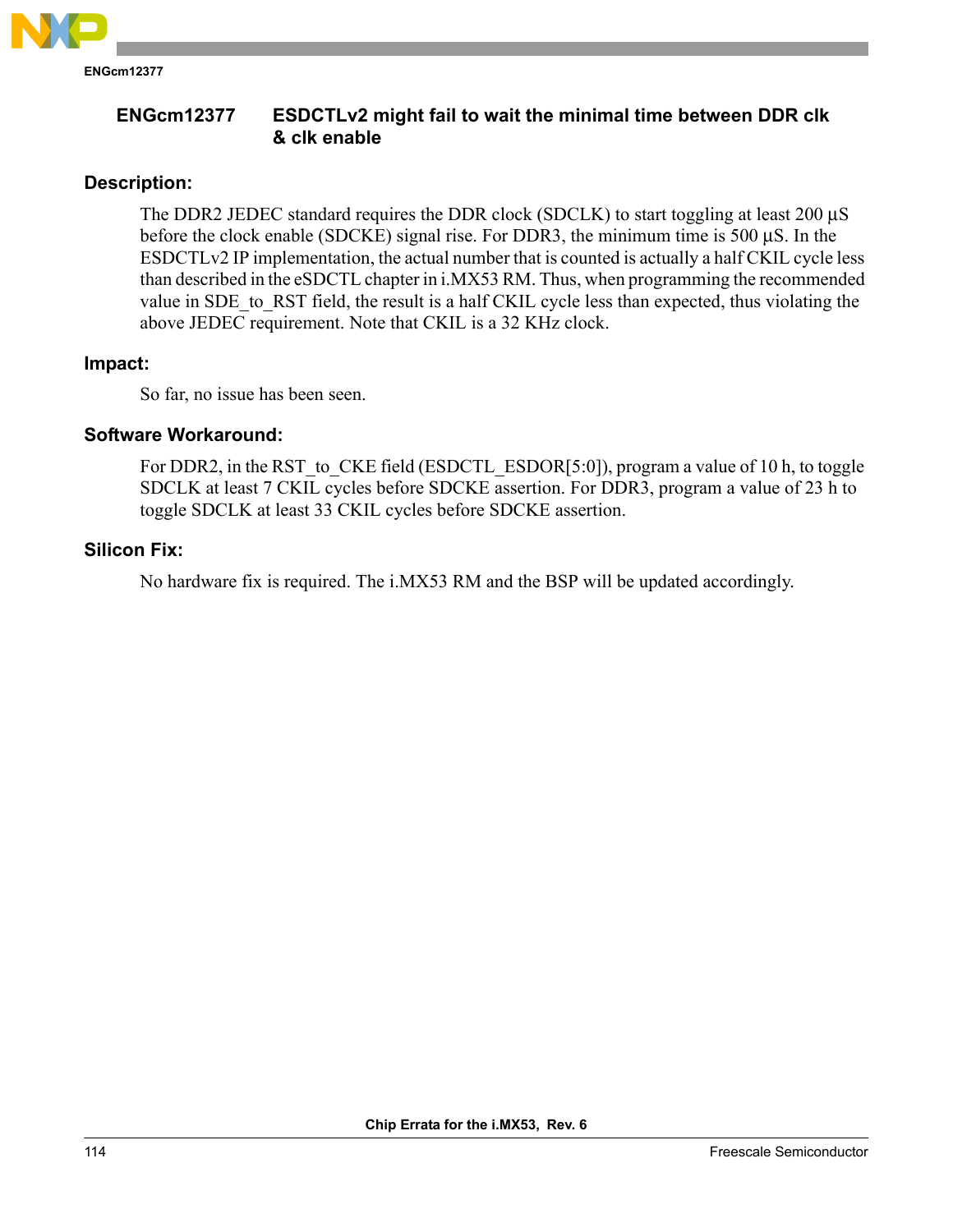

# **ENGcm12379 EIM: AUS mode is non functional for devices larger than 32MB**

# **Description:**

When the AUS bit is set, the address lines of the EIM are un-shifted. By default, AUS bit is cleared and address lines are shifted according to port size (8, 16 or 32 bits). Due to an error the address bits 27:24 are shifted when AUS=1. For example, CPU address: 0xBD00 0000 ([A27:20]=1101 0000 becomes: 0xB600 0000 ([A27:20]=0110 0000) on the EIM bus. Since A[27:25] is shifted to [A26:24] and A[23:0] is not shifted. As a result A[24] is missed.

## **Impact:**

If the memory used does not exceed 32 MB, there is no impact.

This mode is related to a unique memory configuration that is not often used. Most systems can work in the default mode (AUS=0). Board designers should connect the EIM address bus without a shift (for example,  $A0\rightarrow A0$  and  $A1\rightarrow A1$ ), while working in AUS=0 mode.

# **Software Workaround:**

- Use the  $AUS = 0$  mode (default) while connecting the address signals without a shift (for example,  $A0 \rightarrow A0$  and  $A1 \rightarrow A1$ ).
- For AUS=1, for devices larger than 32 MB, need to build a memory map that takes this shifting into consideration and does not include A[24] line.

## **Silicon Fix:**

No hardware fix is scheduled.

## **Linux BSP Status:**

NA.

# **WinCE BSP Status:**

NA.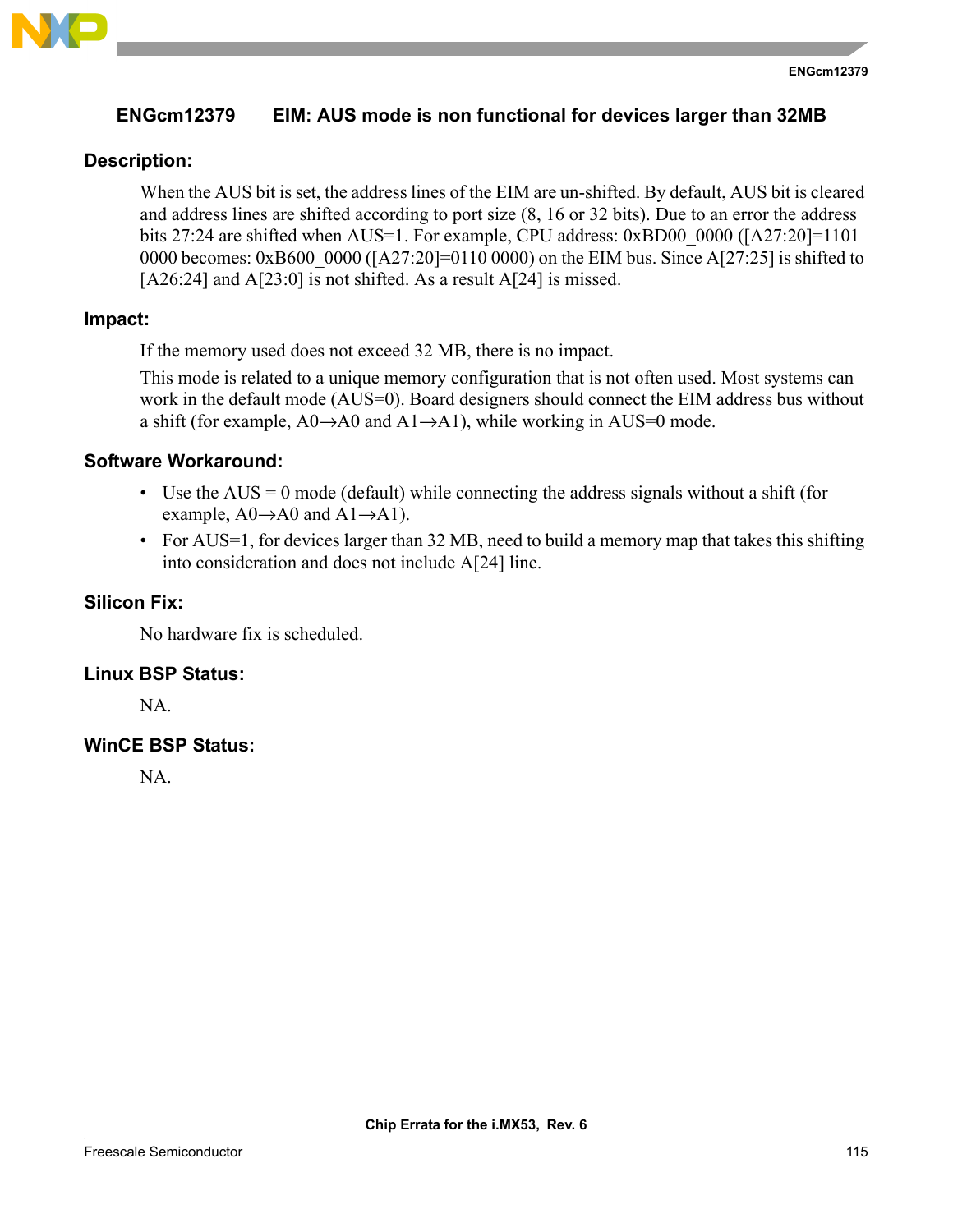

# **Description:**

When the TIEN bit is set to low, the ESAI transmitter may misalign the data with the desired channels, regardless of the number of pre-loaded data written to ETDR register. As a result, the audio may be transmitted to the wrong channel, causing a channel mismatch. In case of two channels, the channels could be swapped. If TIEN bit is set to high, and the number of pre-loaded data is equal to the number of channels, the data will be sent to the correct channel.

## **Projected Impact:**

The audio may be transmitted to the wrong channel when TIEN=0.

## **Workaround:**

Set TIEN bit, and write the proper initial words to ETDR register.

# **Linux BSP Status**

The workaround is implemented in Linux BSP release rel\_imx\_3.0.35\_12.09.01

# **Silicon Fix:**

No fix scheduled.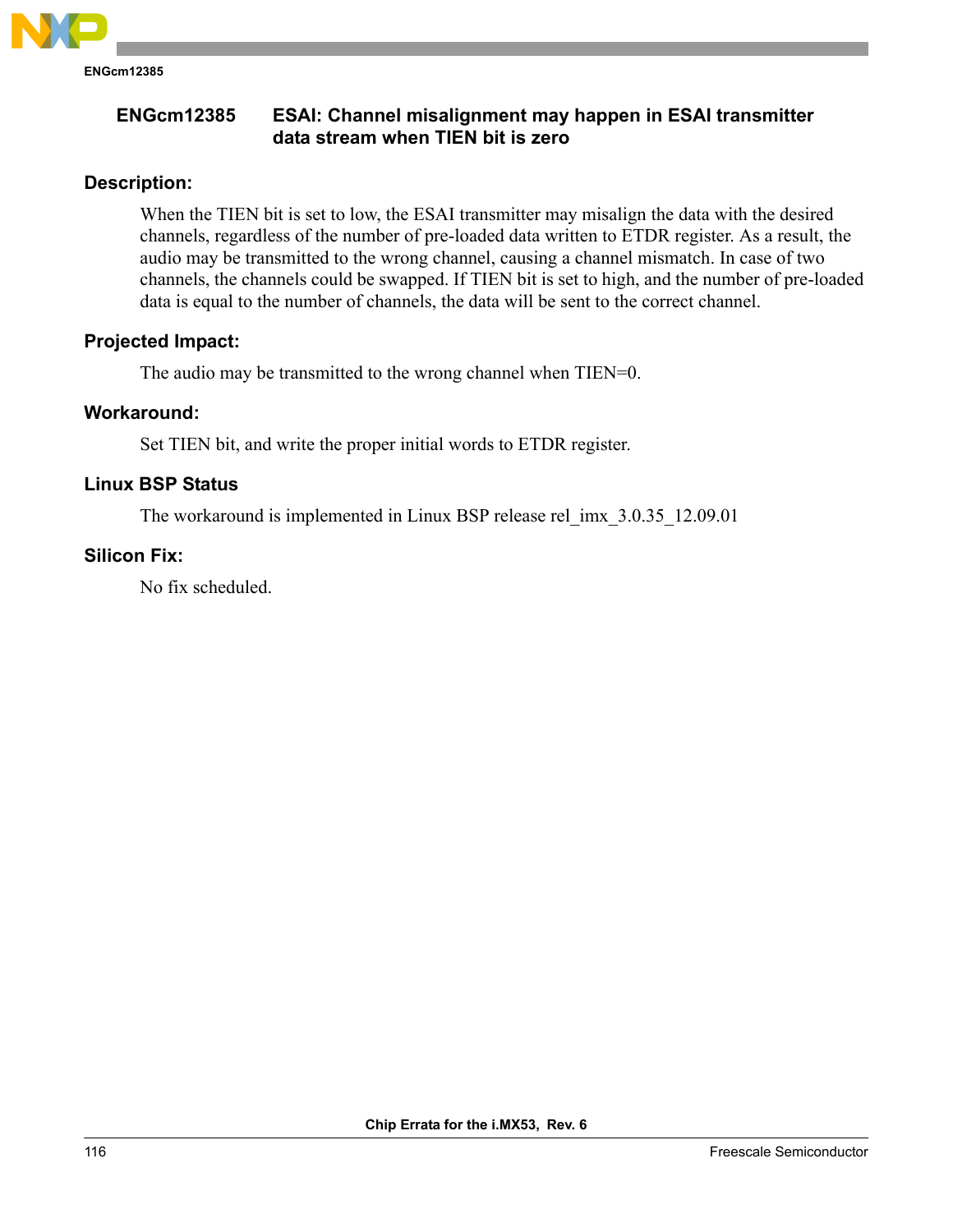

# **ENGcm12386 ETB may not function properly at 1.2GHz**

#### **Description:**

The operation of the Embedded Trace Buffer (ETB) is not guaranteed at 1.2 GHz. This issue does not occur on most i.MX53 parts.

# **Projected Impact:**

In some cases, the ETB cannot be used at above 1 GHz, by using the default ARM voltage settings.

### **Workaround:**

- Increase the ARM voltage during debug at 1.2 GHz, maintaining the voltage limits specified in the datasheet.
- Perform the debug at 1 GHz instead of at 1.2 GHz.

#### **Silicon Fix:**

No fix scheduled.